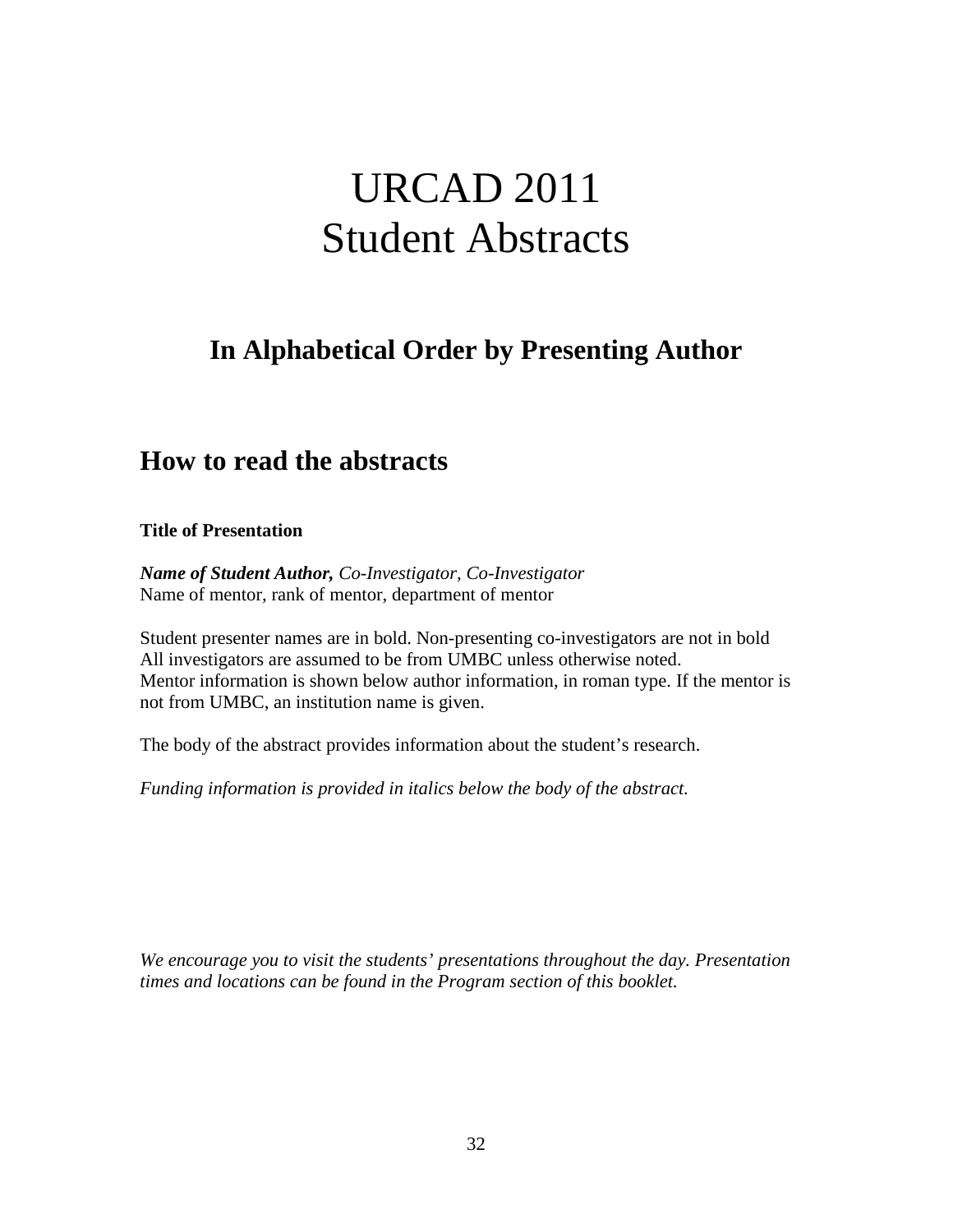# **Genetic Analysis of Translational Accuracy in the Bacterium** *Escherichia coli*

# *Aleeza H. Abbasi, Nandini Manickam*

Philip J. Farabaugh, Professor, Department of Biological Sciences

Translation is the process by which proteins are synthesized from RNA copies of a cell's genes. Transfer RNA (tRNA) molecules decode nucleotide triplets in messenger RNAs, called codons. In decoding, tRNAs specify the order of amino acids in a growing polypeptide chain. Sometimes during translation a tRNA incorrectly reads the codon and incorporates the wrong amino acid; this type of error is called a misreading error. The goal of this project is to characterize misreading errors made by a single tRNA using an enzyme-based reporter system in *Escherichia coli*. The enzyme-based approach determines how often a tRNA misreads a mutant codon that specifies an active site amino acid. Occasional misreading of the mutant codon replaces the encoded mutant amino acid with the wild type amino acid, producing a fully functional protein. The enzyme-based reporter system used in this project employs beta-galactosidase, encoded by the *E. coli lacZ* gene. The misreading rate is the ratio of the activity of the mutant beta-galactosidase to the activity of wild type. The targeted essential amino acid in the active site is aspartic acid. In ongoing research, the mutated plasmids are being used to assay the level of beta-galactosidase activity and the extent of misreading errors.

*This work was funded, in part, by Research Project Grant 1R01GM029480-25 from the National Institute for General Medical Sciences of the National Institutes of Health, and Special Research Assistantship/Initiative Support at UMBC.*

# **Studying the Role of Ribosomal Protein rps2 in Maintaining Translational Fidelity**

#### *Annam Abbasi, Susmitha Suresh*

Philip J. Farabaugh, Professor, Department of Biological Sciences

An organism creates a protein through two cooperative processes: transcription and translation. Initially, DNA found in an organism is transcribed into complementary RNA, which is further translated into a protein by organelles called ribosomes. Ribosomes consist of ribosomal RNA (rRNA) and ribosomal proteins, and they translate messenger RNA (mRNA) into a functional protein. Although the process is well understood, the effect of a mutation in a ribosomal protein on the process of translation is unknown and must be understood in order to determine how antibiotic resistance is developed in bacteria such as *Escherichia coli*. The ultimate goal of the project is to study translation of a mutated rps9B gene -- which is translated into a ribosomal protein – in the eukaryote *Saccharomyces cerevisiae* in order to study the effect of the mutation on the accuracy of protein synthesis. To form a mutant rps9B gene, a copy of the gene is cloned into pYES2, a yeast shuttle vector, and incorporated into a strain that did not have rps2 gene, a lethal deletion that is viable solely due to the existence of the rps2 in the plasmid. The reporter system involves measuring the frequency of translational misreading during synthesis of firefly luciferase.

*This research is supported by a grant from the National Institute of General Medical Sciences (R01 GM029480- 25) and from a Special Research Assistantship/Initiative Support (SRAIS) grant.*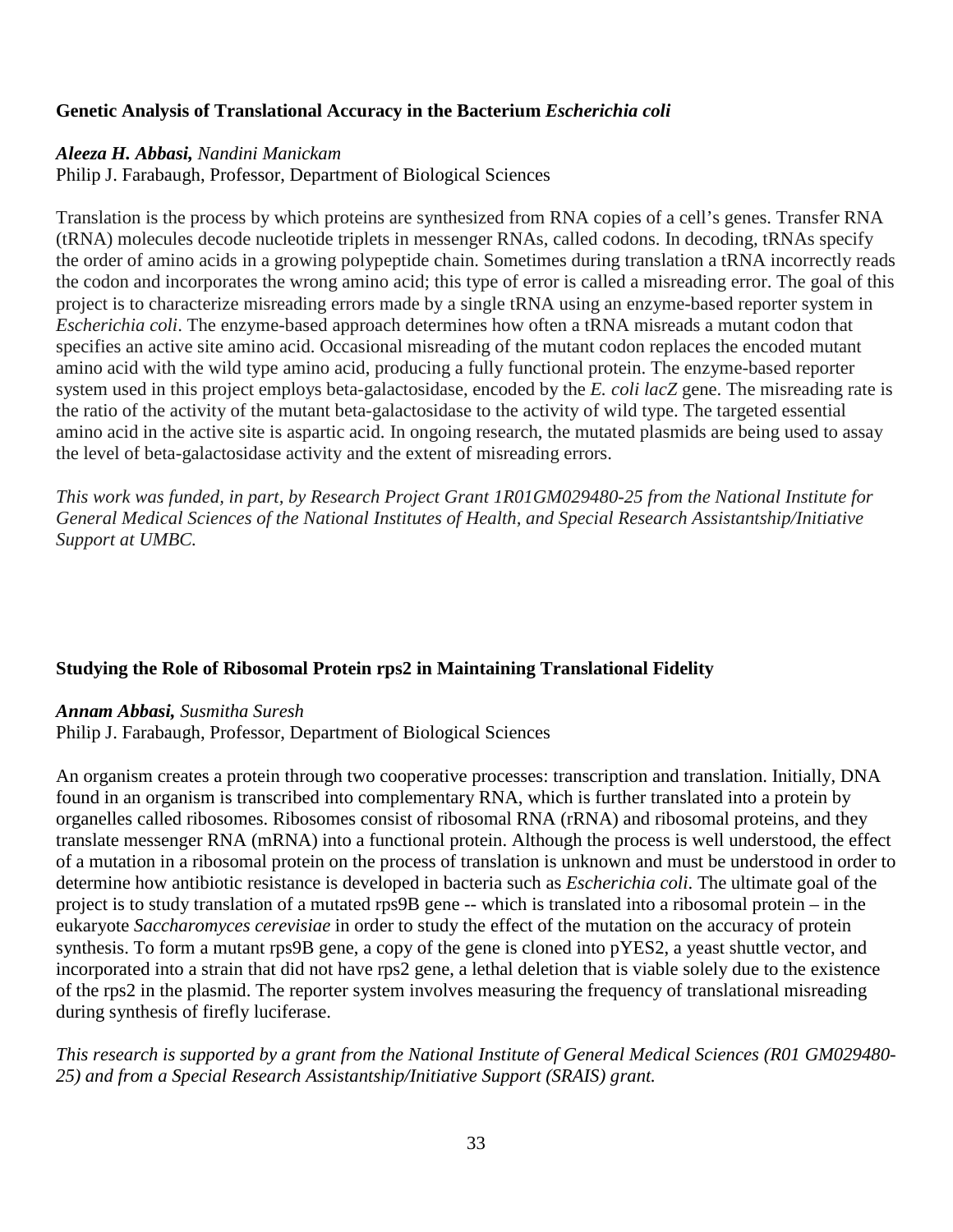# **Predicting Protein-Protein Interactions for Integrins and an LDL Receptor**

Asa O. Adadey, Emily Doughty, Guisong Wang, Olumide Omobo, Dudley Strickland<sup>1</sup>, Li Zhang<sup>1</sup> 1 Center for Vascular and Inflammatory Diseases, University of Maryland Baltimore Maricel Kann, Associate Professor, Department of Biological Sciences

As our knowledge of complex cellular mechanics grows, so does the need for an understanding of the proteinprotein interactions that govern most of these biological processes. This need is especially significant for cell surface receptors such as integrins and low-density lipoprotein (LDL) receptors, which are pivotal in many vital cell-signaling pathways. However, due to the vast number of proteins that have been characterized and sequenced to date, more efficient, computational techniques are required to fully elucidate the human protein interaction network. Our lab has developed a methodology that predicts these protein-protein interactions by looking at the coevolution of protein sequences. We hypothesize that proteins that interact have coevolved over time, so that changes in one sequence would be mirrored in the other. Our method, called Mirrortree, functions by taking a pair of potential interacting proteins and calculating the correlation between the evolution histories of the two proteins, which determines the likelihood that the two proteins interact. We applied this technique to two problems: determining the interacting proteins for integrins, and discovering what proteins interact with a novel LDL receptor. Using our methodologies, we were able to determine a number of potential interactors, which will be experimentally validated.

*This work was funded, in part, by NIH/NIGMS MARC U\*STAR T34 08663 NRS Award to UMBC.*

# **World-wide Literature Search and Gap Analysis of Antimalarial Drug Resistance Mutations**

# *Anissa N. Alexander, Meera Venkatesan1 , Christopher V. Plowe1*

1 Howard Hughes Medical Institute and Center for Vaccine Development, University of Maryland School of Medicine

Christopher V. Plowe, Professor, Howard Hughes Medical Institute and Center for Vaccine Development, University of Maryland Baltimore School of Medicine

Malaria is an infectious disease that plagues many countries in tropical regions of the world. Key drugs that were once effective in treating malaria have been compromised by the development of drug resistance in the *Plasmodium* parasite. Polymorphisms conferring resistance have been identified for several drugs and can be used as molecular markers in the surveillance of drug-resistant malaria. The WorldWide Antimalarial Resistance Network (WWARN) is developing web-based tools and building a global community to track the emergence of resistance to the newest class of antimalarial drugs, the artemisinins. As part of this initiative, we are creating a comprehensive catalog of publications with data on molecular markers of antimalarial resistance to 1) locate geographical gaps in knowledge, 2) identify potential network partners and 3) provide a searchable library of relevant references as a resource for investigators studying malaria. We are currently conducting a literature search in PubMed and extracting information on the geographic regions and types of molecular markers being investigated. After completion of the literature search, we will produce maps with help from the WWARN IT team showing the geographic locations of existing data along with research gaps in malariaendemic areas to inform targeted capacity-building efforts.

*This work was funded, in part, by NIH/NIGMS MARC U\*STAR T34 08663 NRS Award to UMBC, the HHMI Undergraduate Scholars Program, grants from the NIAID, and the Howard Hughes Medical Institute.*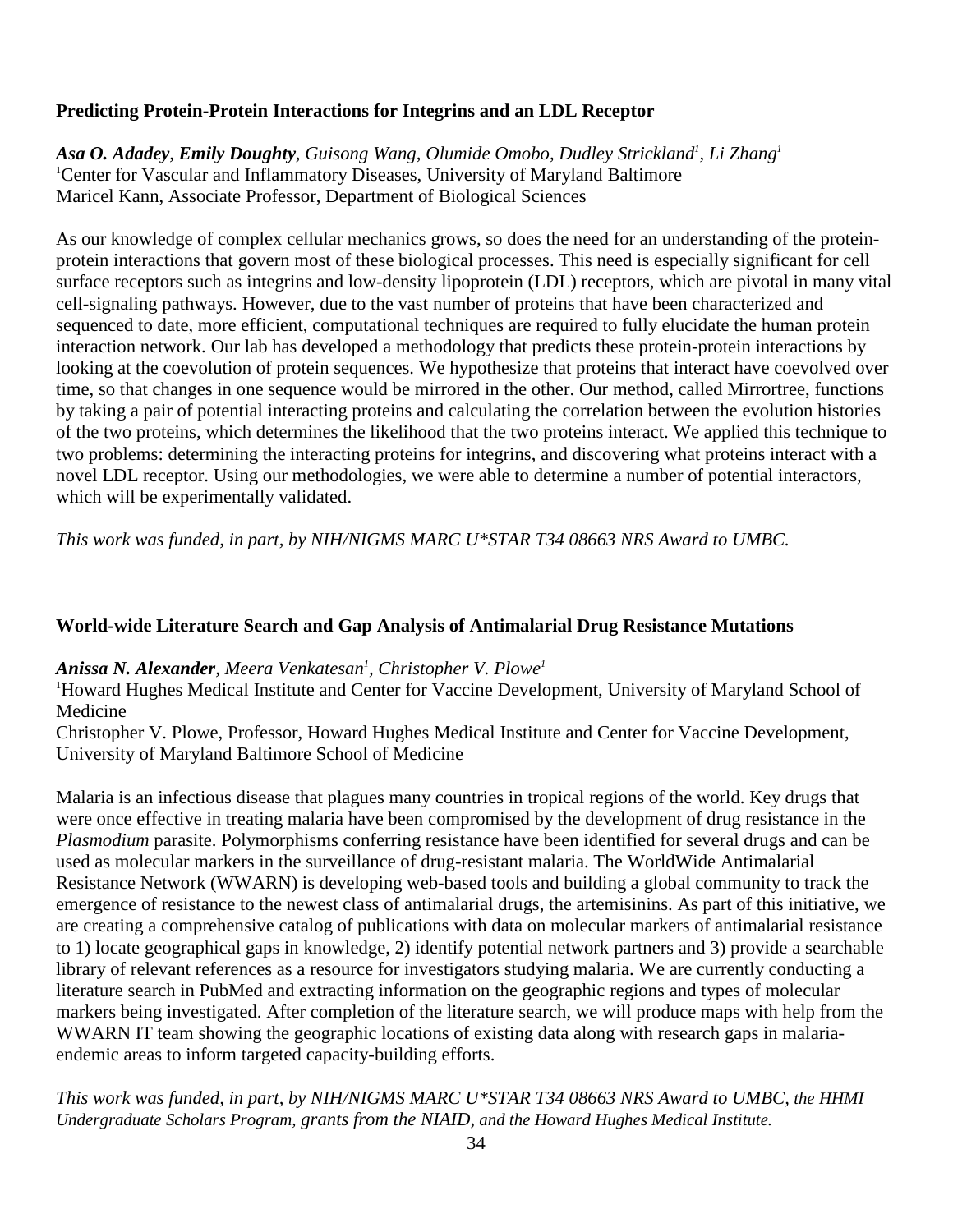# **Identification of Compounds that Bind to the HIV-1 Capsid Protein and Inhibit Capsid Core Formation**

# *Britt J. Andersen*

Michael F. Summers, Professor, Department of Chemistry and Biochemistry and Investigator, Howard Hughes Medical Institute

In the late stages of the human immunodeficiency virus (HIV-1) replication cycle, thousands of viral Gag polyproteins aggregate at the plasma membrane of the host cell. These polyproteins trigger new, non-infectious virus particles to bud from the host cell plasma membrane. Once budding has occurred, protease cleaves the Gag polyproteins into several constituent parts, one of which is the viral capsid protein (CA). As the virion develops into a mature virus particle, the liberated capsid proteins assemble to form the virus' conical core, which is the protein case that surrounds the two strands of viral RNA. It has been shown that proper formation of the capsid core is crucial for viral infectivity. Thus, an antiviral drug targeted to disrupt capsid particle assembly would be a valuable tool against HIV-1. Previously, a compound in the CAP-1 class of assembly inhibitors was identified, but it binds too loosely to CA. The focus of this research was to identify additional compounds that could bind to the capsid protein and perhaps inhibit capsid core formation. Nuclear magnetic resonance (NMR) was used to identify multiple compounds from online chemical libraries that bind to CA. Several of these compounds showed higher affinity for the protein when compared to CAP-1.

*This work was funded, in part, by the Howard Hughes Medical Institute at UMBC and an NIH-ARRA 3R37AI030917-19S1 grant.*

# **BioBar: A Sequence Manipulation and Editing Toolkit for Microsoft Word**

# *Laura J. Anzaldi*

Ivan Erill, Assistant Professor, Department of Biological Sciences

Manipulation, editing, and basic processing of DNA and protein sequences has rapidly become a necessary skill for the practicing biologist, yet most everyday sequence manipulation tools are distributed across several programs and web applications, requiring installation and frequent switching among systems. To address this we created BioBar, a macro-enabled template for Microsoft Word documents. BioBar integrates functionality ranging from basic sequence manipulation to motif discovery and pair-wise alignment. After self-installing, BioBar will open as a tab in the Office 2007 Ribbon. Biologists can then easily work with their sequences using a familiar interface and minimize the need to switch among applications. BioBar was written in Visual Basic for Applications (VBA) as an open source, object-oriented project. This allows users with varying programming experience to expand and customize the program to better meet their own needs. BioBar has also an important educational component: by changing options, looking at and modifying the source code, students can gain a better appreciation for how certain bioinformatics techniques work. BioBar is a convenient and customizable alternative to other sequence manipulation programs and can be used for a variety of applications.

*This work was funded by the UMBC Department of Biological Sciences.*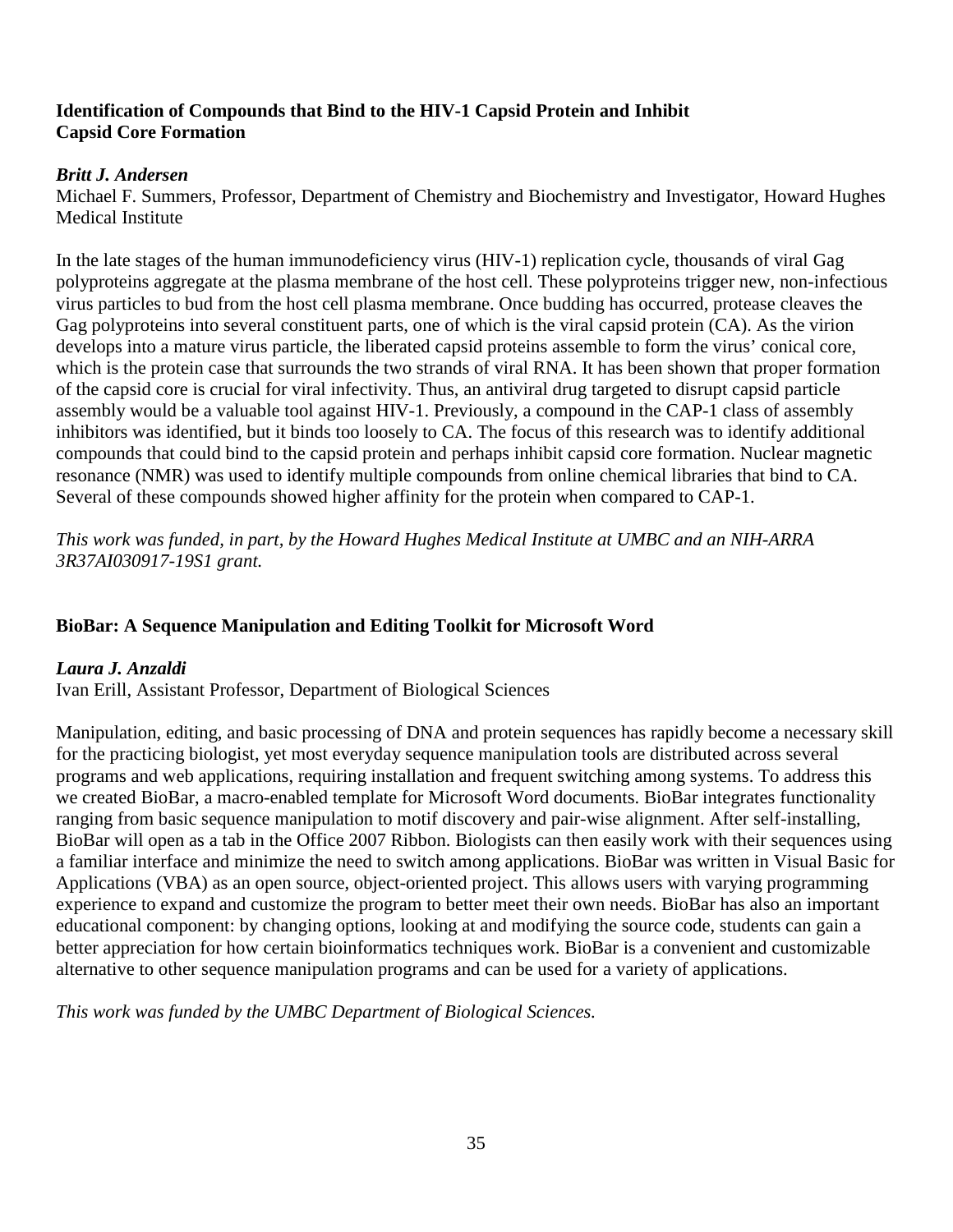# **Encouraging Increased Attendance among Inner-City High School Students**

#### *William J. Archer*

Linda Oliva, Assistant Professor, Department of Education

Student attendance rates are a major issue in all high schools. The inner-city high school in Baltimore where I am doing my internship has a current attendance rate of 84 percent and it is not likely that we will reach our goal of 92 percent by the end of the academic year. This study investigated the effect of academic incentives on attendance rates in a ninth grade U.S. History class during the third and fourth quarters of the academic year. These attendance data were compared with attendance rates of the first and second quarter Government class, which did not receive the same academic incentives. Students' perspectives of the various academic incentives were also explored.

#### **Second Generation UK-1 Analogs**

#### *David L.* **Bartee**, *Paul J. Smith*

Paul J. Smith, Associate Professor, Department of Chemistry and Biochemistry

The Hepatitis C virus (HCV) is a common chronic blood-bourne infection globally and the current standard treatment is not effective in a large percentage of patients. In an effort to produce potential therapeutics against HCV, we have synthesized 6-aryl-2-(methyl-4-benzoxazolate)-1-naphthols. These compounds will be tested for activity against HCV replication in HCV replicons and purified helicase enzyme from HCV. Previous analogs of UK-1, 5- and 7-benzyloxy-2-(methyl-4-benzoxazolate)-naphthols, exhibit very similar low to submicromolar activities in both whole cell and replicon assays. It is hypothesized that this similarity is because the two previous analogs occupy the same hydrophobic binding pocket on the helicase. These compounds place a number of different aromatic moieties directly into the hypothesized hydrophobic pocket, thus they should bind more effectively than the previous analogues**.** The aryl substituents have been specifically selected to not only affirm the existence the hydrophobic pocket adjacent to the six-position of the naphthyl ring, but also to better characterize the spatial dimensions of the pocket itself, as each substituent provides different steric demands and orientation.

*This work was funded through an Undergraduate Research Award from the UMBC Office of Undergraduate Education.*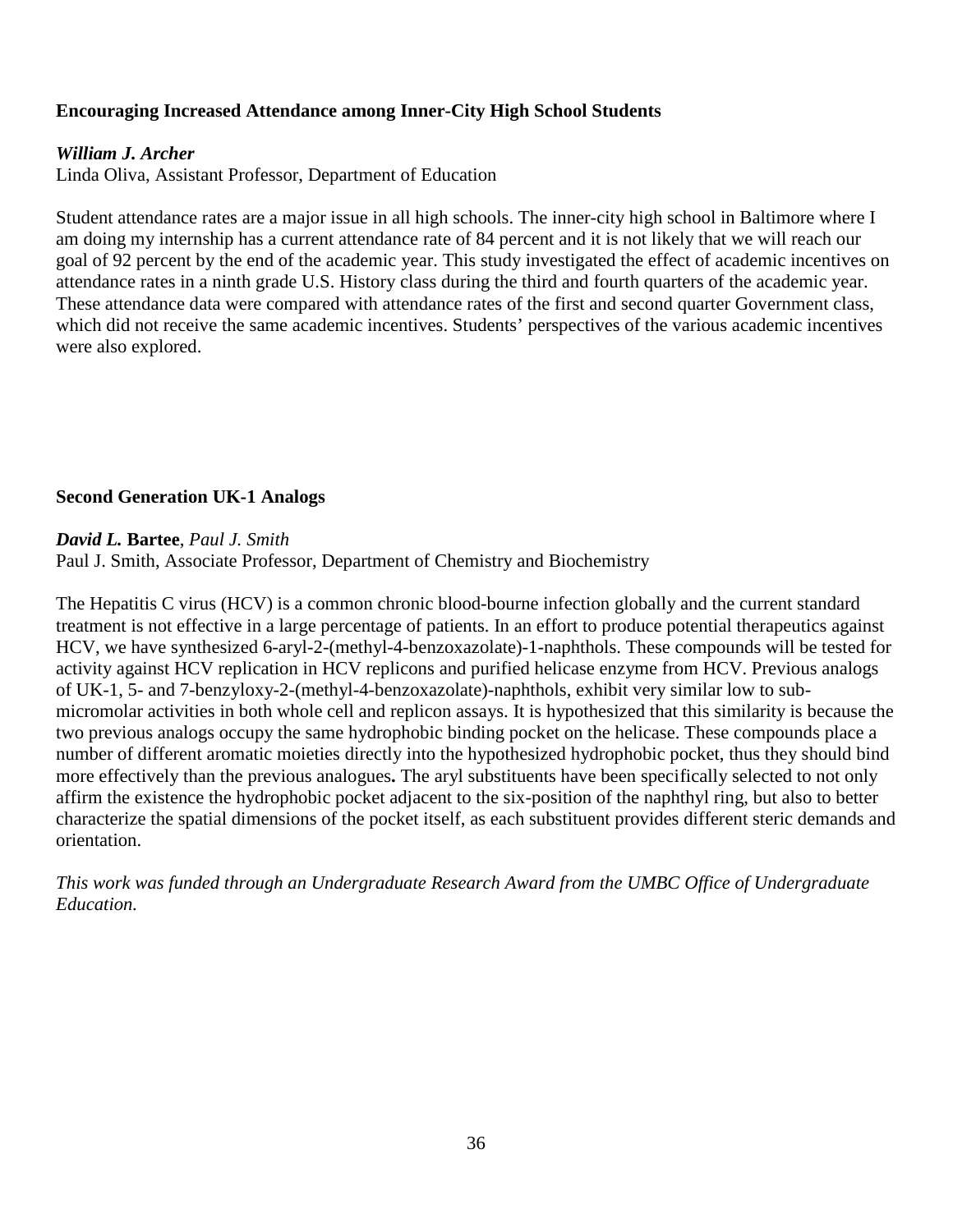# **A Novel Method to Structural Determination of HIV-1 5**′**-UTR**

*Shawn M. Barton, Bilguujin Dorjsuren, Gowry Kulandaivel, Xiao Heng, Kun Lu* Michael F. Summers, Professor, Department of Chemistry and Biochemistry and Investigator, Howard Hughes Medical Institute

The Human Immunodeficiency Virus type-1 (HIV-1) RNA genome contains the highly conserved 5′ untranslated region (5′-UTR), a 356 nucleotide sequence that has been shown to regulate dimerization prior to packaging and eventual budding of the viral particle. Limited dispersion of NMR signals in RNA spectra make it difficult to assign signals for large molecules, forcing us to employ novel techniques in structural determination of the 5′-UTR. Using a segmental labeling technique on the core dimerization initiation site (DIS), a region of the 5′-UTR capable of directing packaging, we have shown that the AUG region forms a hairpin structure and is also capable of forming a long-range interaction with the unique 5′ (U5) element. Introducing mutations that stabilize the AUG hairpin favors monomer formation, while mutations stabilizing the U5:AUG interaction favors dimerization. We have also confirmed the existence of the U5:AUG in the full length 5′-UTR by introducing mutations that generate identifiable signals in NMR proton spectra shifted outside of the saturated chemical shift region. Using these techniques as well as utilizing selectively deuterated samples allow high-resolution NMR structural determination of the 5′-UTR and can be applied to assignments of other large RNAs.

*This research was supported in part by a grant to UMBC from the HHMI through the Precollege and Undergraduate Science Education Program and by NIH/NIGMS MARC U\*STAR T34 08663 National Research Service Awards to UMBC.*

# **The Effect of the Roman Empire's Decline on the Ports of Pisa and Portus (Rome)**

#### *Katherine M. Bentz*

Carolyn G. Koehler, Associate Professor, Department of Ancient Studies

Ports have always been crucial in maritime cultures for both military and economic functions. During the decline of the Roman Empire in the fourth and fifth centuries, several crises affected the micro-regions of two of its ports: Pisa, in the northwest of Italy, and Portus, near Rome. Food and economic disruptions, barbarian incursions, and civil war changed the nature of the traffic at these ports, as shipwrecks and written sources demonstrate. Archaeological remains show that pre-imperial Pisa had imported goods from around the Mediterranean. Once Portus was established as Rome's primary center for trade in the early Empire, however, Pisa served regional exchange. Then, under intensifying attacks by the Goths in the late Empire, Pisa took a more military significance. Portus remained essential for storing imports needed in the capital, but invasions in the fourth and fifth centuries resulted in its gradual abandonment as Rome's central commercial harbor. Although the roles played by Pisa and Portus in the Empire differed, each adapted to adverse conditions and survived to a surprising extent.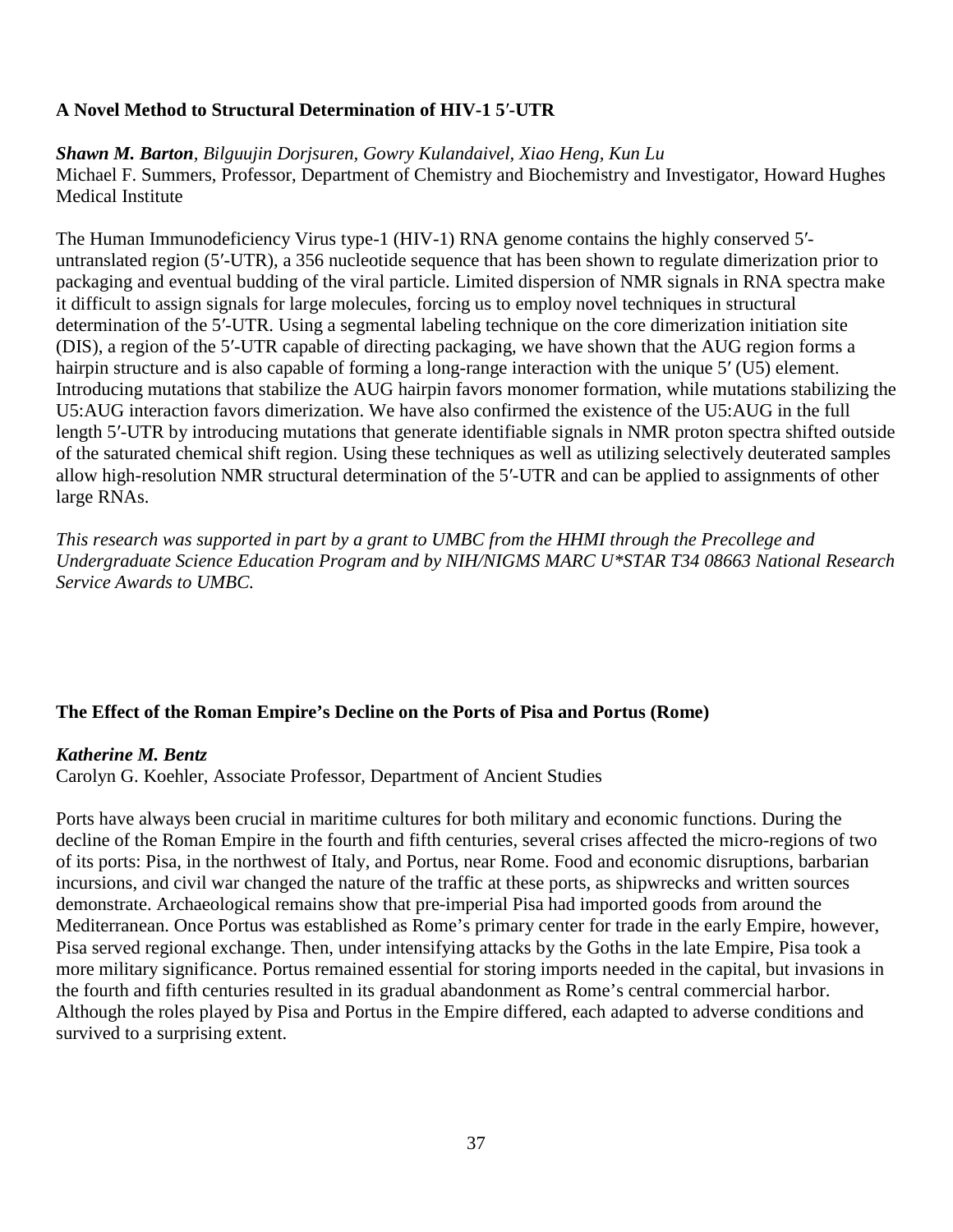### **Inhibiting Matrix Targeting of the Gag Polyprotein towards the Plasma Membrane in HIV-1 Retrovirus Replication**

# *Pallavi Bhargava,* Deborah Girma

Michael F. Summers, Professor, Department of Chemistry and Biochemistry and Investigator, Howard Hughes Medical Institute

The Gag polyprotein is necessary for the formation of the mature HIV-1 virion. The N-terminal matrix protein (MA) of the Gag polyprotein in the HIV-1 virus is known to target the polyprotein towards the plasma membrane of the host cell in the late phase of HIV-1 replication. During assembly, Gag binds to phosphatidylinositol (PI) 4,5 biphosphate [PI(4,5)P2], located in the plasma membrane. This binding induces a conformational change of the myristate group of the matrix domain to an exposed state, allowing Gag to further bind to the lipid bilayer. Gag assembly at the plasma membrane is a potential point of intervention in the virus life cycle. Thus, the goal of this project is to inhibit matrix targeting to the plasma membrane. The methods that are used to help achieve this are to express and purify isotopically labeled HIV-1 myr-MA for NMR experiments. At this stage in the project, we are in the process of finding an inhibitor that will bind to the matrix protein and change its overall conformation by using nuclear magnetic resonance.

*This work is funded by NIH/National Institute of Allergy and Infectious Diseases, 4R37AI030917.*

# **Using Feedback to Increase Student Motivation, Effort, and Success**

# *Michelle T. Birky*

Linda Oliva, Assistant Professor, Department of Education

Student motivation is the key to successful learning. Some students may claim the material is boring or irrelevant to their lives and then refuse to do work. This lack of participation decreases what the students have learned. This study investigated the effect of using prompt, daily feedback to increase student motivation, effort, and success. Feedback was in the form of written grades for completion and accuracy, as well as constructive comments. Feedback and student work is returned the day after the work is completed. The effect of the feedback was measured in anecdotal evidence of student willingness to work (motivation), length of written work (effort), and student performance (success). Participants included 125 English Language Arts students in sixth through eighth grade at a Baltimore City school.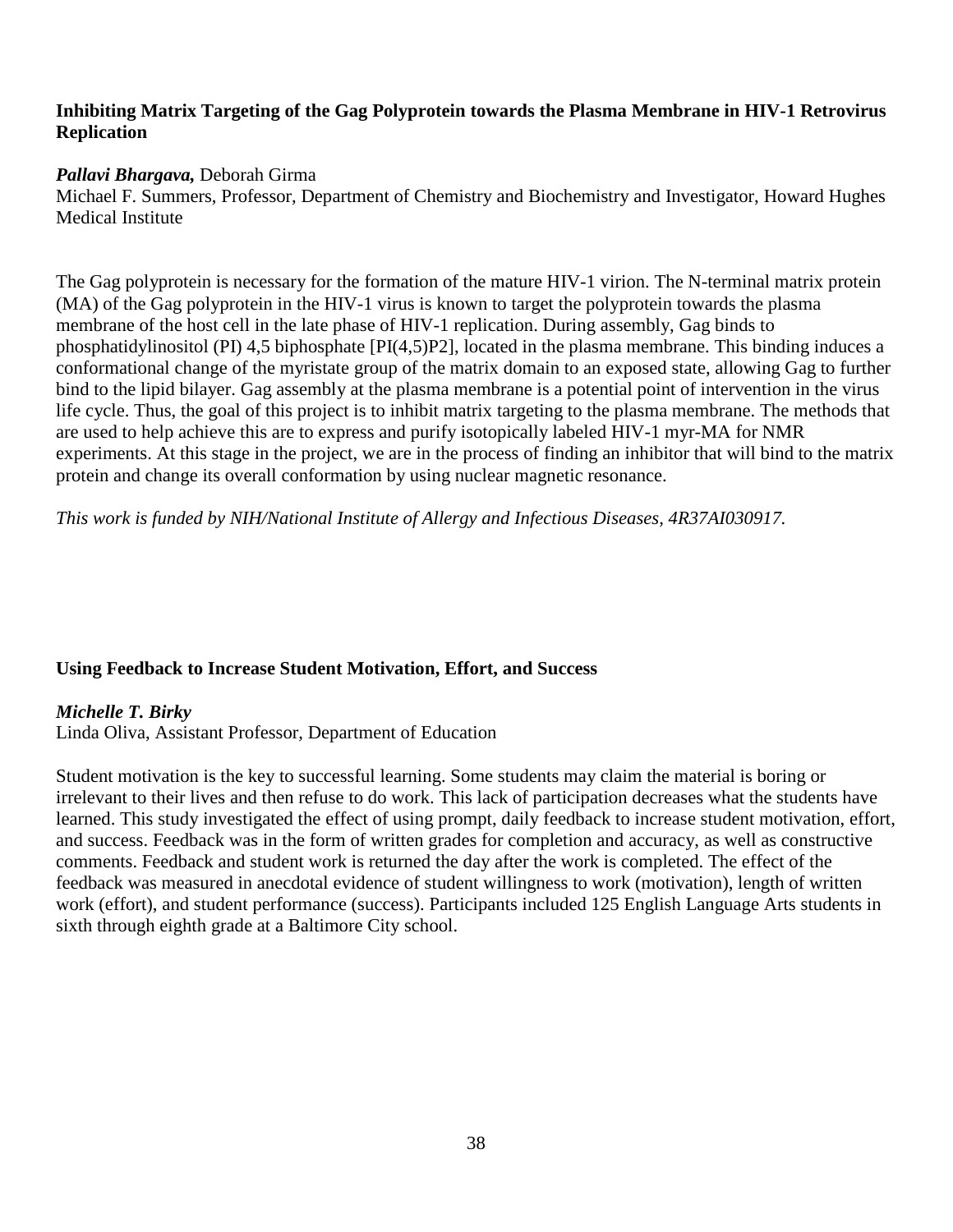#### **Body Awareness: New Discoveries in Movement**

#### *Michelle Brandenburg*

Doug Hamby, Associate Professor, Department of Dance

"Body Awareness: New Discoveries in Movement" is a study in physically changing a dancer's body in order to prevent injuries and create movement efficiency. My goal was to change my own body in order to understand the process and discover new revelations to share with the dance community. I studied under Melissa Wolfe Rosebro through a series of private lessons. Rosebro combines her knowledge of *Pilates,* anatomy, and dance to create a unique set of exercises that can change a dancer's body. In my own body I have seen remarkable changes. By applying the principles I learned, my arabesque has increased extension, my pirouettes have an increased number of rotations, and I have more stability and control. I have also learned to analyze the typical aches and pains as a dancer such as knee and lower back pain. I can analyze what movement pattern might be causing the pain in order to change the habit and replace it with better (more efficient) movement patterns. My work has impacted the dancers I work with and therefore, the field of dance. I plan on continuing this research throughout my career as a dancer and eventually would like to complete Rosebro's teacher training program so I can help more dancers.

*This work was funded through an Undergraduate Research Award from the UMBC Office of Undergraduate Education.*

# **Preschool Children's Moral Evaluations of Aggression: Reliability, Stability, and Discriminant Validity**

#### *Angela M. Brant*

David Schultz, Associate Professor, Department of Psychology

Psychologists have partitioned how children respond to provocative situations into different thinking steps. The fifth step in one theory, response decision, focuses on how children evaluate aggressive behaviors. Only four published studies have examined response decision in early childhood. The present study is the first to examine the stability and discriminant validity of moral evaluations of aggression. Ninety-nine Baltimore City Head Start preschool children participated. Children viewed six videos depicting a child's attempt to achieve an instrumental or social goal via coercive means and subsequently asked if the behavior was "okay." Children showed consistent moral evaluations of aggression across different scenarios, and these evaluations stayed relatively stable over five months  $(r = .50)$ . Children with higher verbal ability accepted aggressive attempts less often. After controlling for verbal ability, moral evaluation of aggression scores related significantly to children's self-control (partial  $r = -.23$ ). This study shows that individual differences in moral evaluations of aggression develop, show stability over time, and may influence how children behave.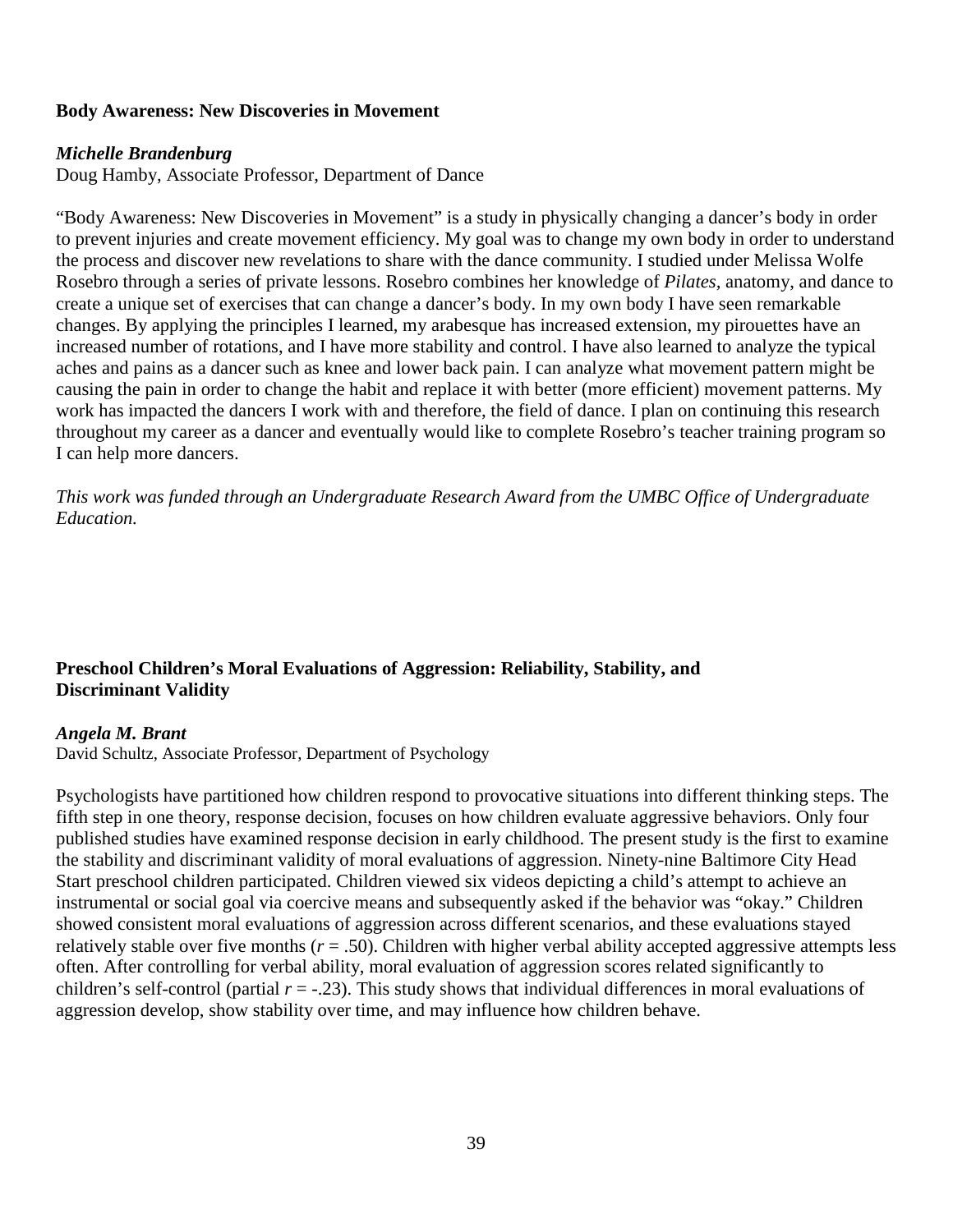# **Reclaiming Maryland: Confederate Nationalism in Popular Print Culture**

### *Abigail Bratcher*

Anne S. Rubin, Associate Professor, Department of History

Throughout the secession crisis of early 1861, politics and culture burgeoned, intertwined, and overlapped, elevating citizens of all persuasions to become responsive consumers and producers of patriotism. Citizens relied on the universal appeal of popular media to both express and affirm their allegiance to the newly formed Confederacy. For my research, I considered Confederate nationalism and print media through the lens of Maryland. Through an analysis of pamphlet literature, broadside poetry, school textbooks, newspaper editorials, and other printed material in the Confederacy and in Maryland, I corroborated earlier scholarship on the general nature of Confederate nationalism in popular media, and elucidated the idiomatic nature of popular media surrounding Maryland. I investigated the ways in which media surrounding the state of Maryland fit into a larger scheme of Confederate nationalism: the particular characteristics of popular media pertaining to Maryland which avowed Confederate nationality and also which cast Maryland as a lost or stolen state for the Confederacy to reclaim.

*This work was funded through an Undergraduate Research Award from the UMBC Office of Undergraduate Education.*

#### **Adolescent Mothers in a Quilombo Community: Praia Grande, Brazil**

Christina G. Briscoe, Climene Camargo<sup>1</sup>, Jovânia Marques de Oliveira e Silva<sup>2</sup>, Damiana de Miranda<sup>3</sup>, Bambi Chapin

1 Escola de Enfermagem, Universidade Federal da Bahia 2 Escola de Enfermagem, Universidade Federal da Bahia <sup>3</sup>Brazil: Public Health, Race and Human Rights, School for International Training Bambi Chapin, Assistant Professor, Department of Anthropology

This exploratory, ethnographic study addressed the characteristics and meanings of adolescent motherhood in Praia Grande in Bahia, Brazil. Praia Grande is a *quilombo*, or community descended from escaped slaves in an isolated location. The participants were the twenty women of the 161 Praia Grande women between the ages of twelve to twenty who had at least one child (11 percent). Results were derived from participant observation, *Programa da Saúde da Família (*Family Health Program*)* documents, surveys, a life history and interviews. During this research, lack of employment opportunities, importance of the family support, and confusion about birth control emerged as central themes. In addition, infrastructural inadequacies, from lack of public sanitation or police to timely medical care to the practical inaccessibility of education, were commonly mentioned by these young women as impediments to achieving desires for themselves and their children, pointing to the structural violence experienced in the *quilombo* population*.* The study highlights the need to assess cultural contexts of adolescent motherhood before implementing public policies for *quilombo* reproductive health programs.

*This study wa*s *funded through the UMBC Office of Financial Aid and Scholarships in transfer of the Premier Scholarship to conduct abroad research.*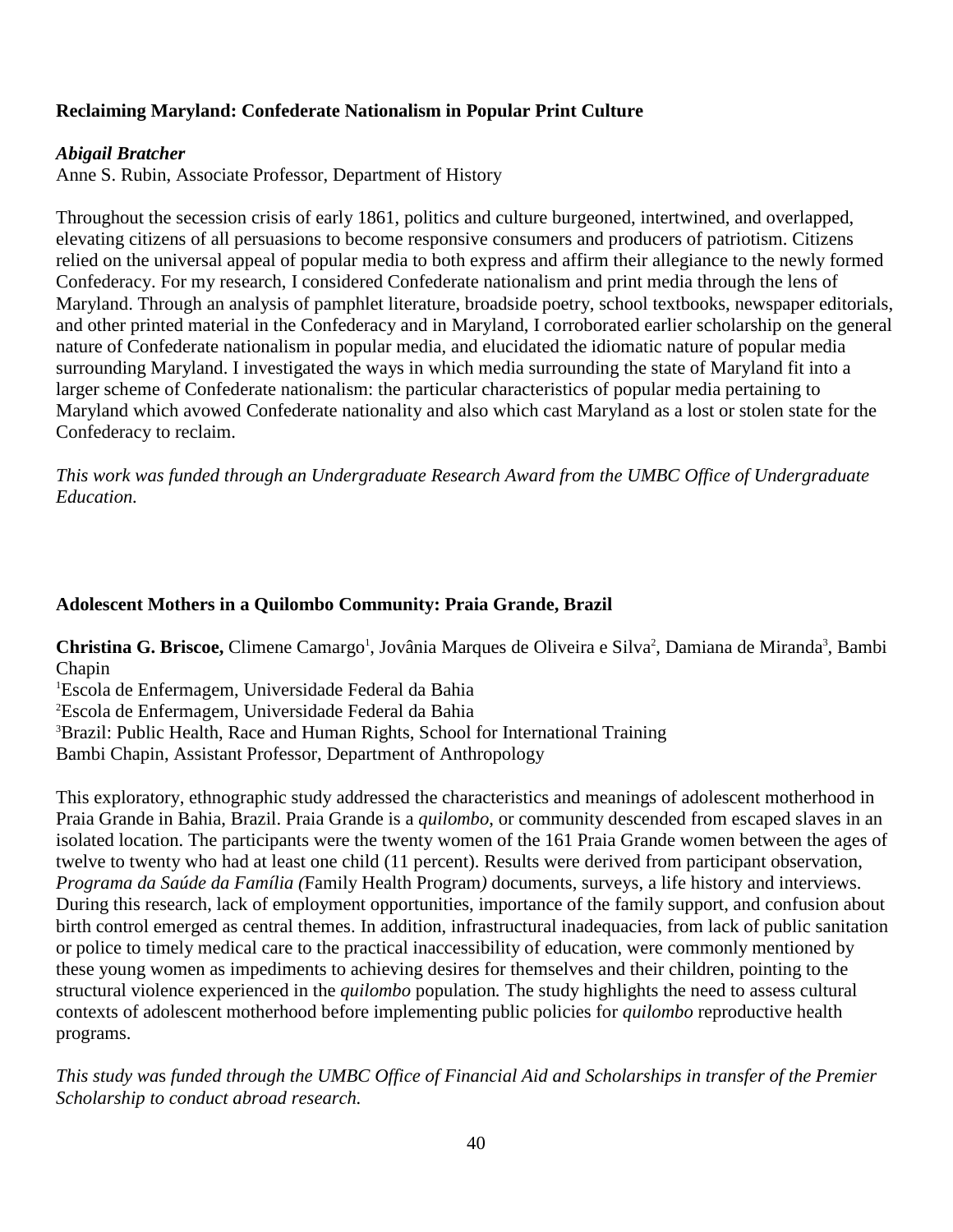# **Analysis of Alternative Fuel Policy Options**

#### *Samantha Bryant*

Laura Hussey, Assistant Professor, Department of Political Science

At a time when oil price fluctuations threaten our national security, exploration of alternative fuel sources becomes increasingly imperative. This research aims to help policy makers decide which alternative fuel source to support. Based on legislative documents and the first-hand observation of the policy process that I gained as a congressional intern, I was able to identify two prominent renewable fuel source options; algae and ethanol. Also, I developed specific guidelines that an alternative fuel should meet. Next, I reviewed scholarly and professional articles that indicated how each option would perform with respect to the criteria, and compared each option's strengths and weaknesses. My analysis concludes that algae-based fuel is the best option for a renewable fuel source. While this technology is less advanced than ethanol-based fuel technology, algae-based fuel assures more long-term advantages. Among other things, my research indicates that algae fuel will be less expensive to mass-produce domestically. Further, algae-based fuel lacks ethanol-based fuel's leading weaknesses, which are dependence on the weather and higher corn prices for consumers. Due to algae-based fuel being more plentiful and less expensive to consumers than ethanol-based fuel, my research suggests that it has greater potential for ending dependence on foreign oil markets.

# **Rat Model of Brain Injury Caused by Blast-Induced Hyper-Acceleration**

*Peter Cangelosi*, *Julie Hazelton,* Department of Anesthesiology, University of Maryland School of Medicine Gary Fiskum, Vice-chair Research, Professor, Department of Anesthesiology, University of Maryland School of Medicine

Over 150,000 U.S. warfighters in Iraq and Afghanistan have sustained traumatic brain injury (TBI), primarily due to explosions. Many warfighters are targeted by improvised explosive devices and can experience hyperaccelerating forces that likely contribute to their brain damage. We developed an experimental paradigm to study the effects of blast-induced hyperacceleration (BIH) on rats. Our hypothesis is that g-forces in the range of 20-40 Gz can induce mild TBI without causing lethal injuries. Explosive charges were detonated under the center of a plate at distances that generate precise g-forces. At one and seven days after the blast, rats were perfusion-fixed while their brains analyzed for evidence of neuronal degeneration (FJB and Calbindin), microglial activation (Iba-1), astrocyte activation (GFAP), and axonal fiber injury (aminocupric silver staining). Widespread silver staining was evident at 24 hours and seven days post-injury, suggesting degeneration of axonal fibers, predominantly in the internal capsule, and corpus callosum. Increased activation of microglia and astrocytes in close proximity to blood vessels and the third ventricle was observed, while FJB positive neurons rarely occurred. These preliminary results suggest that this novel blast-induced TBI model can provide insight into the pathophysiology of mild TBI caused by blast-induced hyper-acceleration.

# *This work was funded, in part, by NIH/NIGMS MARC U\*STAR T34 08663 National Research Service Award to UMBC, the HHMI.*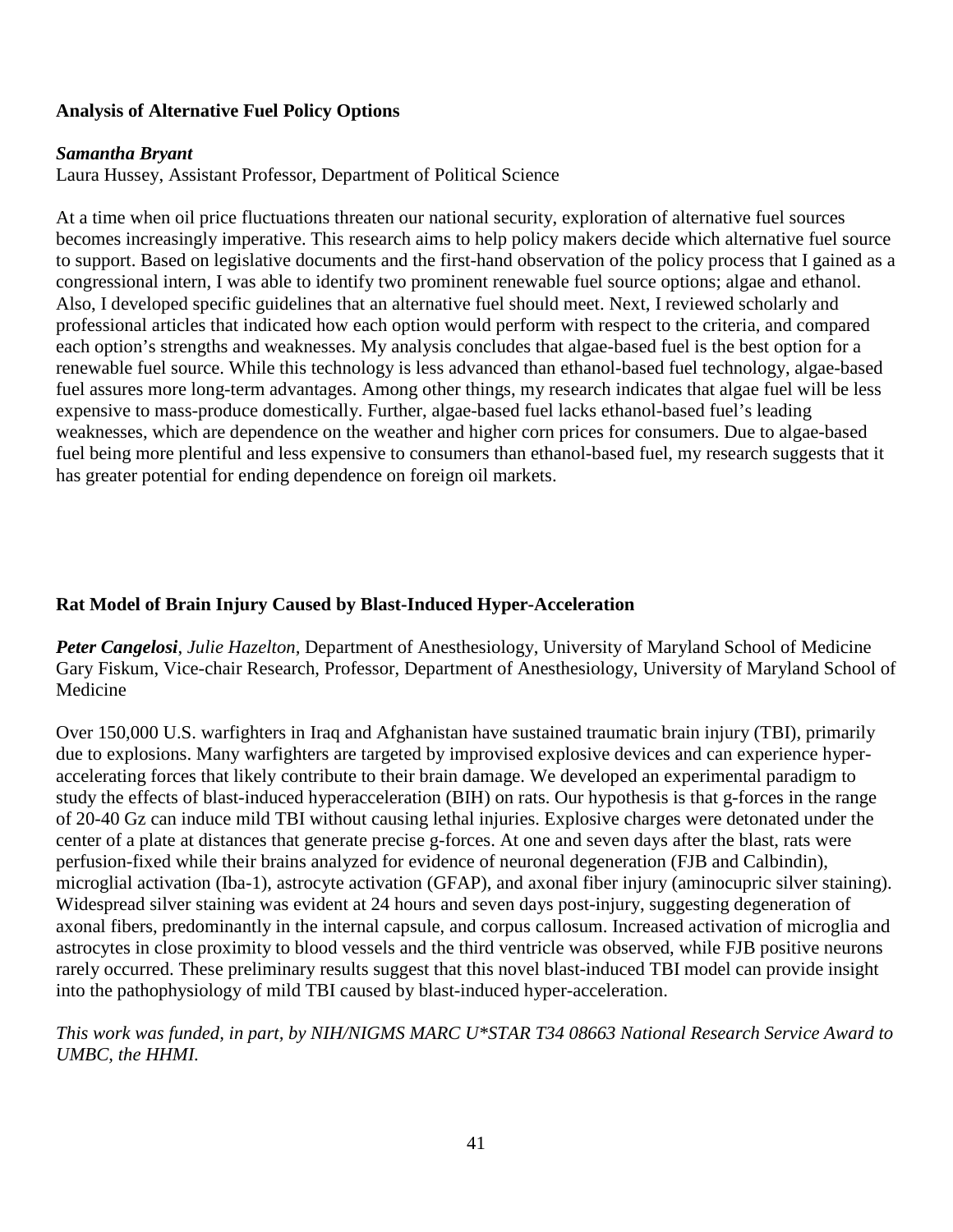#### **New Chromatography Methods for Biological Macromolecules and Carbon Nanotubes**

#### *Keisha M. Carr*

Douglas D. Frey, Professor, Department of Chemical and Biochemical Engineering

This project investigates novel chromatographic methods employing focusing effects and related types of phenomena for both biological macromolecules and carbon nanotubes (CNTs). Of particular interest is the use of chromatofocusing with mixtures of buffering species instead of polyampholyte elution buffers. These types of chromatofocusing methods combine the best features of isoelectric focusing and gradient elution chromatography to achieve high resolutions of large molecules present in a feed sample. In addition to biological macromolecules, this project addresses the chromatographic separation of CNTs. CNTs are long cylindrical carbon structures that have potential uses in several fields due to their unique physical properties. There has been much research exploring properties of CNTs, but many physical aspects of CNTs remain unknown. One proposed method of studying CNTs involves individual tube separation via chromatography. This project applies chromatographic methods to CNTs in order to analyze physical and chemical characteristics that may influence CNT behavior. Using chromatofocusing, we can determine the extent of separation of CNTs in solution. The next step involves modifying various parameters used in chromatofocusing to discover the best conditions for separating CNTs. If these techniques can successfully separate CNTs, novel separation techniques can be developed for a large range of complex mixtures.

*This research was supported in part by a grant to UMBC from the Howard Hughes Medical Institute through the Precollege and Undergraduate Science Education Program.*

#### **Fine-tuning of Mucosal Barrier Function for Tetanus Vaccine Delivery in Mice Using the Novel Peptide Adjuvant AT1002**

#### *Patricia C. Castillo, Vincenzo Casolaro<sup>1, 2</sup>, Alessio Fasano<sup>1</sup>*

<sup>1</sup>University of Maryland School of Medicine. <sup>2</sup>Johns Hopkins University School of Medicine Alessio Fasano, Professor, Departments of Pediatrics, Medicine, and Physiology, University of Maryland School of Medicine

Vincenzo Casolaro, Associate Professor, Johns Hopkins University School of Medicine

The main limiting factor of the effectiveness of mucosal vaccines is in the ability of the antigen to cross the mucosal barrier. We tested the ability of AT1002, a peptide regulator of mucosal barrier function, to act as an adjuvant to elicit protective local and systemic immune responses. Specifically, we predicted that its ability to reduce the competence of intercellular tight junctions would permit the passage of antigen through the airway mucosa, initiating a greater immune response. At weekly intervals over four weeks, we administered intranasal tetanus toxoid (tt) antigen with amounts of AT1002 to C57BL/6 mice. Circulating tt-specific IgG antibodies were quantified using ELISA to measure the effect of the peptide. Preliminary results suggested that exposure to 100 nmol of AT1002 was sufficient to increase the titers of tt-specific IgG in mice after one week of treatment. Determining the optimal amount of the peptide will allow for further testing of its capacity to protect tt-immunized mice challenged with a lethal dose of tetanus toxin. Successful characterization of AT1002 as an adjuvant in this model may help propose its employment in effective protocols of mucosal vaccination, a potentially more effective, more practical, less expensive, and safer method of mass immunization.

*This work was funded in part, by NIH/NIGMS MARC U\*STAR T34 08663 NRS Award to UMBC and the Bill and Melinda Gates Foundation, Grand Challenges Explorations Round 4.*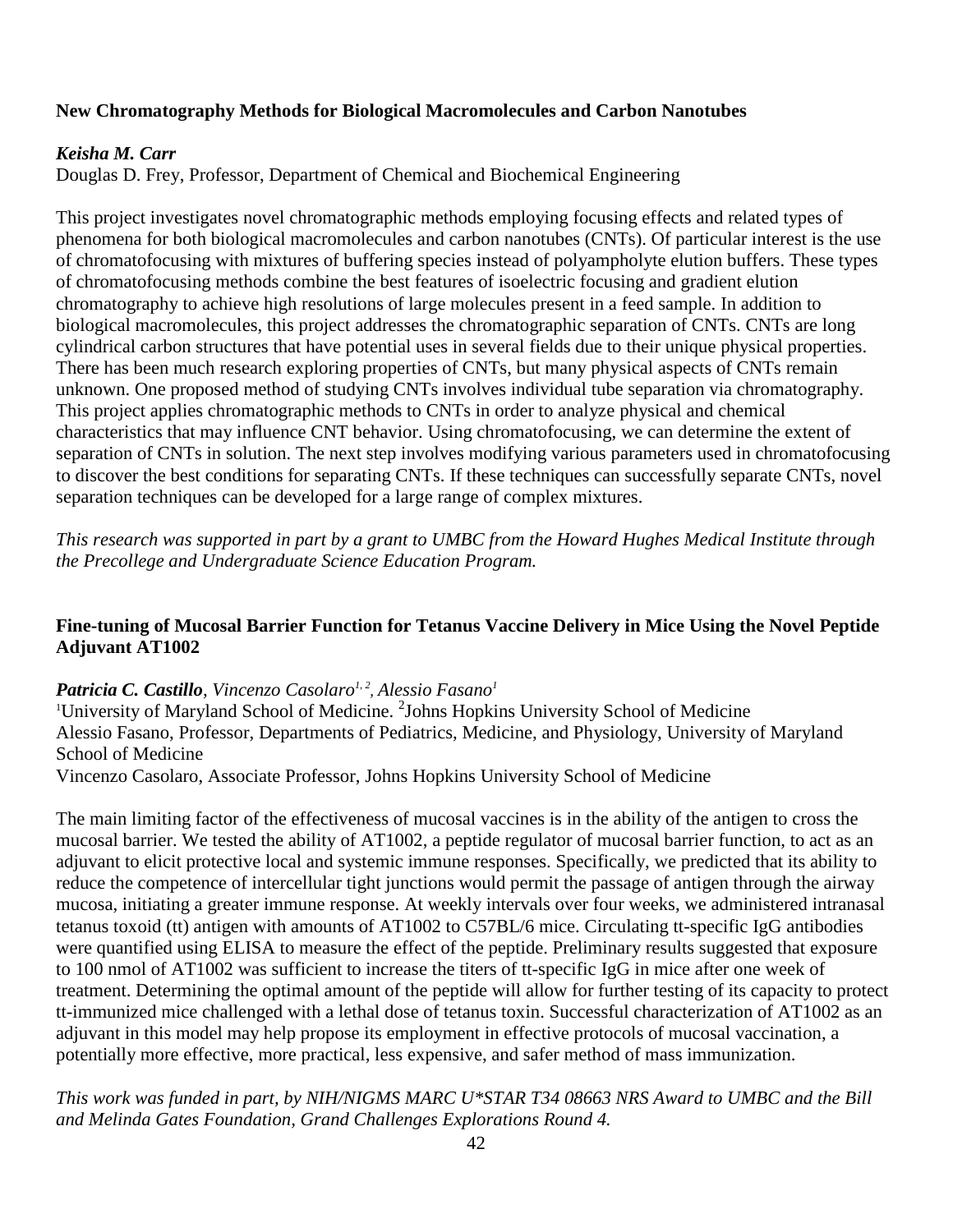#### **Capraesque America: The Great Depression Films of Frank Capra from 1934-1939**

#### *Natasha Chae*

Warren Belasco, Professor, Department of American Studies

During the Great Depression, the stability of the belief in America's myth of limitless opportunity and upward mobility was at risk. As a result, Hollywood filmmakers were influential players in the effort to restore such important cultural ideals and values as the American Dream and the triumph over class into the American psyche. One of the most influential of these players was three-time Academy Award winner for Best Director, Frank Capra, who was best known for such films as *It's a Wonderful Life* (1940) and less known for his documentary propaganda films for the U.S. government. In particular, such Capra films as *It Happened One Night* (1934), *Mr. Deeds Goes to Town* (1936), and *Mr. Smith Goes to Washington* (1939) were celebrated as motivational films that consciously endeavored to reinstate classical American values within the context of the Great Depression. Although Capra's critics characterized him as a sentimental populist, this research employed textual analysis, along the axes of gender, political ideology, and socioeconomic class, to investigate and refute this claim. In doing so, this research uncovered that the values espoused by these films demonstrated Capra's conservative and traditionalist treatment of society, and, ultimately, a longing for the America of yore.

#### **Angiotensin II Receptor Blockers (ARB) Reduce Brain Inflammation**

#### $M$ ayukh Chakrabarti, Enrique Sánchez-Lemus<sup>1</sup>, Juan M. Saavedra<sup>1</sup>

<sup>1</sup>Section on Pharmacology, Division of Intramural Research Programs, National Institute of Mental Health, National Institutes of Health

Juan M. Saavedra, Section Chief, Section on Pharmacology, National Institute of Mental Health, National Institutes of Health

Brain inflammation, a physiological response to factors including stress, infection, and physical injury, is characterized by the release of cytokines and other metabolites into the bloodstream. This results in the activation of transcription factors that stimulate pro-inflammatory cascades which reestablish homeostasis. However, an unregulated inflammatory reaction can result in chronic inflammation and damage to neuronal cells; this can contribute to Alzheimer's, Parkinson's, multiple sclerosis, and other neurodegenerative diseases. The neuropeptide Angiotensin II (Ang II) has been implicated in vascular and tissue inflammation through activation of its AT1 receptors. AT1 receptor blockers (ARBs) reverse Ang II – regulated vasoconstriction, as well as the inflammatory effects of hypertension, atherosclerosis, and diabetes. Using lipopolysaccharide (LPS), a pro-inflammatory bacterial endotoxin, the objective of the study was to elucidate the effect of candesartan, a centrally acting ARB, on various markers of inflammation in the area postrema (AP), a circumventricular organ and target site for circulating endotoxins. The results of these early studies showed that candesartan was able to down-regulate LPS-induced changes in expression of certain central inflammatory markers: c-Fos, IL-6, and COX-2. Further studies of candesartan on the dorsal vagal complex will explicate the mechanism by which AT1 receptors participate in the inflammatory response in this brain region.

*This work was funded by the Division of Intramural Research Programs at the National Institutes of Health.*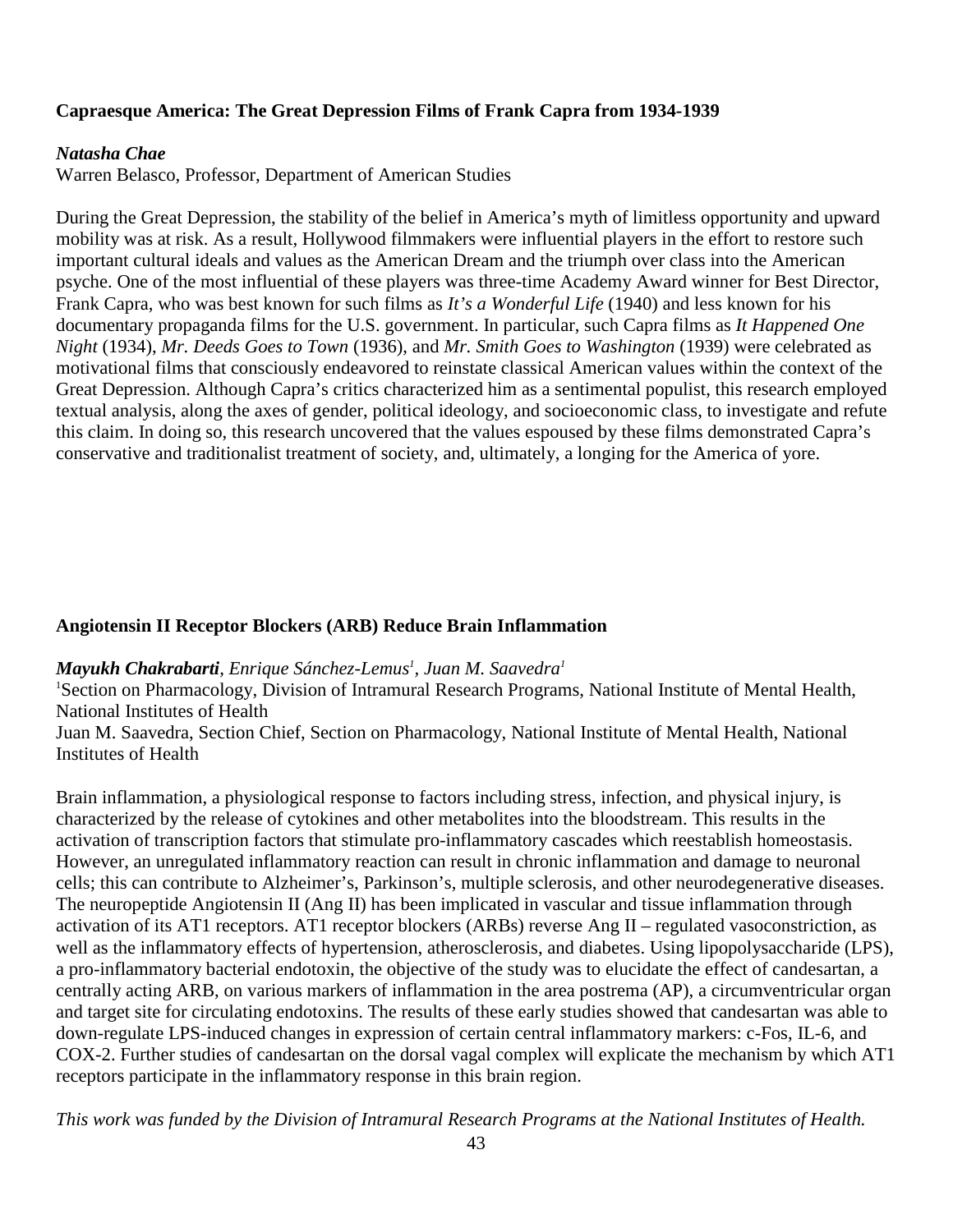# **TIMP-2 Overexpression Alters the Transcriptional Profile of Human Adenocarcinoma A549 Cells**

 $\bm{T}$ ania Chatterjee, William G. Stetler-Stevenson<sup>1</sup>, Dimitra Bourboulia<sup>1</sup> *1 Fellow, Radiation Oncology Branch, Center for Cancer Research, National Cancer Institute, NIH* William G. Stetler-Stevenson, Senior Investigator, Radiation Oncology Branch, Center for Cancer Research, National Cancer Institute, NIH

Tissue Inhibitors of Metalloproteinases, or TIMPs, are a family of proteins secreted by all cells that are natural inhibitors of Matrix Metalloproteinases, or MMPs – proteins that aid in the breakdown of the extracellular matrix. TIMP-2 also inhibits tumor angiogenesis, and therefore blocks tumor growth *in vivo*, making it a candidate to become an anti-cancer treatment. Two mechanisms associated with this property include a) TIMP-2 inhibition of MMP-2, reducing the ability of endothelial cells to degrade the ECM required for angiogenesis, and b) TIMP-2 inhibition of growth factor-stimulated endothelial cell growth via its binding to integrin α3β1 on the endothelial cells. This occurs independently of its MMP inhibitory activity as demonstrated by the mutant Ala+TIMP-2, which lacks MMP inhibitory activity, but still inhibits endothelial cell growth. Transcriptional microarray analysis demonstrates that human lung cancer cells expressing TIMP-2 or Ala+TIMP-2 have an altered gene expression profile that suggests a more differentiated, less aggressive phenotype. In addition, TIMP-2 inhibition of angiogenesis is thought to promote the apoptosis of tumor cells, while high levels of MMPs are associated with increased cancer cell migration and movement, invasion and high risk of metastasis. Thus, as the MMP/TIMP balance is shifted towards the MMPs proteolytic activities, TIMPs could potentially be used therapeutically against tumor progression.

*This work was funded by the National Cancer Institute, Center for Cancer Research Grant # Z01 SC009179-20.* 

#### **Chinese Mothers' Immigration Experiences in the U.S. and in their Young Children's Socioemotional Adjustment**

#### *Vanessa X. Cheng*

Charissa S. L. Cheah, Associate Professor; Christy Y. Y. Leung, Doctoral Candidate, Department of Psychology

Between 2000 and 2006, the number of immigrant parents and their Maryland-born children accounted for thirty-five percent of the total population increase in Maryland. Nevertheless, there is very little research on this quickly growing Chinese population. The resources available in the receiving community and social attitudes towards immigrants are crucial in determining their adaptation and outcomes. Previous studies have found that parents' immigration experiences affect their children's adaptation, especially with regard to their socioemotional adjustment. However, these processes and associations have been mostly examined using quantitative approaches in the literature, which fails to capture parents' meaning-making of their immigrationrelated experiences and their children's adaptation. Thus, the present study utilized both qualitative and quantitative methods to examine these issues among fifty immigrant Chinese mothers with young children in Maryland, specifically, (1) mothers' positive and negative immigration experiences, (2) the association between their immigration experiences and expectations regarding their children's adaptation and success in the U.S., and (3) the association between mothers' immigration experiences and their children's socioemotional adjustment at school. Findings from this study can inform community and service providers about best practices that may promote the successful adaptation of Chinese immigrant families with young children.

*This work was funded through an Undergraduate Research Award from the UMBC Office of Undergraduate Education, and the NICHD grant (5R03HD52827-2).*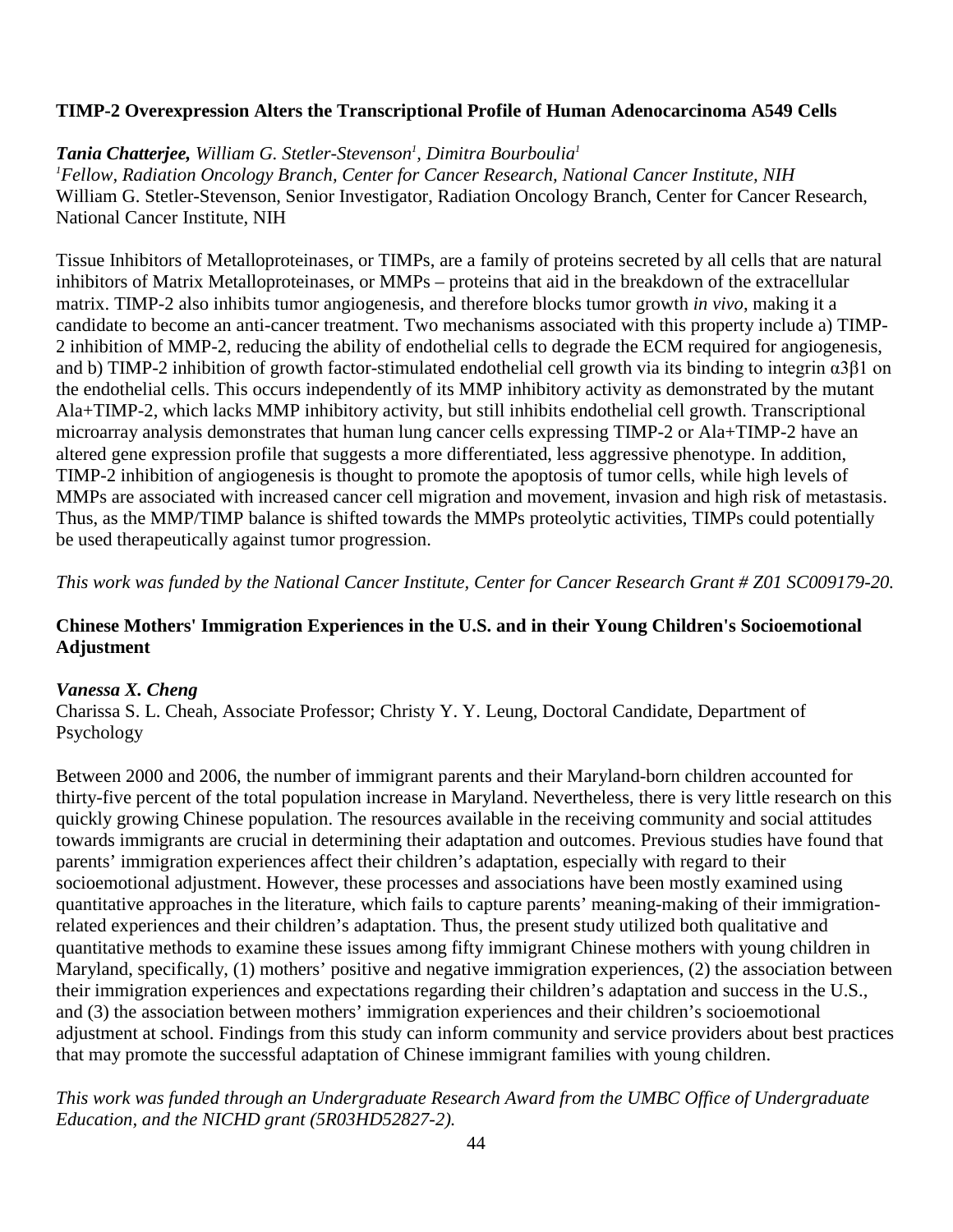# **Modeling Sensory Input to the Lamprey Spinal Cord**

#### *Geoffrey D. Clapp*

Kathleen A. Hoffman, Associate Professor, Department of Mathematics and Statistics

Sensory input has a profound effect on vertebrate locomotion, but how it is processed is not well understood. The lamprey is a model system for studying vertebrate locomotion because its spinal cord contains the same types of neurons as its human counterpart, except in smaller quantities. Biological experiments have revealed that the lamprey's swimming motion is modulated by input to the spinal cord from edge cells, sensory organs that measure the body's curvature. In order to better understand the role of edge cells, we develop and evaluate two types of mathematical models of the lamprey's central pattern generator of locomotion, implemented as a chain of coupled oscillators. Starting with a neural model that represents individual classes of neurons within each oscillator, we use phase reduction techniques to derive a first order phase model that represents each oscillator by a single variable. This derivation will allow for a direct comparison of neural model and phase model results. A comparison of these models will provide insight into the appropriate level of biological detail needed to study edge cell input.

*This work was funded through an Undergraduate Research Award from the UMBC Office of Undergraduate Education.*

#### **Analysis of the Hi-MYC Mouse Model Reveals Molecular Similarity to Human Prostate Cancer**

#### *Elisia M. Clark*

Charles J. Bieberich, Professor, Department of Biological Sciences

Prostate cancer is the second leading cause of cancer death in men in the United States, and there is a pressing need for an animal model that recapitulates key features of human prostate cancer. The best current model is the HI-MYC transgenic mouse model, based on androgen-driven expression of the human MYC gene, an oncogenic transcription factor that plays a key role in regulating cell growth and apoptosis that is upregulated in prostate cancer. A hallmark feature of human prostate cancer is loss of expression of the prostate-specific tumor suppressor Nkx3.1 protein. Immunohistochemistry (IHC) is used for detecting antigens by means of specific binding antibodies in tissues. To determine if Nkx3.1 expression is lost in HI-MYC mice, IHC was performed. In all cases it was seen that the Nkx3.1 expression is lost in early and late cancer lesions. Another common human prostate cancer feature is the TMPRSS2-ERG fusion which engenders the incorporation of the androgen responsive receptor element to the proto-oncogene ERG. We are searching for evidence of this fusion in Hi-MYC mice, but to date have not observed evidence of fusions. Current results suggest that the HI-MYC model faithfully recapitulates certain features of human prostate cancer, but not all.

*This work was funded, in part, by NIH/NIGMS MARC U\*STAR T43 08663 National Research Service Award to UMBC and the Howard Hughes Medical Institute through the Precollege and Undergraduate Science Education Program.*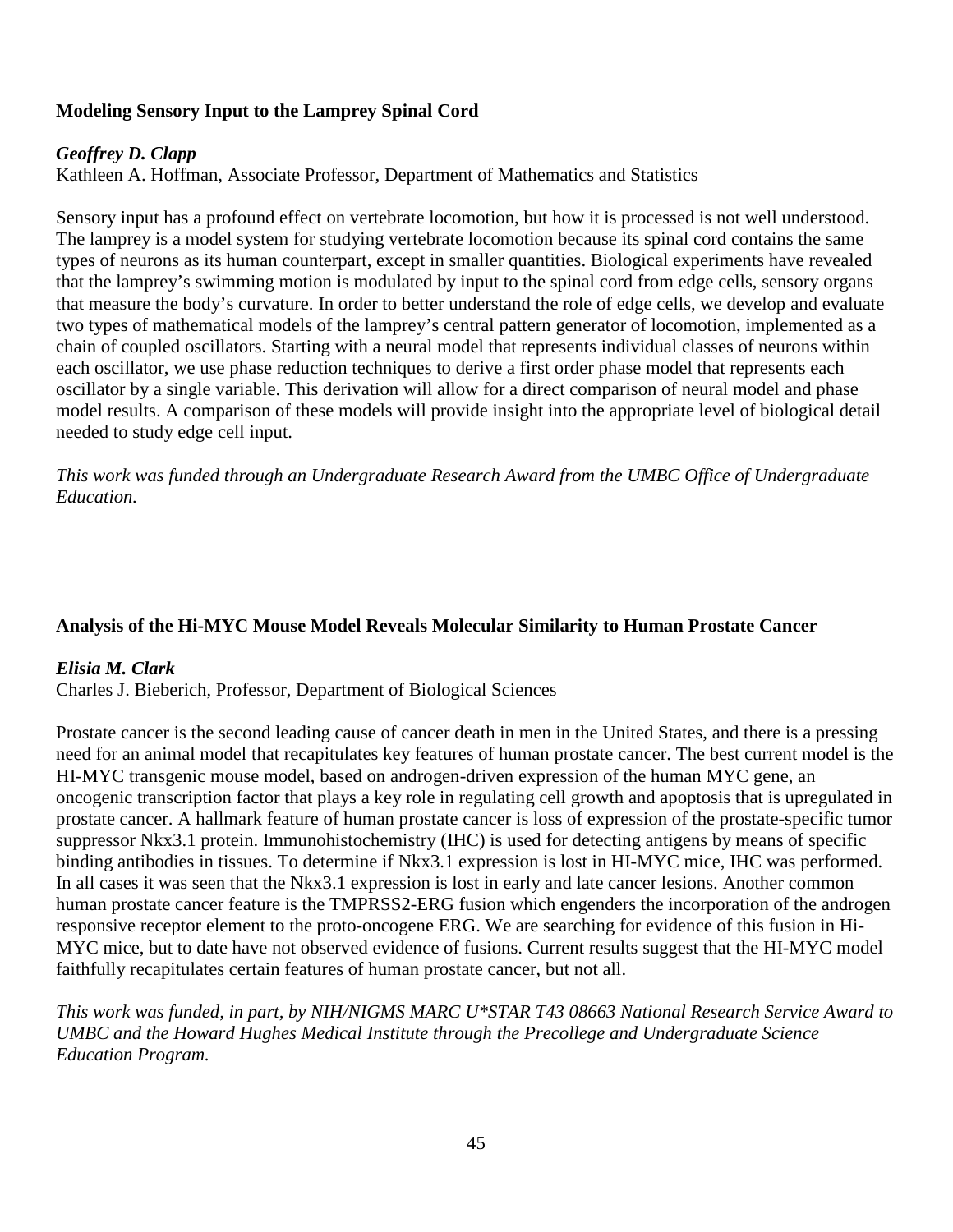# *Nostalgia for Everything*

#### *Theresa Columbus*

Preminda S. Jacob, Associate Professor, Department of Visual Arts

Last summer, I traveled to Greece to make a video about memory, longing, cross-cultural communication and the emotions involved in making or interpreting a piece of art. In viewing this piece, the audience becomes the disoriented traveler and witness to the introspective musings of the artist. The montage of performance, absurd dialogue and my personal depiction of the creative process continually shift the audience's perspective, creating a richness of sensation along with the perplexity travelers often experience. The disjunction between lines of dialogue and the intimate proximity to actors' faces evokes an odd yet familiar experience for the audience. Humor is used to translate some of the disjointed communication into something that feels natural. Viewing the Cretan countryside becomes a metaphor for the instinctual process of creativity itself, in contrast to the selfconsciousness and struggles that are discussed.

*This work was funded through an Undergraduate Research Award from the UMBC Office of Undergraduate Education.*

# **Lunar Swirls: How Dark are "Dark Lanes"?**

*Ecaterina Coman, B. Ray Hawke1 , Jeffrey J. Gillis-Davis1* <sup>1</sup>Hawaii Institute of Geophysics and Planetology, University of Hawaii

David T. Blewett, Johns Hopkins University Applied Physics Laboratory

Swirls are unusual sinuous bright markings found on the surface of the Moon. The swirls often contain "dark lanes" within the bright undulating sections. All swirls correlate with the presence of magnetized crustal rocks, but not all magnetic areas exhibit bright markings. The mechanism by which swirls form is a longstanding mystery. One hypothesis holds that a magnetic anomaly prevents solar wind protons from striking the surface and thus inhibits the normal weathering and darkening of the soil. If so, it is possible that the deflected protons will collide with the surface around the perimeter of the magnetic anomaly where the field is weaker. The resulting enhancement of ion bombardment could cause increased weathering, explaining the dark lanes. The goal of this study is to determine if the dark lanes have truly low reflectance, or instead just appear dark relative to the high-reflectance portions of the adjacent swirl. Image profiles across several lunar swirls have been analyzed to determine the relationship between the reflectance of dark lanes and that of background soil. We have identified locations where enhanced weathering may be taking place, suggesting that the solar-wind shielding hypothesis may be correct.

*This work was funded by the NASA Planetary Geology and Geophysics Program.*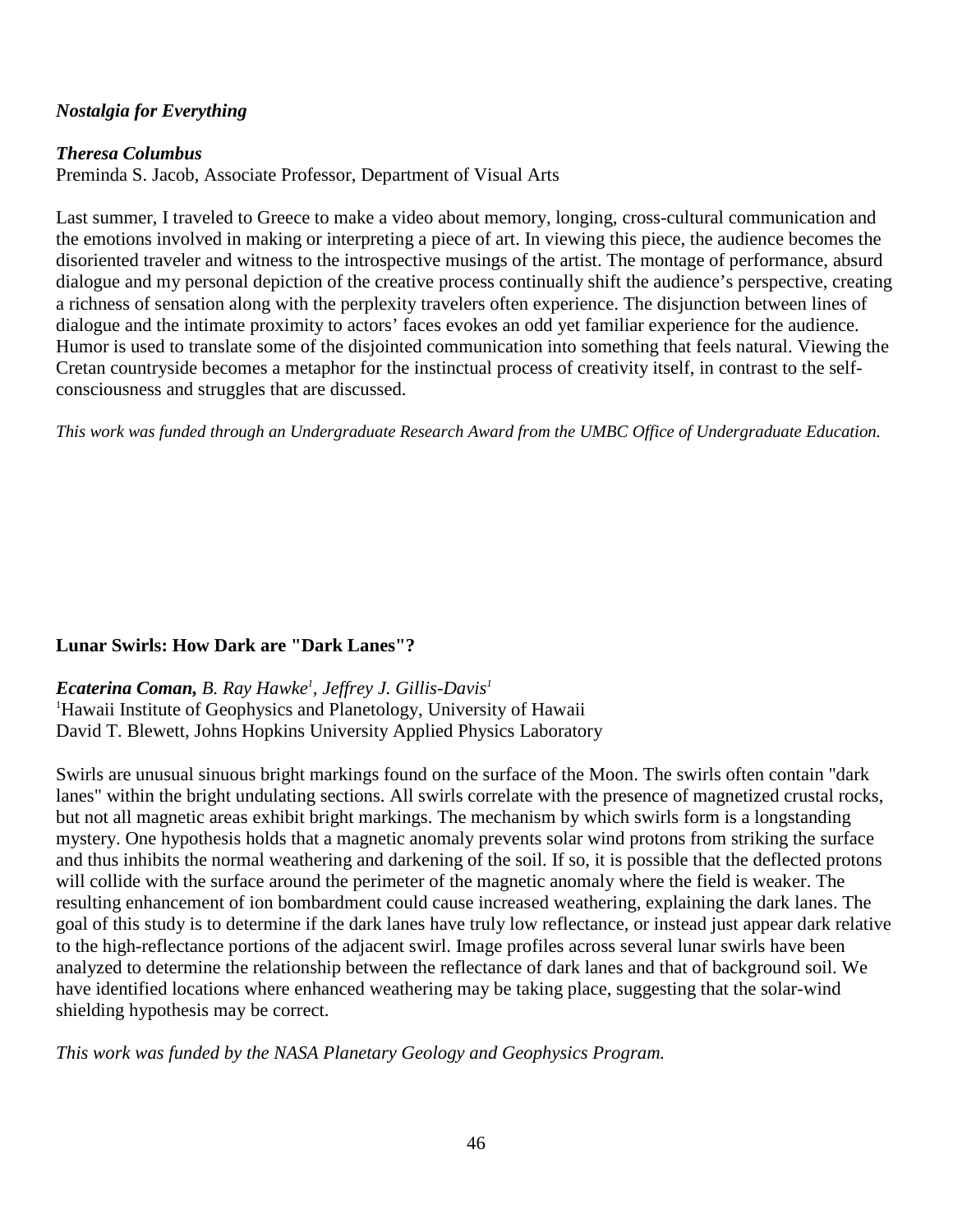# **Adaptive Learning Neural Networks for Binding Site Search in Genomic Sequences**

# *Joseph P. Cornish, Sumeet Bagde, Elisabeth T. Hobbs*

Ivan Erill, Assistant Professor, Department of Biological Sciences

Artificial neural networks (ANN) can be trained to become highly efficient pattern recognition systems capable of discerning non-linear features on complex backgrounds. For this reason, ANNs have been proposed frequently as suitable search tools for the identification of transcription factor (TF) binding sites in genomic sequences. Here we show that ANNs trained with the standard backpropagation algorithm have significantly lower search efficiency compared to standard weight matrix methods in TF binding site search. We observe that this is due to the ill-balanced nature of the search problem, which requires the identification of a small number of sites against a very large background. We propose a new algorithm, adaptive learning, based on a targeted sampling of the background during backpropagation learning. We validate this approach by cross-validation on an up-to-date collection of CRP sites from Escherichia coli against the original *E. coli* genome, a randomly generated genome and the genome of Paenibacillus sp. Our results demonstrate that adaptive learning of ANNs improves search efficiency for CRP against tested backgrounds. The general implications of these findings for machine learning approaches to binding site search are discussed here.

*This work was funded, in part, by UMBC UBM program National Science Foundation DBI 1031420 and the UMBC Department of Biological Sciences.* 

# **Studying the** *Aspergillus nidulans* **Cell Wall through Plate Assay**

#### *Colleen M. Courtney, Usha Sripathineni*

Mark R. Marten, Professor, Department of Chemical and Biochemical Engineering

The filamentous fungus *Aspergillus nidulans* is being studied via plate assay. The development of a plate assay for cell-wall integrity will allow for an efficient way to identify how a change in the environment, or in the genome, affects fungal cell wall properties. Compounds which inhibit cell wall formation are incorporated into agar plates for plate assay. Fungal deletion mutants lacking putative cell-wall-related genes are plated in varying spore concentrations on agar plates with sub-lethal concentrations. Assays determine which strains are affected by wall inhibiting compounds. Observations indicate the *rac1* deletion mutant exhibits increased resistance to cell- wall inhibitors and to autophagy induction by rapamycin. It indicates that the *rac1* gene product is important in morphogenesis and cell wall development. Autophagy deficient mutants (∆*atg8* and ∆*atg13*) were not affected by growth in rapamycin or cell-wall inhibitors (Calcofluor White and Congo Red) by themselves. Autophagy deficient mutants showed reduced growth when grown in media containing both rapamycin and CR or CFW. This implies that with wall inhibitors, a functional autophagy system may aid in cell-wall repair.

*This material is based upon work supported by an Undergraduate Research Award from the UMBC Office of Undergraduate Education and the National Science Foundation under grant No. 0519080.*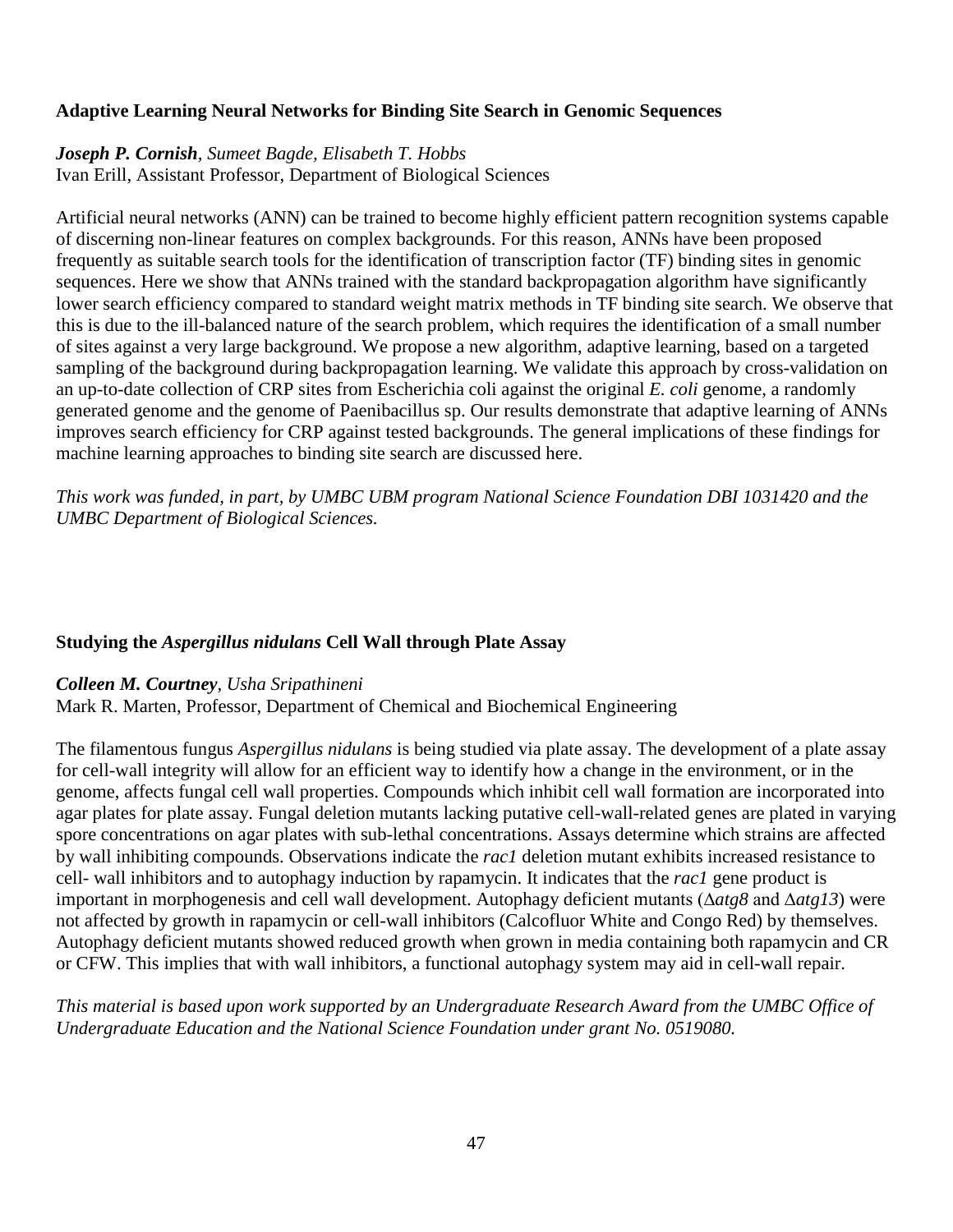# **Forms of Positive Reinforcement in a Seventh-Grade Classroom**

#### *Casey E. Dahle*

Linda Oliva, Assistant Professor, Department of Education

This study investigated the effects of positive reinforcement strategies on a seventh-grade English Language Arts classroom of 28 students. Three forms of positive reinforcement were examined: whole-class, small-group, and finally individual, with which these students were most familiar. To monitor the efficacy of each, disciplinary action was tracked according to the school's disciplinary ladder, which includes warnings, timeouts, lunch detentions, minor incident reports, phone calls home, and referrals. Each strategy was tested and disciplinary action data were recorded for one-week periods. This study shows how different forms of positive reinforcement can impact the amount of disciplinary action needed in a public school environment with growing class sizes and classroom management problems.

#### **Measurement of Aggregates Formed by the Snake Venom Protein Crotamine and DNA**

#### *Thomas Dakermanji, Richard Karpel*

Richard Karpel, Professor, Department of Chemistry

The protein crotamine is a toxin from the venom of the South American rattlesnake (*Crotalus durissus terrificus*). It is a nucleic acid binding protein with a number of functions, including promoting necrosis of muscle cells. It has the ability to deliver DNA into cells, as well as a unique cell penetrating property that causes it to localize in the nucleus, giving it the potential to be utilized as a drug delivery device. Cell penetration is believed to follow interaction of crotamine with cell surface heparin sulfate proteoglycans. Our experiments focus on the binding of crotamine to double-stranded DNA or heparin and formation of aggregations. In our experiments we use PET-21A DNA, a vector with an N-terminal T7 tag sequence and a C-terminal His-tag sequence. To measure the size of the aggregates formed, we used the technique of Dynamic Light Scattering (DLS) to measure how frequently a specific size aggregate was observed. In doing so, we are able to determine conditions at which aggregate size is greatest, and to measure the size of aggregates at physiological conditions.

*This work was funded through an Undergraduate Research Award from the UMBC Office of Undergraduate Education.*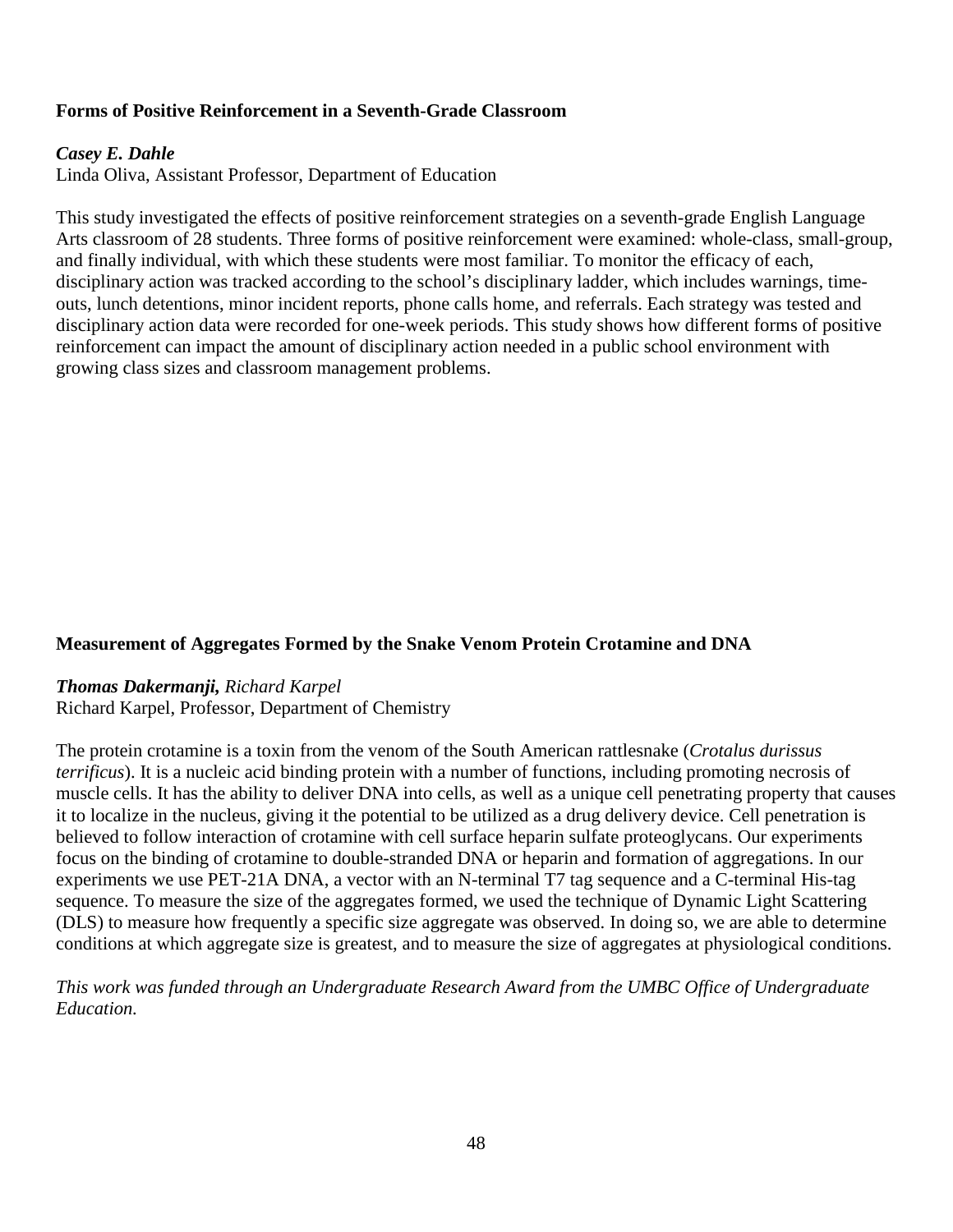#### **Supertransfection of Costimulatory Molecule CD80 Decreases Expression of Inhibitory Molecule that Causes T-Cell Death**

# *Sonia Dalal, Samuel T. Haile*

Suzanne Ostrand-Rosenberg, Professor, Department of Biological Sciences

Programmed Death Ligand-1 (PDL1) is expressed by many tumor cells and increases tumor progression by binding to its receptor PD1 on T cells, thereby inhibiting T-lymphocyte activation and causing T-cell apoptosis. Cluster of Differentiation 80 (CD80), expressed by antigen presenting cells, provides a potent costimulatory signal needed for T-cell activation. We previously demonstrated that in human cancer cells transfection of CD80 inhibited PDL1 function, resulting in increased T-cell activation. In contrast to human CD80 transfectants, CD80-transfected mouse cancer cells expressed lower levels of CD80 and were not down regulated for PDL1. To determine if the inability to reduce PDL1 was due to low levels of CD80 we super transfected the mouse cutaneous melanoma cell line, MelF10. This line which was previously transfected with CD80 (MelF10/CD80), was transfected with an additional CD80 DNA construct, yielding significantly higher levels of CD80 (MelF10/CD80/CD80). MelF10/CD80/CD80 cells displayed less PDL1 on their cell surface as compared to MelF10/CD80 cells. Further studies will determine if the addition of a soluble CD80 fusion protein prevents the binding of PDL1 to its receptor PD1. These experiments will demonstrate if CD80 universally overcomes the immunosuppressive effects of PDL1 and has potential therapeutic efficacy.

*This work was funded, in part, by UMBC from the Howard Hughes Medical Institute through the Precollege and Undergraduate Science Education Program, and by NIH R01CA84232 and RO1CA115880.*

# **Investigations of** *RLS1***: The Origins of Multicellularity within the Volvocine Algae**

#### *Tylen P. J. Darling, Jessica M. Allen*

Stephen M. Miller, Associate Professor, Department of Biological Sciences

How does multicellularity evolve? The volvocine green algae are an excellent system in which to investigate this question because they contain unicellular, colonial, and multicellular members that have been diverging from each other for a relatively short period of time. The focus of our current study is the *RLS1* gene of the unicellular alga *Chlamydomonas reinhardtii*. *RLS1* is closely related to *regA*, a gene of multicellular *Volvox carteri*, that represses cellular reproduction and is therefore essential for cell differentiation. We hypothesize that *RLS1* represses reproduction in *Chlamydomonas*, but in a conditional, not developmental context. We have used artificial micro-RNAs to knock down the expression of *RLS1* to investigate its importance under several different conditions of stress. Currently we have collected RNA samples from unaltered and knockdown organisms grown under optimal conditions so we can establish a base-line level of *RLS1* expression. In the near future RNA samples will be collected under conditions of light deprivation, and nitrogen and/or sulfur starvation. This will allow us to determine the function of *RLS1* under these conditions. This work should contribute to our understanding of the evolutionary forces that have led to multicellularity.

*This work was funded through the Undergraduate Research Assistantship Support program from the UMBC Office of the Vice President for Research and by a Research Experience for Undergraduates (REU) supplement to grant NSF IBN-0077535 awarded to SMM.*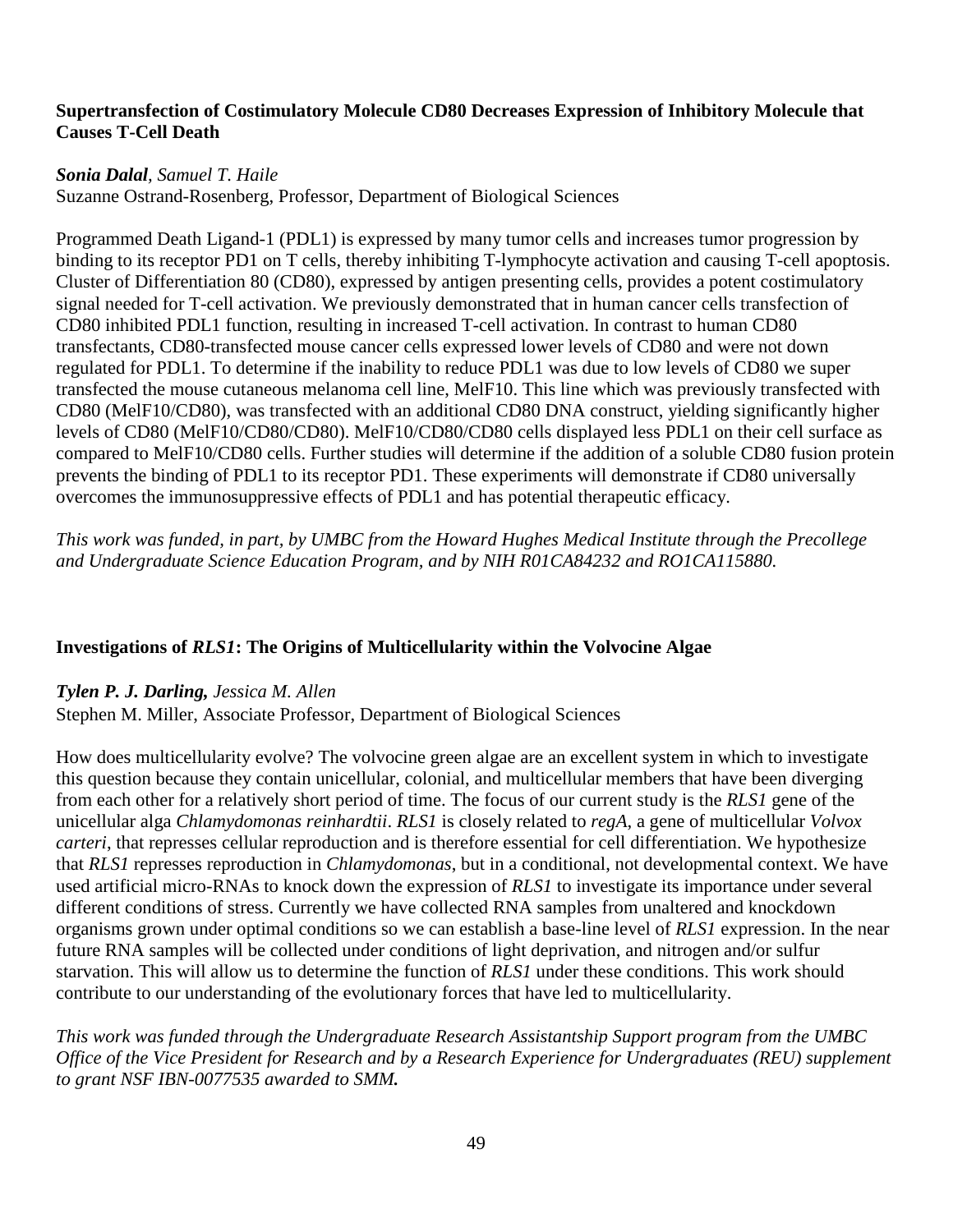# **Genetic Analysis of the Role of PHT4;6 in Regulating Innate Immunity of Arabidopsis**

# *Teklu M. Dawit*, *Chong Zhang*

Hua Lu, Assistant Professor, Department of Biological Sciences

Successful control of plant diseases depends on a thorough understanding of the mechanisms of plant disease resistance. Previous studies by Dr. Lu's laboratory determined that the loss of function mutant *pht4;6-2* enhances plant disease resistance, indicating that PHT4;6 may be a negative regulator of plant defense. To further investigate the role of PHT4;6, we took advantage of a unique Arabidopsis mutant, *acd6-1*, whose small size is inversely correlated with the plant's defense level. We constructed a binary vector containing cloned *PHT4;6* genomic DNA and transformed the *acd6* plants in order to increase *PHT4;6* expression. Seeds from the transformed *acd6* plants will be placed on a 1/2 MS+Kanamycin selection plate in order to select the homozygous transgenic plants. In the future, we will infect these transgenic plants with *Pseudomonas syringae*, test these transgenic plants for their suppression of *acd6* conferred phenotypes, including plant size, and determine these plants' levels of defense gene expression. If extra copies of *PHT4;6* suppress *acd6* phenotypes , it can be determined that PHT4;6 is a negative regulator of plant defense.

*This work is supported by startup funds from the University of Maryland Baltimore County and by a grant from the National Science Foundation (NSF RIG-0818651) that was given to Hua Lu. Teklu Dawit was supported by the Meyerhoff Scholars Program (funded by Meyerhoff and NSF).*

# **Optimizing Feeding Rate Methodology in Drosophila to Determine the Effect of Energy Acquisition on Life Span**

#### *Payal Daya, Jeff Leips, Mary Durham*

Jeff Leips, Associate Professor, Department of Biological Sciences Mary Durham, Graduate Student, Department of Biological Sciences

Dietary restriction, a decrease in nutrient intake without malnutrition, has been shown to increase life span nearly universally among many species, including humans, and is highly linked to feeding behavior. Several methods have been used to measure feeding rate in *Drosophila melanogaster*; however, it remains unclear which method is most precise. We compared two of these existing methods: labeling media with either blue dye or radioactive labels, then quantifying subsequent food uptake with spectrophotometry and isotope levels, respectively. Radioactive labeling was identified as the most effective assay. We used this method to determine if increases in life span found in flies reared on a restricted versus regular diet were influenced by differences in feeding rate or differences in dietary content. Since this work was done using a set of lines designed for genetic mapping tests, it may be used in future experiments and analysis to identify candidate genes responsible for producing natural variation in feeding rate in Drosophila. Furthermore, the results can be used to gain a better understanding of how genes function and interact to regulate feeding rates and physiological responses to dietary restriction in many other organisms.

*This work was funded through an Undergraduate Research Award from the UMBC Office of Undergraduate Education.*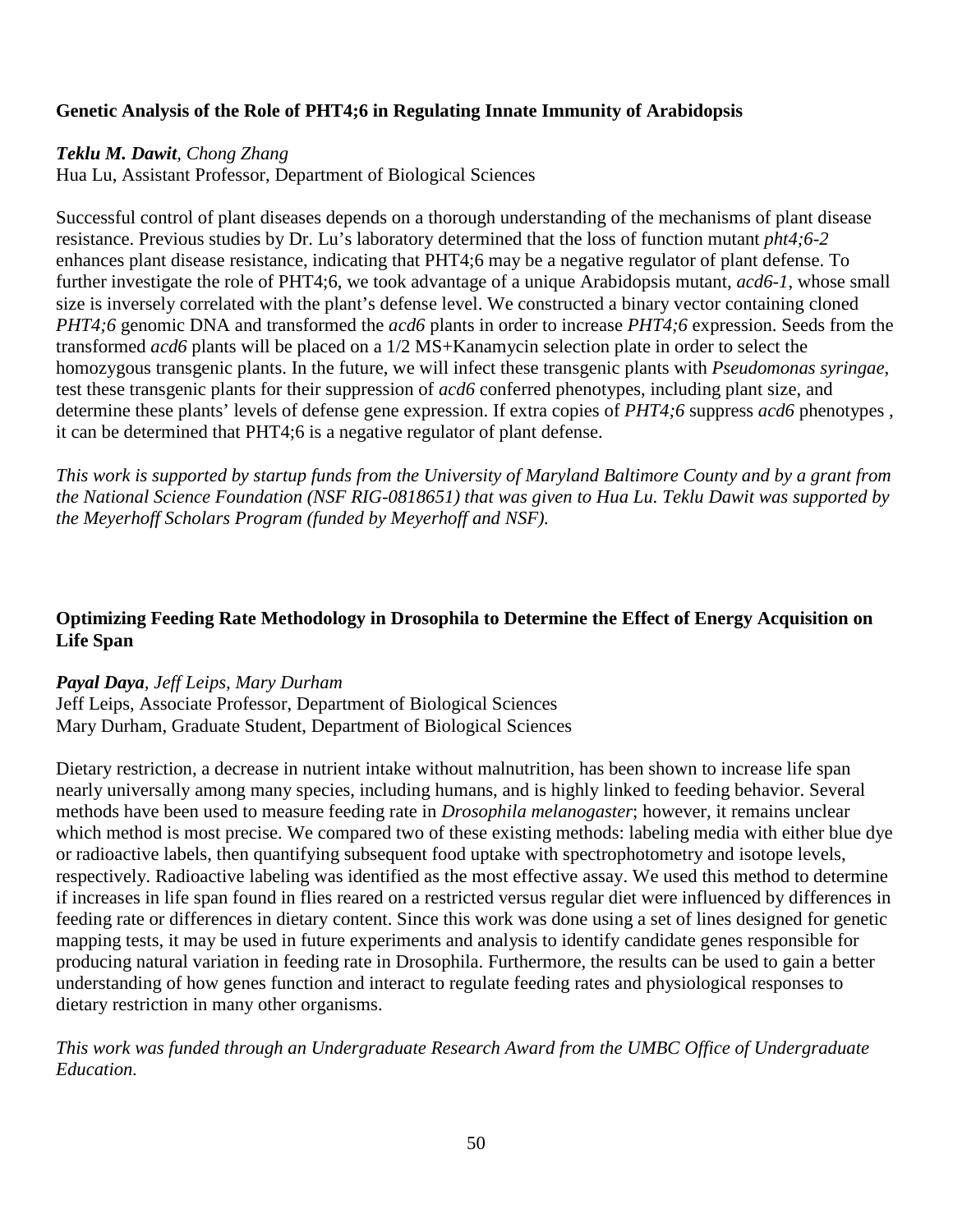# **HIV-1 Diploid Genome Selection is Mediated By a Novel Dimerization-Dependent RNA Structural Switch Mechanism**

# *Sai Sachin Divakaruni, Courtney LaCotti, Atheeth Hiremath, Xiao Heng*

Michael F. Summers, Professor, Department of Chemistry and Biochemistry and Investigator, Howard Hughes Medical Institute

The Human Immunodeficiency Virus (HIV) is a retrovirus that can cause Acquired Immunodeficiency Syndrome (AIDS), a global epidemic. To understand the mechanism of genome recognition and packaging, the interaction between the HIV-1 5′ Untranslated Region (5′-UTR) and the Nucleocapsid (NC) domain of the viral Gag polyprotein was studied. Our lab obtained nuclear magnetic resonance (NMR) data showing that the HIV-1 AUG region exists in equilibrium between a hairpin (HP) monomer and a long-range interaction (LR) dimer structure. We stabilized the RNA into both conformations, incubated them in near-physiological salt conditions, and analyzed the resulting structures via gel electrophoresis. Our results showed that 5'-UTR <sup>HP</sup> remained a monomer, whereas 5'-UTR<sup>LR</sup> formed a dimer. We used isothermal titration calorimetry (ITC) to characterize RNA-NC interactions. Our results indicate that  $5'$ -UTR<sup>HP</sup> contains  $7 \pm 1$  high-affinity NC binding sites, while 5'-UTR<sup>LR</sup> contains 16  $\pm$  2 high-affinity NC binding sites. Our results strongly suggest that diploid genome selection by HIV-1 is mediated by a dimerization-dependent RNA structural switch involving the U5-AUG long-range interaction.

*This work was funded, in part, by NIH Grant No. 3R37AI30917-I9 and the Howard Hughes Medical Institute.*

# **The Second Green Revolution in Africa: An Assessment of its Sustainability**

# *Louise Djapgne*

Marie Deverneil, Senior Lecturer, Department of Modern Languages and Linguistics and Intercultural Communication

This research was conducted in order to discover the effects of the Green Revolution on people's lives and the environment in Africa. The post-war development agenda of the Truman administration led to what became known as the First Green Revolution, relying on modern technology in agriculture to improve crop yields. The negative impacts of the First Green Revolution on biodiversity and the environment, as well as its failure to address the specific needs of the targeted countries, have been well documented. Yet, today, American foundations and the Alliance for a Green Revolution in Africa (AGRA) are proposing to implement a Second Green Revolution in Africa to resolve the crops crisis of the less developed countries. The proposed New Green Revolution will have a significant impact on the Sub-Saharan countries like Tanzania that have already been affected by the structural adjustments programs of both the World Bank and the International Monetary Fund. This study analyzed both the impacts of the First Green Revolution and the projected outcomes of the New Green Revolution in Africa-Tanzania. It was found that petroleum-based inputs, the use of genetically modified seeds, and Western style irrigation practices would compound the problems they claim to address. This would also imply huge and unnecessary expenditures, due to the volatility of the oil industry and the yearly expenditure of seed replacement. Real solutions to the crops crisis would involve a return to traditional farming practices, already taking place in a small scale, as well as food distribution equity.

*This research was funded by the Summer Research Institute (SRI) through the McNair Scholar Program at UMBC.*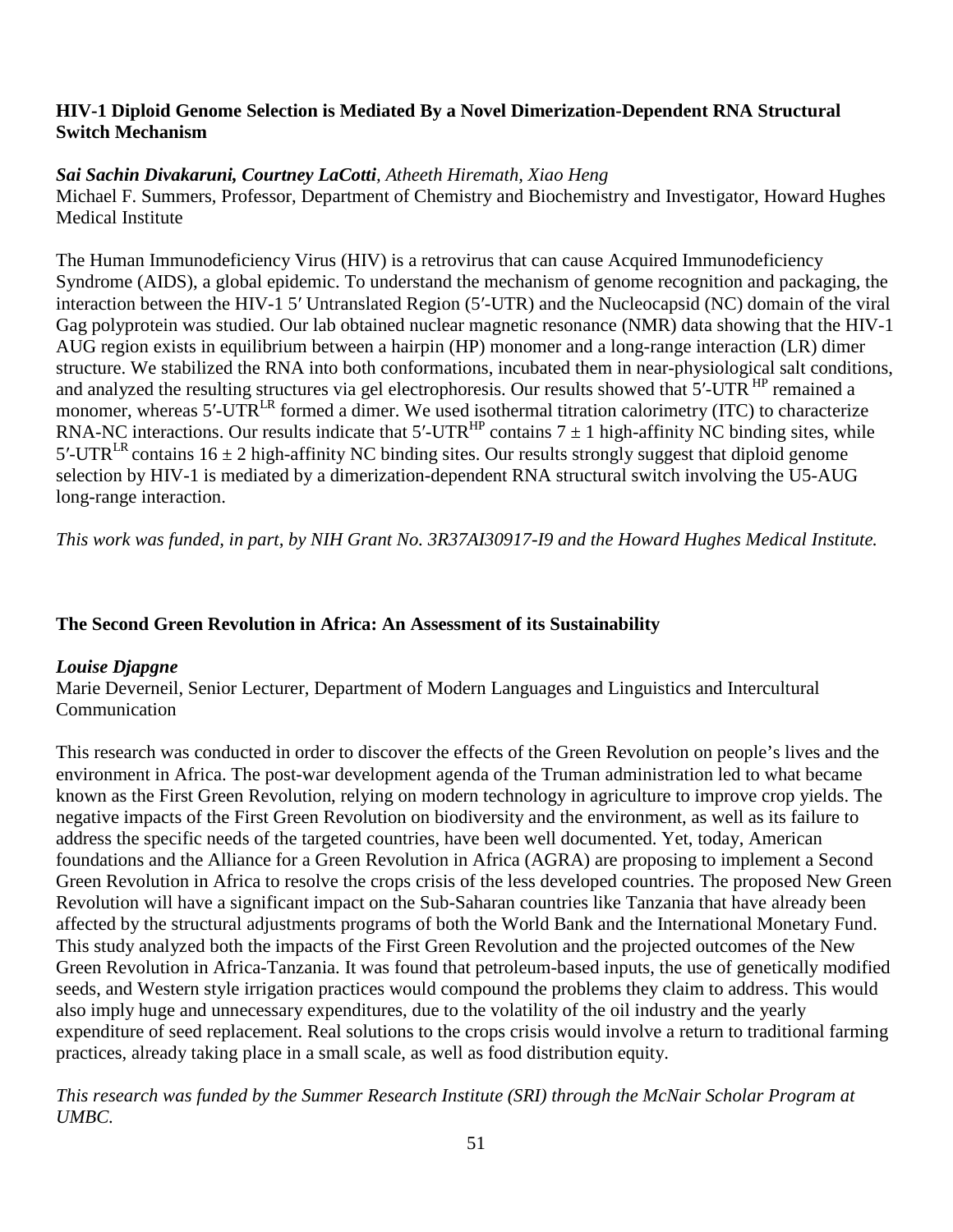# **School Attendance Rates of Food Allergic and Non-allergic Children**

# *Catherine M. Dodson, Allyson C. Crehan, Amy Hahn*

Lynnda M. Dahlquist, Professor, Department of Psychology

Food allergies affect one in twenty-five school-aged children (Sicherer, 2010). Previous research found that 34 percent of parents of children with food allergies reported that food allergies impacted school attendance, with 10 percent choosing to home school (Bollinger, 2006). Research suggests that children's participation in school or childcare outside of the home is important for the development of social skills and autonomy. As part of a larger study (N= 124), parents completed questionnaires on family activities. Frequency of activities outside of the home was measured, including the number of days of school attended in the past month. It was hypothesized that children with food allergies attend school less often than children without food allergies. The proportion of food allergy and non-food allergy children regularly attending school will be analyzed. Additionally, the number of days attended will be compared. Significant results will support the notion that food allergies have an impact on daily life, perhaps due to parents' concern that schools are not prepared to safely handle a severe reaction.

*This work was funded in part by Grant No 1R03HD057313 from NIH, NICHD.*

# *Music for All:* **Private Music Education in Carroll County, Maryland**

# *Meredith Donaho*

Joseph Morin, Lecturer, Department of Music

In Carroll County, Maryland, music is traditionally underfunded within the public school curriculum and as a county-sponsored after-school activity; the recent economic downturn has exacerbated this situation. In addition, many students lack the finances and access to private music instruction needed to reach their fullest potential and achieve life-long enrichment. To determine the need for private music education in Carroll County, Maryland, research was structured in two main phases. In the first phase, a needs-based assessment was completed with data derived through a questionnaire administered at Head Start parent policy meetings and parent-teacher meetings at elementary and middle schools across Carroll County. The data indicated a need for an after-school music education program. The second phase included the creation of a two-week volunteer pilot program that took place in March in the towns of Westminster and Union Bridge where children, who lacked the opportunity to engage in learning an instrument, from kindergarten through middle school, could receive beginning private lessons on guitar, piano, and percussion. This pilot program verified the initial data derived from the questionnaire. In addition, various existing local non-profits were studied to gain insights into how to transition the volunteer pilot program into a non-profit.

*This work was funded through the Undergraduate Research Award from the UMBC Office of Undergraduate Education.*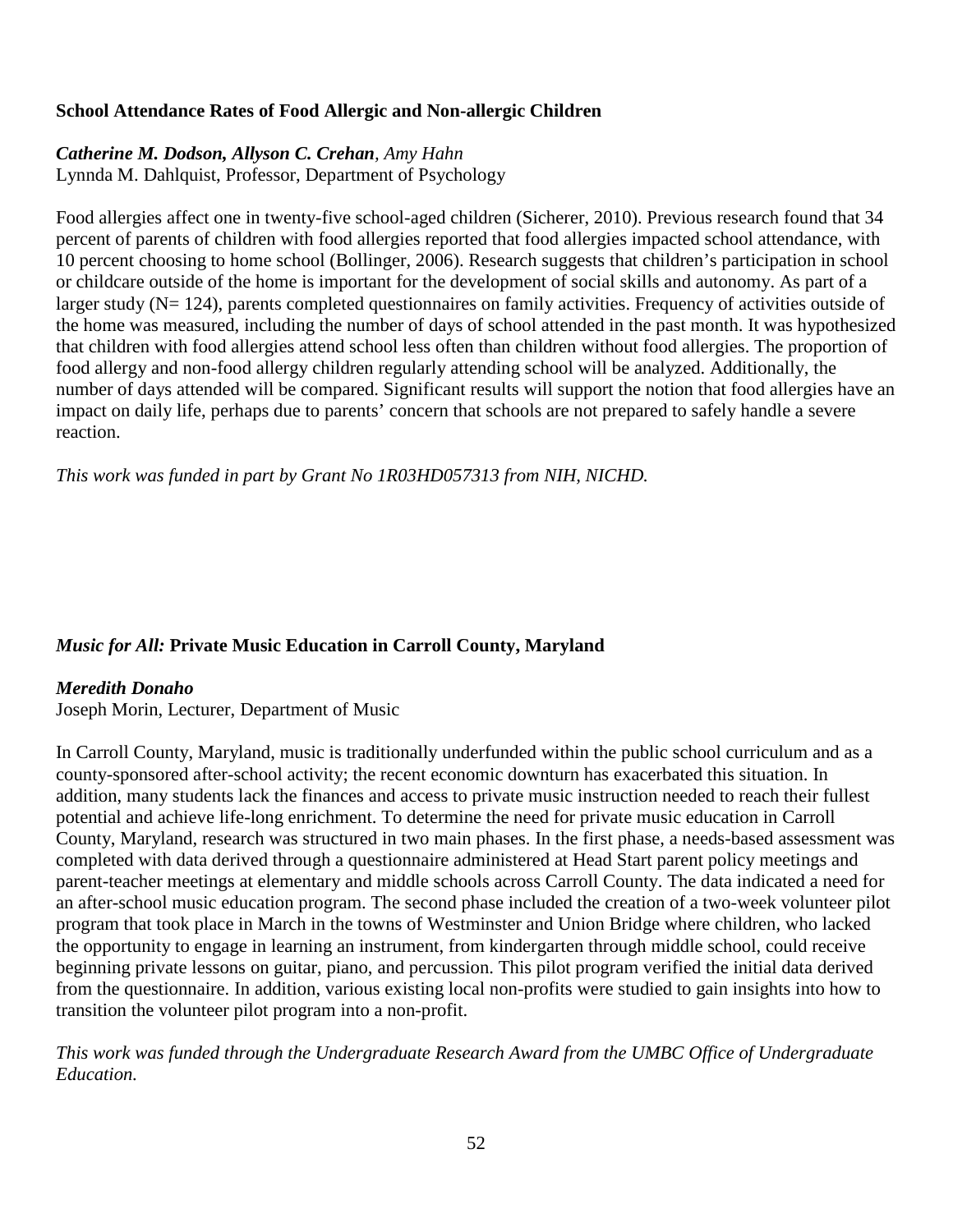#### **Improving Approach in Automatic Method for Mutation Extraction and Disease-Relationship Mutation Annotation**

#### *Emily K. Doughty*, *Maricel G. Kann*

Maricel G. Kann, Assistant Professor, Department of Biological Sciences

Associating mutations with disease phenotypes is fundamental for understanding the molecular basis of diseases and developing novel tools for their diagnosis and prognosis. Automatic methods such as the Extractor of MUtations (EMU), developed by Dr. Kann's group, have great potential for extraction of disease-mutation relationships and for keeping up with the exponential growth of the biomedical literature. However, automatic extraction of the correct gene-mutations pairs remains a challenge for these methodologies. In this work, EMU was modified by narrowing down the text used to extract mutations from whole abstracts to sentences within full text articles. A random subset of ten articles (available Open Access from PMC) was used to evaluate EMU's gene finding when using abstracts vs. full text by sentences on breast cancer-related work. Extracting mutations by sentence in full text instead of whole abstracts increases the precision of the method from 0.55 to 0.77. Out of 5,967 articles in the breast cancer corpus, only 168 articles are available for XML download from PMC. Only 10 percent of these abstracts contained mutations, which were extracted with EMU. Thus, using full-text increases the precision of method but is severely limited by the availability of full text articles for text mining.

*This work was funded through an Undergraduate Research Award from the UMBC Office of Undergraduate Education.*

# **Blue Over Black: Racial Parochialism, Incumbent Protection, and the 2010 Democratic Primary in Memphis**

# *Dinah Douglas, Rhoanne Esteban, Andrew Kent, Merertu Kitila, Ebonie Riley, Donald Suica* Tyson King-Meadows, Assistant Professor, Department of Political Science

There is conflict in majority-minority districts over who can best represent constituent interests. In the 2010 Democratic primary of Tennessee's Ninth District, the state's only majority black district, the first black mayor of Memphis, Willie Herenton, challenged white Representative Steve Cohen for re-election. Herenton argued that Tennessee needed "Just One" black representative given the departure of Cohen's predecessor, Harold Ford, Jr., in 2006. Targeting the incumbent's white racial identity, Herenton accused Cohen of being unable to represent black interests in the district and in the state. He also noted that Cohen was unable to join the Congressional Black Caucus. We examined the Herenton-Cohen controversy and black interest representation by analyzing over 2400 bills that reflect Cohen's sponsorship and co-sponsorship activity in the 110th and 111th Congresses. We compared this activity to that of Ford's in the two previous Congresses. We also examined manifestations of racial parochialism by analyzing primary and secondary survey data, newspaper accounts, and campaign materials. Our findings

reveal that despite Cohen's lack of descriptive congruence with the district, he championed black interests at the local and national level. Moreover, though Herenton racialized the campaign, Cohen secured the support of prominent black leaders and won overwhelmingly.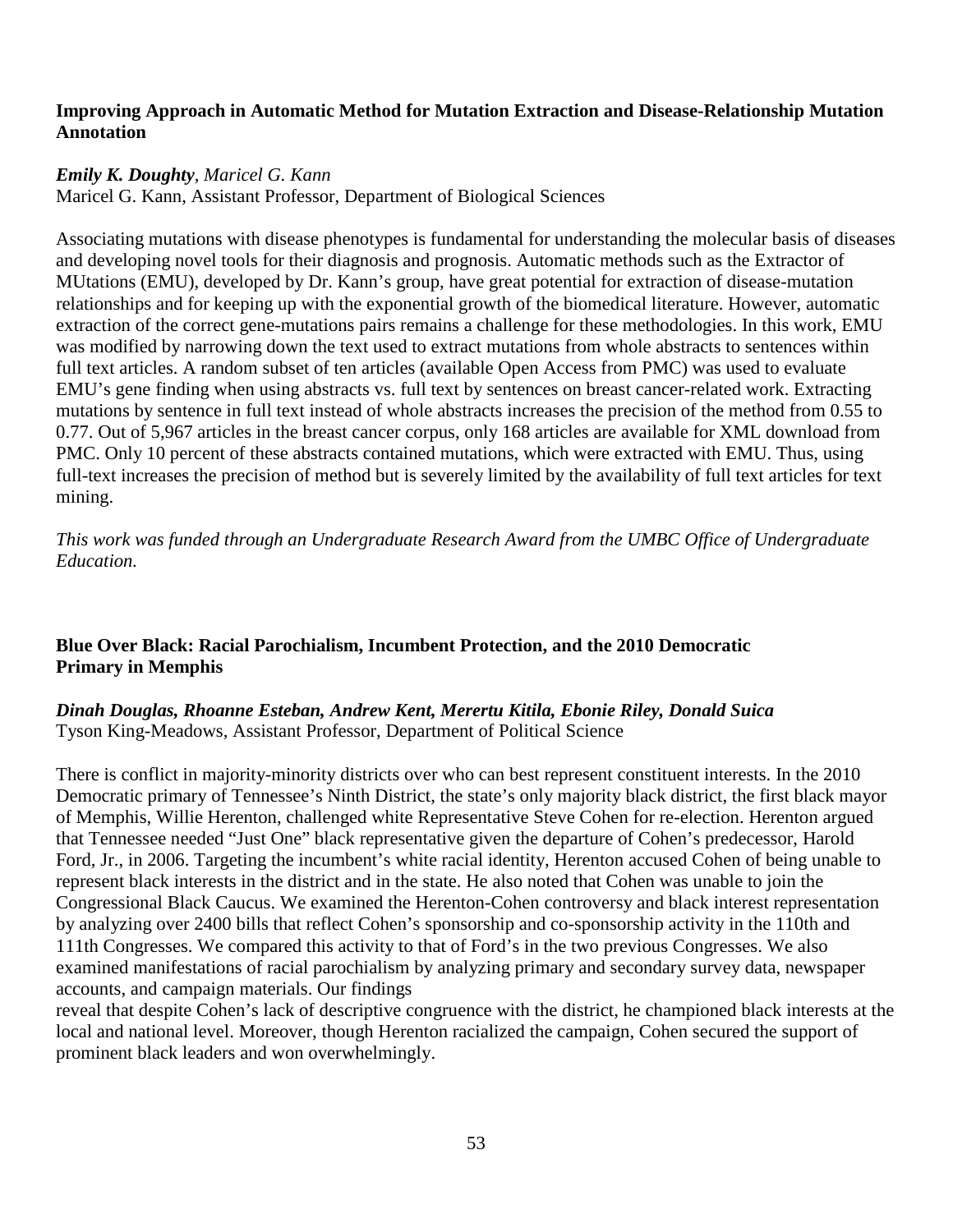# **A Comparative Study: Courtesans and Prostitutes in England and Japan during the Early Modern Period (1400 – 1800)**

# *Ashley N. Dyjack*

Amy Friode, Professor, Department of History

My research consisted of a comparative study of prostitutes and courtesans in England and Japan during the Early Modern Period (1400 - 1800). The goal for this project was to compare how two unique cultures regulated and controlled prostitution, including brothel districts. In addition, the project covered the standards, culture, and traditions of the trade. My project also included a section about the women who worked as prostitutes. The last section researched how these two cultures represented and recorded these women, and the places they lived and worked, through the arts and visual images. In order to complete this project, I used historical research methods, which included reading secondary literature on the topic and using primary sources from the cultures and time periods I was studying. This project incorporated both textual and visual primary sources, including art and maps. My findings provide a cross-cultural comparative approach to a subject that historians have studied only one culture at a time. Additionally, in order to incorporate my computer science major into this project, I created a website component to display my findings. This allowed my project and research findings to have a much wider audience.

*This work was funded through an Undergraduate Research Award from the UMBC Office of Undergraduate Education*.

# **A Novel Mechanism of Resistance to Apoptosis in Immune Suppressive Cells in the Inflammatory Tumor Environment**

*Christopher Ecker, Olesya Chornoguz, Suzanne Ostrand-Rosenberg* Suzanne Ostrand-Rosenberg, Professor, Department of Biological Sciences

Most cancer patients have a weakened immune system due to the accumulation of myeloid-derived suppressor cells (MDSC), thus making them poor candidates for cancer immunotherapies. Because MDSC accumulation and potency are enhanced by inflammation, we are studying the effects of inflammation on MDSC using wild type mouse 4T1 mammary carcinoma cells and 4T1 cells transfected with the pro-inflammatory cytokine Interleukin-1β (IL-1β). Previous studies from our laboratory showed that IL-1β exacerbated tumor progression by increasing MDSC resistance to apoptosis. When activated, p38 mitogen activated protein kinase (p38 MAPK) confers resistance to apoptosis, suggesting that inflammation (IL-1β) may increase MDSC resistance to apoptosis through the p38 MAPK pathway. If our hypothesis is correct, then inflammatory MDSC will have higher levels of activated p38 MAPK and be more resistant to apoptosis. Preliminary results show that upon stimulation with the p38 agonist anisomycin, inflammatory MDSC have higher expression of activated p38 MAPK compared to conventional MDSC. Defining the mechanisms responsible for MDSC resistance to apoptosis will facilitate the creation of effective, cancer immunotherapies.

*This research was supported in part by a grant to UMBC from the Howard Hughes Medical Institute through the Precollege and Undergraduate Science Education Program and by NIH R01CA84232 and RO1CA115880.*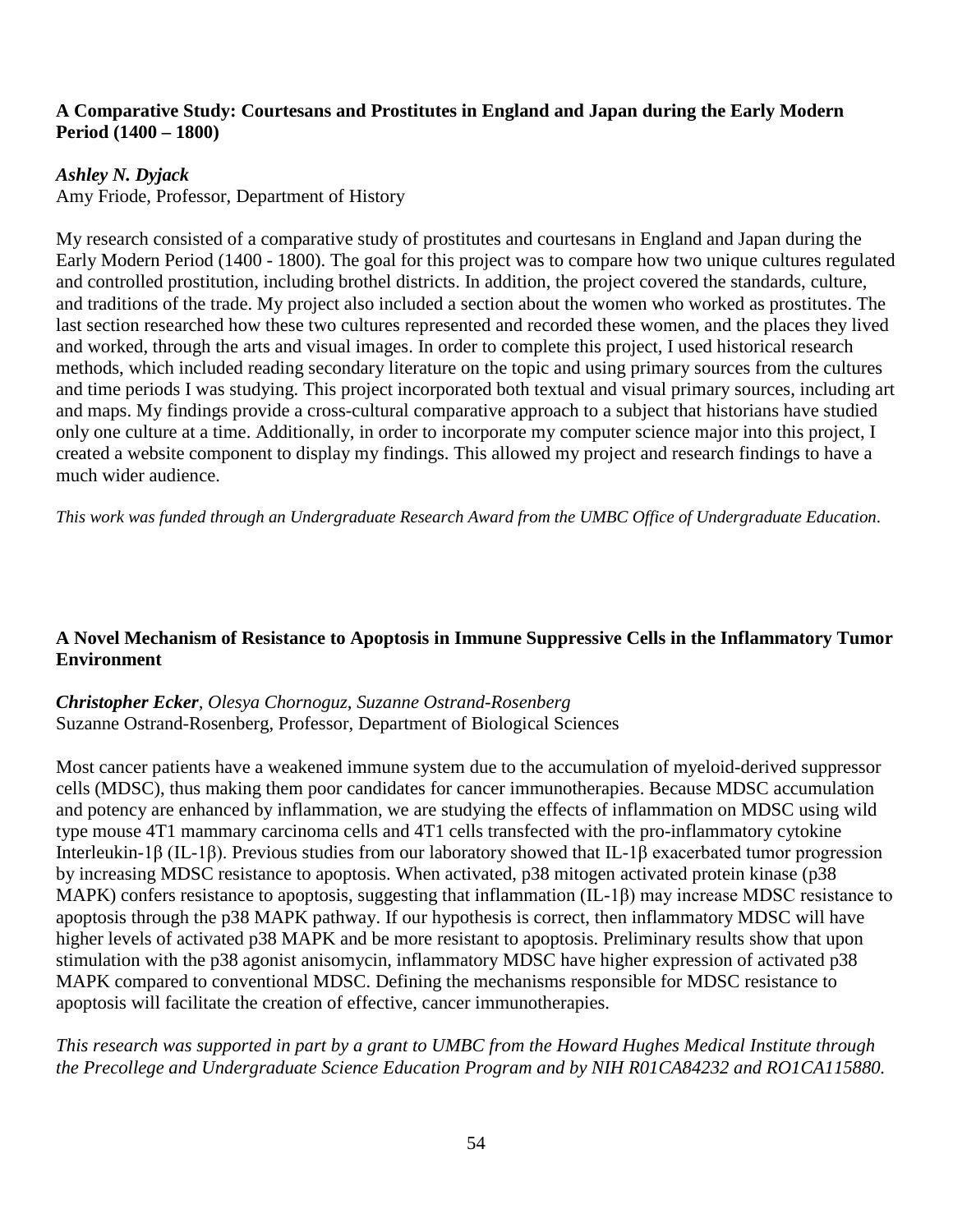# **Towards Using NMR to Identify NC-RNA Interaction in HIV-1**

#### *Kedy Edme, Xiao Heng*

Michael F. Summers, Professor, Department of Chemistry and Biochemistry and Investigator, Howard Hughes Medical Institute

When the Human Immunodeficiency Virus (HIV-1) assembles in a host cell, two copies of its genome are packaged by the Gag polyproteins. More specifically, the packaging process is mediated by the interaction of the nucleocapsid domain (NC) of Gag with a highly conserved 5′untranslated region (5′-UTR) of the genome RNA. Currently high-resolution structural information of the 5′UTR is not available. Based on preliminary study of the 5′-UTR, we have identified a156-nucleotide RNA fragment (LR-core) as the essential NC binding element that may serve as a core packaging signal during viral selection and packaging of HIV-1. Using sitedirected mutagenesis we have introduced a G331, 333A mutation in LR-core. The NMR spectrum of the mutant revealed that there was no significant change in RNA folding, however, Isothermal Titration Calorimetry (ITC) experiments revealed that the mutations reduced the number of NC binding sites from 7 to 4, which suggests that this might be a potential NC binding site. Current efforts are guided towards using Nuclear Magnetic Resonance (NMR) to identify the NC binding sites on these RNA samples in order to gain more insight into the packaging mechanism.

*This work was funded, in part, by NIH/NIGMS MARC U\* STAR T34 08663 National Research Service Award to UMBC and the Howard Hughes Medical Institute.*

# **A Matter of Taste: The Subculture of Vinyl**

#### *Justin Eisenstadt*

Jason Loviglio, Associate Professor, Department of American Studies

The resurgence of the vinyl record has received a great deal of attention from scholars and the media. In a digital age replete with options, what motivation could there be for seeking out an obsolete technology like vinyl? Popular depictions of vinyl collectors tend to focus on aging hipsters rather than the teenagers and young adults who increasingly populate record stores. A 2006 article in *Popular Music and Society* focused specifically on youth consumers of vinyl and concluded that young people turn to vinyl as a site of resistance against the music industry and as a way to alleviate feelings of alienation from contemporary popular culture. The goal of my research was to test these assertions. I interviewed 15 vinyl collectors between the ages of 18-30 about vinyl, taste, and the music industry. I found that these individuals, far from actively resisting the music industry, are largely apathetic about it. The preference for one format over another is motivated by a connection to the past, a desire for authenticity, and an appreciation for a specific sound. Because these collectors are hesitant to critique the musical taste of others, they are also less interested in the social aspects of their hobby.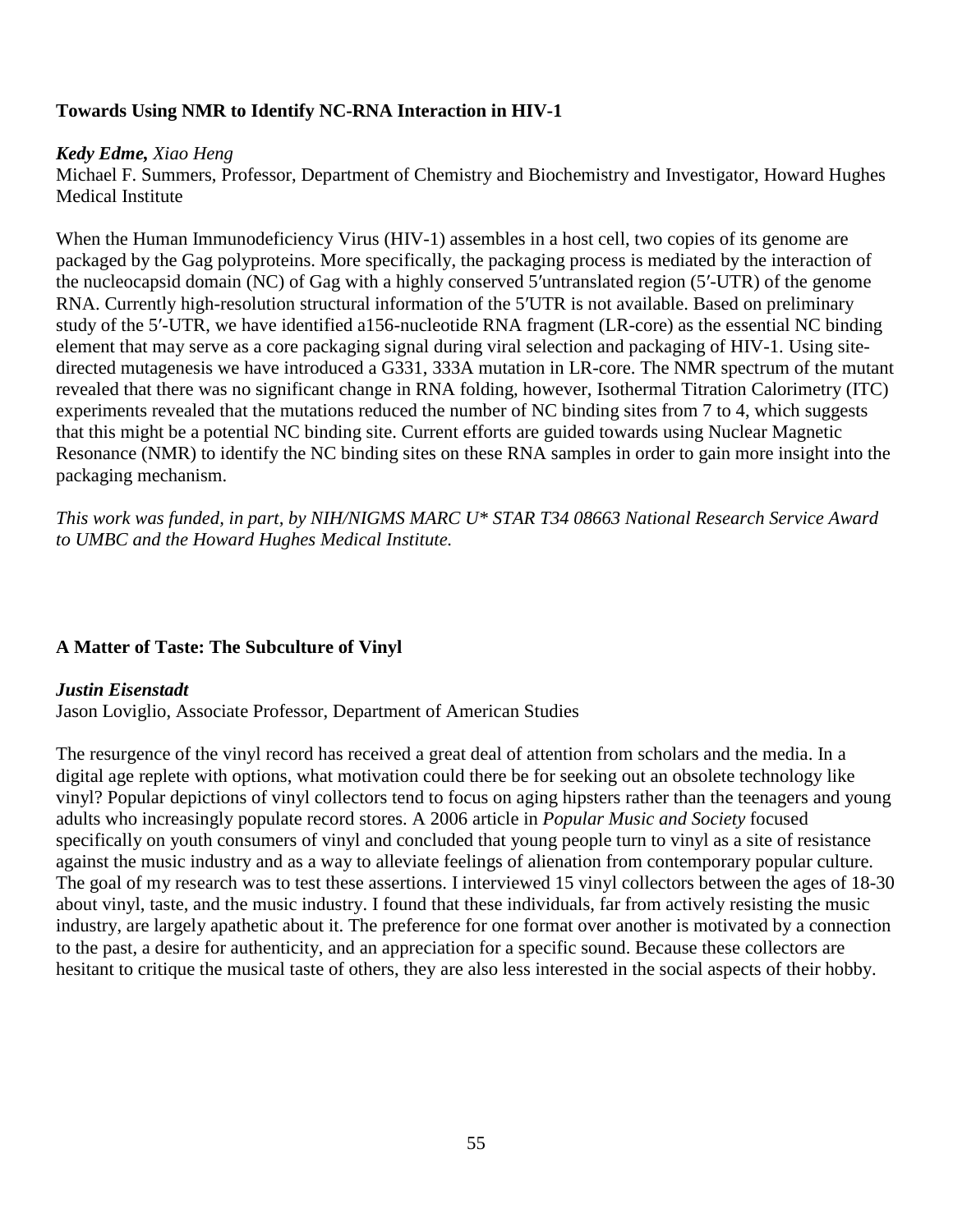### **Parameterization of Ligands Associated with the RNA Dependent RNA Polymerase Found in Hepatitis C Virus**

# *Katelyn Erickson, Kathleen Heasley*

Ian F. Thorpe, Assistant Professor, Department of Chemistry and Biochemistry

Hepatitis C virus (HCV) is a wide spread health concern and causes approximately thirty-five thousand new infections in the U.S. each year. HCV contains a positive sense single-stranded [RNA](http://en.wikipedia.org/wiki/RNA) [genome](http://en.wikipedia.org/wiki/Genome) and replicates with the aid of RNA dependent RNA polymerase (RdRp). Certain naturally occurring ligands have been found to exhibit allosteric properties towards RdRp. Our goal is to understand how such ligands are able to inhibit the activity of RdRp by using molecular simulations to examine the structure and dynamics of this enzyme and the manner in which these properties are altered by ligand binding. In order to carry out such studies, it is necessary to have accurate models of the allosteric inhibitors which can be employed in classical molecular mechanics simulations. This study describes efforts in our group to develop parameters for these inhibitors that are compatible with the CHARMM (Chemistry at HARvard Molecular Mechanics) force field. Our results identify parameters for molecular models of these inhibitors that are able to correctly reproduce their structural, energetic and electrostatic properties. These computational models will be used to gain insight into the source of allosteric inhibition in RdRp, knowledge that may help to identify new inhibitors of the enzyme.

*This work was funded in part by the UMBC Department of Chemistry and Biochemistry.*

# **Committee Power and Black State Legislators: When Perception and Reality Clash**

# *Rhoanne J. Esteban*

Tyson D. King-Meadows, Assistant Professor, Department of Political Science

Committee memberships, more often than not, are instrumental means to gain power and influence within legislative chambers. Committees are empowered to draft legislation, and chambers sometimes defer to the expertise of committee members. For minorities, committee positions are particularly important since they enable descriptive legislators to pursue policies that best represent minority interests. In this regard, popular and scholarly convention often projects that committees are definitely influential. However, because the jurisdictional power of committees and the process of lawmaking in state legislatures vary widely, the reality of power may be different than what is projected for legislators on those committees. These differences between projected and perceived influence have significant consequences for minority constituents who depend upon descriptive representatives for substantive representation. Using pilot survey data and contextual data from the 2009 National Black Legislative Leadership Study, I examine the opinions of black state legislators and their committee assignments to assess the implications of projected and perceived committee influence. The findings reveal the extent to which legislators view committees as autonomous and significant relative to rival shapers of public policy. These results further underscore the potential tradeoff between descriptive representation and the substantive representation of black interests.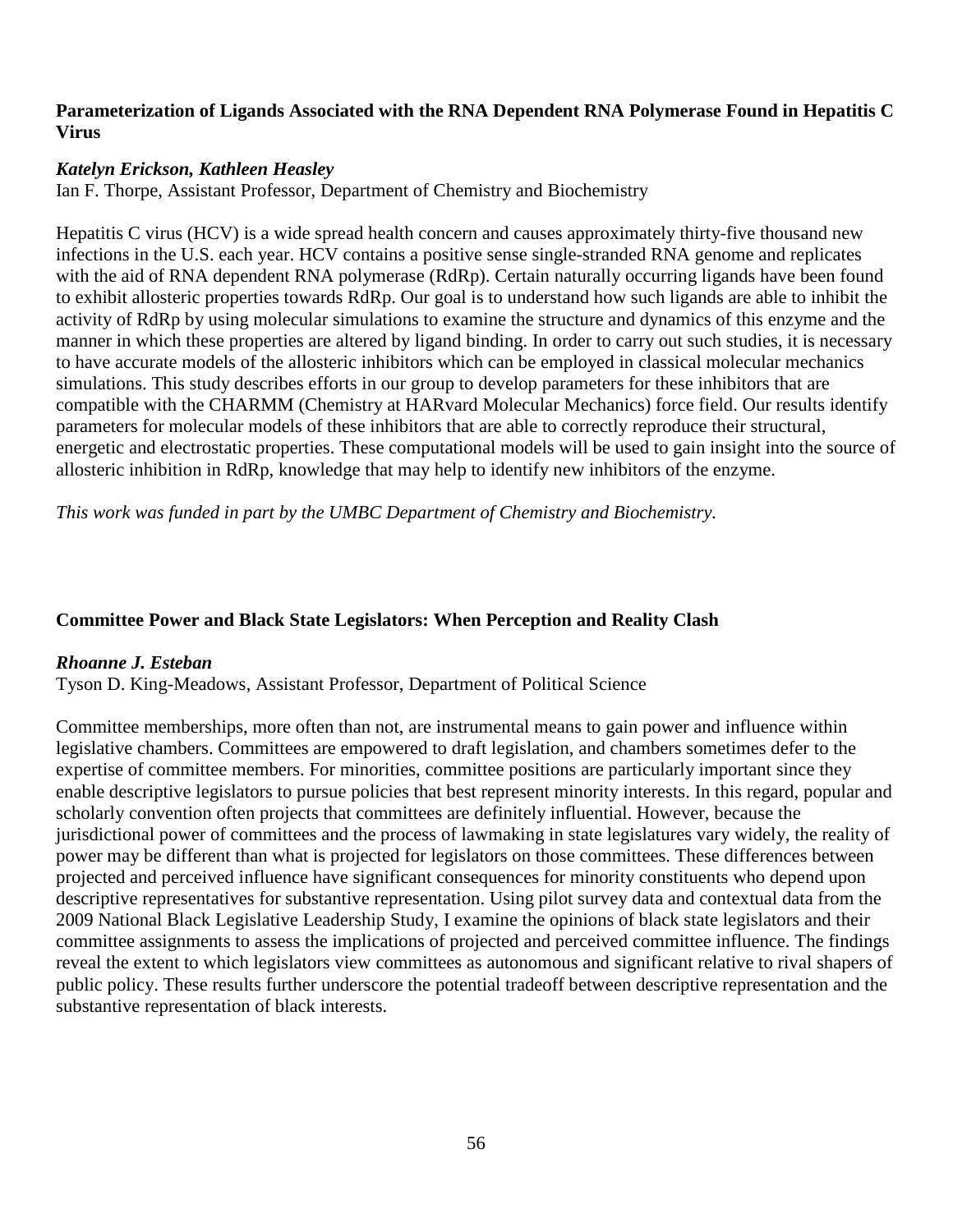### **Sensation Seeking, Perceived Norms and Nonmedical Use of Prescription Drugs among College Students**

#### *Bernadette Fausto***,** *Josh Gray*, *Preston Greene* Carlo DiClemente, Professor, Department of Psychology

College students frequently overestimate peers' actual alcohol and drug use. However, few studies have examined normative beliefs and actual nonmedical use of prescription drugs. Sensation seeking is positively correlated with greater drinking and nonmedical use of prescription drugs (Arria et al., 2008; Glazer et al., 2010). The current study examines relationships between a measure of sensation seeking, normative beliefs about prescription drug abuse, and actual nonmedical prescription drug use. We hypothesize that students who are higher in sensation seeking will use more prescription drugs in ways not prescribed and that these students will also perceive less nonmedical prescription drug use among their peers. A web-based survey of UMBC students' actual and perceived substance use and other psychosocial constructs is currently underway with over 150 participants having already responded. Multiple regression analysis will be used to test these hypotheses with participants recruited through the end March. Results could provide insight into and improve identification and prevention strategies for college students at greatest risk for nonmedical prescription drug abuse.

# **Glutathione S-Transferases as Regulators of Tumor-Induced Myeloid-Derived Suppressor Cell Survival**

# *Phillip J. Fitzgerald, Daniel W. Beury, Suzanne Ostrand-Rosenberg* Suzanne Ostrand-Rosenberg, Professor, Department of Biological Sciences

Tumor-induced myeloid-derived suppressor cells (MDSC) are a major barrier to tumor immunotherapy because they inhibit T-cell anti-tumor immunity through various mechanisms, including cystine sequestration and production of reactive oxygen species (ROS). MDSC accumulation, suppressive potency, and survival are driven by inflammation, which also increases MDSC production of ROS. Surprisingly, ROS do not adversely affect MDSC, suggesting that MDSC neutralize endogenous ROS. Because MDSC survival is likely to be controlled by the mechanisms that protect them against endogenous ROS, we are identifying molecules that regulate ROS levels with the goal of identifying potential targets for inducing MDSC apoptosis. Glutathione (GSH) is the major antioxidant that detoxifies ROS in conjunction with various isoforms of GSH S-transferase (GST) that catalyze the detoxification process. Because of their role in detoxifying intracellular ROS, we are analyzing intracellular levels of GSH and multiple GST isoenzymes in conventional and inflammatory MDSC to understand how inflammation protects MDSC and thus promotes tumorigenesis. GST isoforms that facilitate MDSC survival will be novel drug targets for reducing tumor-induced immune suppression and facilitating tumor immunotherapy.

*This work was funded, in part, by NIH R01 CA 115880, NIH R01 CA84232, NIH/NIGMS MARC U\*STAR T34 08663 National Research Service Award to UMBC, and a grant to UMBC from the Howard Hughes Medical Institute through the Precollege and Undergraduate Science Education Program.*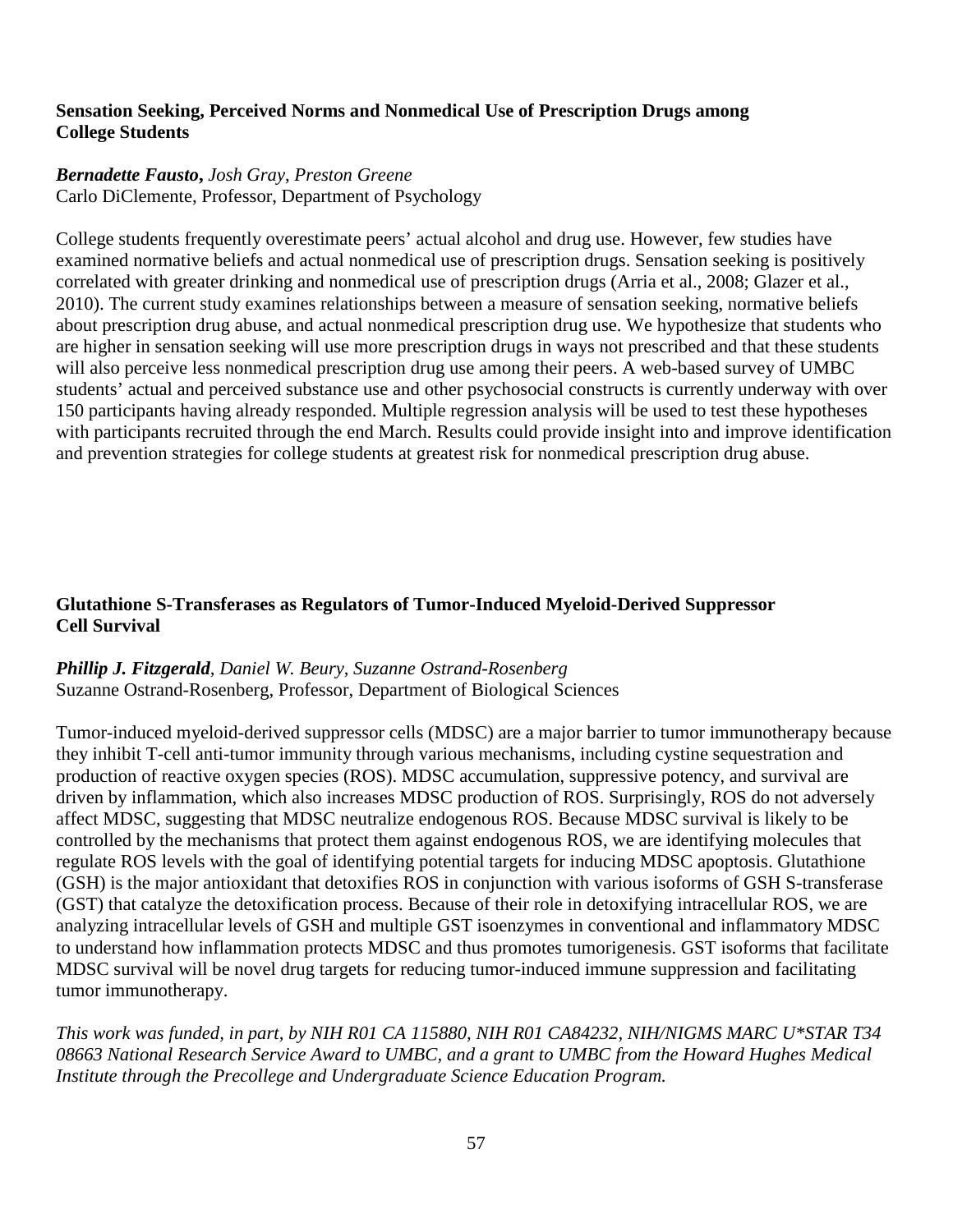# **Modeling Optical Stretching of a Chinese Hamster Ovary Cell**

# **Joshua J. François,** *Ihab Sraj*

Charles Eggleton, Professor, Department of Mechanical Engineering

Studying the elasticity of biological cells can provide insights into the physiological changes they undergo, given the relationship between cell structure and function. Optical stretching is a non-contact method used to measure the elastic properties of cells, which induces less damage than other methods. Light rays from a laser interact with a cell and transfer momentum. This momentum transfered to the cell induces optical forces that stretch the cell with no physical contact. Previous analytical models of optically stretched cells neglected the nucleus. Here we use the dynamic ray tracing method to model the deformation of a Chinese hamster ovary cell with a nucleus of variable size. The effect of the presence of the nucleus and its size on the optical force magnitudes and cell deformation, which is easy to observe, were examined. Our results showed that as the size of the nucleus increased, the net force on the cell's plasma and nuclear membranes increased. Additionally, as the size of the nucleus increased, the deformation of the plasma membrane decreased, while the deformation of the nuclear membrane increased. This work offers the potential to obtain the exact force and deformation measurements in optical stretching models.

*This work was funded, in part, by NIH/NIGMS MARC U\*STAR T34 08663 National Research Service Award to UMBC.* 

# **Fostering Social and Emotional Intelligence in the Classroom**

# *Lian K. French*

Linda Oliva, Assistant Professor, Department of Education

Stress is arguably one of the largest negative factors affecting the academic and personal lives of students of all ages. High levels of stress can impede the thought process and cause adverse behavior and reactions. The fastpaced school schedule adopted by many public school systems allows students little time to take stock of their day and to evaluate and organize their thoughts and assignments. The theory of social and emotional intelligence suggests that this type of self-reflection and organizational time may be key to helping students better utilize their academic potential. This study evaluated the effects of allowing students a short period time that was quiet and structured at the beginning of each class period to organize materials, prepare for class, or simply relax. The practice was introduced to a class of 11 sophomore students during the first week of March and continued for seven consecutive weeks. Findings are discussed in terms of effect on classroom discipline and student performance in various types of testing situations, as well as overall quality of classroom life.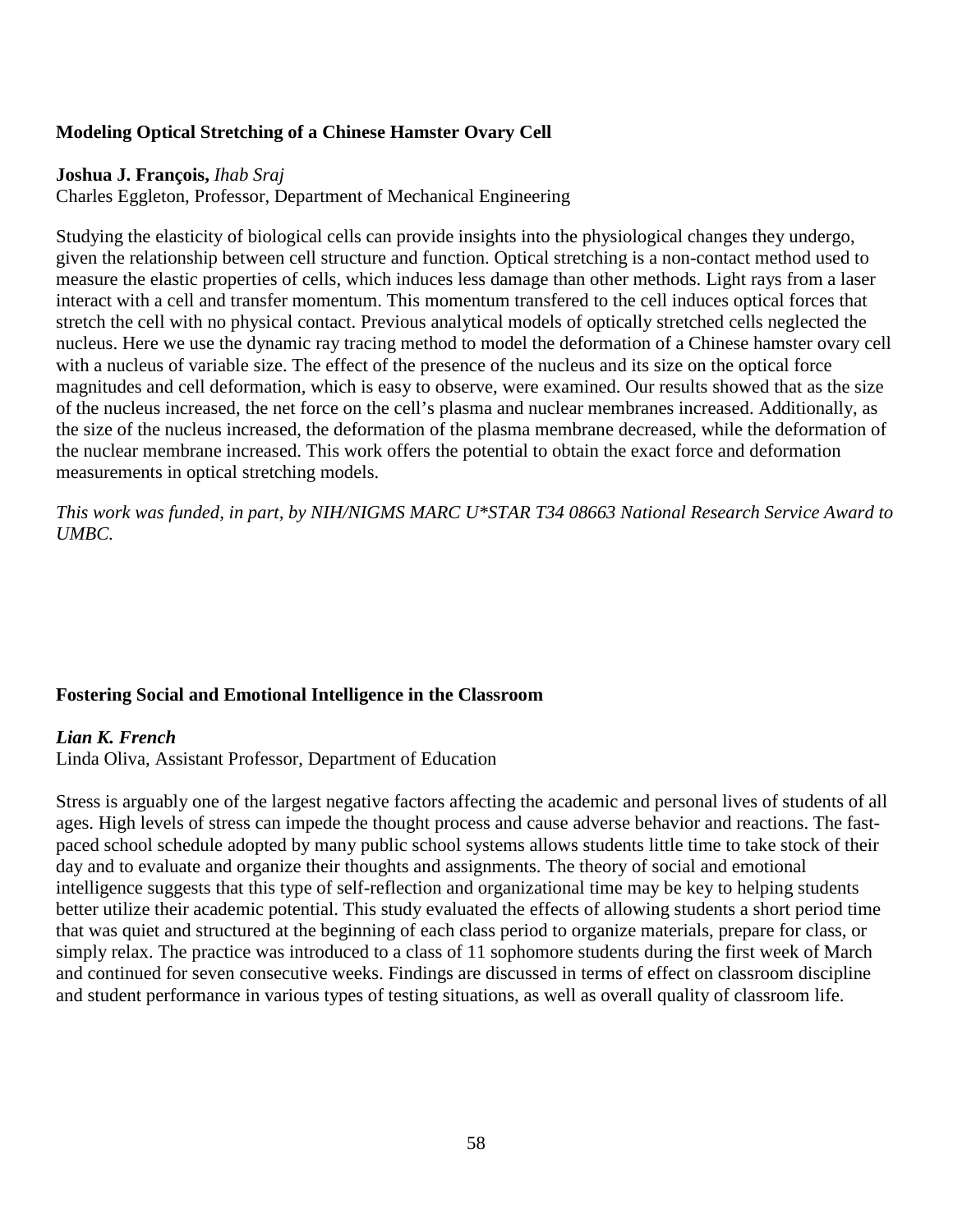# **Increasing EMU's Annotated Disease-Related Mutations by Curating Acute Myeloid Leukemia**

*Veer M. Gariwala, Ajmer S. Randhawa, Olayinka B. Savage, Emily K. Doughty, Maricel G. Kann* Maricel G. Kann, Assistant Professor, Department of Biological Sciences

The relationship between mutations and their respective disease phenotypes provides a baseline for in-depth evaluation and the development of treatment methods, particularly pertaining to the field of oncology. A large amount of these mutation-disease relationships are textually documented in various databases of biomedical literature, such as PubMed. These databases have experienced an exponential increase in content due to growing focus on biomedical research and detection methods. Current annotated disease-relationship databases (e.g., OMIM and SWISS-PROT) obtain their information from the biomedical literature manually, a timeconsuming process. To address this problem, the "Extraction of Mutations" tool, EMU, was developed previously to extract disease-related mutations for a given disease from PubMed abstracts. The present goal is to further expand EMU's mutational database by utilizing the EMU method for the curation of acute myeloid leukemia, AML. There were 220 complete protein mutations that were extracted by EMU and further curated. Out of the 220 protein mutations, only 23 (roughly ten percent) were found to be unrelated to AML. Out of 123 unique protein mutations, only 39 were already annotated in OMIM or SWISS PROT. Using EMU with manual curation, we have increased our database with AML and increased the number of AML-related mutations twofold.

*This work was supported by the National Institutes of Health (NIH) [1K22CA143148 to M.G.K (PI)].*

#### **Peer Interaction Frequency and Peer Network Size in Children with Food Allergy**

#### *Wendy M. Gaultney, Amy Hahn*

Lynnda M. Dahlquist, Professor, Department of Psychology

Peer interaction is essential for normal social development in preschool age children and may ward against later adjustment problems. However, parents of food allergic children may limit social interaction opportunities due to their extreme fear of exposing their children to potentially life-threatening allergens. The present study examined the frequency of peer interaction and size of peer networks in three-to-six-year-old children with food allergy (n=65). The study also analyzed the predictive validity of the Peer Interaction Record (PIR-P), a retrospective measure of the frequency of children's peer interactions and peer network size during the previous week. Agreement between maternal reports on the PIR-P and prospective daily records of the child's peer interactions (obtained via the Ladd and Golter (1988) Phone Interview and Home Record) were analyzed. Results showed that the PIR-P and the prospective data were significantly correlated in terms of total frequency of peer interaction  $(r = .67)$ , but not with regards to peer network size  $(r = .23)$ . This is likely due to the small number of phone interviews available for analysis (n=31). Thus the PIR-P was found to be a valid tool for measuring peer interaction frequency in preschool age children with food allergy.

# *This work was funded in part by Grant No 1R03HD057313 from the National Institute for Child Health and Development, NIH.*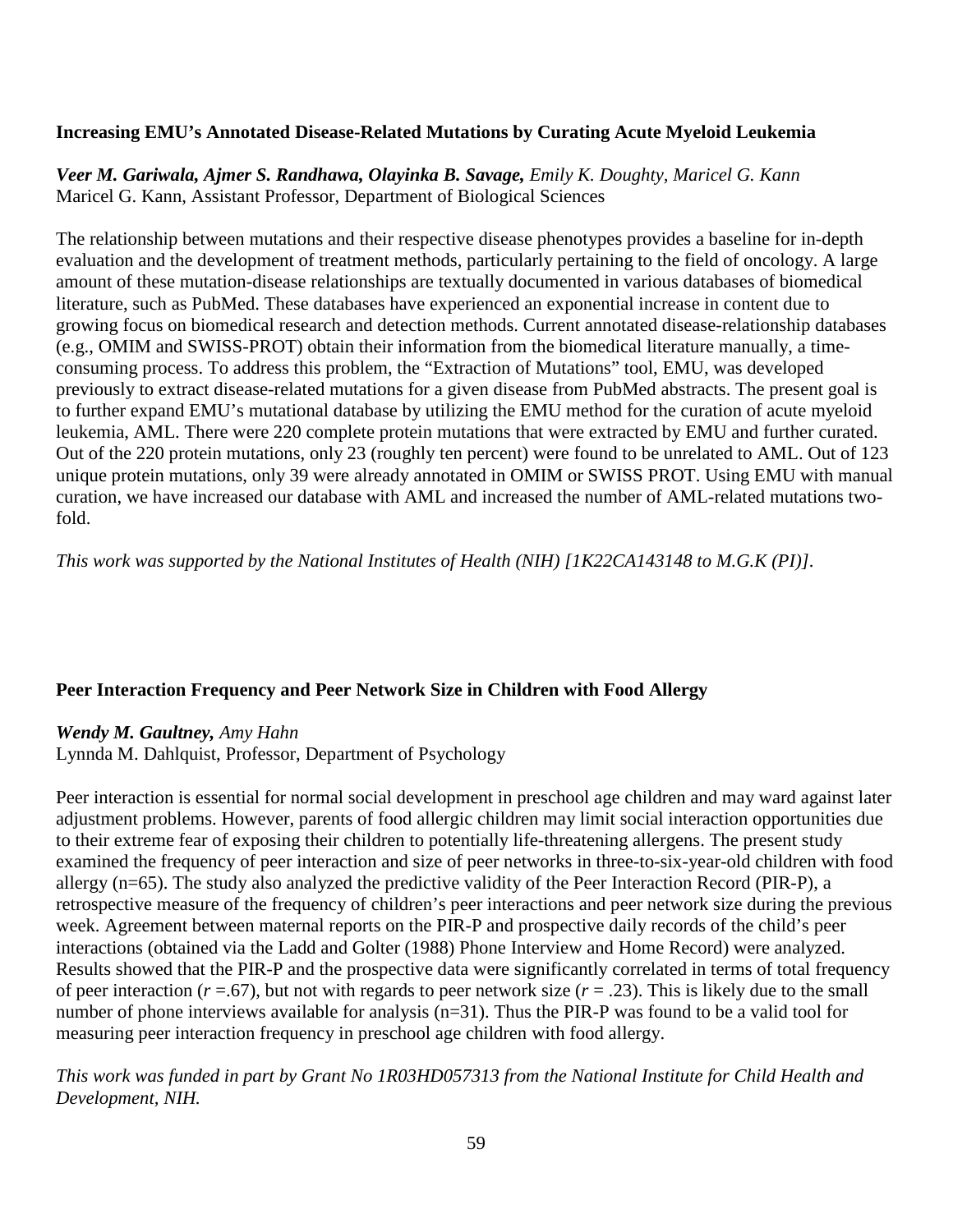#### **Effect of Shear Stress on the Adhesion of** *S. aureus* **to Collagen**

#### *Nikodimos A. Gebreselassie, Shengchun Liu*

Julia M. Ross, Professor, Department of Chemical and Biochemical Engineering

Bacterial adhesion to host tissue is the first step in the formation of biofilm, which leads to chronic infection. Since biofilm-related infections are very resistant to antimicrobials and host defenses, treating the bacteria before it adheres is the best way of preventing such infections. Understanding factors that affect this adhesion is crucial to preventing it. We use *Staphylococcus aureus*, a bacterium with collagen-binding receptors that causes infections in the circulatory system, for our adhesion experiments. Our objective is to understand how shear stress affects this surface adhesion. A parallel plate flow chamber with a collagen coated cover slip is used to flow the bacteria cells at different flow rates to simulate various physiological shear rates. The effect of the shear stress is determined by comparing the quantity of *S. aureus* that adhered to the protein at various shear rates. For the adhesion experiment, we use Phillips, the *S. aureus* strain that expresses the receptor for collagen, and PH100 (a strain that lacks the receptor) as our control group.

*This work was funded, in part, by NIH/NIGMS MARC U\*STAR T34 08663 National Research Service Award to UMBC.*

#### **Synthesis of Gemcitabine Functionalized Dendron for Treatment of Advanced Pancreatic Cancer**

#### *Phillip A. Geter, Margaret Grow*

Marie-Christine Daniel, Assistant Professor, Department of Chemistry and Biochemistry

Currently, pancreatic cancer is the fourth leading cause of cancer-related deaths in the United States with a fiveyear survival rate of only five percent. The standard method of chemotherapy treatment is the use of anticancer agents such as gemcitabine. Unfortunately, 92-98 percent of the administered drug is rapidly metabolized and excreted from the body only one week after a standard infusion. Therefore, the overall project is to create a nanoparticle-cored dendrimer functionalized with gemcitabine (drug), transferrin (targeting protein) and gadolinium-DOTA (MRI imaging agent). This specific project is to synthesize the gemcitabine functionalized poly-propylene imine (PPI) dendron using organic chemistry techniques. Thus far, our lab has been able to synthesize generations one through three PPI dendrons, and gemcitabine has been attached to the first generation compound via an imine bond. <sup>1</sup>HNMR, mass spectrometry and elemental analysis data were used for verification purposes and the final compound will be sent to our partner laboratory for biological assays.

*This work was supported, in part, by NIH/NIGMS Marc U\* STAR T34 08663 National Research Service Award to UMBC and the HHMI Undergraduate Scholars Program at UMBC and the Howard Hughes Medical Institute.*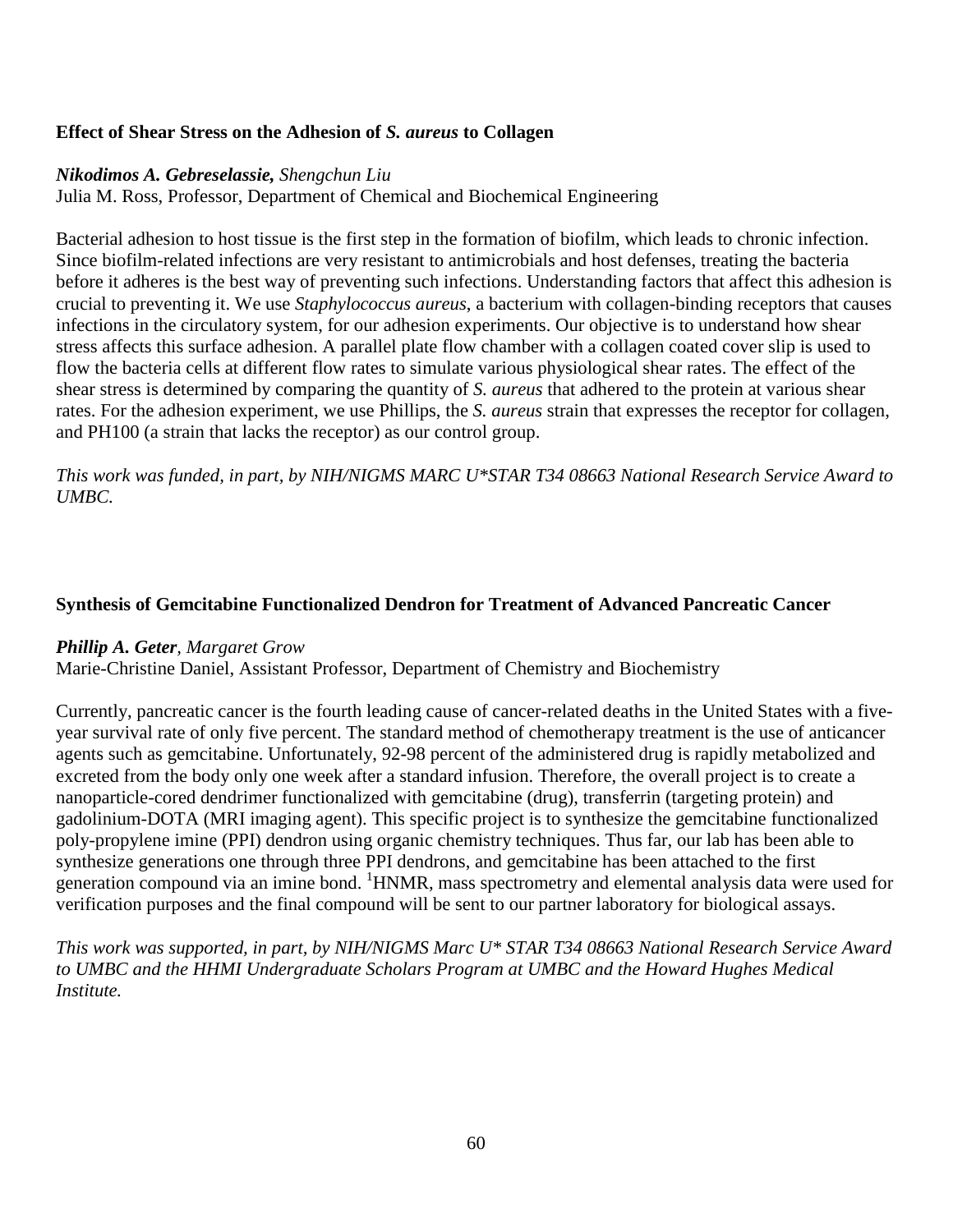# **Alcohol Consumption and Stress-Related Outcomes in Sickle Cell Disease**

#### *Hashim Gibril, Khori-Jon Allen*

Shawn M. Bediako, Assistant Professor, Department of Psychology

There is very little research examining alcohol use among chronic illness populations. For individuals with sickle cell disease (a chronically painful genetic blood disorder), alcohol may be used to cope with severe pain or the stress linked with that pain. However, this association has not been well described in the sickle cell literature. This study examined survey data from 321 adult patients who were part of the Cooperative Study of Sickle Cell Disease, a large, multisite study. Pearson correlation coefficients were computed, adjusting for gender. Although we generally found positive correlations between the amounts of alcohol consumed and indicators of stress (e.g., missed work days, inability to perform work/household tasks), these correlations were statistically significant only among participants who regularly consumed liquor compared to those who consumed beer or wine. These results suggest directions for further research that more closely examines the psychological, social, and physiological impact of alcohol use among young adults with sickle cell disease.

#### **Regulation of the Prostate-Specific Tumor Suppressor NKX3.1 by Pim-1 Kinase**

**Eliza B. Gosc**, *Achuth Padmanabhan, Charles Bieberich* Charles Bieberich, Professor, Department of Biological Sciences

The prostate gland is a secondary sex organ that stores and releases fluids which contribute to the ejaculate. The prostate is highly susceptible to diseases including cancer. NKX3.1 is a prostate-specific tumor suppressor whose expression is diminished in prostate cancer. Phosphorylation has been demonstrated to be important in regulating NKX3.1 stability. We hypothesized that phosphorylation of NKX3.1 by the oncogenic kinase PIM-1 destabilizes NKX3.1 in prostate epithelial cells. Inhibition of PIM-1 using CX-6258 resulted in decreased steady-state levels of NKX3.1 in standard LNCaP and 22RV1 cells. The decrease in NKX3.1 from PIM-1 inhibition was rescued by proteosome inhibition, suggesting that PIM-1 inhibition results in NKX3.1 degradation through the 26S proteosome. Paradoxically, our results suggest that NKX3.1 is stabilized by the proto-oncogene kinase PIM-1 in human prostate epithelial cells. Recombinant NKX3.1 was phosphorylated by PIM-1 *in vitro.* Using mass spectrometry, the *in vitro* phosphorylation sites were identified as T89, S185, S186, S195 and S196. To identify *in vivo* phosphorylation sites important for stability we generated alaninesubstitution mutants at the identified phosphorylation sites by site-directed mutagenesis. We will evaluate the effect of PIM-1 inhibition on these mutants to determine possible mechanism whereby PIM-1 stabilizes NKX3.1 in prostate epithelial cells.

*This work was supported by a grant from the Congressionally Directed Medical Research Prostate Cancer Program.*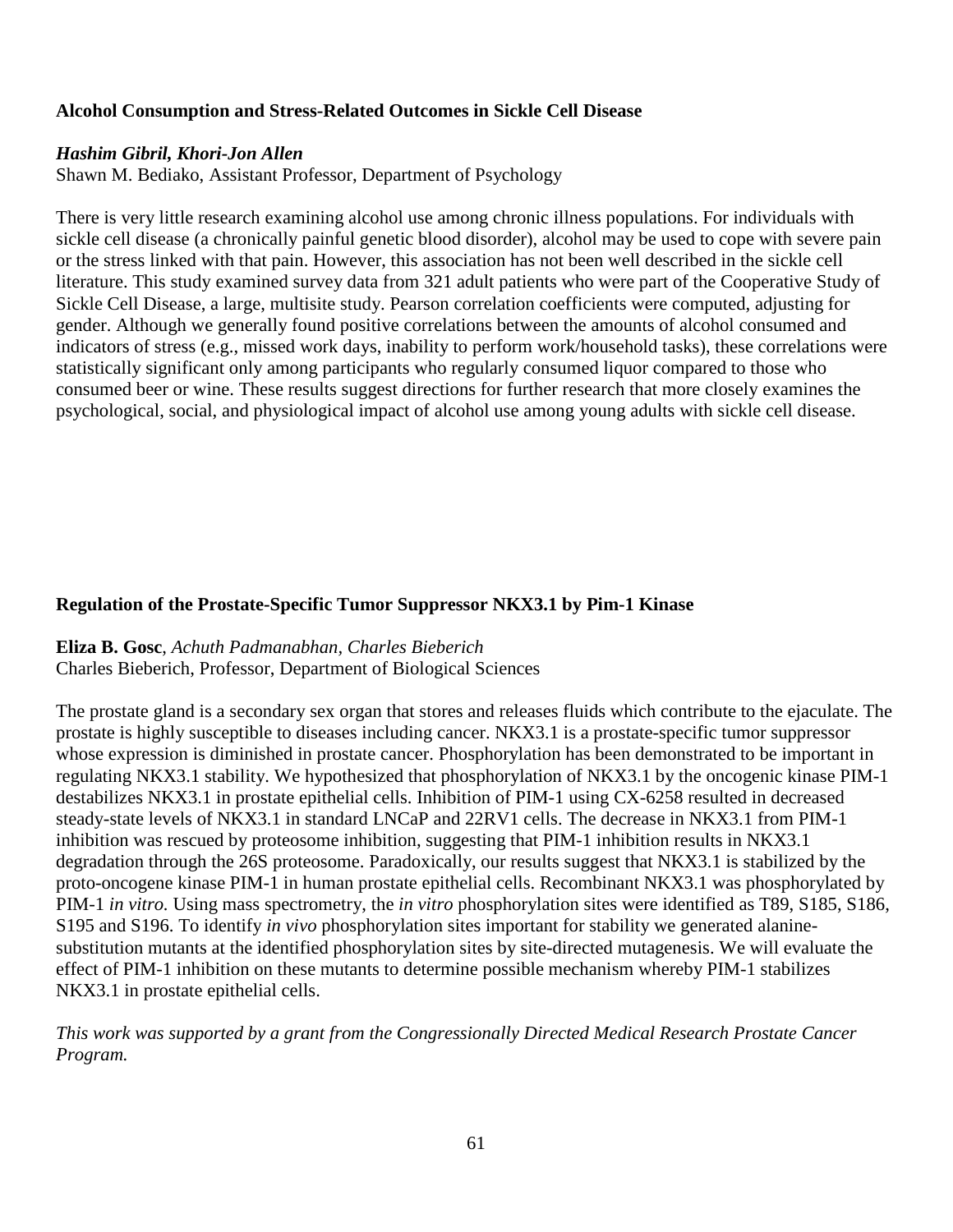# **Americanized Pedagogy: Journey to El Salvador**

#### *Casey L. Gray*

Jean Fernandez, Associate Professor, Department of English Lucille McCarthy, Professor, Department of English

The experience of North American teachers abroad is an understudied aspect in contemporary research on English as a Foreign Language. To concretely internalize Popular Education pedagogies and how or why they may be incorporated in the United States, I became a volunteer teacher of English and student of Spanish at the *The Melida Anaya Montes Language School* of the *Centro de Intercambio y Solidaridad.* This study analyzes in a report of teacher research the present day applications of Popular Education pedagogies in El Salvador. It also addresses how these pedagogies under the influence of globalization and North American educators can in fact limit rather than promote education as a practice of freedom. Drawing on the philosophies of theorists John Dewey and Paulo Freire, I conducted a case study which explores the effects of capitalistic ideologies on both teachers and students. Through ideologies of consumerism, the projection of absolute ignorance and deficit thinking, this study uncovers how the classroom can become a center for oppressive relationships and subordination.

*This work was funded through an Undergraduate Research Award from the UMBC Office of Undergraduate Education.*

#### **Effects of Inflammation on Accumulation of Myeloid-Derived Suppressor Cells (MDSC) in Breast Cancer**

#### *Lydia Grmai, Olesya Chornoguz*

Suzanne Ostrand-Rosenberg, Professor, Department of Biological Sciences

One in eleven women will have breast cancer in her lifetime. Immunotherapy, activating a patient's immune system against their resident cancer cells, is a promising approach for metastatic breast cancer treatment. However, most breast cancer patients are immune-suppressed, rendering active immunotherapy approaches unsuccessful. Myeloid-derived suppressor cells (MDSC), a major cause of immune suppression, mediate their effects by inhibiting T-lymphocyte activation. Inoculating mice with a tumor that over-expresses IL-1β (a proinflammatory cytokine) leads to the development of MDSC that are more suppressive toward T-lymphocytes as compared to MDSC that develop in mice with wildtype tumor cells. Pathway analyses of the proteins expressed by MDSC induced by these two tumors highlighted numerous pathways that differ between 4T1 and 4T1/IL-1βinduced MDSC, including the Fas-FasL apoptotic pathway. To determine if this pathway contributed to the enhanced survival of 4T1/IL-1β-induced MDSC, we treated MDSC with an agonist antibody for Fas. Flow cytometry data revealed lower levels of apoptosis in 4T1/IL-1β-induced MDSC and similar levels of Fas expression in both MDSC types. These results suggest that 4T1/IL-1β-induced MDSC are more resistant to Fasmediated apoptosis, and that increasing apoptosis in MDSC may reduce accumulation and promote immunotherapy in cancer patients.

#### *This work was funded in part by NIH/NIGMS MARC U\*STAR T34 08663 National Research Service Award to UMBC and NIH RO1CA84232 and RO1CA115880.*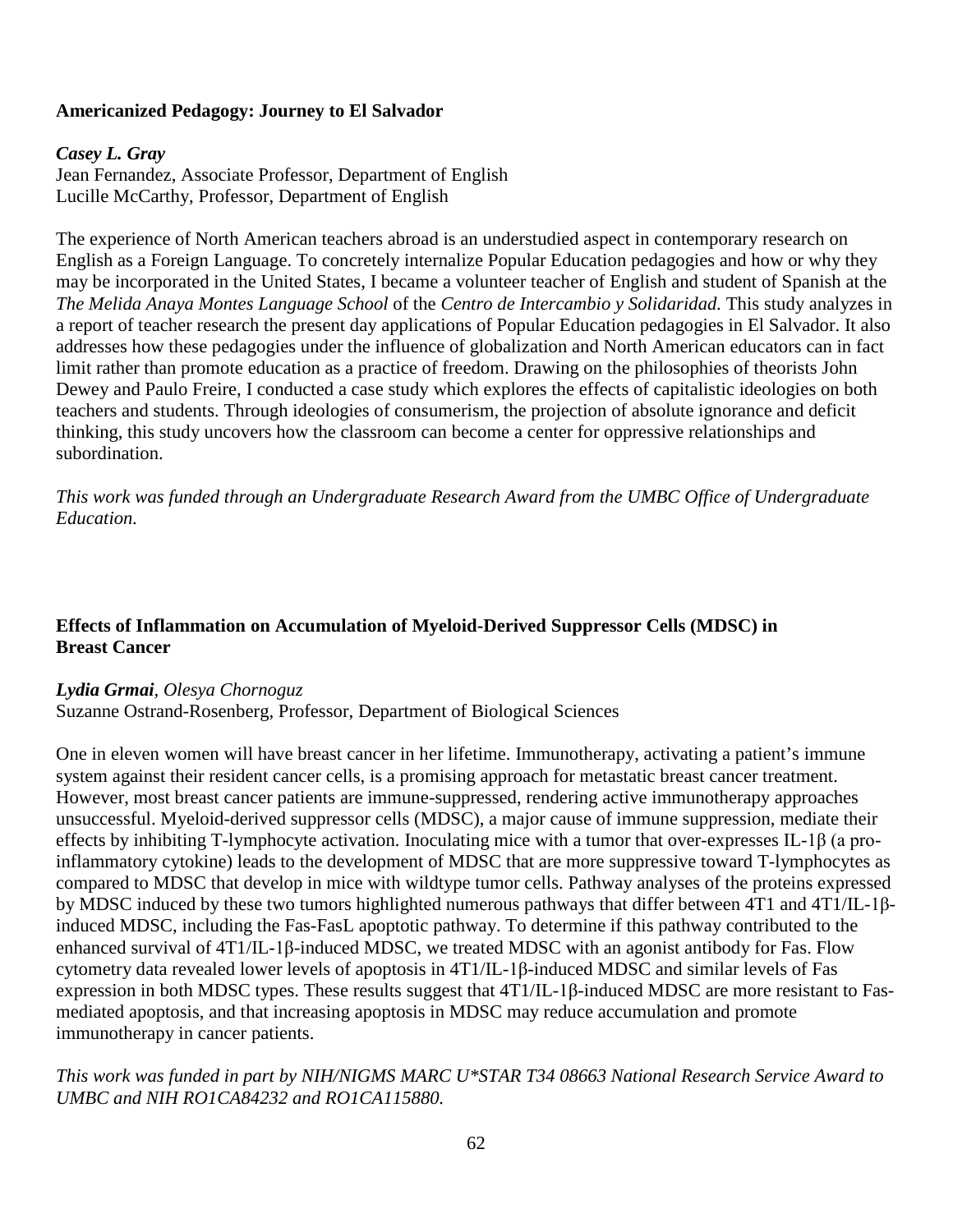# **The Effects of the Focused Question Card Strategy on Student Writing**

#### *Susan Hade*

Linda Oliva, Assistant Professor, Department of Education

This qualitative study examined the benefit of peer revising sessions on student writing using the Focused Question Card strategy. Writers using this strategy ask targeted questions of their peer readers about specific aspects of the work they want to improve. Students in three eleventh-grade Advanced-Placement English classes used this revising technique in completing several essays. This study investigated the following questions: Which questions did students ask about their writing? Did the students see benefits of the strategy in terms of reading other's work and having their work read by peers? Did the students gain confidence about their work by sharing it with peers? The researcher examined successive drafts of writing, the focus questions asked by the writer of their reviewer, the overall success of final written work, and student reflection about using the revising strategy.

#### **The Effects of Risk Aversion on Portfolio Asset Allocation**

#### *William d. Hanchett*

Douglas J. Lamdin, Professor, Department of Economics

Standard advice for retirement investment portfolios makes use of a glide path by which the portfolio holds less in stock and more in bonds over time. This implicitly assumes a rising level of risk aversion of investors as they approach retirement. This study examined how those percentages are calculated and more specifically, what those percentages imply about both the level and path of investors' risk aversion. Through utility analysis and simulation methods, this study has shown that a one-size-fits-all glide path cannot be the optimum for all investors when their risk aversion varies. A wider variety of investment strategies would benefit investors. For example, rather than a single path for all investors, aggressive, moderate, and conservative strategies can be used. With a more individually tailored portfolio, an investor can use a more appropriate investment strategy. Implementing more congruous strategies, however, requires improved assessments of investors' risk aversion, so ways to do this were also examined.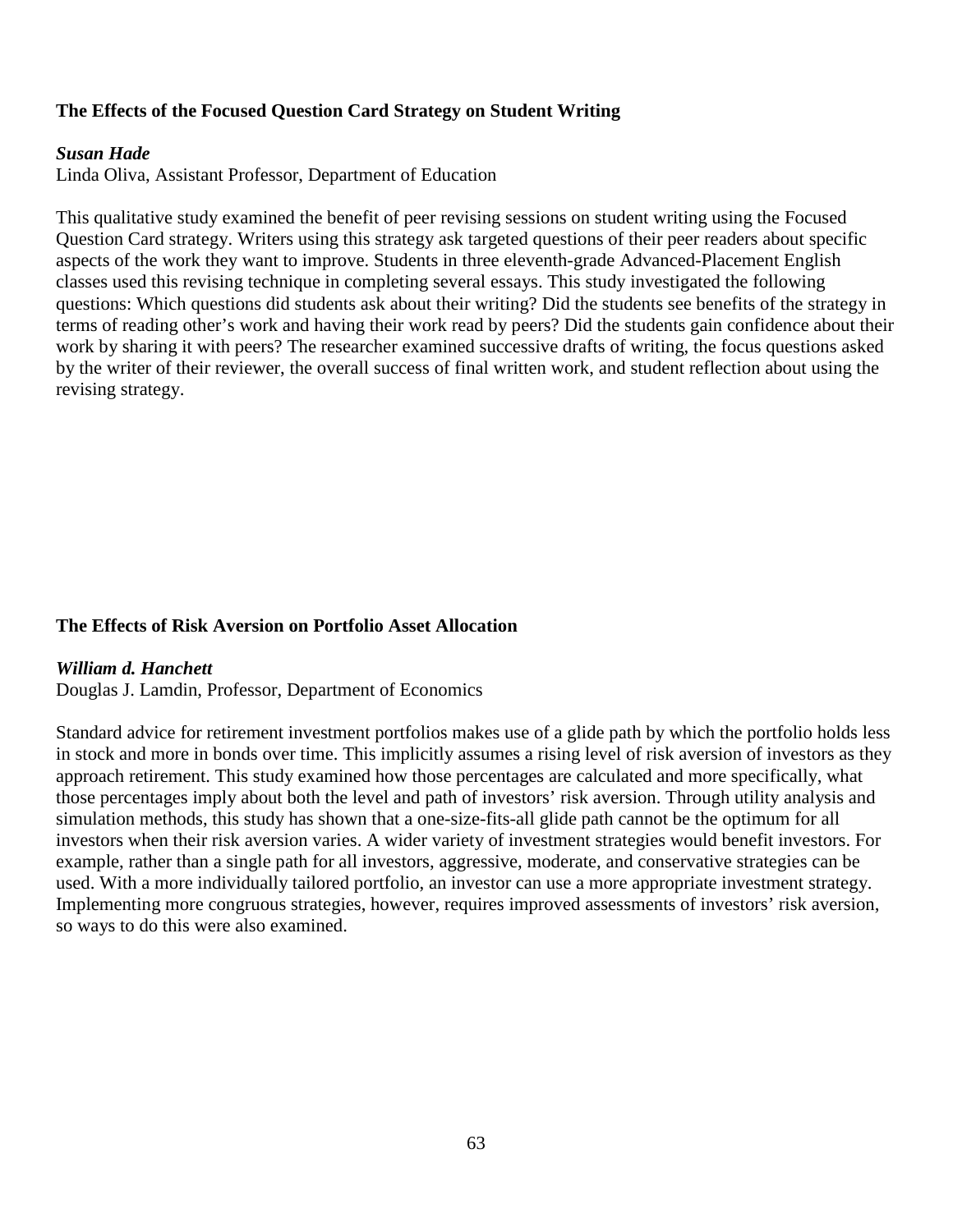# **Prewriting Strategies: Tools for Success**

#### *Maureen M. Harvie*

Linda Oliva, Assistant Professor, Department of Education

Although teachers may focus on the final product when students write essays, more attention must be paid to the prewriting process. Planning the structure of an essay through prewriting strategies can help students ensure that they answer all parts of a question and stay on topic. As standardized tests move away from multiple-choice and toward written responses, students must be able to quickly organize their thoughts before jumping into constructed responses. Writing is a skill that becomes even more essential after high school; therefore, students must learn to make prewriting strategies a habit when they write essays. The structure of an outline or graphic organizer can help remind students to stay on topic and give relevant evidence to support their thesis. In this action-research project, the process of using an outline or graphic organizer was investigated to see how it affected the quality of essays written by eleventh grade students in American Government and Comparative Government classes. Essay quality was measured in terms of organization, relevancy, and completeness. Student interviews were used to determine how the use of prewriting strategies impacted the writing process.

# **Primary Sources and their Effect on Learning in the Seventh-Grade Social Studies Classroom**

#### *Jessica M. Henn*

Linda Oliva, Assistant Professor, Department of Education

This study investigated the effect of the use of primary sources on learning at the seventh-grade level as judged by grades. Primary sources provide information gathered from the time of study, such as a newspaper article from 1863 about the Battle of Gettysburg. Secondary sources provide information collected from multiple primary sources and analyzed to give a broader picture, such as in a scholarly work. Some classes were presented with many primary sources while others were presented with many secondary sources as providers of knowledge. Both groups were standard-level students. It was postulated that primary sources would give students greater understanding of concepts while secondary sources would give students a better understanding of the sequence of events and the bigger picture.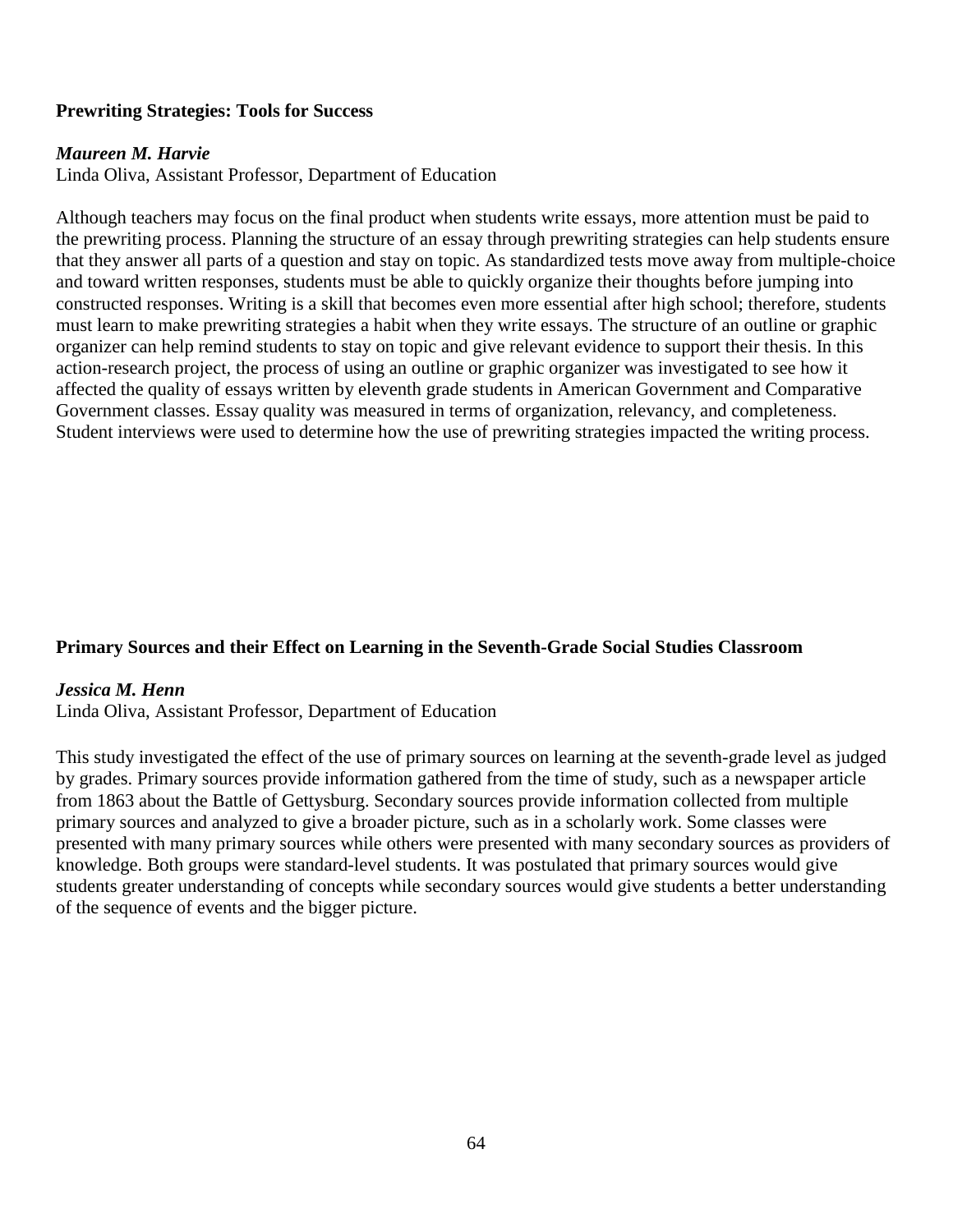# **Programmed Errors in the Ribosome of** *S. cerevisiae*

#### *Jessica L. Hopkins*

Phillip J. Farabaugh, Professor, Department of Biochemistry and Molecular Biology

The site of translation within the cell is the ribosome, which reads the mRNA and generates a chain of amino acids. Sometimes the ribosome makes mistakes during reading. Codon recognition between the tRNA and mRNA is regulated by several mechanisms including reduced affinity between a codon and an incorrect tRNA, kinetic selectivity, and accommodation. However, misreading still occurs and depends largely on competition between the cognate and near-cognate amino-acyl tRNAs. The ribosome is comprised of several proteins and rRNA's that affect its "reading" ability; in particular we are interested in rpS23. Investigation of the effects of different mutations within the gene coding for rpS23 has been used to elucidate its role in translational accuracy by a reporter system that measures errors quantitatively. Mutations in the bacterial homolog of this ribosomal protein, rpS12, have been shown to result in antibiotic resistance and dependence in bacteria, thus it is of great medical interest to determine whether or not the same is true concerning similar mutations in the eukaryotic ribosomal protein. Analysis of data collected from this experiment has helped to determine a more accurate estimate of error rates of translation machinery and provide a more detailed understanding of the mechanisms entailed in translational accuracy.

*This work was funded by a grant from the National Institute of General Medical Sciences (R01 GM029480-25) and from a Special Research Assistantship/Initiative Support grant.*

#### **How Rare is Red? Comparing Blackbirds and Related Songbirds**

*Krystyna N. Horn, Nicholas Friedman, Kevin Omland* Kevin Omland, Associate Professor, Department of Biological Sciences

Vibrant animal coloration has fascinated biologists for hundreds of years, especially the colorful plumage of birds. Most of the striking yellow, orange and reds in feathers are produced by carotenoids. Birds cannot synthesize carotenoids *de novo*, and so must gain them from a dietary source. Red carotenoids are rare in the diets of all vertebrates, and they seem to be rare in the feathers of well-known North American birds. Work in our lab has confirmed that red carotenoid expression is rare across orioles and all other blackbirds (Family *Icteridae*); however, we do not know the proportion of reds in other groups of songbirds (Passerines). This research examined two aspects of color: first, the distribution of all carotenoid pigments in closely related songbird families, and second, specifically assessing the rarity of red expression. The systematic survey showed that reds were rare in all five closely related songbird families. Surprisingly, orange was just as rare, if not more so within certain families. In 1003 passerine species examined, 904 expressed carotenoid coloration in either plumage or the beak. Yellow was most frequently expressed at 54 percent, orange followed at 19 percent, and red at 17 percent. This broad comparative study sets the stage for ongoing work in our lab to understand how and why red is so rare.

*This work was funded through an Undergraduate Research Award from the UMBC Office of Undergraduate Education.*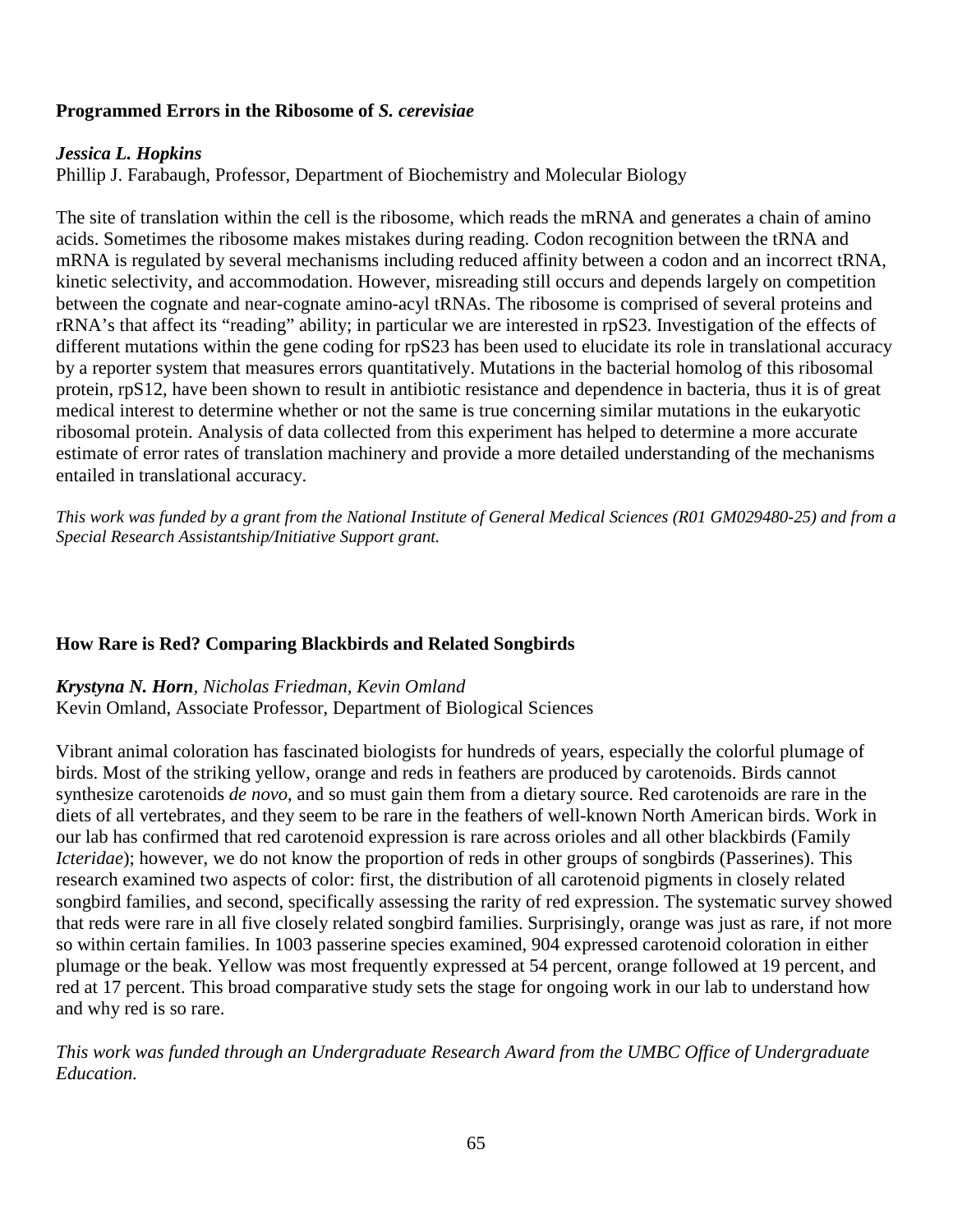# **Blood Cell Phagocytic Ability Changes with Age in Adult Drosophila**

#### *Lucas A. Horn*

Michelle Starz-Gaiano, Assistant Professor, Department of Biological Sciences Jeff Leips, Associate Professor, Department of Biological Sciences

Organisms exhibit immunosenescence, a decline in the ability of the immune system to fight infections with age. Little is known about the genetic contribution to this decline. Using *Drosophila melanogaster* as a model system, we tested the hypothesis that differences in immunosenescence result from differences in the ability of blood cells to phagocytose (engulf) bacteria. Although Drosophila respond to infection by producing antimicrobial proteins, studies suggest that clearance of bacteria by phagocytic cells may be the most important component of immunity. We developed a method to quantify the phagocytic ability of individual blood cells using fluorescent microscopy. We analyzed several different genotypes of flies at one and five weeks of age, and counted the number of bacteria per blood cell. Blood cells of older flies contained more phagocytic events than those from young flies, but there were no differences between genotypes. The increased number of bacteria per blood cell with age could be a result of an increase in phagocytic rate or changes in the ability to destroy bacteria once engulfed, and we are evaluating these possibilities. This research contributes to our understanding of the cellular basis of immunosenescence in Drosophila and potentially other organisms, including humans.

*This work was funded, in part, by an Undergraduate Research Award from the UMBC Office of Undergraduate Education and NIH Grant 5R01-DK84219.*

# **Heterogeneous versus Homogenous Gender Groupings of High School Students**

#### *Rebecca S. Horowitz*

Linda Oliva, Assistant Professor, Department of Education

Recent research has emphasized the importance of gender differences in learning. The research presented here investigated whether students work better in groupings that are heterogeneous or homogenous based on gender. To determine how gender groupings affect student learning, GT Biology students were assigned to mixed gender (heterogeneous) or same gender (homogenous) groupings. The interactions of the students were observed and their grades were recorded. After completion of the first unit, students were allowed to pick their groupings as long as they were heterogeneous or homogenous groups as instructed. The interactions and grades were again recorded to determine if groupings chosen by the teacher or student-chosen groupings made any notable difference. Students were also surveyed about their opinions on the different types of groupings. This research is designed to help teachers determine how best to group students to maximize their learning potential.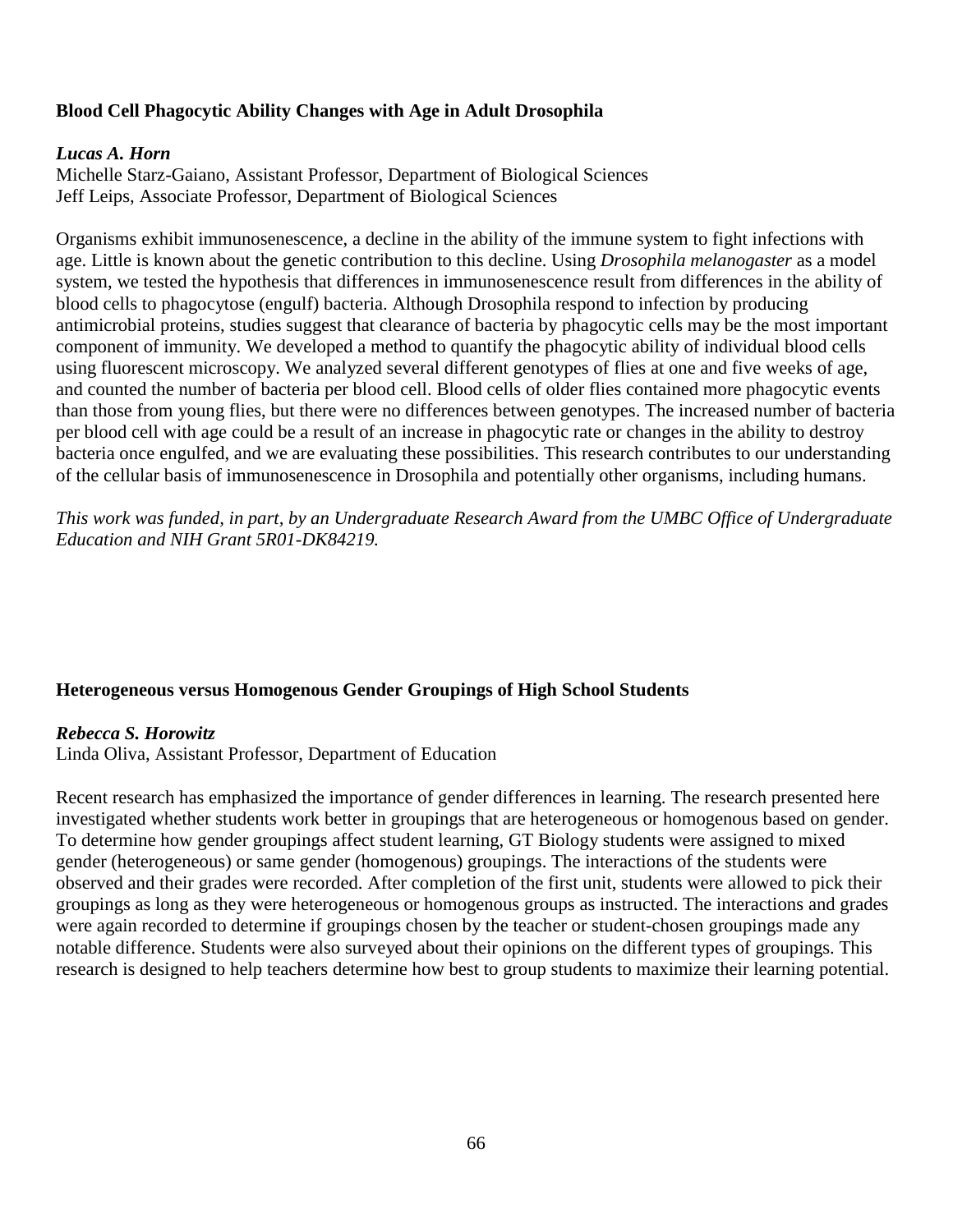#### **NMR Evidence of the U5-AUG Long Range Interaction in HIV-1 Genome Azra Hosic,** *Xiao Heng*

Michael F. Summers, Professor, Department of Chemistry and Biochemistry and Investigator, Howard Hughes Medical Institute

The Human Immunodeficiency Virus Type 1 (HIV-1) is a retrovirus that causes acquired immune deficiency syndrome (AIDS) by affecting the human immune system. The research in our lab has been focused on understanding the mechanism that regulates the diploid genome packaging of HIV-1, more specifically the structure of highly conserved 5'-Untranslated Region (5'-UTR). Although three-dimension structures have been determined for isolated hairpin RNAs derived from the 5'-UTR, high resolution structural information is currently unavailable for the intact 5'-UTR. It has been proposed that the U5 region forms long-range interaction with the sequence near the Gag AUG start codon. The interaction is very difficult to observe by nuclear magnetic resonance (NMR) because of the size limitations. Previous segmental labeling data from our lab suggest that the AUG exists in equilibrium between a hairpin structure and a possible U5-AUG long-range interaction. In order to obtain direct NMR evidence of the U5-AUG long-range interaction, the UUA-UAA sequence, naturally occurring in the TAR stem loop, was built into the structure. This sequence gives a set of diagnostic up-field shifted signals (~6.45 ppm), eliminating signal overlap on the NMR spectrum to probe the U5-AUG long-range interaction. Broad peaks were observed in the NMR spectrum of this mutant, indicating that the U5-AUG long-range interaction does exist in the native dimeric 5'-UTR RNA. Our data provide direct NMR evidence of the U5-AUG long-range interaction within the 5'-UTR, and suggest that the genome selection of HIV-1 is mediated by an RNA structural switch mechanism.

*Funding was provided by NIH grant No.3R37AI30917-19 and the Howard Hughes Medical Institute.* 

# **Distinctive Features: Activist Linguists and the Language of Activists**

# *Sarah E. Hovde*

Thomas Field, Professor, Department of Modern Languages, Linguistics, and Intercultural Communication

The 1960s and 1970s were a time of great upheaval, not just among the youth of the era, who created a new "counterculture" of rebellion, but also in the academic community. This is especially true of the field of linguistics, which was thrown into turmoil by Noam Chomsky's theory of generative syntax. Chomsky's theory gained steady momentum throughout the early 1960s and sparked several combative factions within the field, whose leaders brought counterculture's tactics into their academic efforts. Histories of linguistics focus mainly on the evolving theories, neglecting to consider not only the individual linguists, but also their place in the wider society. An examination of the similarities between activists' use of language and linguists' activist spirit, as evidenced in their personal and professional writings, allows for a bridging of the gap between the academic sphere and the counterculture. Though the counterculture's participants cultivated a presentation of carelessness, many were in fact highly conscious of their use of language, as recorded in their personal reminiscences. This study will also consider the academic output of that core of contentious linguists, who brought the spirit of the counterculture into their examples, their publications, and even their relationships with colleagues.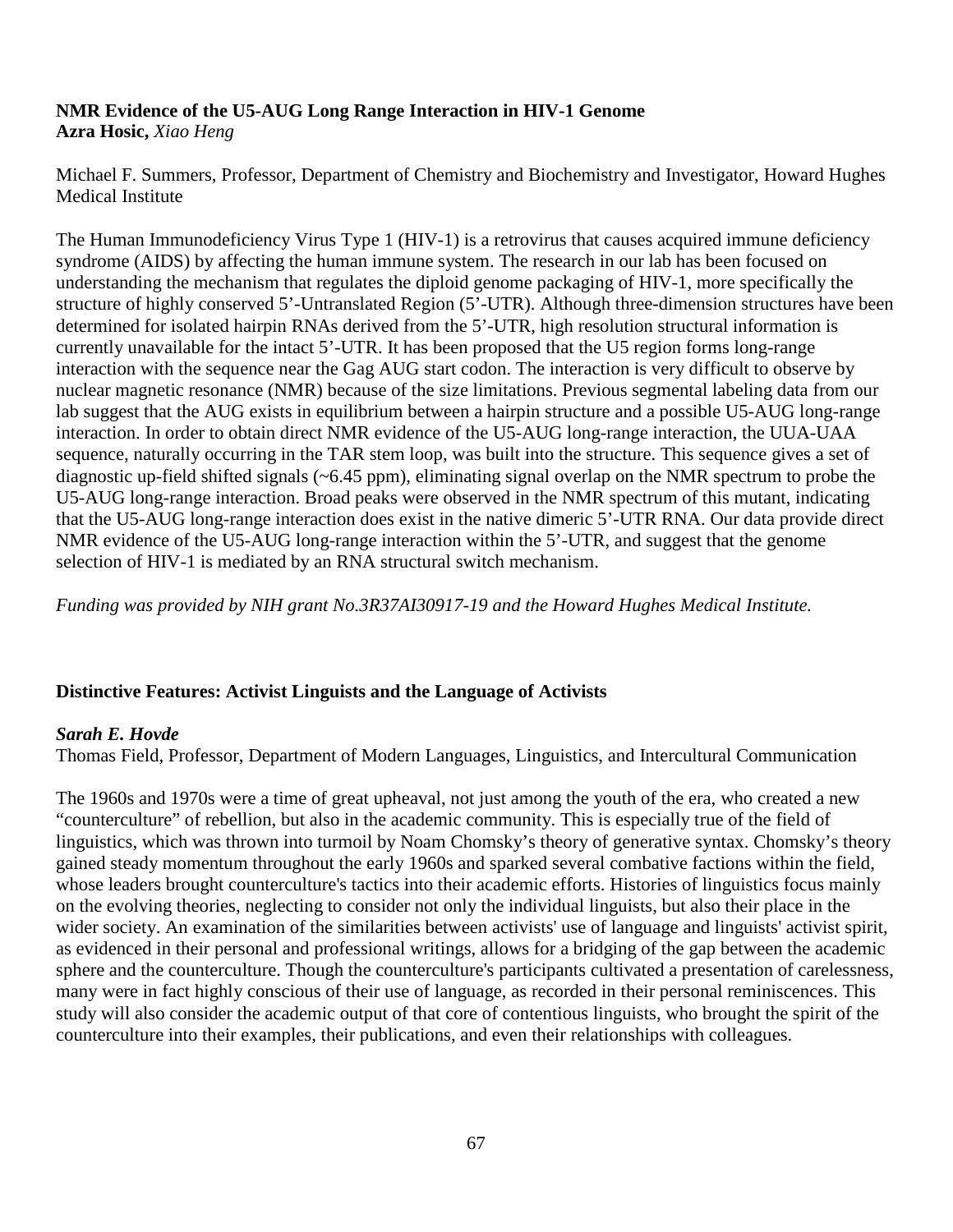# **Common Decency: The Evolving Socialism of George Orwell**

#### *Sarah E. Hovde*

Daniel Ritschel, Associate Professor, Department of History

George Orwell's *Nineteen Eighty-Four* is regarded by critics as his "most solid, most brilliant" work, yet it is misunderstood almost as frequently as it is praised. Written as a warning against the extremes to which any governmental system could be carried, it is often interpreted to be an explicit criticism of socialism, rather than totalitarianism. The misinterpretation of his purpose in *Nineteen Eighty-Four* may be ascribed to Orwell's own mutable and idiosyncratic views of socialism. Though Orwell considered himself a socialist for the majority of his adult life, he altered his concept of socialism frequently. As such, he often found himself in opposition to the "mainstream" British left, setting himself up as a devil's advocate, and adamantly refusing to follow party lines. This was particularly the case where the Soviet Union, of whom he had a lifelong distrust, was concerned. His antipathy to the U.S.S.R. was perhaps the only fixed point in his political beliefs. This paper examines Orwell's highly personal version of socialism, tracing its adaptations over time, and placing it within its context by contrasting it with other movements in the British left during the two decades bookending the Second World War.

#### **Signaling Response of Neuronal Cells to 3D Tissue Scaffolds**

#### *Dalton N. Hughes, Andreia Ribeiro*

Jennie B. Leach, Assistant Professor, Department of Chemical Engineering

Neurons naturally grow and develop in a three-dimensional (3D) environment. Previous work from our group showed that 3D matrices more closely resemble *in vivo* systems than traditional 2D culture. Cells interact with their extracellular matrix and sense the dimensionality of their surroundings by the use of integrin receptors on the cell surface. We hypothesized that 3D environments impose changes in matrix-ligand organization and alter neuronal behavior by modulating β1-integrin cytoskeleton signaling. For this study we cultured PC12 cells, a neuronal cell model, on 2D and within 3D collagen substrates. We then treated the cultures with a functionblocking antibody to β1-integrin to analyze the effect of β1-integrin inhibition in neuronal behavior. We used fluorescent and confocal microscopy and western blotting techniques to examine and quantify changes in integrin expression, viability, outgrowth and cytoskeletal organization. We observed that, as β1-integrin activity is decreased, cell density decreases but the number of cells extending neurites and their length are increased. At the cytoskeleton level, there is an increase in β1-integrin clustering followed by an increase in actin stress fibers throughout the cell. The results of this experiment will improve the success of biomaterial-based therapeutics and allow for advanced *in vitro* test beds.

*This research was supported in part by a grant to UMBC from the Howard Hughes Medical Institute through the Precollege and Undergraduate Science Education, by NIH-NINDS R01NS065205 (JBL), the Henry-Luce Foundation (JBL), and Wyeth Fellowship at UMBC (AR).*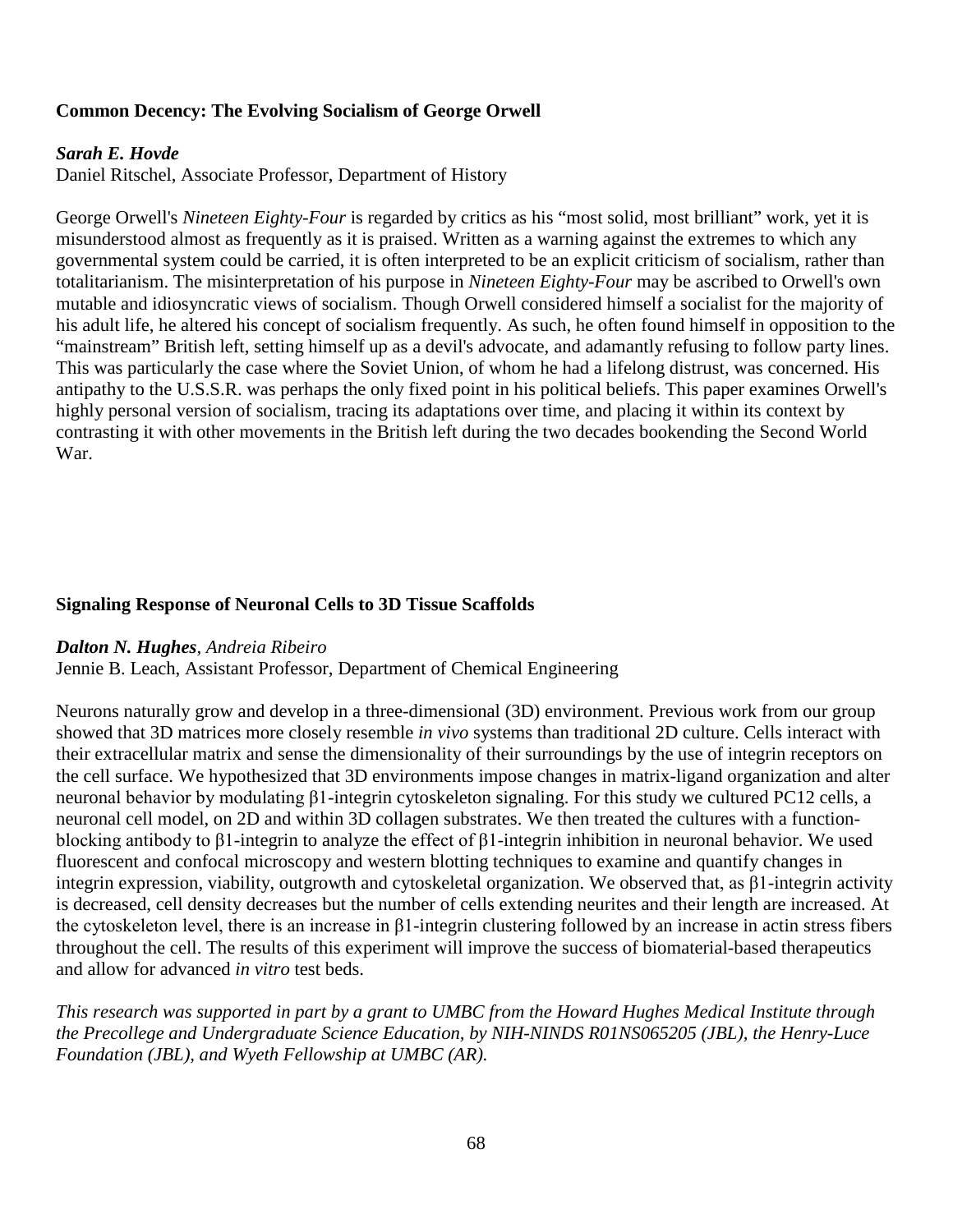### **NATO: Identity, Role, and Function in the Post-Cold War Period**

#### **Joshua C. Hunter**

Brigid Starkey, Lecturer, Department of Political Science

Since the end of the Cold War, the North Atlantic Treaty Organization (NATO) has tried to adapt to a changing international security environment. This project examined several aspects of NATO's changing role, function, and identity in this fluid international system. Specific questions involve (1) the role and functions that NATO performs in addressing major security concerns for its member states and (2) the extent to which NATO's institutional scope has evolved in the post-Cold War period. Notions of identity are based on scholarly work concerning the collective construction of communities. Relative adherence to such a collective identity is traced through public opinion data in NATO member states. The research finds that although an alliance-based identity does exist, the strength of it has been challenged by diverging security interests and capabilities. Structural realities have created an environment in which unequal burden-sharing and the absence of an existential threat has allowed non-U.S. member states to enjoy the benefits of NATO membership at no great cost. Additionally, the United States has demonstrated leadership inconsistencies that have called NATO's relevance into question. However, despite the pains of transformation, NATO is still a viable institution in the new century.

#### **Smoking and Perceived Health Status among Adults with Sickle Cell Disease**

#### *Donna Huynh*

Shawn M. Bediako, Assistant Professor, Department of Psychology

Data from the *Cooperative Study of Sickle Cell Disease* were used to assess the association between smoking and self-rated perceptions of health status among 323 adults with sickle cell disease, a genetic blood disorder. Participants were categorized as "ever" smokers if they reported ever having smoked a cigarette, pipe, or cigar in their lifetime and as "current" smokers if they currently smoked at the time of the survey administration. Those who indicated that they had ever smoked but were not currently smoking were classified as "former" smokers. A one-way analysis of variance indicated that "ever" smokers rated their health as being worse than that of others their age ( $M = 3.04$  vs. 2.74). Interestingly, there were no significant differences in perceived health status between current smokers (n=61) and former smokers (n=100). However, current smokers tended to have better ratings of their health status than former smokers. These findings suggest that it may be important for future research to explore psychological aspects of smoking and its impact on self-perceptions and health behaviors.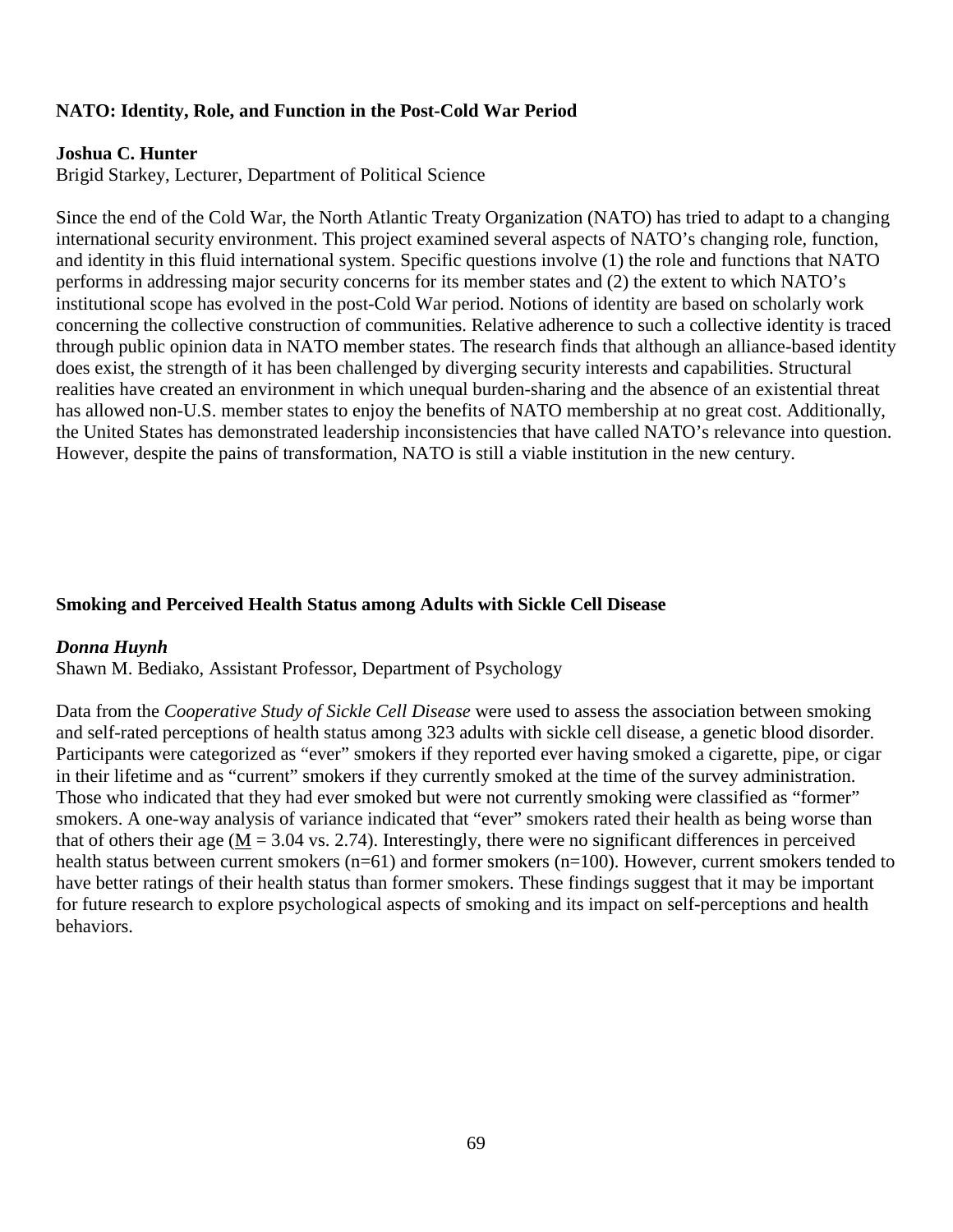### **The Role of Coloration in Intersexual Selection in** *Etheostoma barrenense*

### *Chioma E. Ihekweazu, Jennifer Gumm, Tamra Mendelson*

Tamra Mendelson, Senior Lecturer, Department of Biological Sciences

Intersexual selection often involves female mate choice of conspicuous male traits, such as elaborate coloration. Many red, orange and yellow colors in animals are derived from organic pigments called carotenoids. Carotenoid pigmentation may indicate foraging success or genetic quality since carotenoids are often acquired through diet. Additionally, carotenoids are used as immunostimulants and antioxidants, indicating overall health via performance or activity levels. Darters (genus *Etheostoma*) are freshwater fish indigenous to North America. Breeding males, *Etheostoma barrenense,* display orange-red pigments obtained through carotenoid consumption, and females prefer conspecific to heterospecific males based on coloration. Sexual selection therefore may influence reproductive isolation and potentially lead to speciation in darters. However, sexual selection on coloration within a species remains unclear. Urethane models of *E. barrenense* were painted to mimic natural color spectra from live males. Females had visual access to two models that differ in hue. Models were presented on either end of the female's tank; a female associated with a model by approaching within five cm. Time spent associating with each model was observed for 15 minutes and indicated mate choice based on color. A paired t test was used to analyze results, which will help elucidate the role that coloration has in mate choice in this group.

*This work was funded, in part, by NIH/NIGMS MARC U\*STAR T34 08663 National Research Service Award to UMBC and by a grant to UMBC from the Howard Hughes Medical Institute through the Precollege and Undergraduate Science Education Program.*

# **Perceived Mortality and Alcohol Use among Individuals with Sickle Cell Disease**

# *Lisa O. Jackson*

Shawn M. Bediako, Assistant Professor, Department of Psychology

Sickle cell disease (SCD) is a genetic blood disorder that causes red blood cells to form into a crescent shape and block blood vessels, causing severe pain. SCD also impacts social relationships and may contribute to low self-esteem. Prior research indicates that self-esteem is significantly related to a host of health behaviors and, in this study, we explored how one index of self-esteem – perceived mortality – was related to frequency of alcohol use. Data were used from the Cooperative Study of Sickle Cell Disease, a national study aimed at understanding the natural history of sickle cell across the lifespan. Adult participants completed a survey that asked them to indicate the kind of effect that having sickle cell disease would have on how long they lived. In addition, participants also completed measures of alcohol consumption. It was hypothesized that participants who felt that they would not live long would also report increased alcohol consumption compared to those who felt they would live longer. Results indicated that there were no statistically significant differences between these two groups. Implications of these findings for further research are discussed.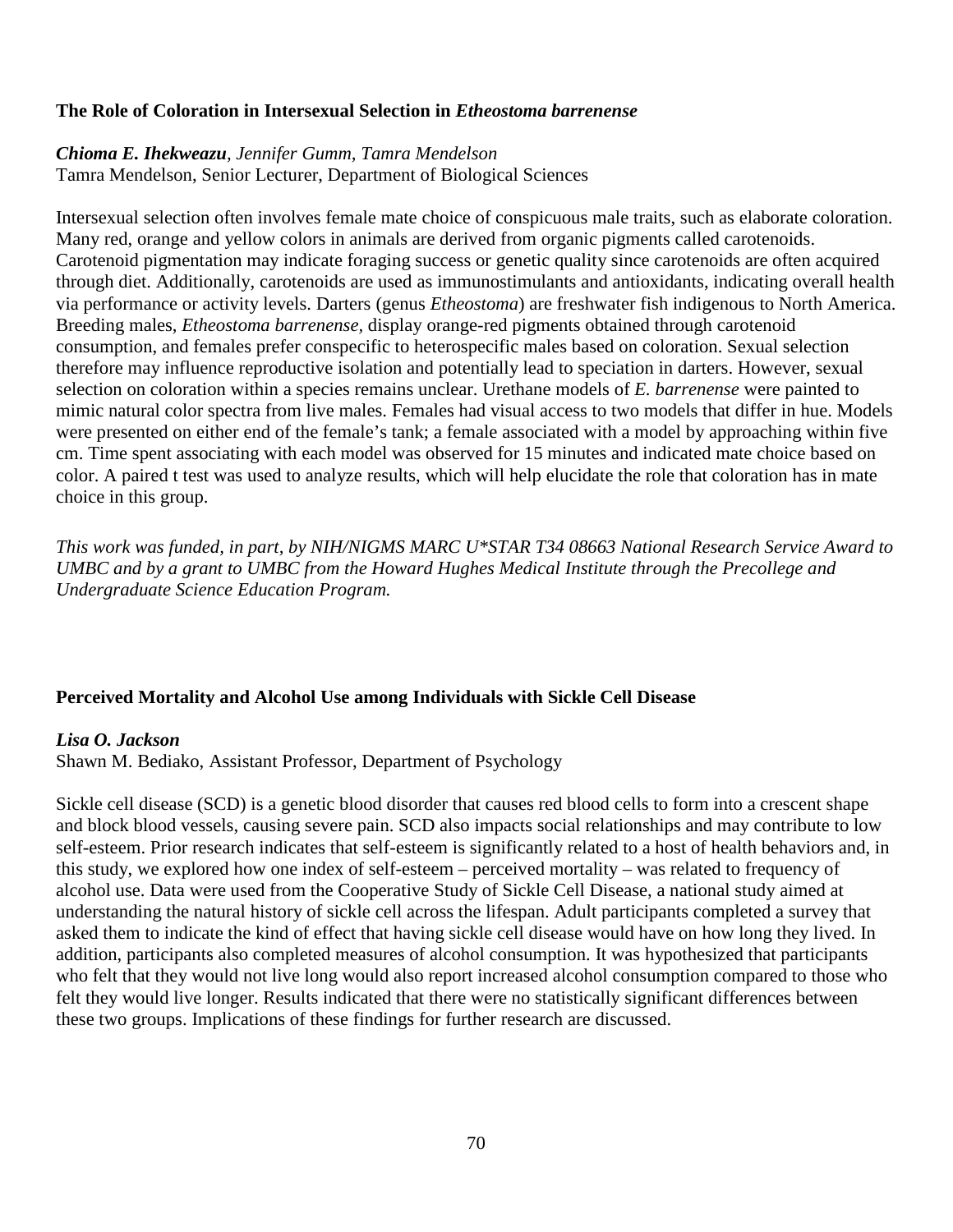# **The Incorporation of Music Therapy into Physical Therapy Sessions for Physically Disabled Individuals**

### *Megha Jacob*

Airi Yoshioka, Associate Professor, Department of Music

Since both physical and music therapy are successful fields that are known to have significant results when used alone, will a "physio-music" therapy (PMT) treatment be more beneficial for physically disabled individuals? An individual may suffer from a physical disability due to genetic, developmental, medical and/or environmental reasons. Physical therapy (PT) provides rehabilitative exercises for individuals with physical impairment to help them improve or restore their physical health. Music therapy (MT) promotes wellness in individuals by offering therapeutic techniques to help patients with any type of illness to improve emotionally and mentally. This study was designed to create exercises to implement musical activities into pre-prescribed physical therapy exercises based on each individual's physical ability. The individual's progress in the first eight weeks of their PT treatment was recorded as well as their progress in PMT for eight weeks. Following the sessions, a biweekly evaluation was conducted to assess if the patients had improvements or significant benefits from the PMT sessions. This study uses an inter-disciplinary approach in each session by using PT, MT, music education, and yoga to challenge the person's cognitive functioning such as memory and creativity as well as physical (motor movement and breathing) functioning. The results of the research will be presented at URCAD. The main objective of this research was to maximize therapeutic benefits for people by offering a safe learning environment in which the patients may work while they play.

*This work was funded through an Undergraduate Research Award from the UMBC Office of Undergraduate Education.*

# **Detection of Lateral Gene Transfer with Codon Usage Bias in Mutationally Biased Genomes**

# *Isaac M. Jensen*

Ivan Erill, Assistant Professor, Department of Bioinformatics and Computational Biology

Indices measuring codon usage bias (CUB) are an important tool in genome analysis. CUB indices measure either the deviation from uniform codon usage distribution or the distance in CUB from a given reference set representing the major codon bias. Both approaches can provide dubious results when analyzing CUB in genomes with other significant underlying patterns, such as GC bias or GC skew. Here we analyzed the behavior of six CUB indices with and without correction for mutational bias, and we benchmarked their efficiency at predicting gene expression values from microarray expression data. Our results showed that the Relative Codon Adaptation (RCA) and the Relative Codon Bias (RCBS) perform particularly well at predicting gene expression on genomes with high mutational bias. We further demonstrated that the ratio of RCBS over RCA, when combined with statistical techniques over the length of a genome, can be used to detect possible instances of lateral gene transfer in genomes with a strong mutational bias.

*This work was funded by the UMBC Department of Biological Sciences.*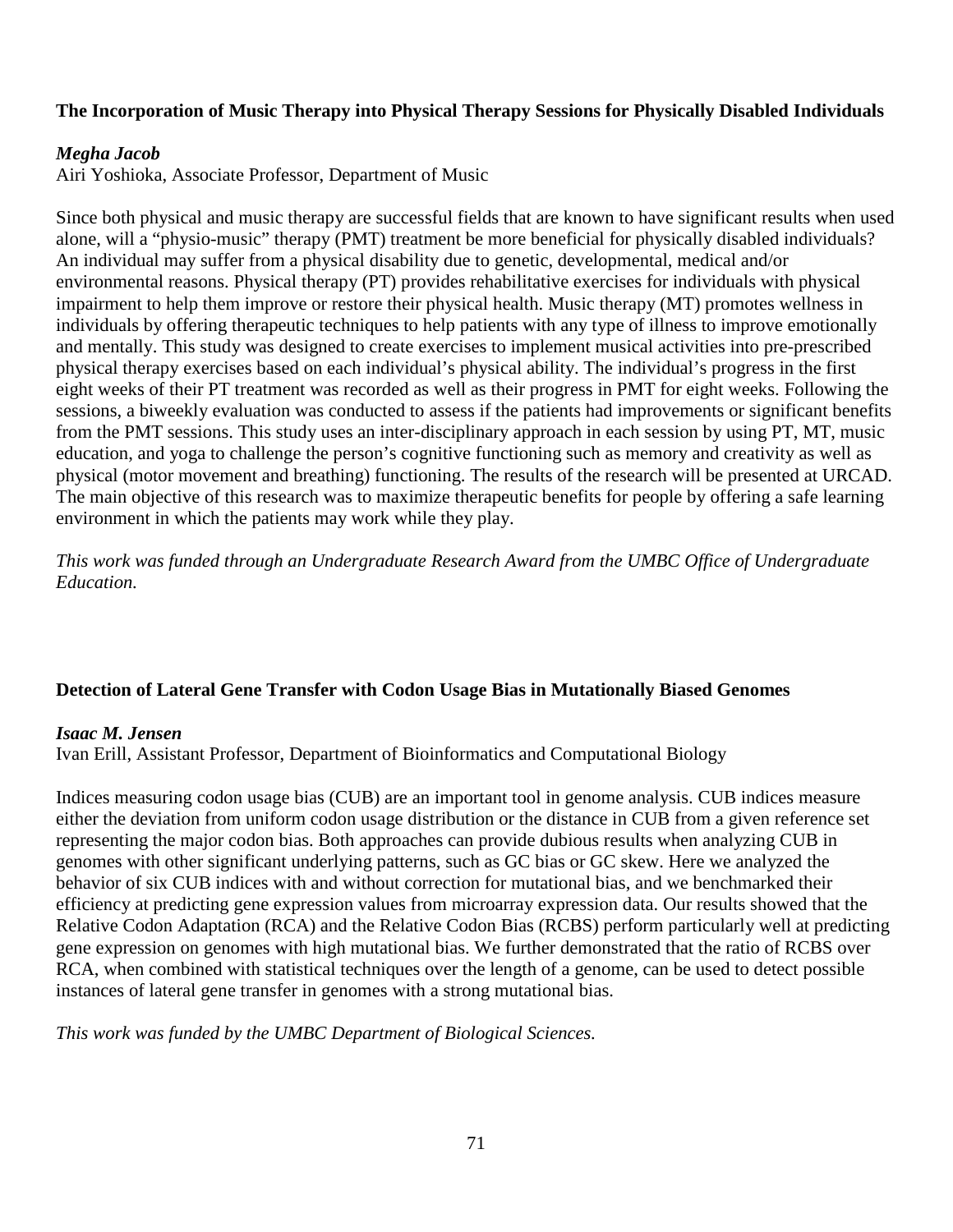# **X-Ray Study of Nano-Scale Superlattice Materials**

### **Natée D. Johnson**

Fow-Sen Choa, Professor, Department of Computer Science and Electrical Engineering

This project used X-ray diffraction techniques and Fourier analysis as tools to study and compare grown supperlattice (SL) wafer quality. The objective was to provide immediate feedback to quantum cascade laser (QCL) growers as a means of improving their successive growth runs without waiting three to four weeks for device processing and testing. Poor wafers would be immediately eliminated, and performance for all other wafers could be anticipated prior to fabrication. Nano-scale SL-based devices, such as OCLs, have recently become very important due to their capability to identify toxic and explosive chemicals. Currently, the best candidate for room-temperature mid-infrared detectors are type-II InAs/GaSb strained layer SLs, composed of alternating compressive and tensile strained layers. Thicker layers are sometimes over-strained and lattice relaxation occurs: chemical bonds between atoms break and lead to serious degradation of periodicity. A very small percentage of relaxation can lead to serious decrease in laser performance. Through simulations, relaxations in InAs and GaSb layers were found to show distinct patterns, which helps in determining which exact materials cause problems in a SL. By extracting special features and key parameters in x-ray diffraction patterns, the epitaxial quality of QCL SLs were evaluated and correlated to the performance of fabricated QCL devices.

*This work was funded through an Undergraduate Research Award from the UMBC Office of Undergraduate Education.*

# **Design and Synthesis of Unnatural DNA Base Pairs Containing Expanded Purine Analogues**

*Cameron D. Johnson, Orrette Wauchope, Katherine Seley-Radtke* Katherine Seley-Radtke, Associate Professor, Department of Chemistry and Biochemistry

As an extension of Nelson Leonard's work on benzene-expanded purine nucleosides, one focus for our research has been utilizing a series of heteroaromatic expanded purine nucleosides to investigate nucleic acid structure and function. Strategically altering the structure of the natural nucleobases will allow for greater diversity in their biological interactions. Insertion of a five-membered heterocyclic spacer ring into the purine scaffold results in an expanded nucleoside that increases base-stacking capabilities. Additionally, this expanded nucleoside has an additional hydrogen bonding functionality due to the heteroaromatic spacer ring. These analogues will allow us to examine the role of electrostatics, base-stacking and stability within the DNA helix as well as enzyme recognition. The structure and purity of the target nucleoside analogues will be confirmed by NMR, HRMS and elemental analysis. Preliminary synthetic results are described hereiin.

*This work was funded, in part, by NIH/NIGMS MARC U\*STAR T34 08663 National Research Service Award to UMBC (CDJ) and NIH/NIGMS R01 GM073645 (KSR).*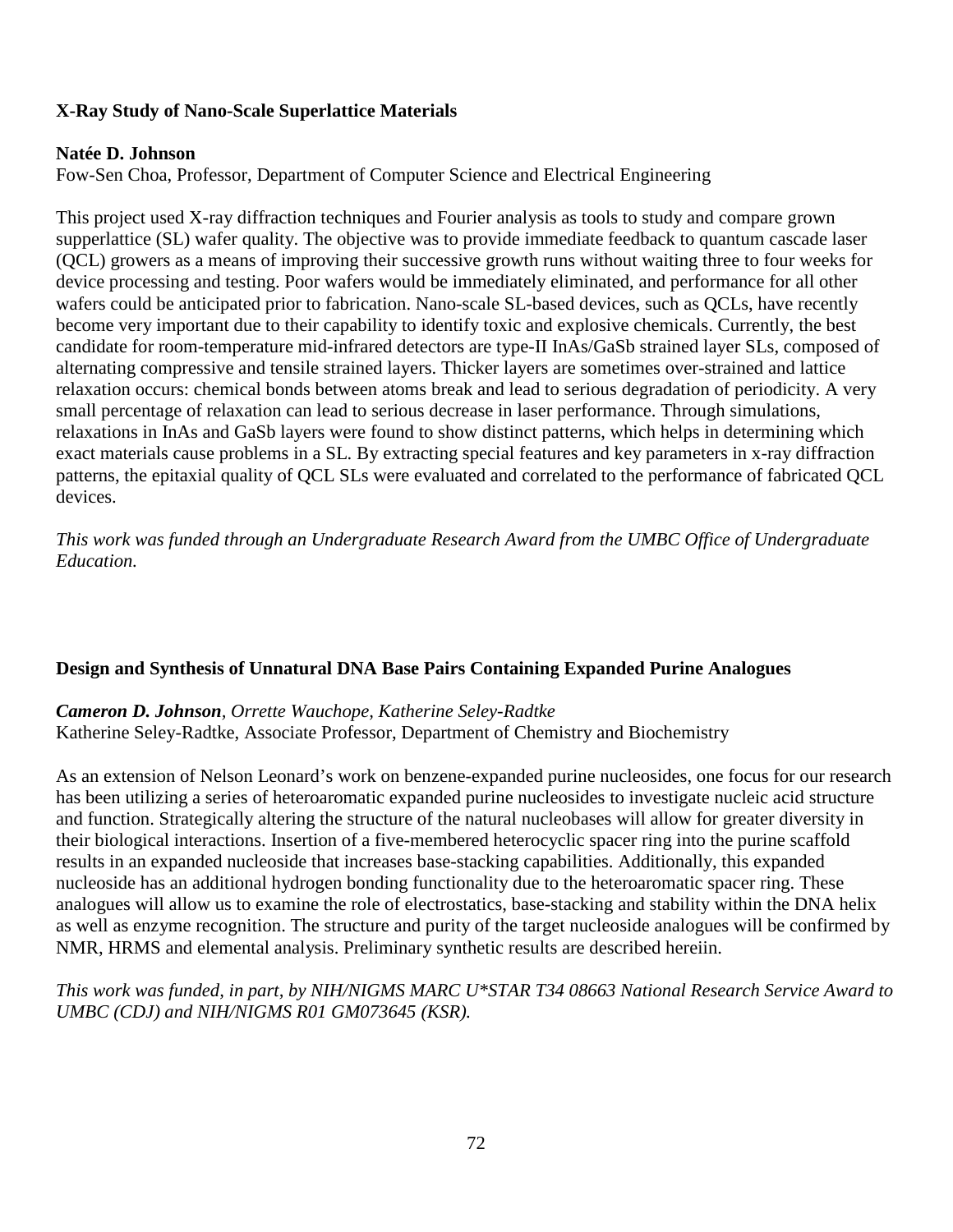# **Spectrogram Analysis and Evaluation and Brainwave Appreciation of Music**

### *Sheriff O. Jolaoso*

Fow-Sen Choa, Professor, Department of Computer Science and Electrical Engineering

Fourier-analysis-based spectrogram measurements assist in quantitatively evaluating the quality of a music performance. To further develop tools helping to quantify the analysis of music performance, we focused our study on using electroencephalographic (EEG) brainwave signals to evaluate a person's appreciation of a music performance. We acquired EEG signals from subjects while playing music snippets and other synthesized sounds. The testing started with an auditory input composed of single tone signal at a fixed acoustic frequency. The next test we conducted gradually added harmonics to a single tone. We then measured the EEG brainwave signals when the subject was exposed to a single sound input containing all harmonics of a single frequency acoustic signal. Finally a music piece is used as the auditory input and we repeat playing the music piece several times and synchronously record each of the corresponding EEG brainwave signals. The neurological activity over the cortex can be transformed and presented as five different bands of frequency, delta (0.5-3 Hz), theta (4- 7 Hz), alpha (8-14 Hz), beta (15-38 Hz), and gamma (39-100 Hz). Through comparisons of brainwave activities we observed that both the acoustic amplitude and tone variations affect neurological activity at different frequency bands and different brain areas.

*This work was funded through an Undergraduate Research Award from the UMBC Office of Undergraduate Education.*

# **An Analysis of the Peace-building Strategies in Ker Kwaro Acholi's Strategic Plan 2009-2014**

#### *Achsah A. Joseph*

Devin Hagerty, Professor, Department of Political Science

After decades of war, Northern Uganda has achieved relative peace. Athough many national and international organizations have developed peace-building plans, the only plan created by the Acholi chiefs was Ker Kwaro Acholi's Strategic Plan. This study sought to examine: (1) how the objectives in the Strategic Plan relate to peace-building, (2) if Ker Kwaro Acholi has the resources to fulfill the plan, (3) how it is viewed by Gulu citizens, and (4) the effectiveness of the completed programs. This study was conducted in Gulu, Northern Uganda, and included one focus group and six one-on-one interviews. The interviews were conducted with Gulu citizens, Acholi chiefs, and Ker Kwaro Acholi employees. Dependence on outside funding, low staff retention rates, and inadequate equipment make it unlikely that the Strategic Plan will be completed within the 2009-2014 time frame. However, the organization has well trained staff, which makes the implementation of the plan feasible. Interviews with Gulu citizens informed me of the plans' trustworthiness. Ker Kwaro Acholi employees, chiefs and project reports discussed the programs' effectiveness. I found that the Strategic Plan's success is based on traditional Acholi culture. However, modifications should be made in order to address the needs of the younger Acholi population.

*This work was funded through an Undergraduate Research Award from the UMBC Office of Undergraduate Education.*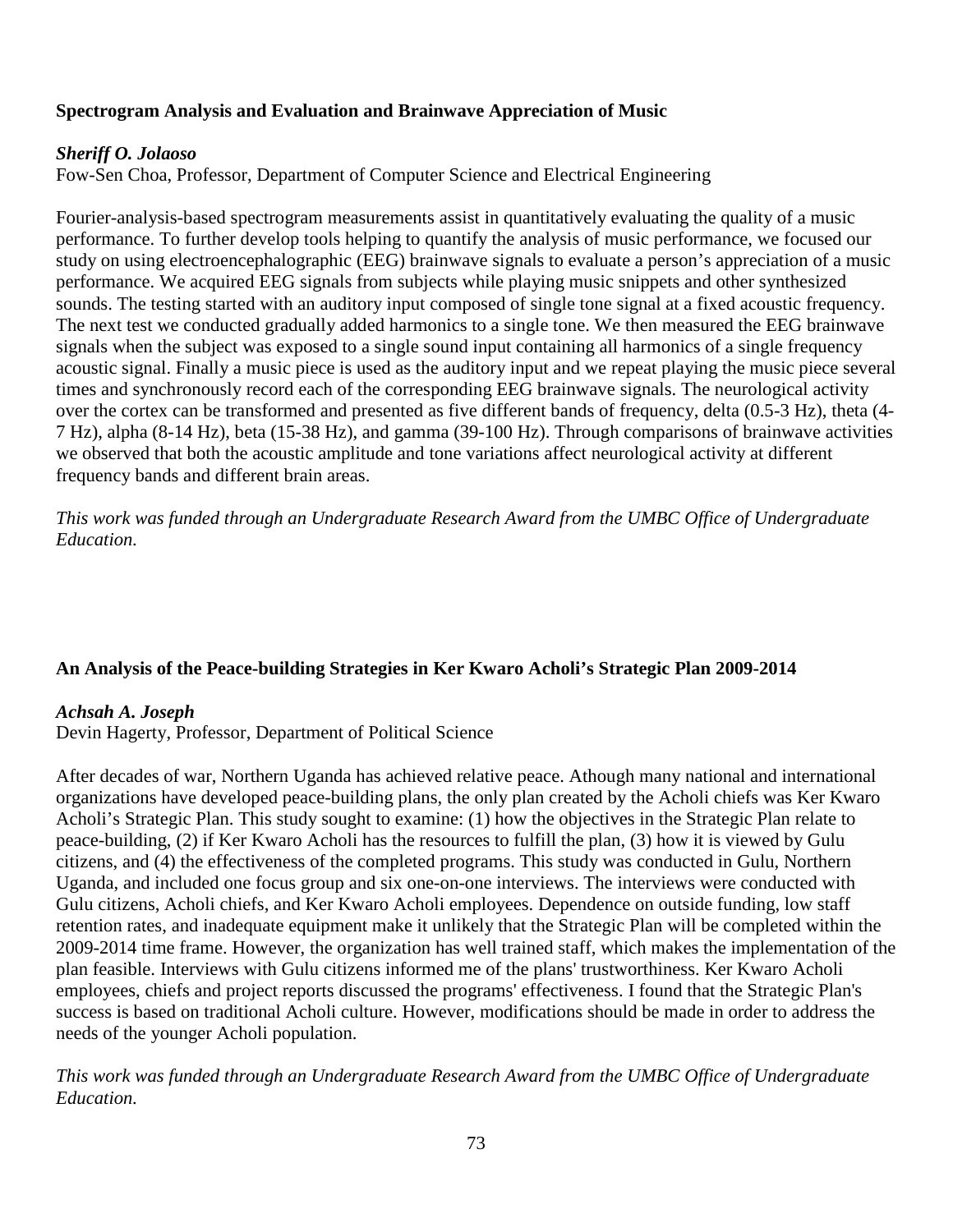### **Characterization of the Monomer/Dimer Equilibrium within the 5´-Untranslated Region of HIV-1 RNA**

# *Amar Kaneria, Sarah Monti, Lianko Garyu, and Kun Lu*

Michael F. Summers, Professor, Department of Chemistry and Biochemistry and Investigator, Howard Hughes Medical Institute

Human Immunodeficiency Virus type 1 (HIV-1) is a retrovirus that primarily attacks T cells within the immune system. These host cells develop an increased rate of apoptosis, resulting in a continuous decline of the body's immune system responses. This ultimately leads to death due to secondary infections. During the viral life cycle, HIV-1 packages two copies of genomic RNA into viral particles. The structural elements that control dimerization and RNA packaging are located within the 5'- untranslated region (5'-UTR) of HIV-1 RNA. The 5'-UTR consists of multiple hairpin structures which are separated by linker regions. The dimerization initiation signal (DIS) and unique- 5' region (U5) are hypothesized to stabilize the monomeric form of RNA. However, when the AUG hairpin interacts with U5, it disrupts the monomeric interaction between DIS and U5, allowing the DIS to be exposed and promote dimerization. In order to test this hypothesis, the DIS and U5 regions of the RNA were mutated such that a signature peak would indicate binding when the molecules were studied using nuclear magnetic resonance (NMR). By understanding the monomer/dimer equilibrium, we may one day be able to control the HIV-1 life cycle.

*This work is supported by NIH Grant: NIH-ARRA 3R37A1030917-19S1.*

### **Stroke Rehabilitation in Senior Center Environments: A Qualitative Study**

#### *Alpana Kaushiva*

Sarah Chard, Assistant Professor, Department of Sociology and Anthropology

The prevalence of stroke in the United States is approximately 1 in 59 people, with 4.6 million people in the United States living with the aftereffects of stroke. Each year 600,000 people in the U.S. have a stroke, including 500,000 new cases and 100,000 recurrences (CDC). Trying to keep older adults who have suffered from stroke active is a critical challenge. Exercise can reduce the physical decline that is associated with stroke. Through participant observation this study evaluated how senior centers create an environment that supports self-efficacy in exercise for people who have suffered from chronic stroke. The findings suggest that senior centers influence adherence and participation in exercise programs and help program participants to actualize long-term goals. This study analyzed variation across different senior centers and the differences between traditional and new models of senior centers. In addition, outcomes from the Adaptive Physical Activity (APA) and Sittercize Exercise Programs were compared. The latter program does not involve any walking. Across the settings, it was found that the senior centers provide moral and social support. The results of this study can inform the creation of senior center settings and programs that facilitate exercise participation among stroke survivors.

*The Applied Physical Activity for Chronic Stroke study, of which this study is part, is funded by a grant from the Department of Veterans Affairs Research and Development Program.*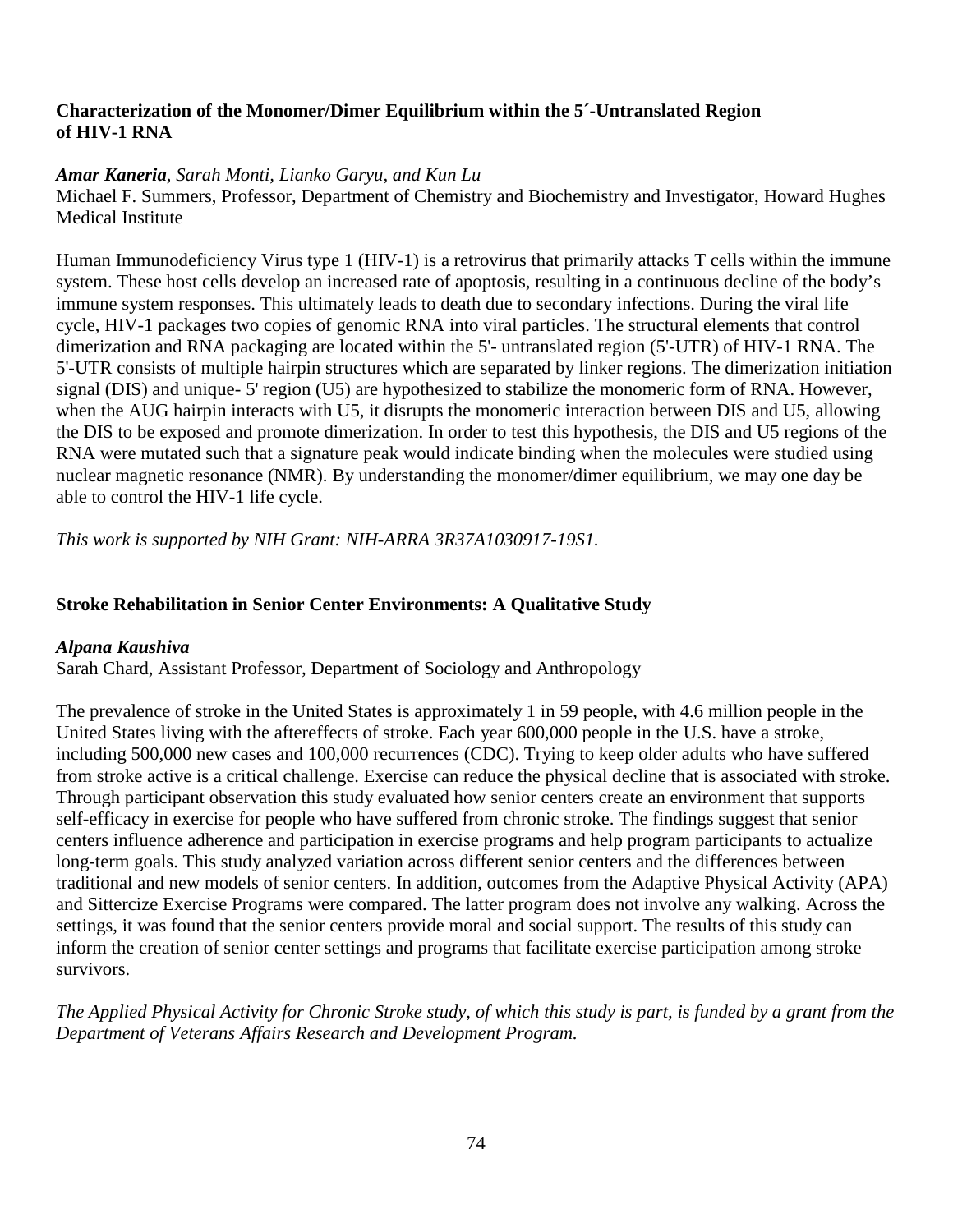# **Characterization of the Homophilic Adhesion Molecule Cadherin 74A in Cell Migration during Drosophila Oogenesis**

### *Alvin E. Kennedy, Lathiena A. Manning*

Michelle Starz-Gaiano, Assistant Professor, Department of Biological Sciences

Cell migration is an important process during animal development and in disease progression. The molecular controls governing cellular movement are extremely complex. To elucidate these controls, we chose to study a simple example during fruit fly egg development. We studied a small population of migratory cells, the border cells, which detach from a simple epithelium and migrate while remaining in a cluster. For border cells to cluster and detach, there must be changes in the adhesive interactions among the neighboring cells. We examined members of a family of cell surface molecules, known as Cadherins, which may mediate cell adhesion in this context. Cadherin 74A (Cad74A) is expressed in the border cell cluster and thought to play a role in the border cell interactions during migration. The overall goal of our research was to investigate how cells mediate migration while remaining in a cohesive group, and the putative role of Cad74A in this process. To study Cad74A, we used a combination of approaches including mutant analysis, immunofluorescent labeling, and live-imaging to define the changes in adhesive properties. Our work clarified the role of Cad74A in cell migration, and examined its contribution to known border cell adhesion regulatory pathways.

*This research was funded, in part, by a UMBC SRAIS grant.*

### **Genetic Pathways Involved in Retinal Degeneration**

 $R$ ima Kikani, Anastasia Krasnoperova<sup>1</sup>, Rivka Rachel<sup>1</sup>, Anand Swaroop<sup>1</sup> 1 Neurobiology-Neurodegeneration and Repair Lab, National Eye Institute, National Institutes of Health Sally Shivnan, Senior Lecturer, Department of English Rivka Rachel, Senior Staff Scientist, National Institutes of Health

Retinal degeneration affects over 1.5 million people each year worldwide. Although we have mapped the genetic causes of the condition, the underlying cellular mechanisms behind photoreceptor cell death are not well understood. Homologous genes that trigger retinal degeneration have been identified in mice, allowing us to examine the biological changes that occur in a non-human species. We studied and grouped all the mutants according to rate and severity of photoreceptor function loss. This project analyzed tissue loss through cell morphology and histology, localization of phototransduction proteins by immunohistochemistry, and altered photoreceptor function by electroretinography. Our results indicate that mutants associated with rapid degeneration (*rd1, rd4, rd10, rd16*) control phototransduction and ciliogenesis. They generate missense mutations without terminating DNA translation and are linked to autosomal dominant retinitis pigmentosa in humans. On the contrary, mutants tied to intermediate (*rd2, rd3, rd5, rd8*) and slow (*rd6, rd7, rd9, rd12*) degeneration monitor general cell growth and development. They create base-pair deletions and substitutions that do cause premature termination of the polypeptide chain and result in autosomal recessive retinitis pigmentosa in humans. The goal is to identify mechanisms that we can apply to treat human retinal degeneration.

*This research was funded by the Intramural Research and Training Award Fellowship program at the National Institutes of Health.*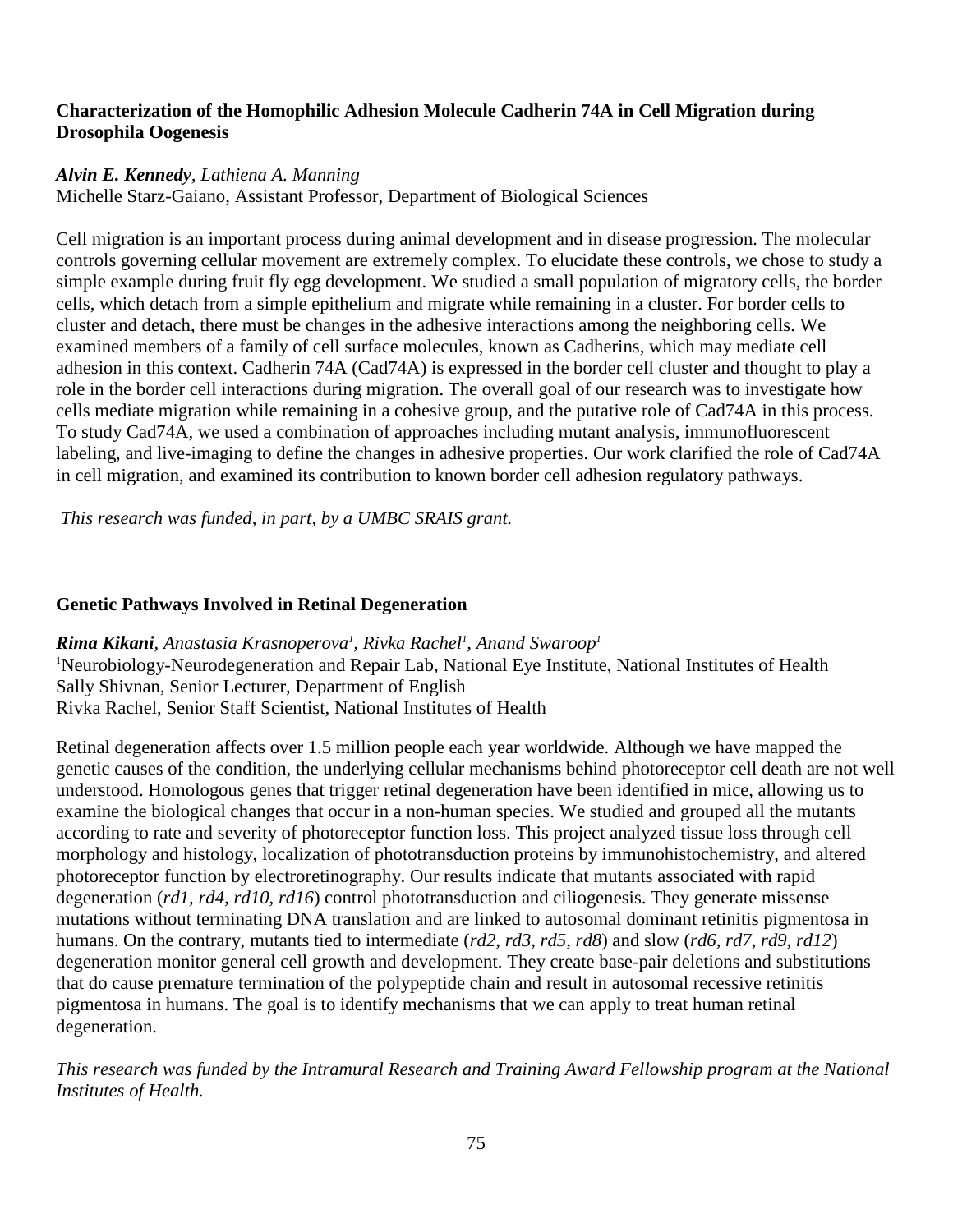# **Carbocyclic Nucleoside Aromatic Fleximers as Antiviral Targets for Inhibiting** *S***-Adenosyl-Lhomocysteine Hydrolase**

#### *Nathaniel T. Kim, Sarah Zimmermann*

Katherine L. Seley-Radtke, Associate Professor, Department of Chemistry and Biochemistry

Nucleosides are omnipresent molecules that perform numerous functions in biological systems. They have become a primary target for medicinal chemists in discovering new therapeutics. However, one problem facing researchers is the development of resistance to currently used antiviral drugs. To combat this increasingly pervasive problem, previous studies in our lab focused the design and synthesis of a number of flexible nucleoside carbocyclic enzyme inhibitors. The "reverse fleximers" consist of a split nucleobase that imparts a degree of flexibility while maintaining the elements needed for enzyme recognition. These analogues also utilize the Aristeromycin (Ari) "sugar" moiety rather than the traditional ribose. Ari is a potent inhibitor of *S*-Adenosyl-L-homocysteine Hydrolase (SAHase) an important enzyme involved in viral and parasite replication. The carbocyclic reverse fleximers should result in novel drug targets with improved activity and increased enzyme inhibition. The activities of these lead compounds will be tested by inhibition of SAHase, which exhibits broad-spectrum antiviral activity, and adenosine deaminase which is an anti-cancer and auto-immune target. The strategic structural modification inherent in the fleximers can be viewed as a powerful tool to combat the problem of increasing drug resistance to currently used antiviral agents.

*This work was funded through an Undergraduate Research Award (NTK and KSR) from the UMBC Office of Undergraduate Education and the National Institutes of Health training grant T32GM066706 (KSR and SZ).*

# *Moving to Water*

# *Emily Kimak*

Carol Hess, Professor, Department of Dance

A deeper understanding of the interrelationship between humans and nature has grown from scientists and artists alike. *Moving to Water* attempts to heighten awareness of this relationship through the lens of dance by revealing what lies between the human body and water in modern western culture. This project uses the perspective that awareness of water use can be acquired through increased consciousness of bodily actions used to access water on a daily basis. I expanded my knowledge of body awareness and ecology at the conference Somatic Experiments in Earth, Dance and Science, curated by Olive Bieringa of *BodyCartography*, in workshops on Body-Mind Centering, improvisation, and ecology*.* Additionally, I completed a literature review of performance and visual art centered on environmental topics. This research culminates in my original choreography of the dance piece *Moving to Water*, which explores movement including twisting of knobs, washing, and drinking. These seemingly mundane movements contribute significantly to our consumption of water and provide a wealth of possibility for dance composition. The piece was composed using improvisation, phrase work, a visual score, and the concept that all actions can be considered performance. The performance takes place in a public space on UMBC's campus, using the familiar landscape as sound and set.

*This work was funded through an Undergraduate Research Award from the UMBC Office of Undergraduate Education.*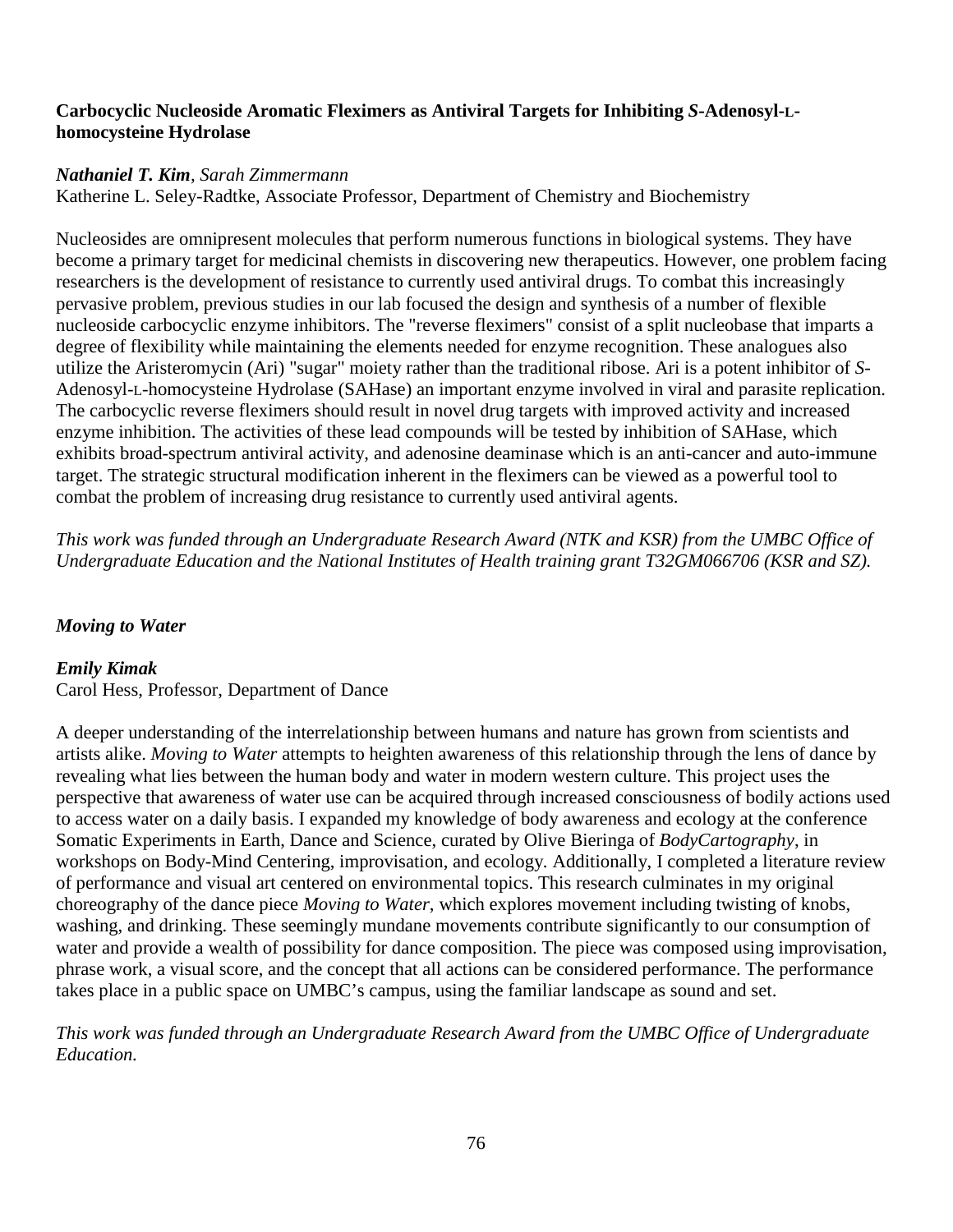# **The Effects of Extrinsic Rewards for Secondary Students in a Mathematics Classroom**

### *Victoria L. Kohl*

Linda Oliva, Assistant Professor, Department of Education

Much research has been completed on the difference between intrinsic and extrinsic motivation. Students need to be motivated in general in order to complete tasks at school. It has been shown that there is a correlation between extrinsic motivators and hindered student motivation when they are implemented improperly. This study analyzed how certain implementations of extrinsic motivators combined with intrinsic motivators affect student motivation in a ninth grade Algebra I classroom. A sub-question was: Are extrinsic motivators correlated with students becoming self-determined to achieve in school or is there a correlation between extrinsic motivators and hindered intrinsic motivation when motivators are implemented according to specific situations? For instance, students were given homework passes (extrinsic motivator) for completing a certain number of homework assignments on time as well as helpful feedback (intrinsic motivator) on each assignment that was returned to them. Ultimately, if a proper combination of extrinsic and intrinsic motivation helps students become more self-determined, teachers will be able to implement those tactics in a mathematics classroom and quite possibly in other subjects.

### **The Guido and the Mobster: Responses to Italian-American Stereotypes in Italy and the United States**

#### *Dora O. Korewa*

Duncan Campbell, Part-Time Faculty in American Studies and Jason Loviglio, Associate Professor in American Studies and Director of Media Communication Studies

How are stereotypes of Italian Americans formed and received in the U.S. and in Italy? Pop culture is one of America's largest exports. Our television and films are released, subtitled or dubbed, and consumed worldwide -- along with the stereotypes and archetypes they feature prominently. This research focuses on two prominent Italian-American stereotypes: the Guido (a fake-tanned, image-obsessed party animal) and the mobster. This paper analyzes these two stereotypes through a media history, a content analysis of *Jersey Shore* and *The Sopranos*, and focus groups with Italian Americans and Italians. These various approaches allow for an analysis of the stereotype's roots, manifestation, and reception by the groups they claim to represent. The study examines the legitimacy afforded the mobster stereotype, academically and in the popular imagination, and offers an analysis of the continued perpetuation of this stereotype by the Italian-American community itself. As for the Guido stereotype, this study, through an analysis of the themes which emerged in focus group responses, offers explanations of how the stereotype can be seen both as wildly offensive and frivolously irrelevant by a community which seems to question the stereotype's genuineness and the tenuousness of the actual and perceived ties of Guido culture to the Italian-American community.

*This work was funded through an Undergraduate Research Award from the UMBC Office of Undergraduate Education.*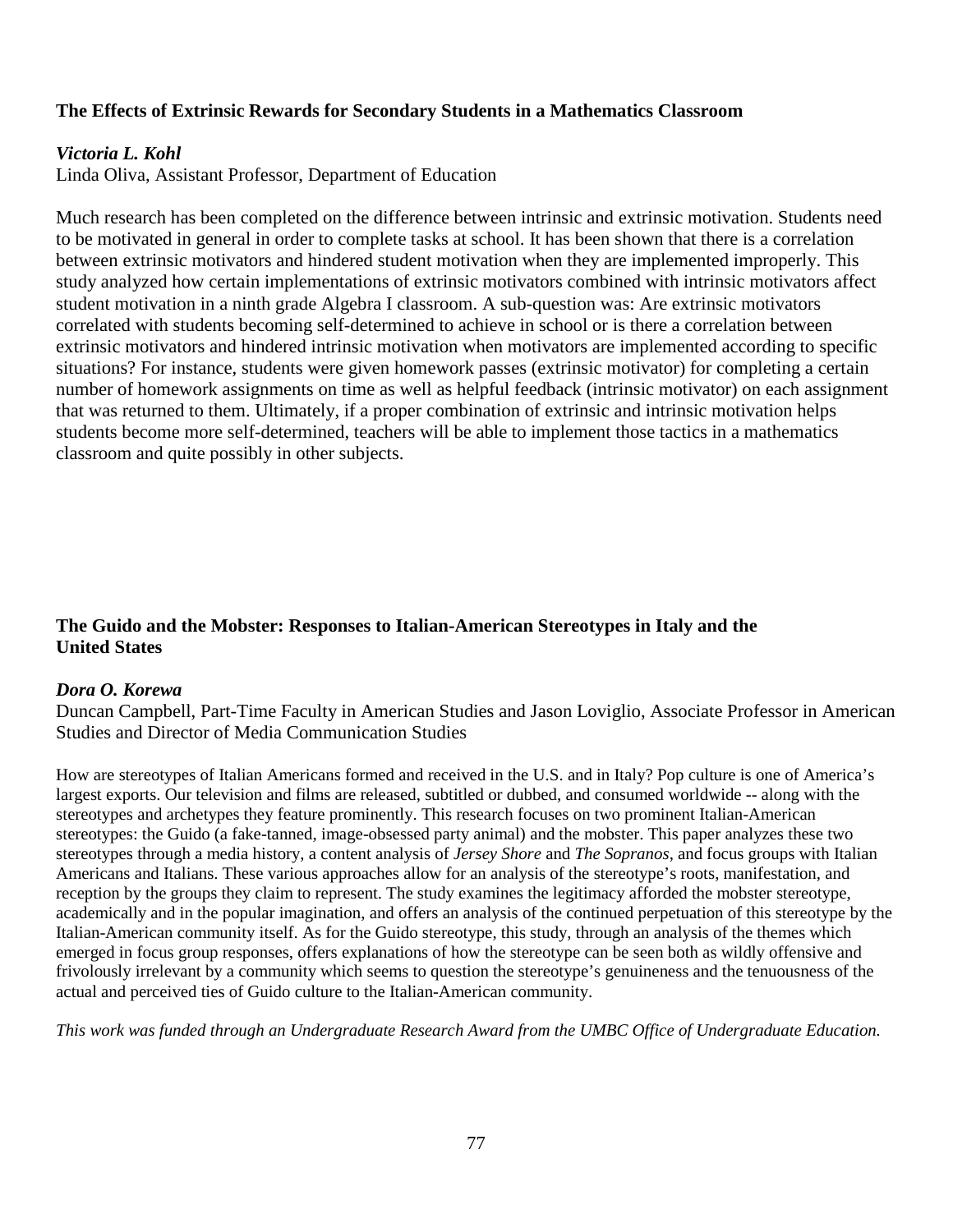# **A Market Timing Strategy to Achieve Excess Returns**

# *Leonid Kritz*

Douglas Lamdin, Professor, Department of Economics

Market timing offers investors an opportunity to earn excess returns over market average returns. Market timing involves moving in and out of the stock market rather than a passive "buy and hold" strategy. My research focused on looking for an indicator to implement a successful market timing strategy. Using daily stock market data from January 2002 through November 2010 for the S&P 500 Index I found that the change in yields on long-term corporate bonds rated "AAA" can serve as a successful market timing indicator. On average, if the change in yields is negative then tomorrow the index declines, and vice versa. Using this timing strategy an investor beginning with one dollar in 2002 would have accumulated \$10.73 by the end of the sample period, or a 34.5 percent annual return. This compares to a buy and hold investor who would have accumulated only one dollar and one cent. An analysis of the data using regression analysis confirmed the findings of the simulated trading strategy. Theoretical explanations for the empirical results are offered.

# **Incorporation of Tagged and Untagged L4 Ribosomal Protein into Ribosomes**

# **Anthony P. Kronfli,** *Lasse Lindahl, Janice M. Zengel*

Lasse Lindahl, Professor, Department of Biological Sciences

Ribosomes are responsible for the synthesis of protein in every living organism. They contain a large number of protein subunits (50-75 depending on the organism), but the functions of these proteins are not clear. Ribosomal protein L4 (RPL4) is an evolutionarily conserved protein present in ribosomes from bacteria to humans. Our lab uses a "tag" in mutated versions of the RPL4 to observe the role of its various features in yeast ribosomes. This tag consists of six histidine amino acids added onto the N-terminal end of the RPL4 amino acid chain, which makes it possible to observe the relative amounts of mutant and wild type RPL4 protein accumulating in the cell. This in turn, should make it possible to determine the function of mutant versions of RPL4 in ribosome assembly. However, the histidine tag may affect the overall structure of RPL4 and result in the tagged protein being less compatible with the ribosome than the un-tagged protein. This project is to determine if the tagged version is as effectively incorporated into the ribosome as the wildtype protein. The results of this project will be used to better plan and conduct other projects involving the N-terminal histidine tag on the L4 protein.

*This project was supported by NSF grant MCB0920578.*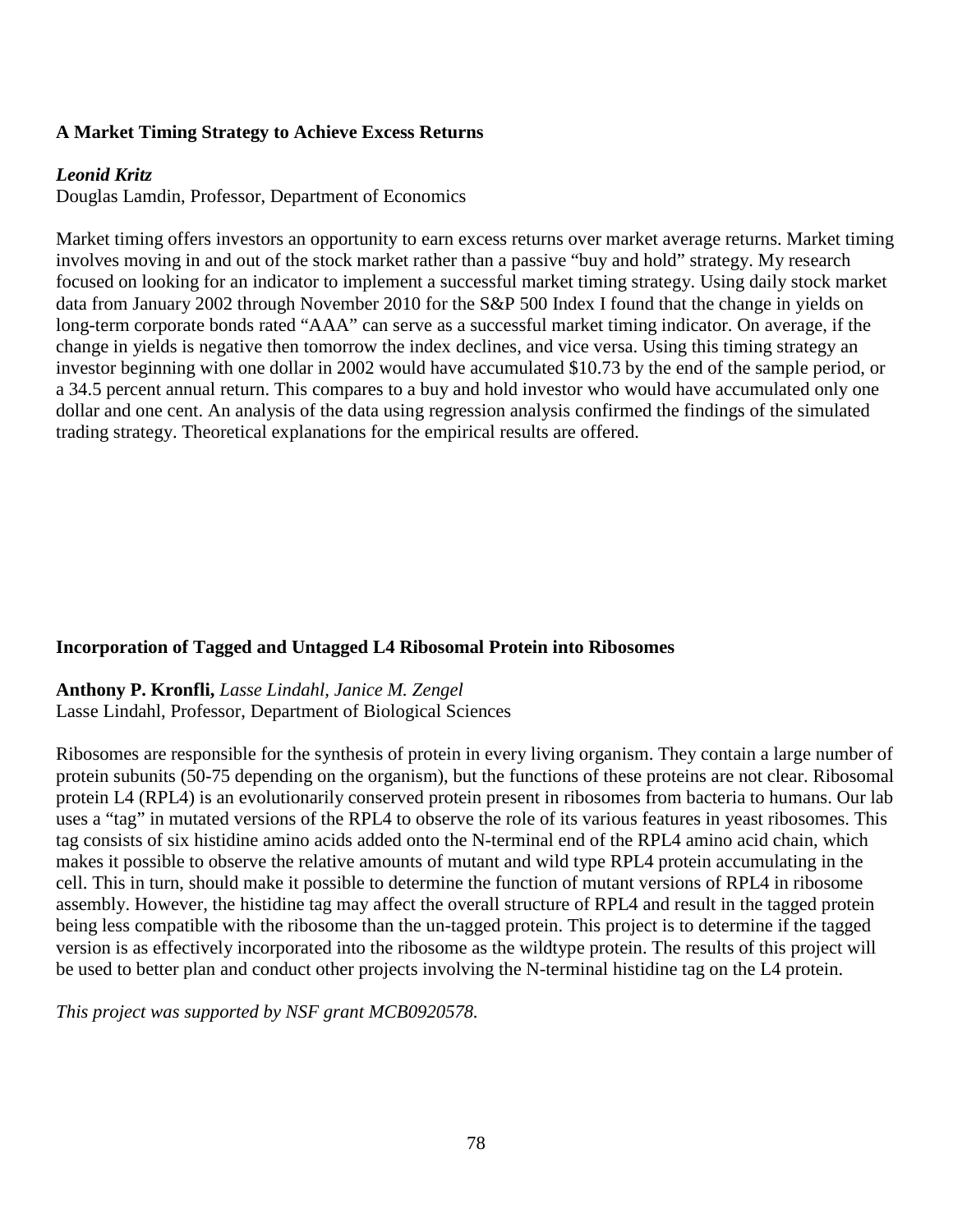### **Measles in a Modern World: Comparing the 2008 Outbreaks in Austria and the United States**

#### *Julianna M. Kuhn*

Dawn Biehler, Assistant Professor, Department of Geography

In developed countries, like Austria and the United States, measles is often regarded as a disease of the past. However, in 2008 measles outbreaks occurred in both countries affecting several hundred individuals, securing measles a place as a modern-day problem. This research examines each country's outbreak by first evaluating the mechanics of the disease spread. The second portion asks for a more complex analysis of the episode: How have the media and popular discourse represented a) the measles outbreaks, b) the people who were infected, and c) the responsibility of the individuals and the state for controlling disease? The answers to these questions were sought through a qualitative discourse analysis of Austrian and American popular media documents, government reports and supplemental interviews. Each culture is navigating infectious disease in a global community where matters of personal freedom versus public safety are intensified by the fast-paced exchange of germs. Perceptions of parental versus government responsibility and the validity of the choices made by each show more individualistic trends in the United States compared to Austria. Despite these differences on the macro level, a government official, parent or doctor in Austria often experiences the same conflicts as their counterpart in the United States opening the possibility for an exchange of methods and logic.

*This work was funded through an Undergraduate Research Award from the UMBC Office of Undergraduate Education.*

#### **Facebook as a Tool for Communicating Homework**

#### *Leanne M. Lenhart*

Linda Oliva, Assistant Professor, Department of Education

The homework completion in my Social Studies class was low. Personal choice, forgetting, or not recording their assignment in class are all possible causes for students not completing their homework. A tool that would allow students to view their homework assignment outside of class is the popular social network site Facebook. Most of my students already have a Facebook account and check it daily. My study examined whether posting the students' homework assignments on a class Facebook group increases the homework completion rate. Posting on the "Poly American Government" Facebook group wall sends a notification to each group member. When they log into Facebook and check their notifications, they can instantly and conveniently see their homework assignment for the evening. If the students have any questions about their homework assignment or about what is being taught in class they can easily post on the group wall and their fellow students or I can reply. Homework completion rates were recorded before and after the establishment of the Facebook page and student perspectives of the Facebook page were examined.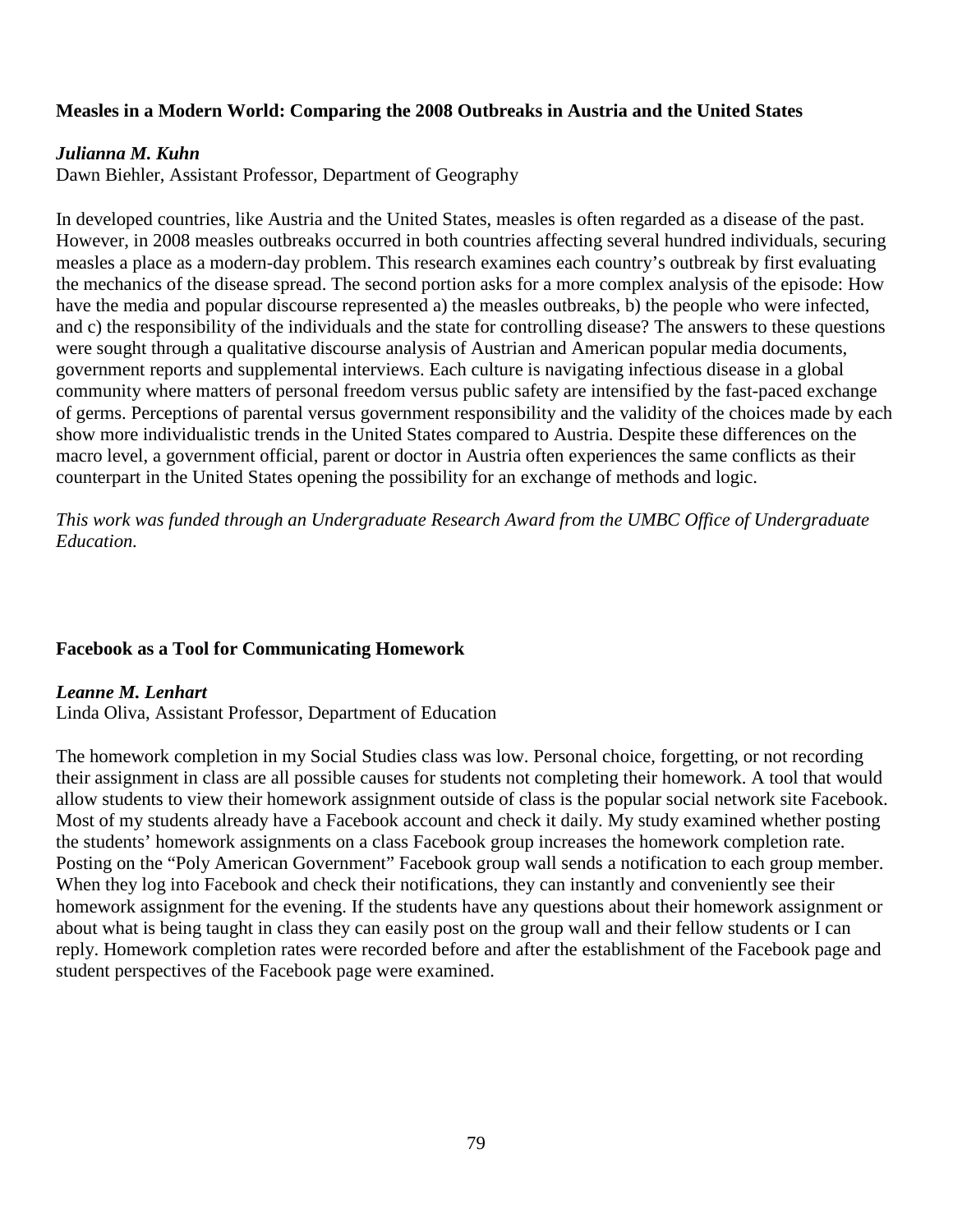### **Association between Parenting Goals and Parenting Practices among Chinese Immigrants**

#### *Kevin C. Lin*

Charissa S.L. Cheah, Associate Professor, Department of Psychology Christy Y.Y. Leung, Doctoral Candidate, Department of Psychology

According to the Census 2000, Chinese was the largest Asian-American group. Approximately six percent of the Chinese-American population was under the age of five. Despite the growing number of Chinese-American families with young children, research on the long-term parenting goals and indigenous parenting practices of immigrant Chinese mothers is limited. Culture plays a significant role in shaping parenting. Immigrant Chinese mothers are influenced by both the traditional Chinese culture and the mainstream Western culture. This study included 70 immigrant Chinese mothers of preschoolers in Maryland. Specifically, (1) the major themes of mothers' long-term socialization goals for their children's development, and (2) their endorsement of indigenous Chinese parenting practices were examined using interviews and questionnaires. Preliminary analyses revealed that these mothers emphasized their children's spiritual growth and proper education in their long-term socialization goals, and endorsed maternal involvement in their indigenous practices. Findings from this study enhance our understanding of how immigrant Chinese mothers achieve their long-term socialization goals for their children through their parenting practices in the American context. These findings can also help inform educators, social workers, or community service providers to better understand this cultural group and promote their successful development.

*This work was funded through an Undergraduate Research Award from the UMBC Office of Undergraduate Education, and the NICHD grant (5R03HD52827-2).*

#### **English Standards in the UMBC Classroom**

#### *Elizabeth A. Lynch*

Thomas Field, Professor, Department of Modern Languages, Linguistics, and Intercultural Communication

While the needs and challenges of students with limited English proficiency who come to countries like the United States are well documented, the difficulties faced by students who grew up speaking a standard, but non-United States form of English as their native language in their home country are rarely considered despite their growing presence in the U.S. educational system. I examined the ideological norms of "standard" English as applied in the English and History departments of UMBC using a questionnaire that ascertains how faculty in the History and English departments judge non-US English forms in written work. Some of these faculty members were interviewed to elaborate on their responses. The results reveal how standard English norms, as they are understood by a particular U.S. institution, may affect students. An understanding of the situation can help universities and schools to mindfully assist their students from World English backgrounds.

*This work was funded through an Undergraduate Research Award from the UMBC Office of Undergraduate Education.*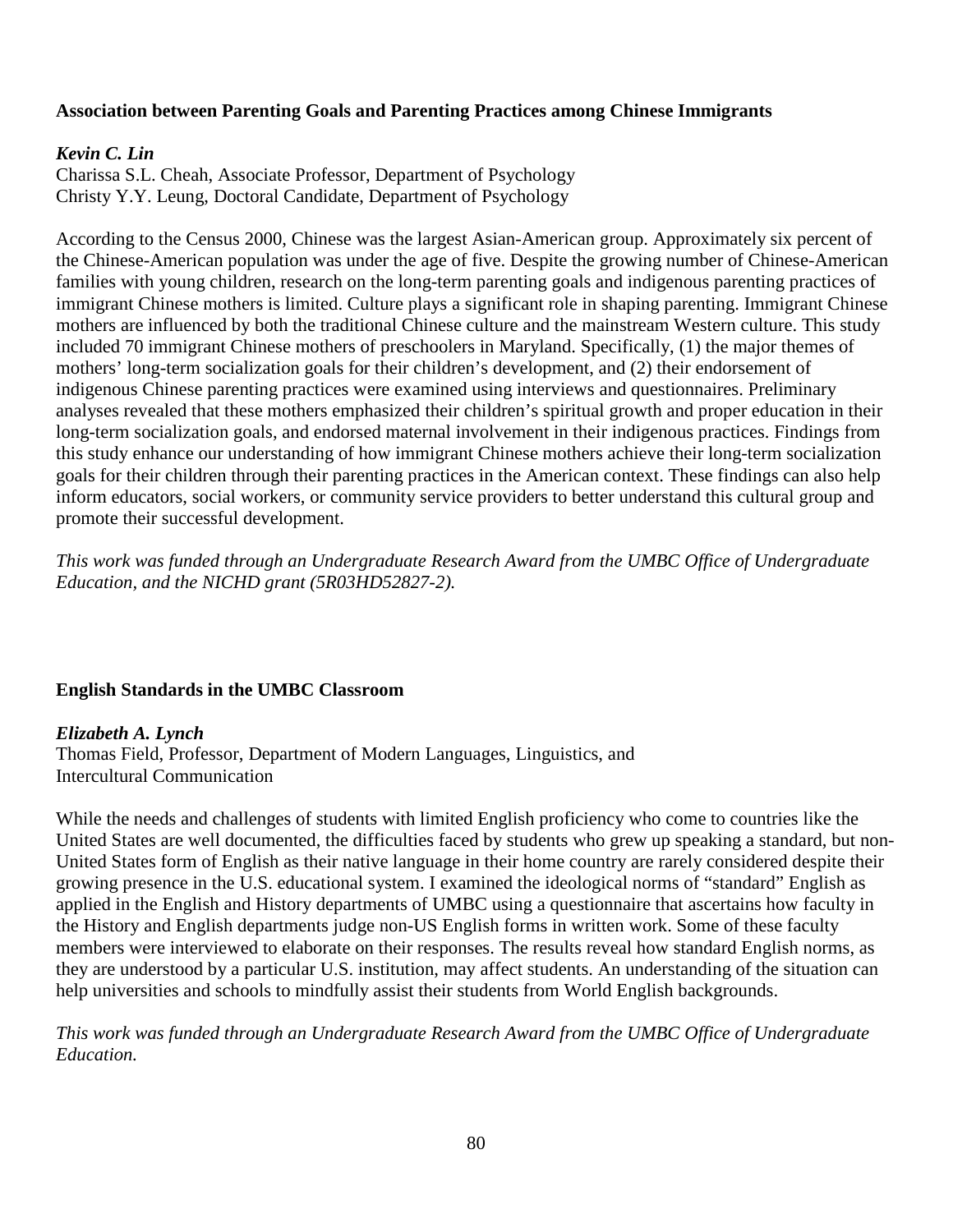# **Finding Communities through Social Media**

#### *Morgan A. Madeira, Rachel Sweeton*

Anupam Joshi, Professor, Department of Computer Science and Electrical Engineering

Social media sites have rapidly increased in popularity over the past few years. We have investigated the potential value of collecting and analyzing data from these sites. We identified communities based on similarities in the data. One application of this procedure is determining areas affected by natural disasters based on data collected from networking sites. Our research focuses on identifying these communities automatically. To better understand how to approach the bigger problem, we started by collecting data from Twitter and analyzing it based on political sentiment. We examined Tweets to infer an individual's political party and used the sorted data to create our gold standard. The standard is used to train the computer to classify novel data sets. We have been working toward having the computer recognize communities and predict whether a person is associated with certain groups.

*This work was funded, in part, by Lockheed Martin and the Office of Naval Research.*

# **Understanding How** *cdc42* **Impacts Growth and Branching in the Model Fungus**  *Aspergillus nidulans*

# *Richard Maduka*

Mark Marten, Professor, Department of Chemical and Biochemical Engineering

We are interested in understanding how morphogenesis, and in particular hyphal branching, is regulated in filamentous fungi. We are studying mutant strains of the model fungus *Aspergillus nidulans* that have particular gene deletions we expect to play an important role in branching regulation. In this project, we are studying a mutant strain with a deletion of the *cdc42* gene. Spores from the fungi are grown on microscope coverslips in a nutrient broth. Resultant mycelia are analyzed as a function of time to determine the specific growth rate and the specific branching rate. These are compared with wild type controls to determine if the *cdc42* gene product plays a role in branching regulation.

*This work was funded, in part, through Undergraduate Research Award from the UMBC Office of Undergraduate Education, by the HHMI Undergraduate Scholars Program at UMBC, and by NIH/NIGMS MARC U\*STAR T34 08663 National Research Service Award to UMBC.*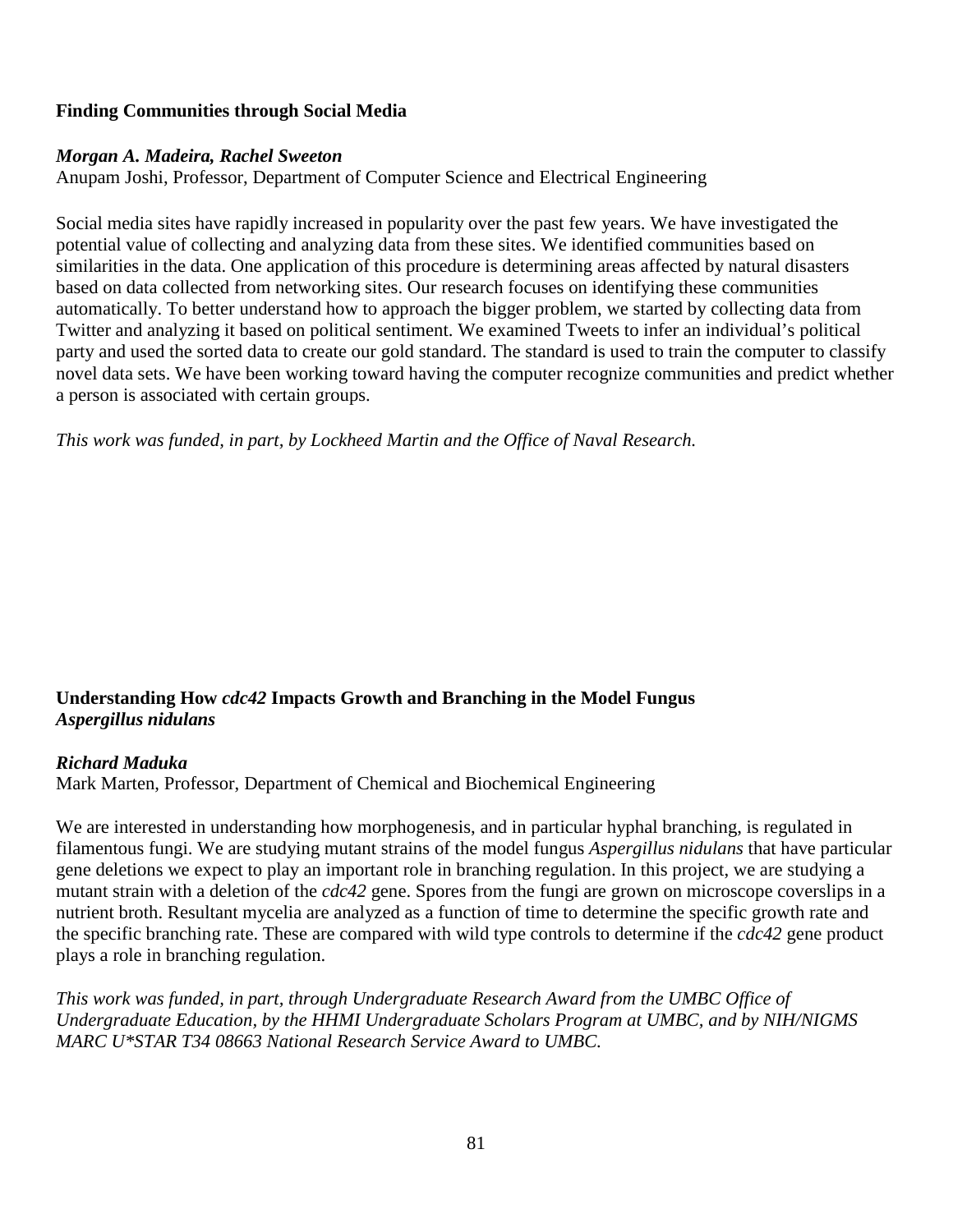### **Spatial Learning Deficits on a Virtual Radial Arm Task in Schizophrenia**

#### *Anastasia S. Mallillin*

Laura M. Rowland, Assistant Professor, Department of Psychiatry, University of Maryland School of Medicine

Past research suggests that impairments in spatial learning and memory are present among individuals with schizophrenia throughout the course of their illness. The objective of this study was to use a virtual eight-arm radial maze to evaluate spatial memory, particularly working and reference memory, in subjects with schizophrenia. This task was derived from the radial maze commonly used in rodents. Thirty-three chronic, clinically stable subjects with schizophrenia and thirty-nine healthy controls participated in this study. Subjects performed ten trials of a virtual eight-arm maze task. The goal of the task was to learn to retrieve four rewards that were each located in separate arms. As expected, subjects with schizophrenia were significantly impaired in learning the maze task compared to healthy controls. Subjects with schizophrenia made more reference and working memory errors, retrieved fewer rewards, and used more time and distance to retrieve rewards than controls. These results suggest that frontal and hippocampal function underlying spatial memory is compromised in schizophrenia. Results encourage future research to further understanding spatial memory deficits in schizophrenia. Results also encourage future research in the development of cognitive intervention strategies focused on learning and memory in schizophrenia.

*This work was funded, in part, by a grant from the National Institute of Health, NIH K01MH077230, to L.M. Rowland.*

#### **Graffito: A Graffiti Museum**

# *Shana E. Martin, Lauren Petralla, Leilla Kenney*

Preminda S. Jacob, Associate Professor, Department of Visual Arts May Chang, Head of IT Services, Albin O. Kuhn Library

The goal of this project was to curate a virtual museum in the program *Active Worlds.* The virtual space allowed my group to curate a museum without being limited by actual curating issues, such as, space, budget, and material. This virtual space surveys three methods of street art: murals, stencils, and tagging. Visitors will not only experience a varied mix of street art, but they will also be immersed in the contextual locations typically associated with graffiti. Walking around the museum building viewers will encounter three horizontally staggered floors, and a gift shop and cafeteria in the negative space of the second and third floor. The first floor "Hip Hop and Tagging" showcases spray paint and painted tagging areas in Europe while photographs and videos inform visitors about the cultural connection between tagging and hip hop. The second floor "Stencil Making" focuses on street art utilizing a stencil over which spray paint or paint is used to create an image. Stenciled imagery is ubiquitous in the urban environment – popping up on walls, sidewalks and even on the street. The third floor, "Murals," features street art consisting of painted or spray-painted murals, or scenes. Mural graffiti can be found all over the world and can be broken up into numerous categories including: religion, war, political, propaganda, advertising, and even self-expression. The third floor gallery displays examples of each of these genres.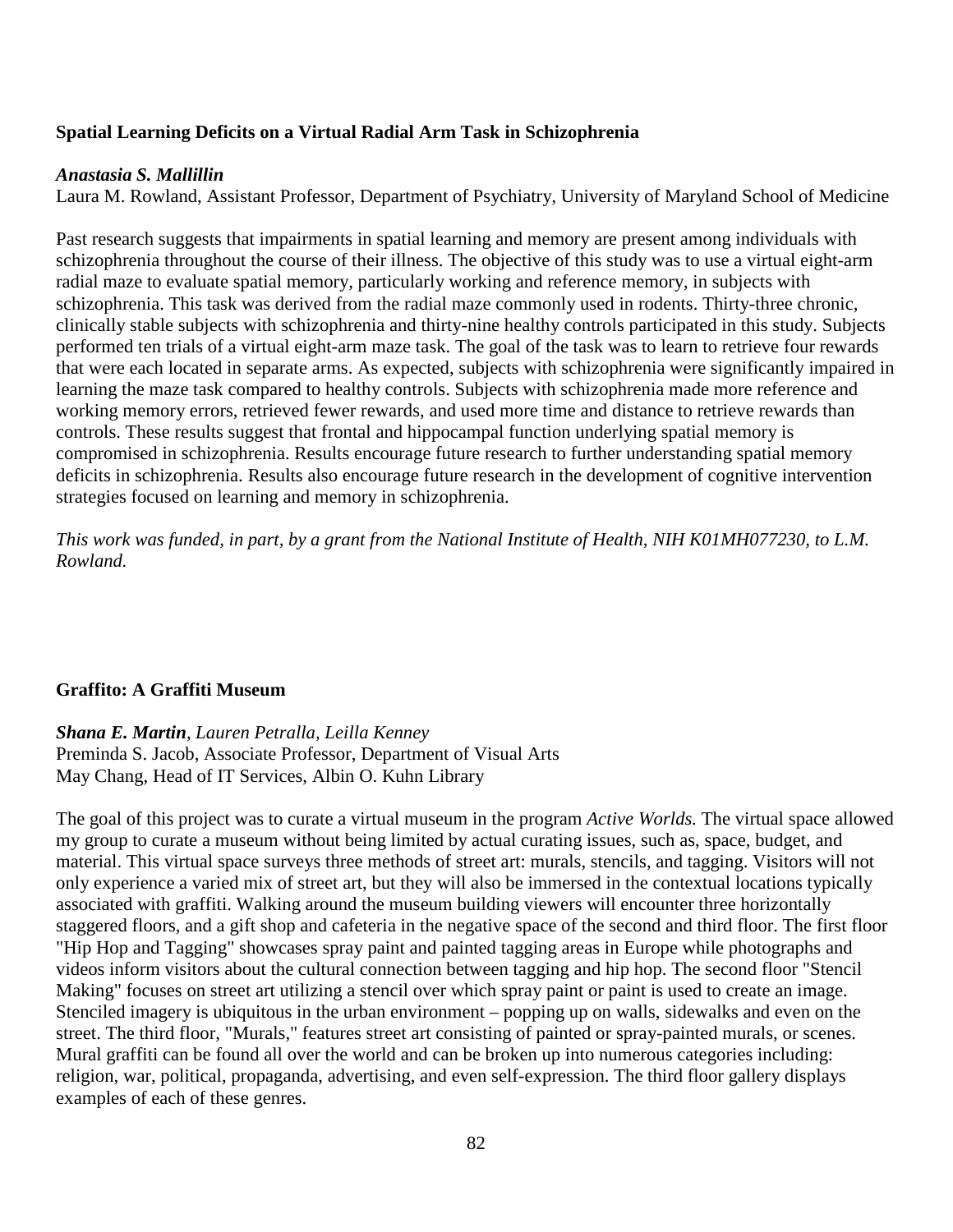# **Retroviral RNA Packaging Elements Promote GAG Assembly**

*Trevor Mathias*, Patrice Starck, Sabrina Ngo, Yasuyuki Miyazaki

Michael F. Summers, Professor, Department of Chemistry and Biochemistry and Investigator, Howard Hughes Medical Institute

There are a wide range of retroviruses, including HIV, that infect many species. All retroviruses package two unspliced copies of genomic RNA into their viron as a dimer. The selection of genomic material for packaging is mediated by RNA elements, known as the Ψ-site, which are generally located in the 5′ Untranslated Region (UTR). Genomic RNA is thought to be transported to the plasma membrane by Gag-polyprotein. The minimum region required for packaging in Moloney Murine Leukemia virus is called the core-encapsidation signal (Ψ<sup>ces</sup>). This region contains stem loops SL-C and D which harbor GACG tetraloops at the top of each structure. The structure determined for the SL-CD dimer suggested that this serves as scaffold for the NC domain of Gag binding. We have hypothesized that the SL-CD dimer promotes this by resulting in the close proximity of NC binding sites. Genomic RNA of retroviruses promotes assembly *in vivo* and *in vitro*, but this mechanism is unclear. Since the Capsid (CA) domain of Gag is primarily responsible for assembly, we have synthesized CA-NC proteins in *E. coli.* CA-NC binds to the Ψ<sup>ces</sup> RNA in a cooperative manner. These results suggest that the NC domain of Gag bound to  $\Psi^{\text{ces}}$  RNA promotes the interaction of CA domains for the assembly of Gag.

*This project is funded by National Institute of Health Grant NIH-ARRA 3R37HI030917-1951 to M.F. Summers.*

# **Acute Tolerance to Etorphine for Wild Type C57B1/6 Mice**

**Carmen R. Matos**, *Elisabeth Barbier, Jia Bei Wang*

Jia Bei Wang, Professor, School of Pharmacy, University of Maryland, Baltimore

Etorphine is an opioid receptor agonist that possesses an analgesic potency approximately a thousand times that of morphine. Its use is limited to veterinary medicine because it is fatal to humans. However, it is also a research tool to study opioid actions. For our studies, we used wild-type C57Bl/6 male mice to observe the development of acute tolerance to the analgesic effect of etorphine. The analgesia was measured using a hot plate test set at 55°C by the latency responses to pain, that manifest as hindpaw or forepaw lick, hindpaw flick, or jump. First, we tested the dose response to determine the EC 50 value, which is the concentration of the drug that produces 50 percent of the maximum effect. Then, a time course was performed to identify the duration of the effect of etorphine at a dose of six µg/kg. Acute tolerance to etorphine was assessed as the analgesia decreased after two administrations. These findings show that our methodology can be used for further study on opioid tolerance in mice.

*This research was supported in part by a grant to UMBC from the Howard Hughes Medical Institute through the Precollege and Undergraduate Science Education Program.*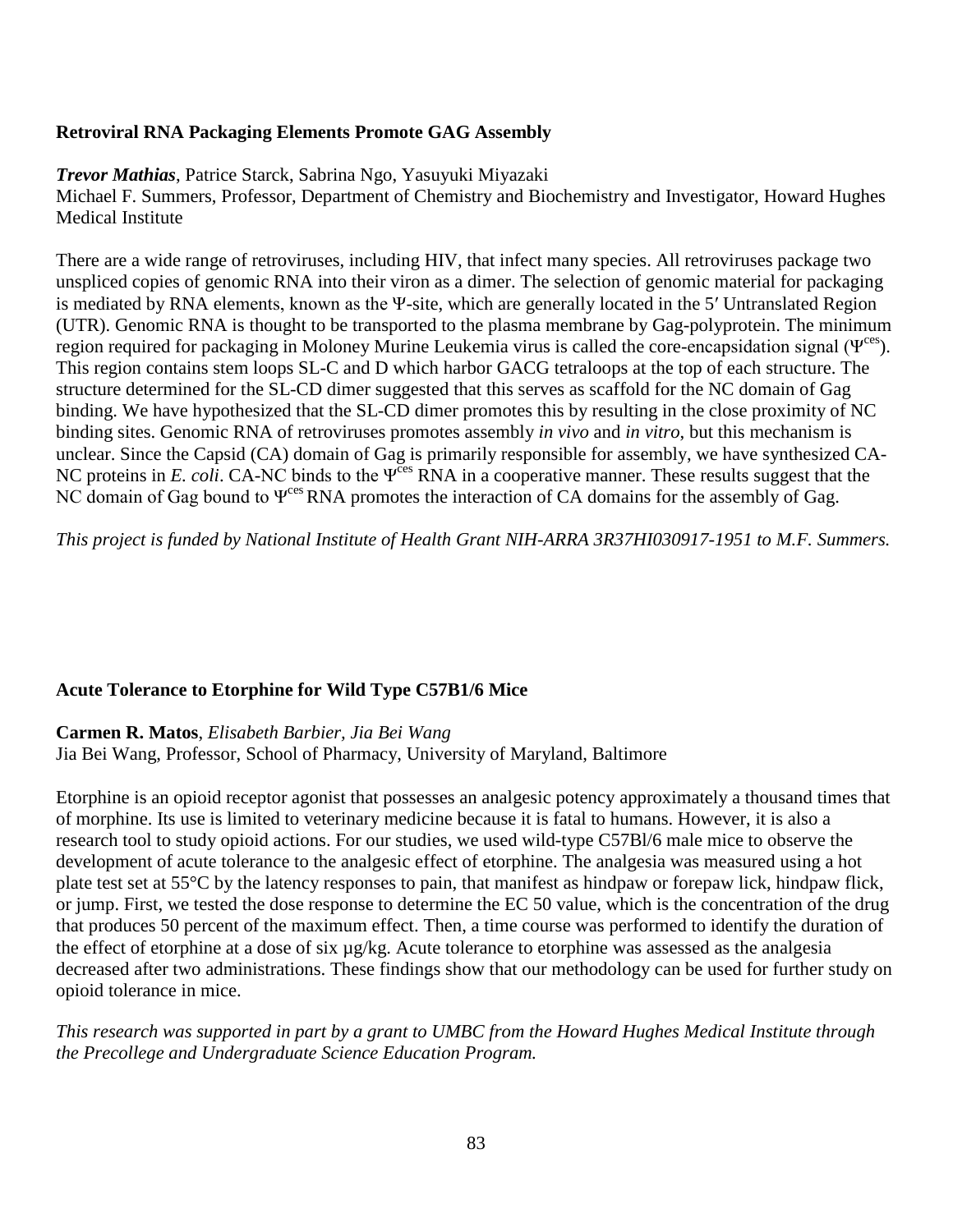# *De Novo* **Mapping of Regulatory Networks by Comparative Genomics**

#### *Fialelei D.A. Matthews*

Ivan Erill, Assistant Professor, Department of Biological Sciences

Comparative genomics approaches to regulatory network analysis must either rely on the assumption that the network of regulated genes is preserved or be provided with a description of the transcription factor-binding motif. Hence, these strategies require all the available previous experimental knowledge on a model organism, which can be relatively distant from the clade of interest. Here we analyze the feasibility of applying a simple hypothesis (repressor self-regulation) to exploit the abundance of genomic data in order to generate a robust candidate motif to conduct site search-based analysis of a transcriptional network. Taking advantage of the recent availability of data on the SOS transcriptional repressor LexA in Gram-positive bacteria, we benchmark this approach against the conventional method based on extension from a single experimental model organism. Our results reveal that this approach is powerful enough to generate de novo transcriptional network maps, which can be used for functional annotation. Furthermore, the use of a broad sampling base for motif discovery leads to more reliable and generic results than conventional methodology. We use this approach to generate a systematic map of the LexA regulon. This map suggests patterns of convergent evolution in cell-division inhibitors and their regulation by the SOS response.

*This work was funded by the UMBC Department of Biological Sciences.*

#### **Pop-Tarts: A World unto Themselves**

#### *Samantha Medema*

Warren Belasco, Professor, Department of American Studies

The Kellogg's Pop-Tart has been a snack-food icon for decades, but attempting to deconstruct and trace its ingredients, its manufacturing, and its place in American culture proved to be far more complex than one would expect from a toaster pastry. Drawing on and consulting the food research of Michael Pollan and Steve Ettlinger, as well as numerous other sources in the food and nutrition community, this research attempted to trace the Pop-Tart "from field to fork." My research took me through dozens of ingredients, the beginnings of the Kellogg company, marketing strategies, agricultural guidelines, processing woes, cultural references, and, perhaps most unsettling, the routine omission or refusal of Pop-Tart-related information and practices from Kellogg's. What this research made most apparent, however, was that the iconic status of a food product, even one as nutritionally-unsound as a Pop-Tart, can greatly impact our lives without our even needing to eat one.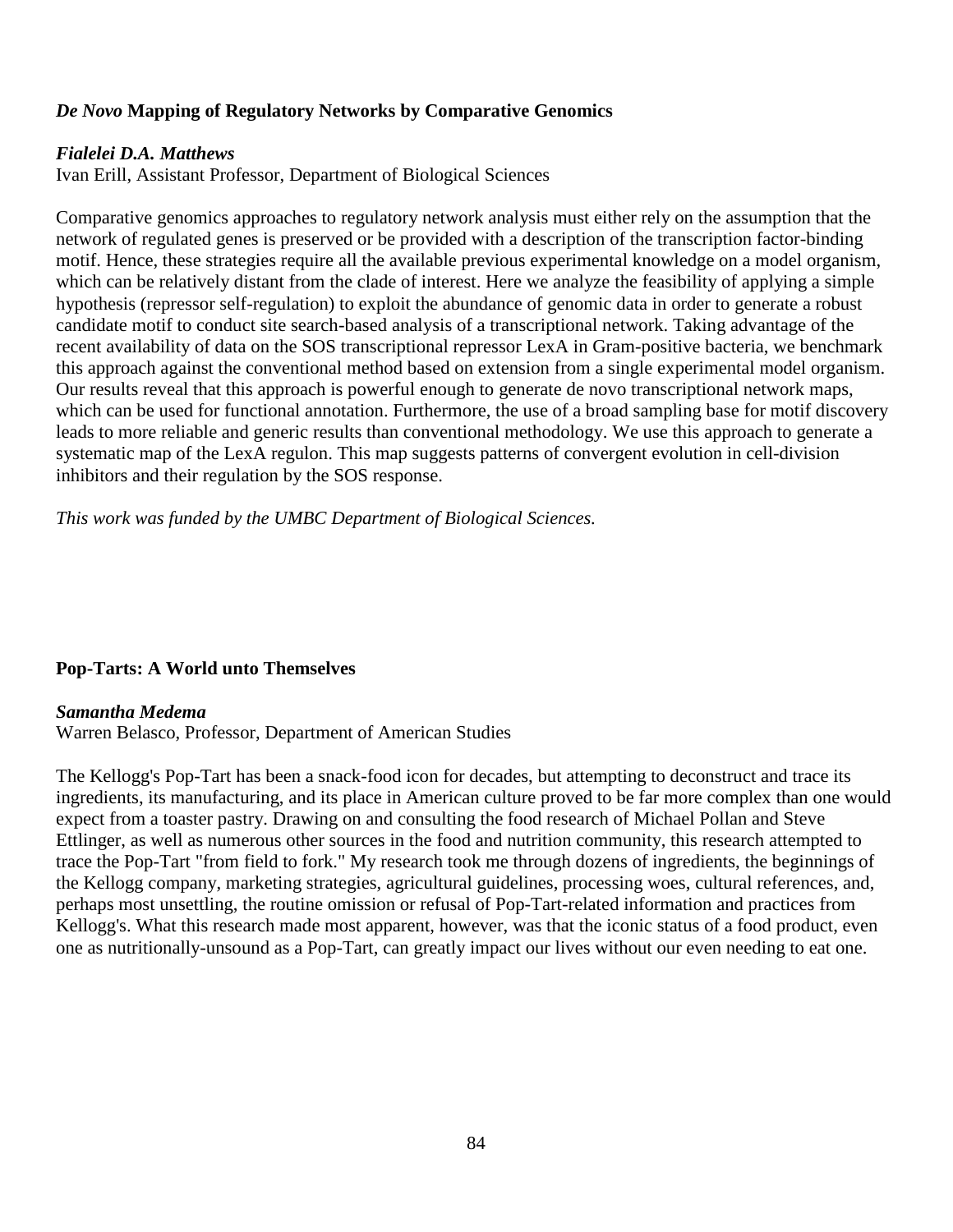# **RNA** *in Situ* **Hybridization Analysis of G-Protein** β **and** γ **Subunits in the Main Olfactory Epithilium of Mice**

# *Saloni T. Mehta, Aaron Sathyanesan, Weihong Lin*

Weihong Lin, Assistant Professor, Department of Biological Sciences

Odorant receptors (ORs) are G-protein coupled receptors (GPCRs) of the olfactory sensory neurons of mice. It has been established that the ORs mediate olfactory signal transduction through the  $\alpha$  subunit of the olfactory G-protein,  $Ga_{\text{olf}}$  however, little is known about its  $\beta$  and  $\gamma$  subunits. In other cellular systems, it has been shown that the Gβ-γ dimer plays important roles in signal transduction. In order to increase our understanding in regard to the peripheral olfactory system of mice, we performed RNA *in situ* hybridization (RISH) on coronal sections of the main olfactory epithelium (MOE) to test for the presence of Gβ and Gγ subunits previously identified in the MOE through an RT-PCR screen. We detected the presence of  $G\beta_1$ ,  $G\gamma_2$  and  $G\gamma_{13}$  subunits through RISH. All other subunits tested did not show significant positive labeling distinguishable from background. Our results suggest the presence of multiple Gβ and Gγ subunits in the different cells of the main olfactory epithelium.

*This work was funded, in part, by NIH/NIDC grant DC009269 and UMBC Startup fund to WL.*

# **The Effects of Sexual Harassment on Ambulatory Blood Pressure in African American and Hispanic Women**

#### *Angela Mensah*

Danielle L. Beatty, Assistant Professor, Department of Psychology

Cardiovascular disease (CVD) is the leading cause of death among all women in the United States, and is particularly deleterious to the health of women of color such as African American women. Exposure to chronic stress associated with perceived racism has been shown to be predictive of CVD among women. The influence of gender-salient sources of chronic stress such as sexual harassment, albeit pervasive with as many as one-third of women facing these experiences, remains unclear. In the proposed study, the relationship between negative social interactions perceived to be associated with gender and ambulatory blood pressure (ABP), will have been assessed. A sample of 294 African American ( $n = 153$ ) and Hispanic ( $n = 141$ ) women between the ages of 24 and 65 habituating the New York City area completed daily mood diaries about their social interactions while wearing an ABP monitor that assessed blood pressure over a 24-hour period. The data will also be examined to determine whether other factors, including perceived racism and trait negative emotions, are related to associations between daily negative social interactions, which is perceived to be associated with gender and ABP. The goal of this research project is to understand the implications of exposure to sexual harassment for CVD risk in women of color.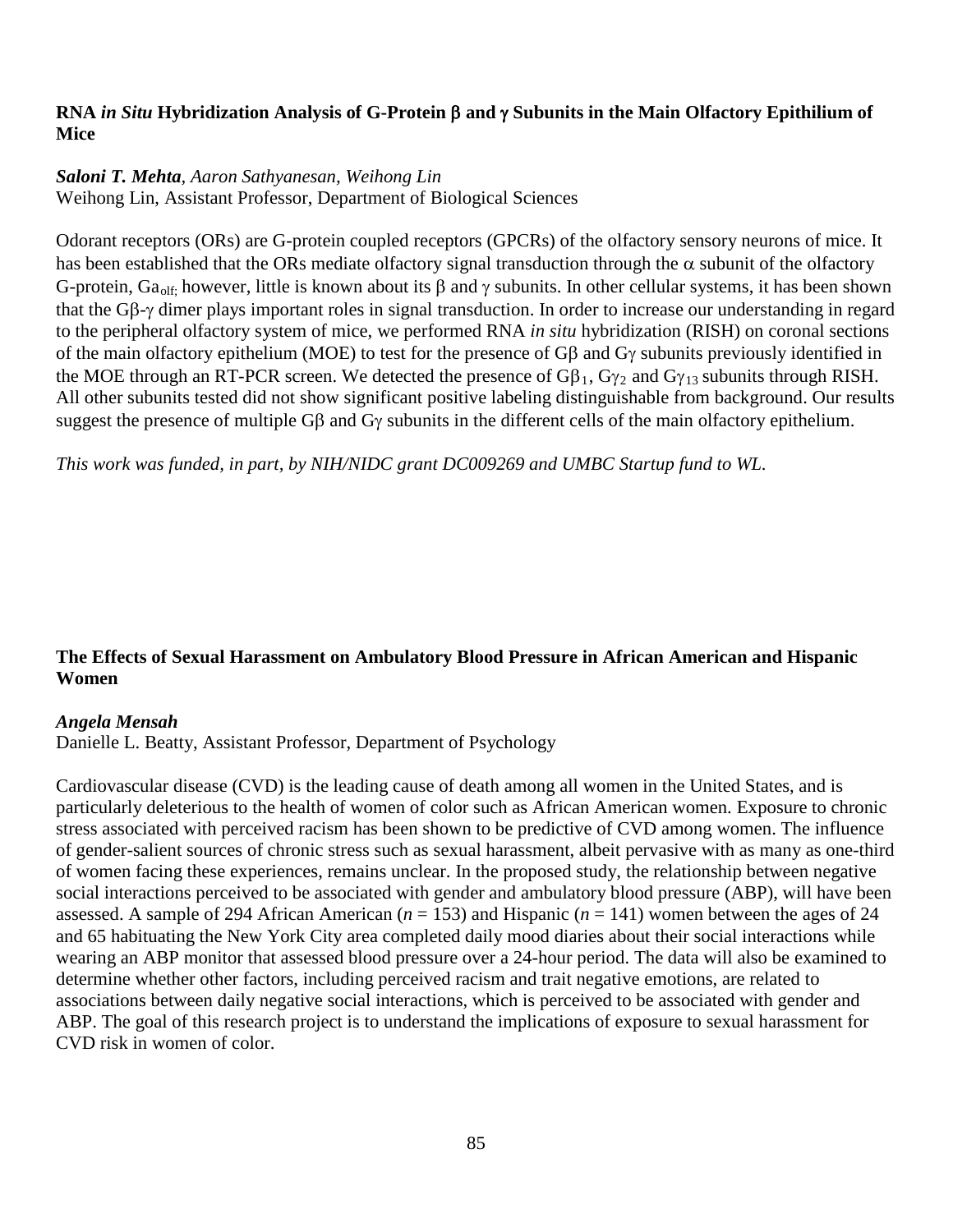# **The Presentation of** *Plasmodium* **Antigen by Splenic Dendritic Cells**

### **Sonia Metangmo**, *Andrea Radtke <sup>1</sup> , Fidel Zavala*

<sup>1</sup> Department of Molecular Microbiology and Immunology, Johns Hopkins Bloomberg School of Public Health Fidel Zavala, Professor, Department of Molecular Microbiology and Immunology, Johns Hopkins Bloomberg School of Public Health, Malaria Research Institute

Malaria is caused by a protozoan parasite from the genus *Plasmodium*, which is transmitted to humans through the bite of a female *Anopheles* mosquito. Previous research in our laboratory has shown that CD8+ T cells are essential for protective immune response against malaria. Dendritic cells (DCs) are required to present antigen to CD8<sup>+</sup> T cells. A thorough understanding of DC-CD8<sup>+</sup> T-cell interactions is critical for the development of a successful vaccine. The primary objective of our research was to determine whether or not DCs present *Plasmodium* antigen to CD8<sup>+</sup> T cells. To address this question we immunized C57BL/6 mice intravenously with 100,000 sporozoites per mouse. Splenic DCs were purified from the animals 48 hours post-immunization and incubated with carboxylfluorescein succinimidyl ester (CFSE) labeled CD8<sup>+</sup> T cells. CFSE dilution was used as a marker for CD8<sup>+</sup> T-cell proliferation. In our experiments, 20.1 percent of CD8<sup>+</sup> T cells proliferated when incubated with sporozoite activated DCs. Based on these results, we conclude that *Plasmodium berghei* CS<sup>5M</sup> sporozoite activated DCs can prime CD8<sup>+</sup> T cells. An understanding of how a protective immune response against malaria is generated will provide insight into the development of a malaria vaccine.

*This work was funded by Johns Hopkins Malaria Research Institute Summer Undergraduate Program.*

# **The Role of Economic Disparity in Human Rights Abuses: Case Study on Rwanda and Sierra Leone**

#### *Daniet Moges*

Cynthia Hody, Associate Professor, Department of Political Science

Approximately one million people have died in the Rwanda and Sierra Leone genocides. Mass killing and genocide have been a too common phenomenon in sub-Saharan African countries. The social tension that erupts into such horrific human rights abuses has been mostly classified as the result of ethnic diversity or flawed government, or both. This research develops case studies of Rwanda and Sierra Leone in order to illustrate how another factor, economic disparity can lead to human rights abuses. This study addresses the role of economic disparity in the existence of human rights abuses in Rwanda and Sierra Leone despite the absence of such abuses in other states with similar economic disparity.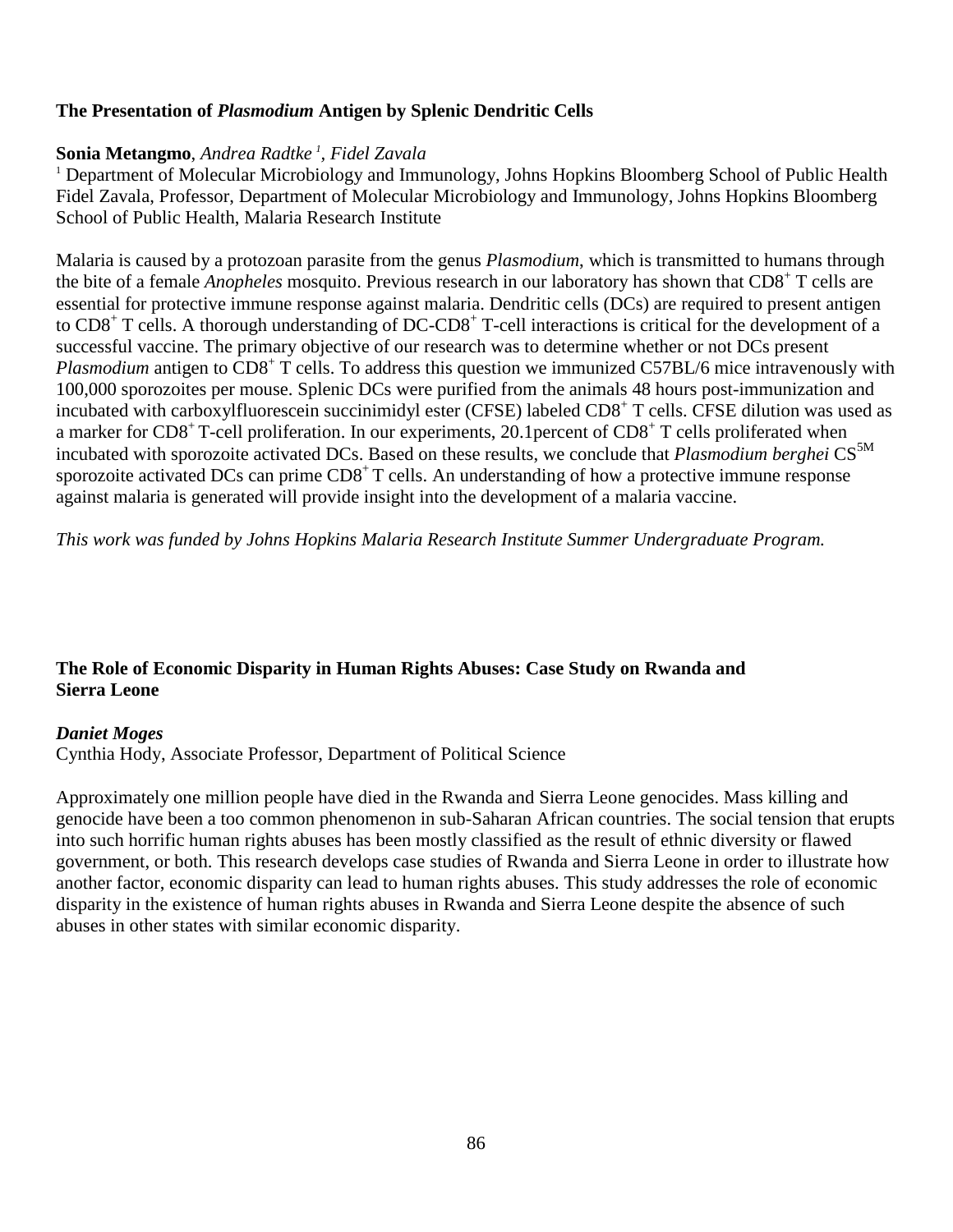### **Apontic, a Novel Regulator of Janus Kinase/Signal Transducer and Activator of Transcription (JAK/STAT) Pathway in Drosophila Testis**

# *Archana Murali*

Michelle Starz-Gaiano, Assistant Professor, Department of Biological Sciences

Stem cells maintain their undifferentiated state through signaling networks present in their local environment. Understanding these complex regulatory mechanisms will advance the field of stem cell research, which is relevant to developmental biology and regenerative medicine. The Drosophila testis provides a simple, tractable system that we can exploit to identify regulatory mechanisms that may be well-conserved. Fly testis supports two stem cell populations, the germline stem cells (GSCs) and the cyst progenitor cells (CPCs). The GSCs and CPCs surround a cluster of somatic cells called the hub, which acts as a signaling center. The hub secretes a ligand that activates the JAK/STAT pathway, which maintains both stem cell populations until they move away from the hub and begin differentiation. We previously identified a novel negative regulator of the STAT pathway, Apontic *(*Apt) in Drosophila ovaries. In this study, we tested the role of Apt in testis. Apt was highly expressed in the stem cell populations and in the hub. We up-regulated *apt* in CPCs and showed that this results in fewer stem cells. Furthermore, we observed that mutations in *apt* results in more stem cells in a distinct pattern. We concluded that Apt acts as a novel regulator of the stem cell maintenance pathway.

*This work was funded, in part, by UMBC SRAIS grant.*

# **Translational Misreading in** *rbfA* **Compensatory Mutants**

*Chatura Nagaradona*, *Chiemeka Onyima*, Monika Bhatt Philip J. Farabaugh, Professor, Department of Biological Sciences

The process of protein synthesis occurs when the ribosomes translate the mRNA of a cell into a string of amino acids, which forms the protein. The prokaryotic ribosome 70S is comprised of a large (50S) and a small subunit (30S). Ribosomes are comprised of many ribosomal RNAs and proteins. Ribosomal binding factor A (*rbfA*) helps the proteins assemble onto the rRNA. Cells without this binding factor exhibit a slow growing phenotype as well as cold sensitivity. *rbfA* mutants grown at low temperatures revert to cold insensitivity due to mutations in the *rpsE* gene. *rpsE* mutations can cause increased inaccuracy in translation. We are interested in determining whether these *rbfA* and *rpsE* mutations cause inaccuracy. Translational misreading results from incorrect base pairing between the mRNA codon and the tRNA anti-codon, which creates incorrect proteins. We will quantify the misreading using a dual luciferase assay. Comparisons will be made between *rpsE* mutants with and without the *rbfA*. If misreading causes the cold sensitivity, we expect that the strains lacking *rbfA* will have higher misreading rate than the wild type strains.

*This work was funded, in part by a grant from the National Institute of General Medical Sciences, 1 R01 GM029480-25, from the Special Research Assistantship/Initiative Support Program.*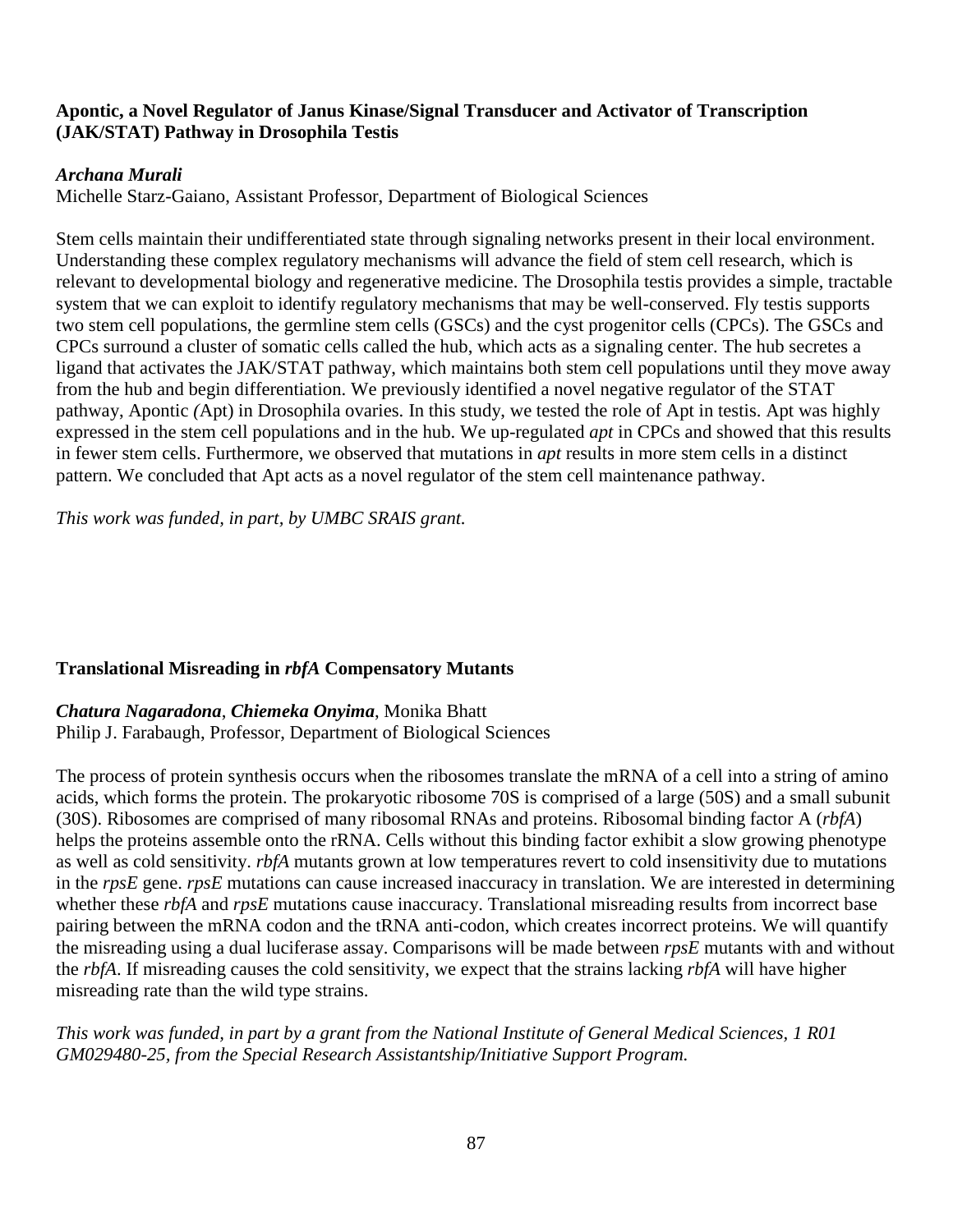### **Analysis of HIV Specific Shark Single Domain Antibodies by Phage Display**

#### *Kalyani Nambiar*, *Caitlin Doremus1*

<sup>1</sup>Department of Microbiology and Immunology, University of Maryland School of Medicine Martin Flajnik, Professor, Department of Microbiology and Immunology, University of Maryland School of Medicine

The nurse shark is one of the oldest vertebrates that have an immunolglobulin-based immune system similar to humans. They express an immunoglobulin called the New Antigen Receptor immunoglobulin, or IgNAR. The Variable (V) region of the IgNAR molecule is stable and can bind antigens independently of light chain V regions, making it an ideal system for phage display assays. We used the HIV surface glycoprotein, gp120, to initiate immune response in the shark. Viral gp120 forms the trimeric spikes on HIV necessary for entry into host cells. When gp120 contacts the receptor CD4, a conformational change occurs, exposing the chemokine receptor binding site. The virus then binds chemokine receptors and enters host cells. We hope to find IgNAR V clones that bind near the CD4 binding site on gp120 to induce the conformational change by mimicking the virus-CD4 interaction, which would be beneficial for vaccine development. NARV regions from a gp120 immunized nurse shark were cloned into a phagemid and panned with increasing stringency to obtain gp120 specific clones. One NARV clone has shown specificity towards the CD4 binding site, but does not induce the conformational change. We are currently building a library of higher complexity to obtain more antigen-specific clones.

*This research was funded by the National Institute of Health Grant RR006603.*

#### **Characterization of AC1-EXR and AC1-LetR Breast Cancer Cell Lines**

### *Brandon E. Nemieboka, Armina A. Kazi*<sup>1</sup> *, Angela H. Brodie*<sup>1</sup> *,*

Angela H. Brodie, Professor, Department of Pharmacology and Experimental Therapeutics 1 University of Maryland, Baltimore

Some of the most effective therapies for estrogen receptor positive (ER+) breast cancer in post-menopausal women are aromatase inhibitors (AIs) i.e., letrozole, exemestane, and anastrazole. AIs block the conversion of androgen into estrogen resulting in less stimulation of ER-mediated pathways, which ER+ breast cancer cells depend on for growth. A significant percentage of patients, however, either do not respond to AIs or become resistant to them. We are interested in understanding the resistance mechanisms of breast cancer cells to identify potential therapeutic targets in order to prevent or treat this resistance. To study this, hormone-independent, AIresistant cell lines were developed from AC1 ( $ER\alpha$ +/HER2- MCF-7 cells transfected with the aromatase gene) cells that were made resistant to AIs (exemestane or letrozole) *in vivo* in xenograft tumors cells by long-term AI treatment. The resulting cell lines were exemestane-resistant (AC1-EXR) and letrozole-resistant (AC1-LetR). Preliminary cell viability assay results indicate that compared to parental AC1 cells, AC1-EXR and AC1-LetR cells were significantly more resistant to growth inhibitory effects of exemestane and letrozole, respectively. Additional studies to better understand the underlying mechanisms of AI resistance will include investigation of the aromatase activity and of the expression of growth factor receptors and other signaling pathway proteins.

*This work was funded, in part, by NIH/NIGMS MARC U\*STAR T34 08663 National Research Service Award to UMBC, the HHMI Undergraduate Scholars Program at UMBC and the Howard Hughes Medical Institute.*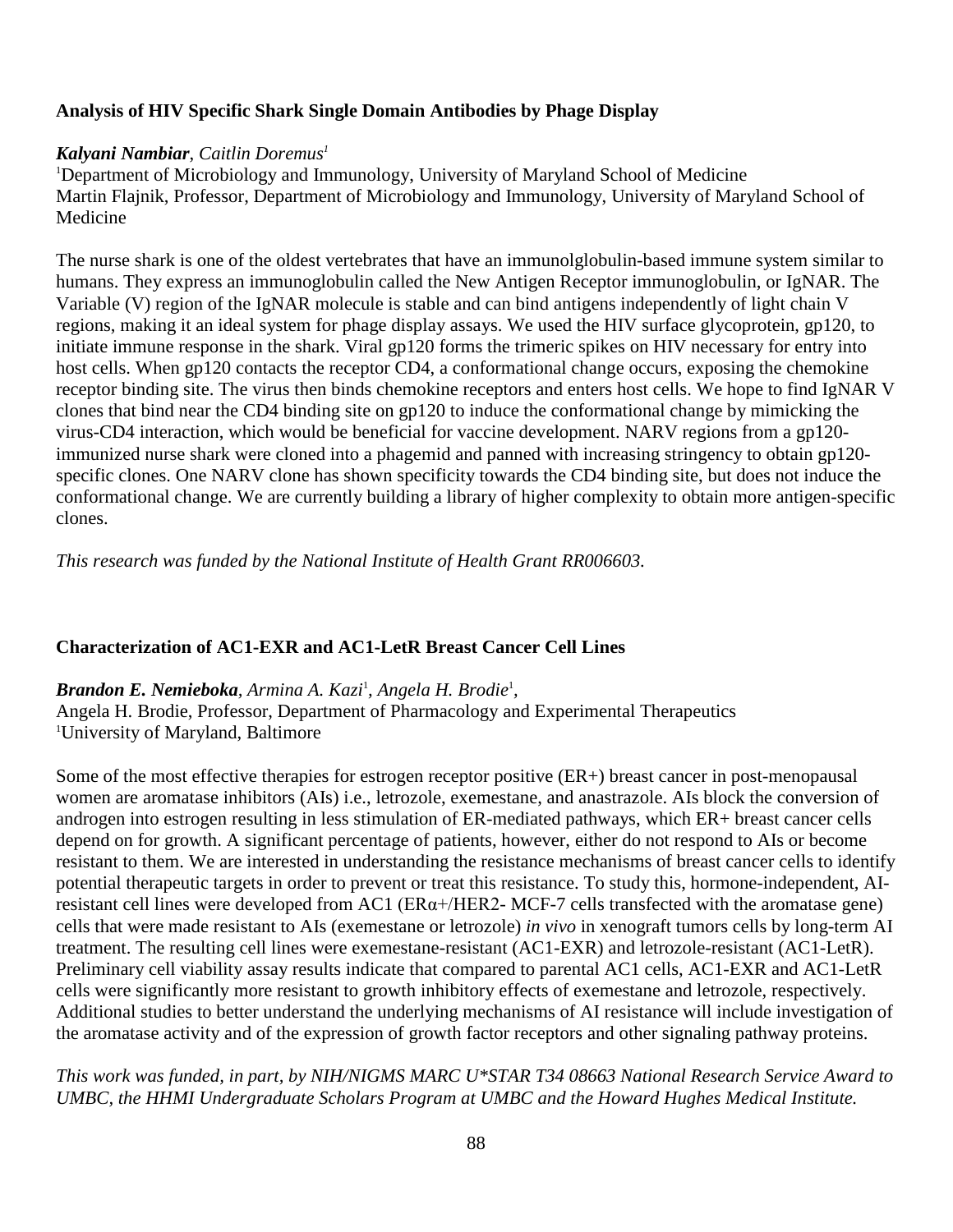### **Evaluating the Mid-Atlantic Wind Energy Resource: A Multi-Platform Data Analysis Study**

#### *Eliana NessAiver, Soutry De*

Lynn Sparling, Associate Professor, Department of Physics

It is becoming widely recognized that the use of traditional forms of energy such as fossil fuels is not sustainable and has gradually led to significant climate change. As a result, research into alternative sources of energy has become an increasingly important endeavor. Currently, the scientific community does not have much detailed knowledge about winds near the mid-Atlantic coast, a necessity for establishing the feasibility of building wind turbines in coastal or offshore regions. Business investments in particular depend upon whether available weather data are sufficient to determine wind patterns in a specific area. Such data often spans only a short length of time, necessitating accurate extrapolation from these short-term measurements to long-term patterns. This study addressed the collection and analysis of wind data to determine predictability and strength of mid-Atlantic winds and to identify inter-annual, seasonal and diurnal patterns in wind speed and direction using wind measurements gathered from multiple sources. These sources included buoys, weather balloons, and anemometers on high towers from a number of locations along the coast. Our results indicated that the mid-Atlantic winds offer a promising wind resource for megawatt wind turbines.

*This work was funded, in part, by the UMBC Physics Department and through an Undergraduate Research Award from the UMBC Office of Undergraduate Education.*

# **The Effects of Patriarchy and Migration on Nigerian-Igbo Culture Sibling Sets within the United States**

#### *Ngeri Nnachi*

Kathy Bryan, Lecturer, Department of American Studies

This study focused on immigrant familial relations within sibling sets of Nigerian-American families of the Igbo tribe living in the United States. Traditionally Igbo culture is patriarchal, granting males greater respect than females within the family. As a second generation Nigerian-American, I have been afforded the opportunity to negotiate between that traditional system and a range of family styles practiced in the United States in constructing my family relationships. In this study I examined how four sets of siblings from immigrant families negotiated the tension between Nigerian and American practices to create distinctive family structures and practices. The extent to which families retained or modified tradition depended on the values held within the families. I conducted and analyzed interviews with key members of each sibling set to examine the effects of migration and patriarchy on their families. The dynamics between each of the sets as well as the structure within them varied. All families have retained the sibling-centric structure, but some now allow sisters to function as the head of the family. Where one lived, where one grew up, how many siblings one had and what gender grouping one belonged to all worked together to affect how they interacted.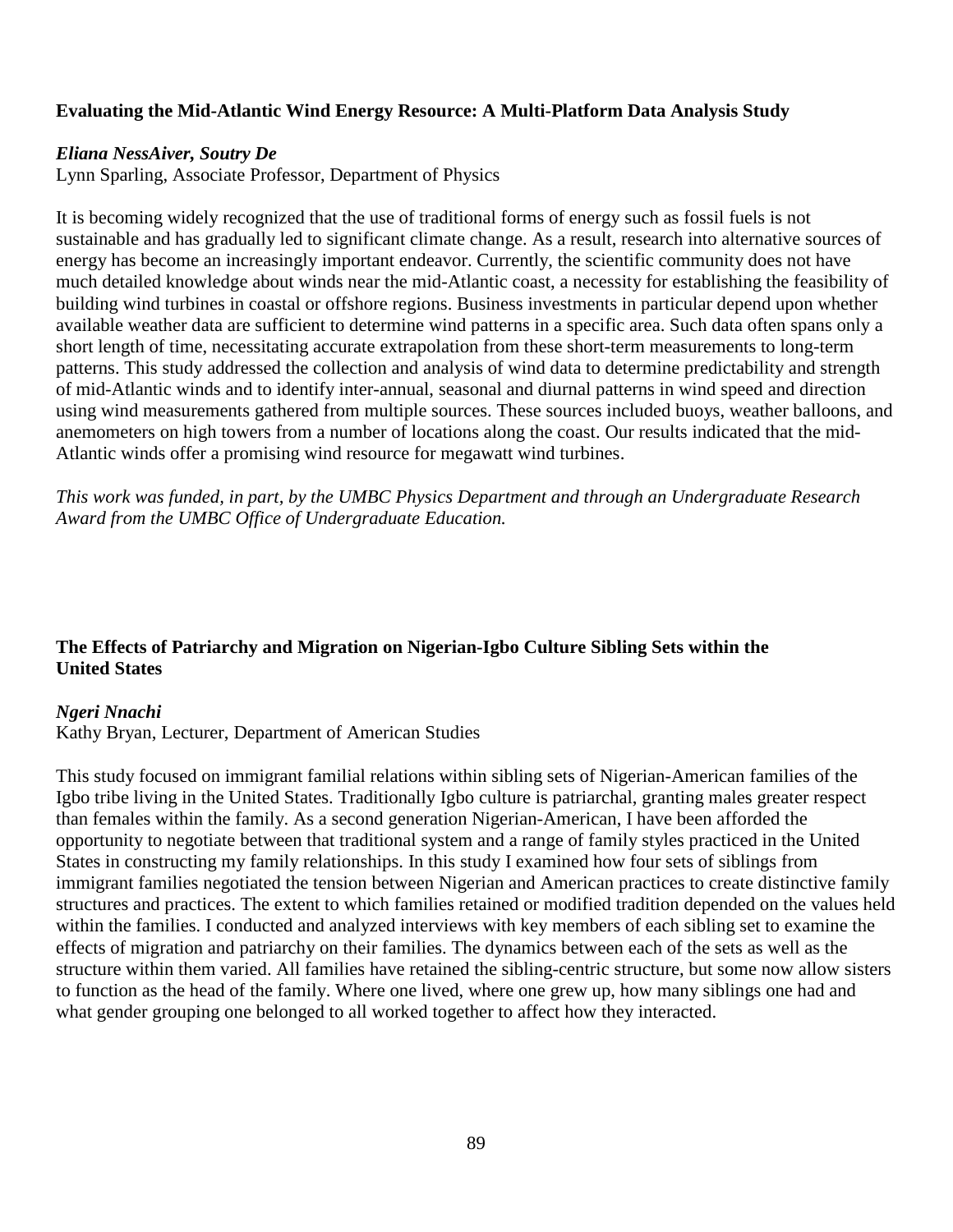# **Analysis of Brca1 DNA and RNA Expression in a Transgenic Mouse Model**

### *Felix O. Nwogbo, Laundette P. Jones<sup>1</sup>*

1 Department of Pharmacology and Experimental Therapeutics, University of Maryland, Baltimore Laundette P. Jones, Associate Professor, Department of Pharmacology and Experimental Therapeutics, University of Maryland, Baltimore

Breast cancer is the most prominent form of cancer in women worldwide. We are using a mouse model of human BRCA1-associated breast cancer to identify key biomarkers for the early detection of breast cancer. While transgenic mouse models are critical for understanding progression of breast cancer, a thorough phenotypic analysis of the model is required to fully understand and interpret results. Previous studies in the Brca1 mutant model have shown that loss of the full-length Brca1 gene leads to a higher occurrence of cancer. Although the deletion of Brca1 was specifically targeted to occur in the mammary epithelial cells, preliminary results from our lab suggest that Brca1 is also deleted in adipose tissue. This finding is significant because adipose tissue may also play a role to breast cancer development and we have observed physiological changes in the mammary adipose of Brca1 mutant mice. This study seeks to determine which cell types within the mammary gland have targeted deletion of Brca1 by analyzing DNA by PCR and RNA by real time PCR. We anticipate that these results will provide insight into which cell types are important in the development of BRCA1 associated breast cancer.

*This work was funded by NIH K12HD043489-06 to the University of Maryland, Baltimore.*

# **Searching for Proteins that Recognize Signals that Determine the Sorting of Endosomal Cargo Proteins**

#### *Mofiyinfoluwa Obadina*

Lymarie Maldonado-Baèz, Post-Doctoral Fellow, Lab of Cell Biology, NHLBI, NIH Julie Donaldson, Principal Investigator, Lab of Cell Biology, NHLBI, NIH

Clathrin-Independent Endocytosis (CIE) internalizes a unique set of cargo proteins such as MHCI, CD44, CD147, CD98, Tac and Glut1. Once inside the cell, some cargo (e.g., Tac, Glut1 and MHCI) are directed for lysosomal degradation while others (e.g., CD44, CD98 and CD147) are recycled to the plasma membrane implying that an endosomal sorting event occurs. This event was found to occur in a Rab5-containing compartment, and cargo proteins that go straight to the recycling compartment had a sorting determinant in the form of acidic clusters, which were conserved in the sequence of their cytoplasmic tails. We hypothesize that certain proteins also play a role in this process by recognizing this sequence. To examine the sorting mechanism by looking for protein-protein interactions, we used a yeast-two hybrid screen with the cytoplasmic tail of CD147 as bait and a human universal cDNA library as the prey; positive interactions gave yield to expression of reporter genes. After running a colony PCR, we sequenced our products and ran a BLAST search, and got proteins including HOOK 1, ATP1B3 and ARHGIB, a RhoGDI protein. These results will help us to better understand the sorting mechanism that selectively recycles cargo protein in the CIE pathway.

*This work was funded by the Summer Enrichment Program of National Institute of Health.*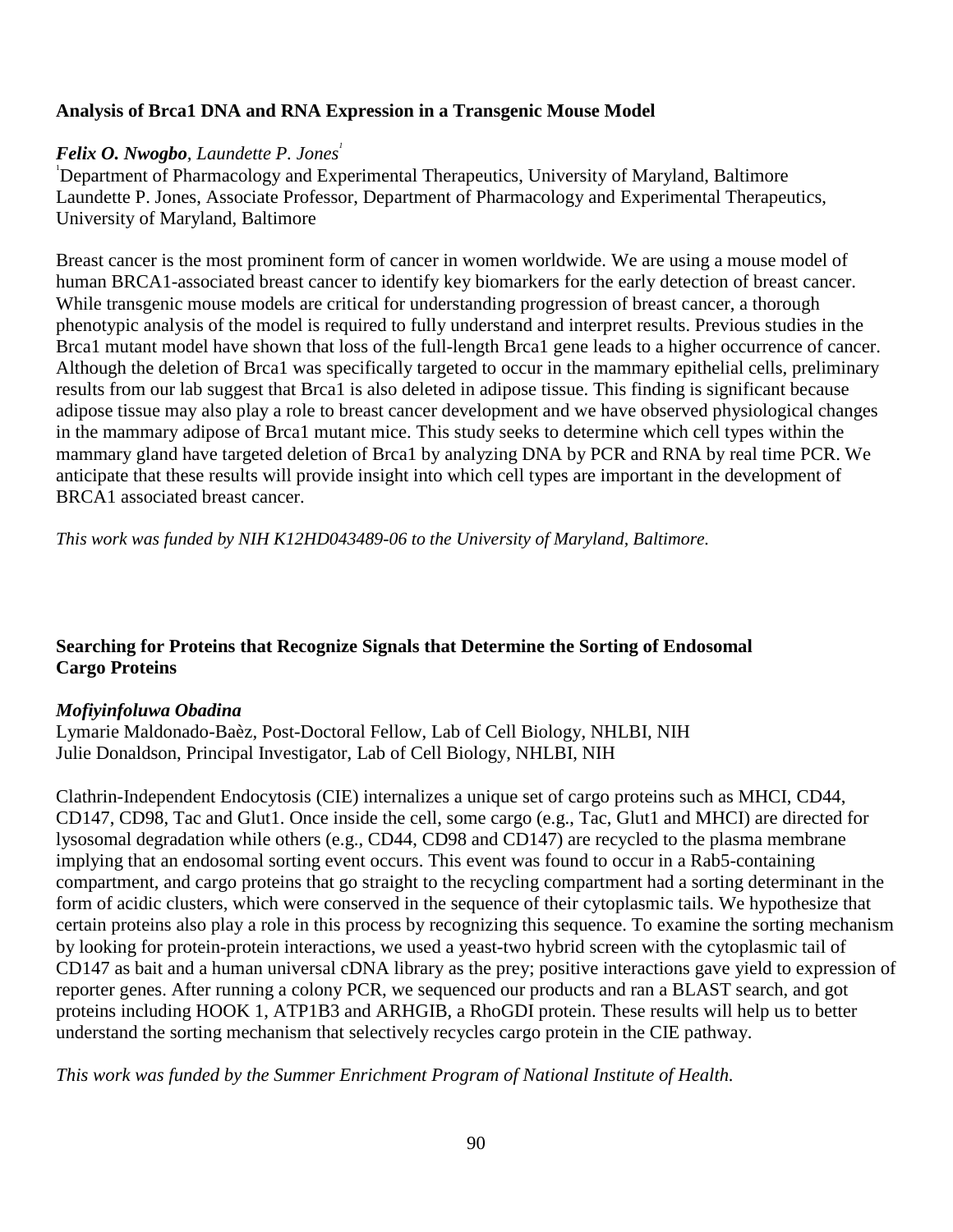### **Reverse Carbocyclic Fleximers as a Means of Overcoming Drug Resistance**

#### *Chikezie Okoro, Sarah Zimmermann*

Katherine L. Seley-Radtke, Associate Professor, Department of Chemistry and Biochemistry

Drug resistance is a common problem occurring in monotherapies for many diseases, often caused by mutations in the active sites of target enzymes. This resistance has become a major focal point for pharmaceutical research. Our lab has designed and synthesized a series of carbocyclic flexible inhibitors, termed "fleximers", by splitting a nucleoside's purine ring into its imidazole and pyrimidine components. Previous studies have shown that this flexibility allows the nucleoside analogue to interact with residual amino acids in the enzyme's active site. The primary goal of this project is to investigate the role flexibility plays in avoiding resistance mutations. A second goal is to explore a "reverse" connectivity for the fleximer scaffold, where the carbocyclic sugar moiety is connected to the N1 position of uracil, with the C5 position being substituted with a series of five-membered ring heterocycles. Initial analogues of these compounds have shown unexpected inhibitory activity against adenosine deaminase (ADA). ADA is a critical enzyme in purine metabolism, and is overproduced in certain cancers and autoimmune diseases, thus the results of this study could provide new leads for therapeutic uses. The synthesis, characterization, and biological data of this new class of fleximers will be presented herein.

*This work was funded in part by the National Institutes of Health training grant T32GM066706 (KSR and SZ).*

#### **Toward an Automatic Method for Drug-Related Mutational Extraction from Text**

*Olumide T. Omobo, Hanna Fenta, Emily K. Doughty, Maricel G. Kann* Maricel G. Kann, Associate Professor, Department of Biological Sciences

Generalized dosage administration guidelines for drugs do not always allow patients to receive the full effects of the drug and do not account for genomic-related toxicity. Ideally one would like physicians to prescribe drug dosage for each patient's individual genome. Pharmacogenomics aims at finding relationships between drugs and genomic variation in order to move towards this personalized medicine. An example of a drug for which dosage is affected by specific mutations is warfarin. Incorrect dosage of warfarin could be lethal to a patient who has sensitivity to this drug due to their genomic background. Thus, warfarin's sensitivity is welldocumented making it an ideal candidate for benchmarking applications for pharmacogenomics analyses. We have developed a tool called Extractor of MUtations (EMU) and used it to extract mutation and gene information on diseases from PubMed abstracts; specifically in breast and prostate cancers. Here, EMU was used to extract mutational information related to warfarin. We benchmarked EMU against a manually curated set of warfarin-related abstracts and measure the precision with which we extract the correct mutation and drugrelationships. This analysis yielded a 0.77 precision in the retrieval of drug-related mutations, showing EMU can be applied to extract pharmacogenomics data.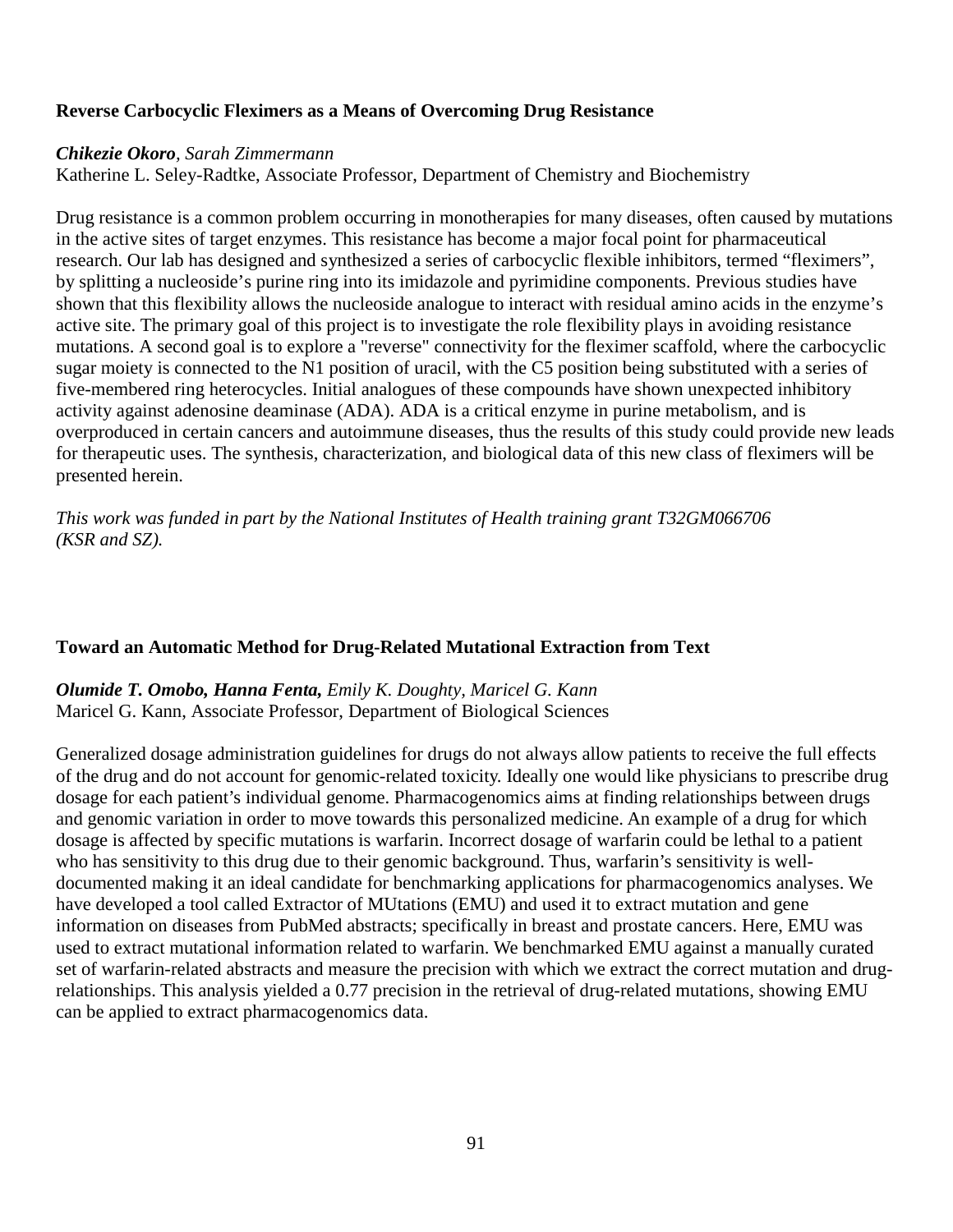### **Automatic Detection of the Major Codon Bias in Mutationally Biased Genomes**

#### *Mindy H. Or*

Ivan Erill, Assistant Professor, Department of Biological Sciences

The detection of Codon Usage Bias (CUB) patterns is a fundamental tool for genome analysis, as it can provide relevant information on gene expression, lateral gene transfer and other genomic features. CUB indices have been developed, but they rely on an arbitrarily defined reference set or implicit integration of several underlying patterns. Recent attempts at automatically isolating a reference set using algorithmic techniques have floundered when confronted with genomes harboring conflicting biases, such as mutational bias. Here we show that, due to its implicit sampling of genomic base composition, the Relative Codon Adaptation index (RCA) can be successfully applied to automatic methods for reference set isolation, even in heavily GC-biased genomes, offering improved correlation with expression data. We have also examined different aspects of the underlying algorithmic technique. Our analysis shows that a final reference set size of approximately one percent of the total genome is optimal for both genomes showing strong and weak translational and mutational biases. Deterministic sampling of different subsets of the genome as starting points for the algorithm iteration also demonstrate that the algorithm systematically converges onto the major codon bias in both weakly and strongly biased genomes.

*This work was funded by UMBC Department of Biological Sciences.*

#### **Struggle to Collaborate with Strangers**

#### *Mallorie B. Ortega*

Frederic Worden, Associate Professor, Department of Visual Arts

Finding the right people to collaborate with can be very difficult; especially if the potential collaborators are complete strangers. Very often, we encounter people who, although we do not know them personally, we can see have talent, drive and strong personalities. There is a natural desire to want to reach out to these people and forge a relationship based on common interests or activities. In spring 2010, I conducted an experiment and asked over 20 strangers to sing a song with me on camera. Of the 20, only two were willing to sing a song. It seemed clear that some form of social inhibition or shyness was standing in the way of developing a productive relationship. This shyness or inhibition may be very wide spread in contemporary society and not only stifles creative collaborations, but also creates barriers between people. This year, I extended my project by setting up a collaboration with people I hardly knew, but who I recognized as being exceptionally talented individuals. I created a music video in which these six people worked together to complete the video. Turning this group of strangers into a cohesive and productive team was a difficult challenge, but did provide valuable insights into the creative process as it develops among a group of individuals with no prior association. Though there were some social barriers between us, there was a common artistic goal that we all wanted to produce. Setting yourself apart from other talented artists, with the Internet at everyone's disposal, is very difficult. By collaborating, we were able to make a name of ourselves amongst our peers.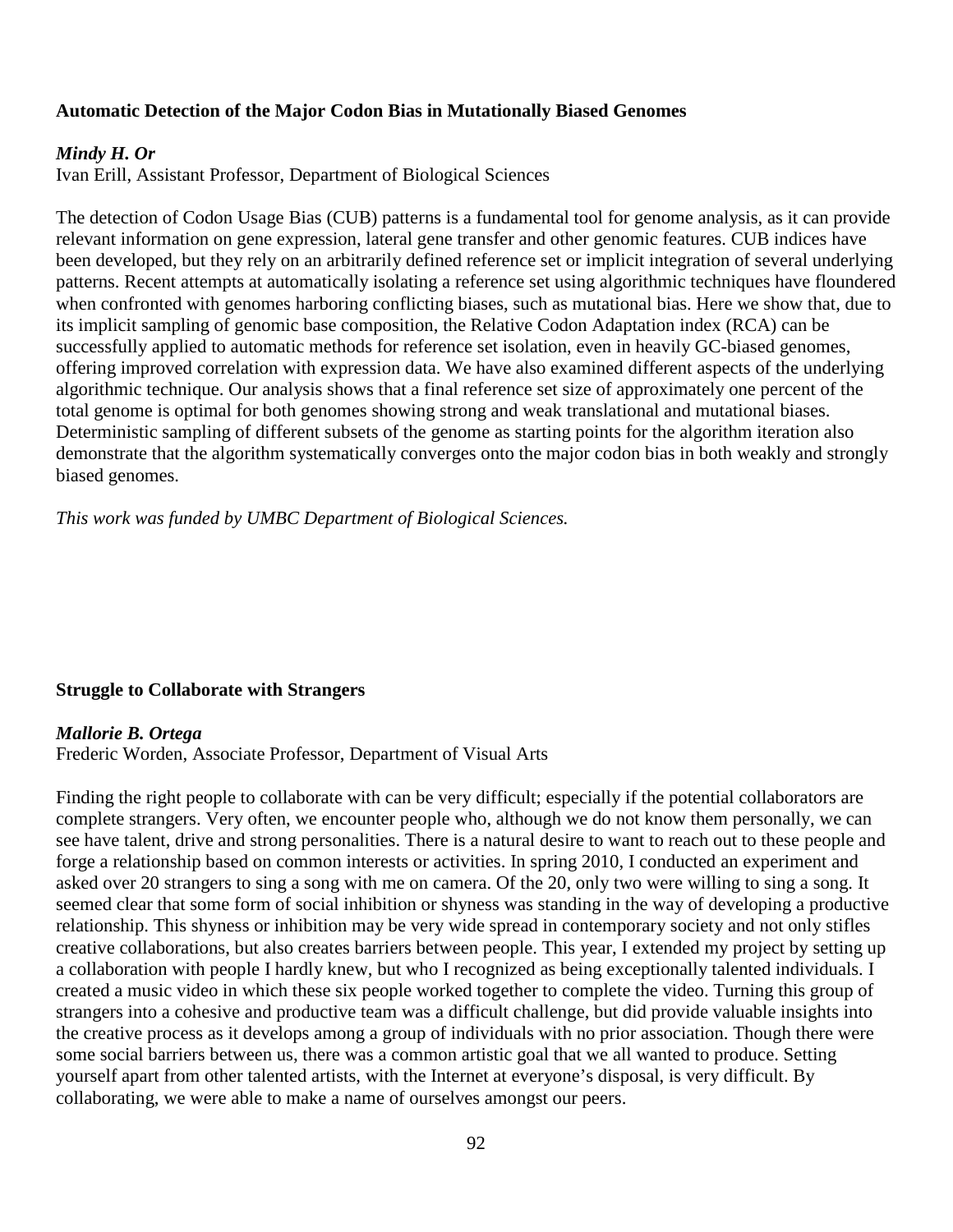### **Always Wanting More: Access, Entitlement, and Expectations of Popular Music Bands in the Age of Social Media**

### *Christine N. Osazuwa*

Frederic Worden, Associate Professor, Department of Visual Arts

*Always Wanting More* is a documentary film investigating the culture of pop rock bands and the fanatic behavior exhibited by their fans. The purpose of the documentary is to understand the impact of music, marketing, and social media on culture, adolescent identity, and the music industry. This musical genre consists of young artists, signed to independent record labels (or unsigned) that play a radio-friendly style of rock music. The bands in this genre are much more accessible to their fans than the pop idols of the past due primarily to internet sites such as Facebook, MySpace and Twitter. Lack of media coverage of this genre and its impact on youth culture fueled my decision to use film to capture the dynamic nature of the concerts, including the sounds, the fans, and the overall intensity of these events. The documentary was filmed between May 2010 and February 2011 and covered both large festivals and smaller concerts. Through interviews with bands, fans, parents, industry insiders and experts in relevant academic disciplines, I uncovered a wide range of opinions as to the value and importance of the increased levels of intimacy between music celebrities and their fans made possible by the new social media technologies. The documentary investigates this musical world as an interesting and suggestive example of wider cultural currents and as a barometer of the current youth culture zeitgeist. The intertwined and synergetic impacts of social media and charismatic pop music bands are doubtlessly having powerful influences on impressionable young people and our hope is that *Always Wanting More* can shed some meaningful light on this phenomenon.

*This work was funded through an Undergraduate Research Award from the UMBC Office of Undergraduate Education.*

# **Utilizing Artificial MicroRNAs to Analyze Gene Function in the Green Alga** *Volvox carteri*

#### *Stephanie A. Owusu, Akelia D. Wauchope*

Stephen M. Miller, Associate Professor, Department of Biological Sciences

The green alga *Volvox carteri* is an ideal organism for investigating cell differentiation because it has just two cell types, somatic and gonidial (reproductive) cells. To better understand how cell differentiation works in *Volvox* we are developing RNAi tools that can be used to repress expression of candidate genes that might be developmentally important. Specifically, we are developing a system for expressing artificial microRNAs (amiRNAs). amiRNAs are modified miRNAs engineered to knockdown expression of target genes. In this investigation we replaced the constitutive promoter of previously tested amiRNA constructs with the inducible *nitA* gene promoter and targeted the *morA* and *myoF* genes, both of which are hypothesized to be important for *V. carteri* cell differentiation. We introduced the constructs into a *V. carteri* recipient strain and are analyzing the transformants to determine whether they express the amiRNA genes and exhibit the expected cell differentiation phenotypes. We report the results of these experiments here. If successful, these experiments should lead to a better understanding of *V. carteri* cell differentiation and cell differentiation in animals and higher plants.

*This work was funded by a Research Experience for Undergraduates (REU) supplement to grant NSF IBN-0077535 awarded to SMM.*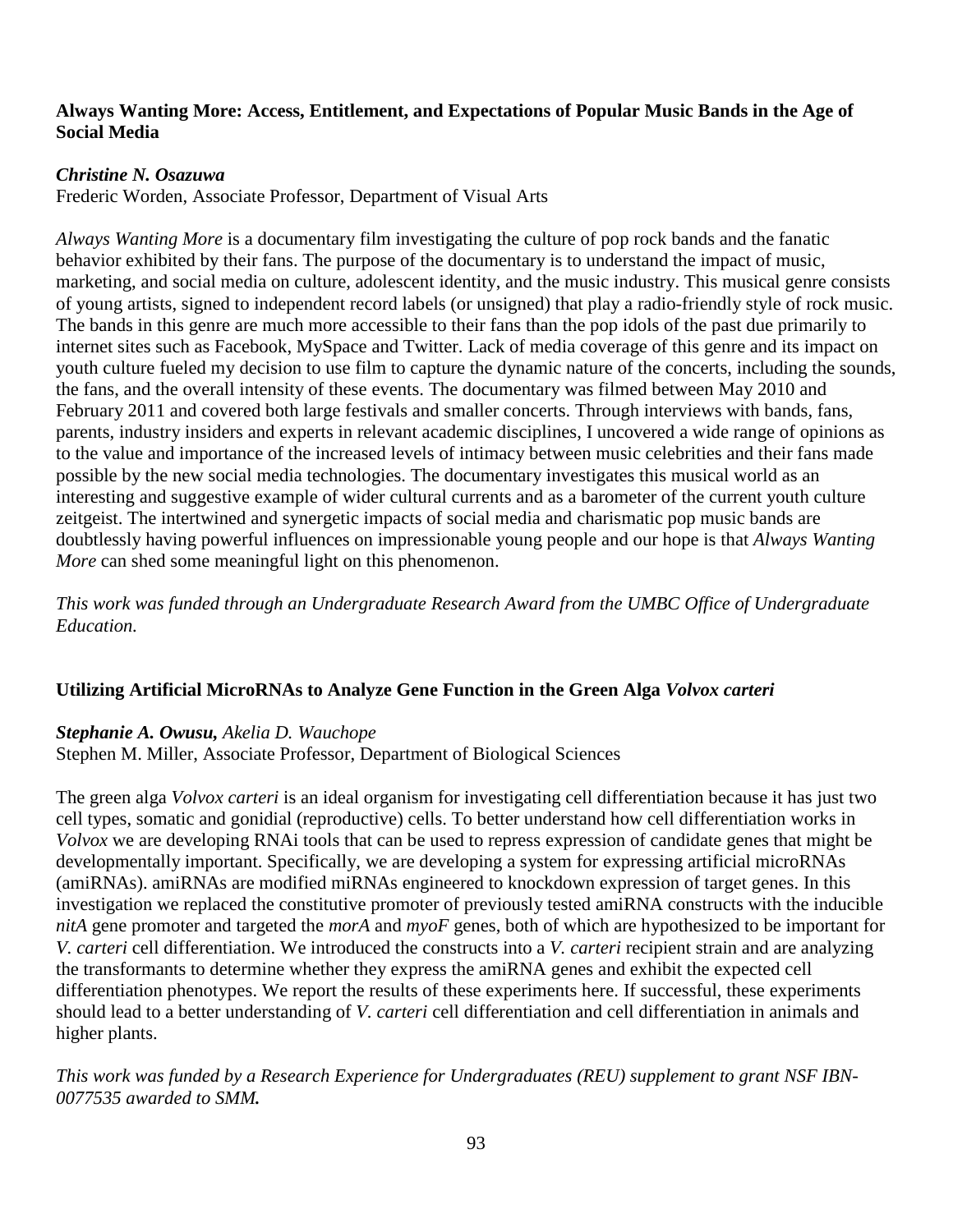# **Immune Tolerance and CD20-Specific Lentiviruses**

### *Nana K. Owusu-Boaitey, Ai-Hong Zhang*<sup>1</sup>

1 Center for Vascular and Inflammatory Diseases, University of Maryland School of Medicine David W. Scott, Professor of Surgery and of Microbiology and Immunology, Center for Vascular and Inflammatory Diseases, University of Maryland School of Medicine

Autoimmune disease often results from immune cells recognizing host peptides as foreign, leading to immunogenic responses such as the destruction of peptide-expressing host cells. Tolerance to these selfpeptides may be induced by retrovirally infecting naïve B cells *in vitro* with the peptide coupled to an immunoglobulin heavy chain (IgG), allowing the B cells to present the peptide via MHC class II molecules, and infusion of peptide-presenting B cells prior to disease onset. An alternative method involves infecting B cells *in vivo* with CD20-specific lentiviruses that express the peptide-IgG. Since CD20 is expressed predominantly on B cells, the virus will almost exclusively infect B cells when injected into the body. This study involves the use of lentiviruses for induction of tolerance by this means. Lentivirus plasmids coding for two different peptide-IgG have been constructed. The lentiviruses infect CD20-expressing Raji cells but not two other CD20-deficient cell lines; the quantity of peptide-IgG produced in these cells is currently being measured. These peptide-IgG lentiviruses will then be used to induce tolerance in mouse models of human autoimmune conditions with mice expression human CD20.

*This research was supported, in part, by the HHMI Undergraduate Scholars Program at UMBC, the Howard Hughes Medical Institute, along with grant R01 AI035622 from the NIH, the NMSS Pilot Award, NIH/HIGMS MARC U\*STAR T34 08663 National Research Service Award to UMBC.*

# **Study of Morphine Tolerance and Dependence**

# *Nicole A. Parker, Elisabeth Barbier1 , Carmen Matos*

1 School of Pharmacy, University of Maryland Baltimore Jia Bei Wang, Professor, School of Pharmacy University of Maryland Baltimore

Morphine is an opiate that binds to the mu-opioid receptor and is used to treat severe pain. Development of tolerance and dependence is a side effect to chronic morphine treatment that hinders its use as a long-term analgesic drug. Male mice, C57BL WT, were used to evaluate the tolerance and dependence to morphine. Tolerance to the analgesic effect of morphine was assessed using the hot plate test at 55 degrees Celsius (+/- 0.5) with a 30-second cut-off time. Latency to respond with a paw lick, hind-paw flick, or jump was monitored. Tolerance was induced by subcutaneous injections of morphine (15mg/kg) for eight days and was measured by a decrease in the response. The eighth day, naloxone (1mg/kg), a mu-opiod receptor antagonist, was used to precipitate morphine withdrawal and assess morphine dependence in chronically treated mice. Results indicate that mice treated with chronic morphine tolerance developed after two days along with significant weight loss compared to control mice treated with saline. Naloxone treatment induced withdrawal symptoms such as jumps and diarrhea, which indicate dependence in the mice treated with morphine. This experiment can be used to test the tolerance and dependence of different strains and mutated mice.

*This work was funded, in part, by NIH/HIGMS MARC U\*STAR T34 08663 National Research Service Award to UMBC, the HHMI Undergraduate Scholars Program at UMBC and the Howard Hughes Medical Institute.*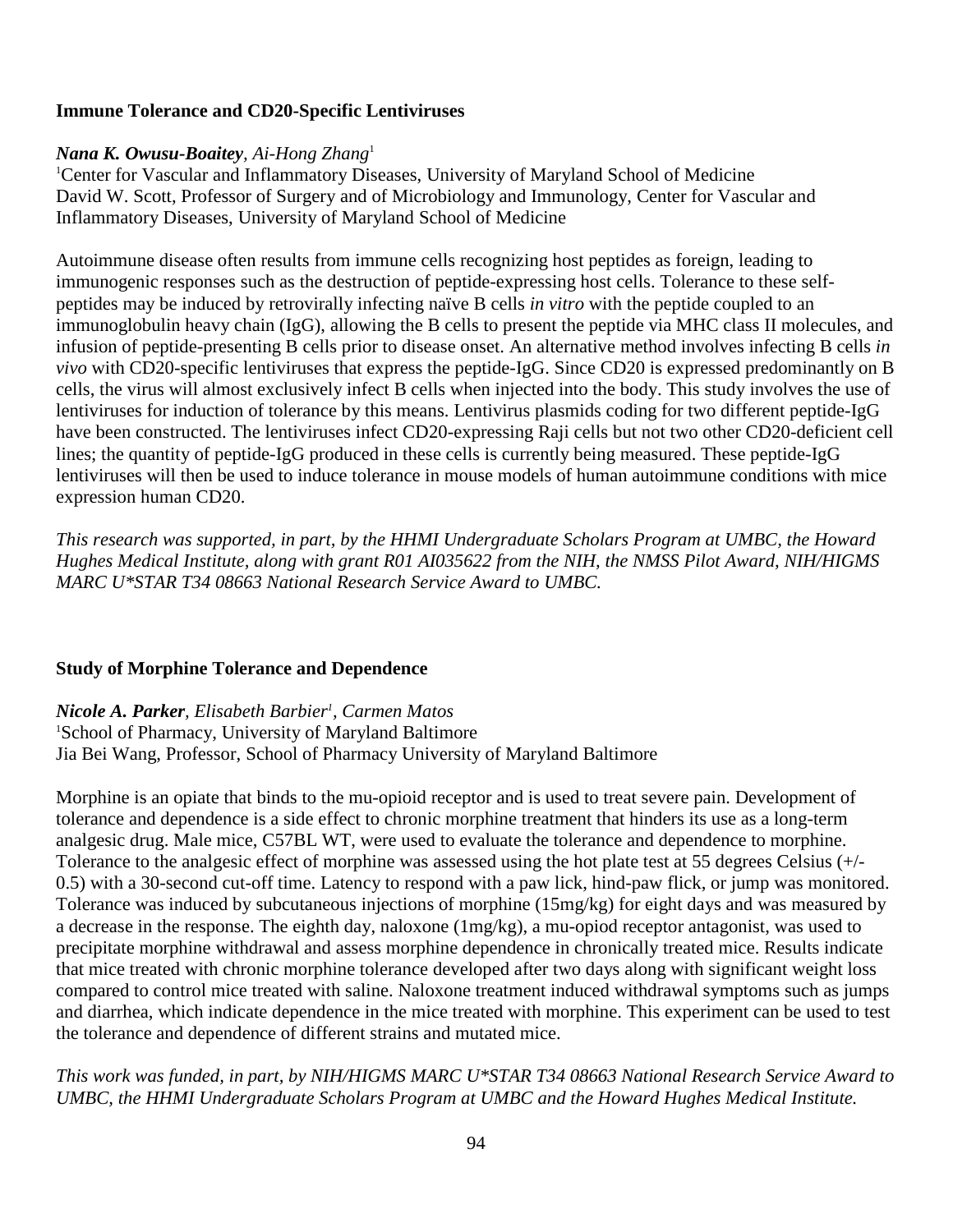# **Measuring the Release of ATP from the Mouse Carotid Body**

# *Pejmon Pashai, Eric Kostuk1 , Luis Pichard1 , Machiko Shirahata,*

<sup>1</sup>Department of Environmental Health Sciences, Johns Hopkins School of Public Health Machiko Shirahata, Professor, Division of Physiology/Department of Environmental Health Sciences

Adenosine triphosphate (ATP) is considered to be an essential excitatory neurotransmitter in the cat and rat carotid body (CB). However, the role of ATP in the mouse CB has yet to be determined. Therefore, we have developed a system to measure *in vitro* release of ATP from the mouse CB using bioluminescence techniques. The initial focus was to determine an optimal *in vitro* environment. We tried various chamber systems and methods of integrating the CB within these systems. These attempts have elevated our understanding of the sensitivity of the measurement, the sample collection procedures, and the quantification of sample concentration. We have found that the methods that have been previously used to measure the ATP release from the cat and rat CB cannot be directly applied to the mouse CB due to the small tissue volume. Further, due to the small amount of the ATP release, possible bacterial contamination has impeded upon accurate measurements. Thus, experiments were performed aseptically. The incubation chamber was made of Spin- $X^{\circledast}$ Centrifuge Tube Filter. The filter was coated with two percent low melting temperature agarose to hold four CBs. Krebs (120  $\mu$ L) was added and CBs were incubated for seven minutes at 37 °C. By using trichloroacetic acid, we estimated the maximum release of ATP from the CB of DBA/2J mice was 289 pmoles/minute. In hyperoxic/normocapnic conditions, the release was 7.88 pmoles/minute.

*This work was funded, in part, by AHA 09GRNT2080158 NHLBI HL8134.*

# **Investigation of the Binding Affinity of GP32, an SSB Protein, for dsDNA**

#### *Divya Patel, Ajay Vaghasia*

Richard Karpel, Professor, Department of Biochemistry

Bacteriophage T4 gene32 protein (gp32) is a classical single stranded DNA binding protein (SSB) that plays a crucial part in DNA replication, recombination, and repair. Although its primary function is to bind to single stranded DNA (ssDNA), it has been previously demonstrated that gp32 weakly binds double stranded DNA (dsDNA). In order for gp32 to effectively bind ssDNA patches which exist during DNA repair, replication, or recombination, gp32 cannot rely upon three-dimensional diffusion. Putatively, gp32 is capable of onedimensional diffusion along dsDNA until it encounters ssDNA. This research focuses on finding the binding affinity of gp32 for dsDNA. In order to determine this affinity, we have made use of the dye azure A. Upon binding to dsDNA, the visible absorbance spectrum of azure A changes. In the presence of gp32, however, gp32 competes with azure A to form a complex with dsDNA. The difference in the absorbance of Azure A in the presence and absence of gp32 can be used to determine the concentration of unbound dsDNA and to calculate the affinity. Our data indicates a weak binding affinity of gp32 for dsDNA; however, further spectrophotometry and structural studies still need to be conducted in order to determine the actual affinity and dsDNA binding site size on gp32.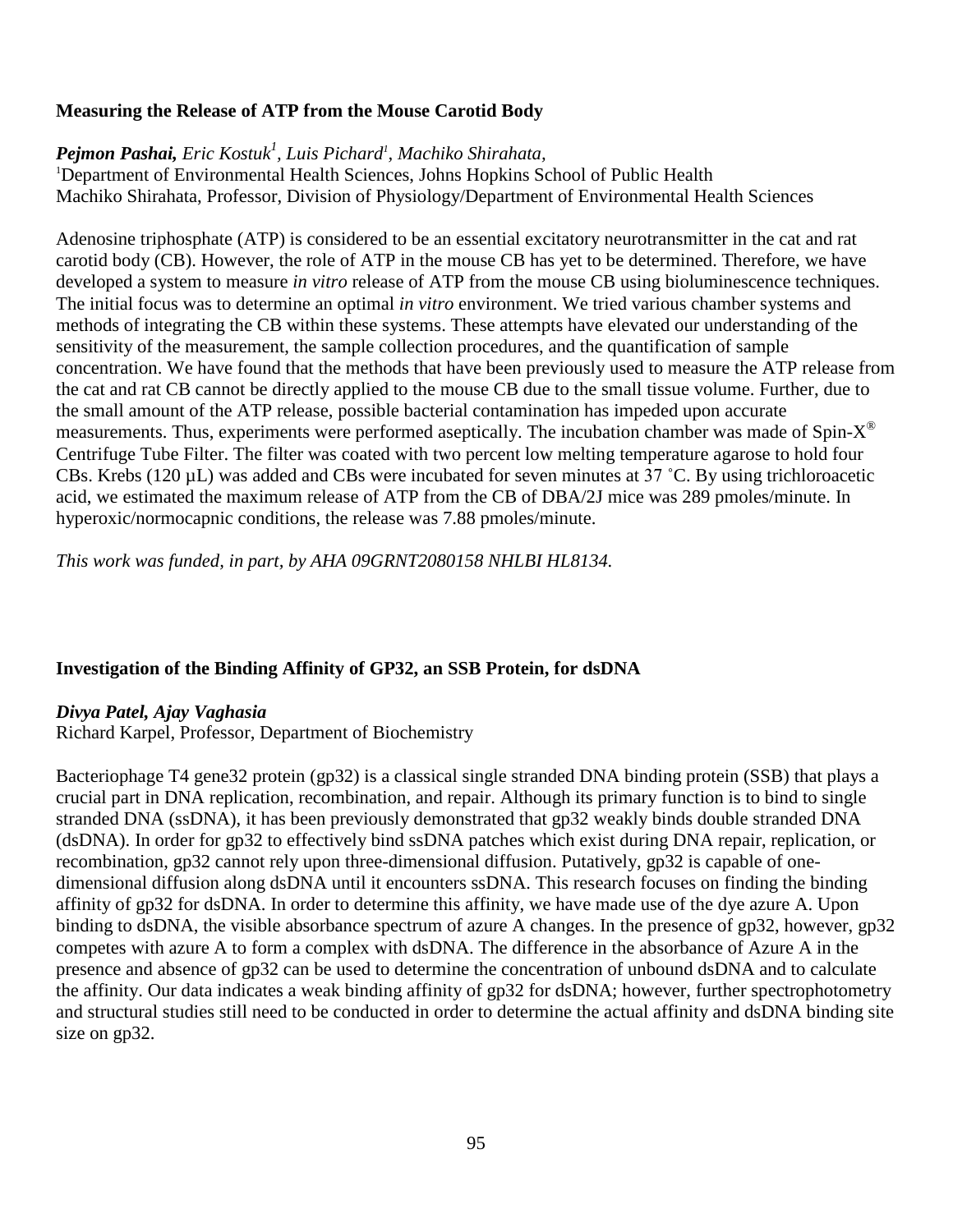# **A Plausible Mechanism for Vomeronasal Organ Protection**

#### *Janell S. Payano Sosa, Kurt Krosnowski*

Tatsuya Ogura, Research Assistant Professor, Department of Biological Sciences Weihong Lin, Assistant Professor, Department of Biological Sciences

Semiochemicals detected by sensory neurons in the vomeronasal organ (VNO) mediate sexual, social, and interspecies defensive behaviors. The mechanisms that regulate chemical access to the VNO are unknown. We recently have found that solitary chemosensory cells (SCCs) in the VNO entry duct detect bitter compounds (Ogura et al., 2010). We hypothesize that SCCs play a role in protection of the VNO from harmful/bitter substances by monitoring the chemicals at the VNO entry duct. We examined whether long term exposure to a bitter substance, strychnine, would have an effect on the semiochemical-mediated behaviors. To test the role of SCCs on VNO protection and proper function, we individually housed five TRPM5 wild-type (WT) and TRPM5 knock-out (KO) mice. We then exposed them to strychnine for ten days. After the exposure we ran mating, fear, and aggression tests. The results for WT mice show that two of five displayed fear behavior; one of four mounted females and displayed aggressive behavior. For the KO mice two of five displayed fear behavior; three of five mounted females and displayed aggressive behavior. The data suggest that strychnine reduced typical behavioral responses of WT and KO mice, both groups showing reduced mating, aggression, and fear responses when compared to control mice.

*This work was funded, in part, by NIH/NIGMS MARC U\*STAR T34 08663 National Research Service Award to UMBC and NIH/NIDCD DC 009269 and ARRA supplement to Dr. Weihong Lin.*

# **The Effects of Students' Surnames on their Academic Success**

#### *Catherine E. Perry*

Linda Oliva, Assistant Professor, Department of Education

All students should have an equal opportunity to succeed. There is a possibility that students' surnames may affect the assistance they receive from instructors and their placement in higher or lower performing classes. Class lists were collected from classes split by performance with attention focused on the first letter of the last name. The goal was to see if the difference in the proportion of students with last names at the beginning of the alphabet to those at the end was statistically significant. Applying a chi-squared test to a small sample of middle school students yielded some interesting results suggesting such a bias. Classroom procedures, including assistance students received from instructors, were investigated to explore possible causes of such a trend.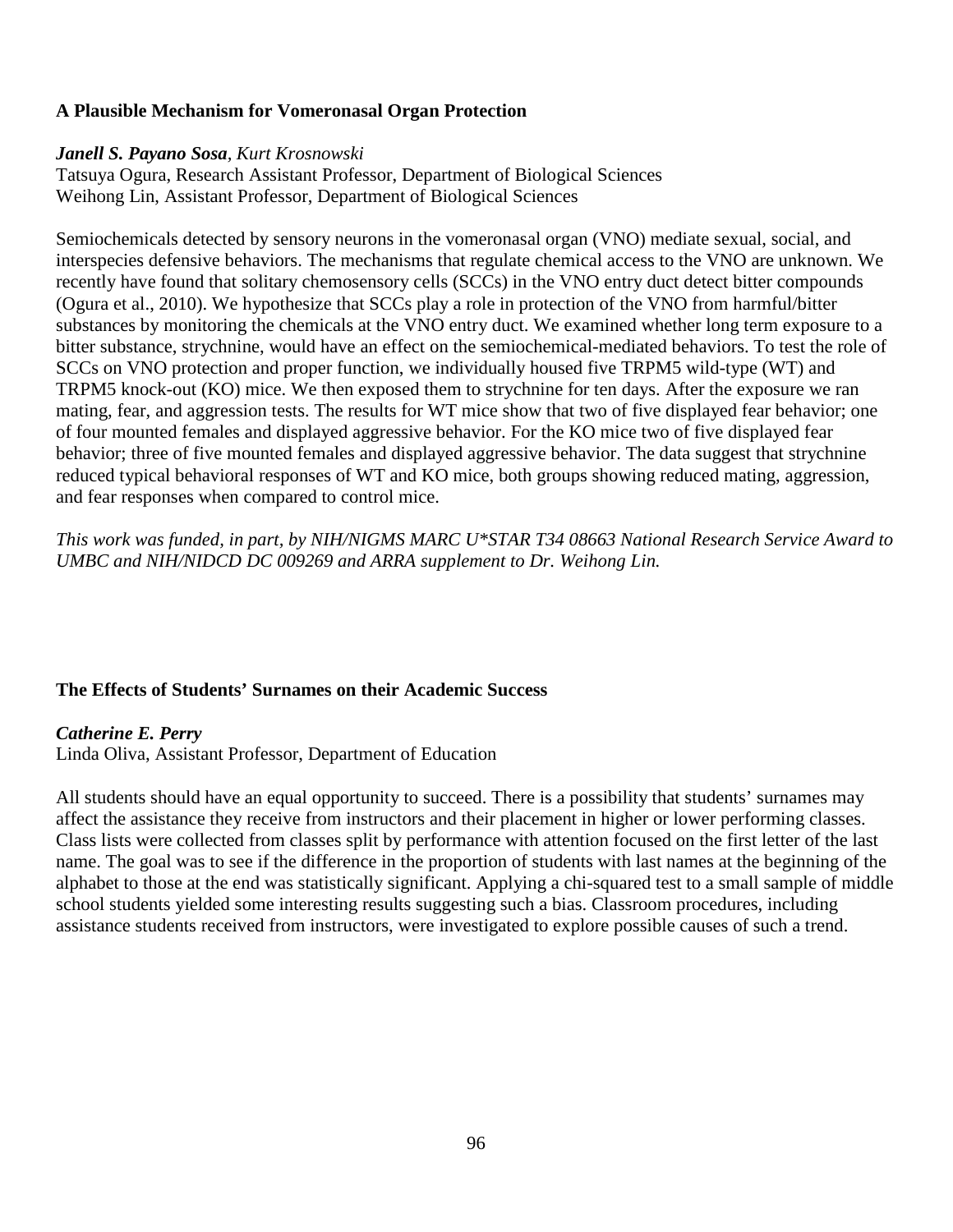# **DMDM: Domain Mapping of Disease Mutations**

#### *[Thomas A. Peterson](http://bioinformatics.oxfordjournals.org/search?author1=Thomas+A.+Peterson&sortspec=date&submit=Submit), Nathan Nehrt, [Asa Adadey](http://bioinformatics.oxfordjournals.org/search?author1=Asa%0A+Adadey&sortspec=date&submit=Submit)*

[Maricel G. Kann,](http://bioinformatics.oxfordjournals.org/search?author1=Maricel+G.+Kann&sortspec=date&submit=Submit) Assistant Professor, Department of Biological Sciences

Domain mapping of disease mutations (DMDM) is a database in which each disease mutation can be displayed by its gene, protein or domain location. DMDM provides a unique domain-level view where all human coding mutations are mapped on the protein domain. To build DMDM, we aligned all human proteins to a database of conserved protein domains using a Hidden Markov Model-based sequence alignment tool (HMMer). We used the resulting protein-domain alignments to provide a domain location for all available human disease mutations and polymorphisms. The number of disease mutations and polymorphisms in each domain position are displayed alongside other relevant functional information (e.g., the binding and catalytic activity of the site and the conservation of that domain location). DMDM's protein domain view highlights molecular relationships among mutations from different diseases that might not be clearly observed with traditional gene-centric visualization tools. These unique graphical interfaces can provide new insight into proteins related by their domains and disease mutations, revealing commonalities between diseases.

*This work was funded, in part, by National Institutes of Health (NIH) grants 1K22CA143148 to M.G.K. (PI) and R01LM009722 to M.G.K. (collaborator).*

# **Prostate-Specific Expression of** *MYC* **in a New Model of Prostate Cancer**

*Caroline L. Poff*, *Gretchen Hubbard*, *Charles Bieberich* Charles J. Bieberich Professor, Department of Biological Sciences

Prostate cancer is the most prevalent type of cancer in men in the United States, second only to melanoma. To better understand this disease, there is a pressing need for mouse models that recapitulate key elements of the human disease. One major caveat of current models is they do not target oncogene expression strictly to epithelial cells. We have chosen to focus on the oncogene *MYC* that is overexpressed in a variety of human cancers, including prostate cancer. Existing mice in which human *MYC* is driven by a rat *probasin* promoter *MYC* mice show phenotypic features of prostatic intraepithelial neoplasia (PIN) and carcinoma that are quite similar to that seen in humans. To address this caveat we will use the Nkx3.1 promoter to drive expression of the *MYC* oncogene exclusively to the prostate epithelium. Thirteen independent transgenic strains carrying a *MYC* transgene driven by a 70kb Nkx3.1 regulatory region have been generated. Several of these lines exhibit PIN lesions in all four lobes of the mouse prostate which phenotypically mimics human disease. Immunohistochemical and quantitative analyses will provide more definitive studies into the multi-step process of prostate carcinogenesis.

*This work was supported by a grant from the Patrick C. Walsh Prostate Cancer Research Fund to C.J.B.*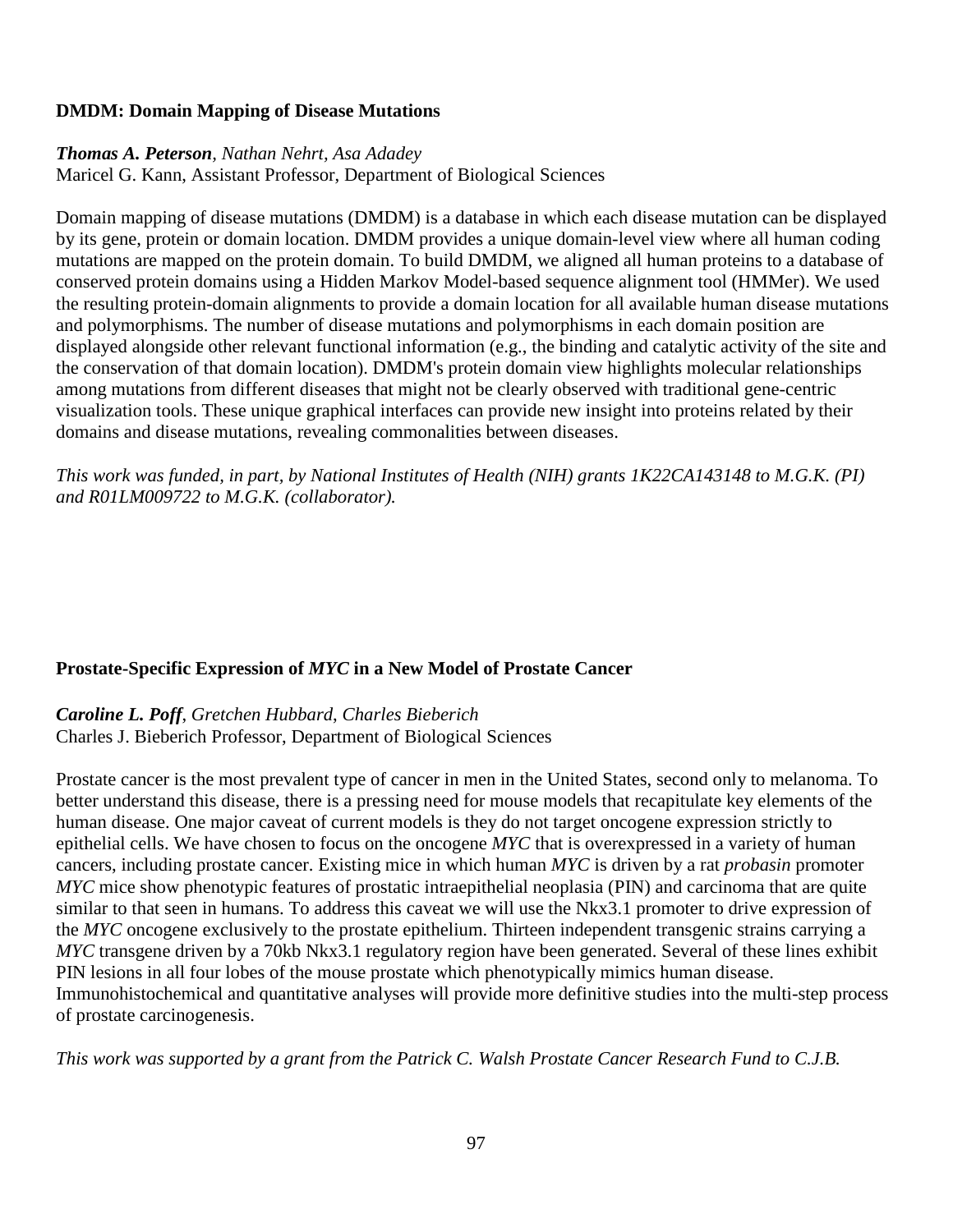### **TweetCollector: a Framework for Retrieving, Processing, and Storing Live Data from Twitter**

#### *Ross A. Pokorny*

Timothy W. Finin, Professor, Department of Computer Science and Electrical Engineering Anupam K. Joshi, Professor, Department of Computer Science and Electrical Engineering

Social media systems like Twitter and Facebook provide an important new source of information about emerging events, interests, opinions, and trends. While these posts are brief, they are rich in meta data and connected to complex social networks. Twitter is an especially interesting source due to its openness and high volume of over 100 million posts a day. Collecting, filtering, analyzing and storing information from a dynamic Twitter stream is an essential component for any system that derives information from it. I designed and implemented TweetCollector as a scalable system to automatically collect Twitter status updates matching a user-specified query. The received tweets are run through an extensible workflow, to which new components can be added as needed. After processing, the status updates, along with the data generated during the processing phase, are stored in a relational database for human inspection and further analysis. Scalability is achieved in a multicore environment through the use of multi-threading and resource pooling. TweetCollector ensures reliable collection of statuses with on-the-fly processing in order to allow social media researchers to rapidly discover and react to new information from a promising new data source.

*This work was funded, in part, by the Office of Naval Research through a subcontract from Lockheed Martin.*

#### **Gender Differences in Coping and Self-Esteem among Adults with Sickle Cell Disease**

#### *Evan Raines, Mahnoor Siddiqui*

Shawn M. Bediako, Assistant Professor, Department of Psychology

We examined the influence of gender on coping and self-esteem among adults with sickle cell disease, a common genetic blood disorder. Eighty-eight individuals (41 females and 47 males) completed the Coping Health Inventory, the Rosenberg Self-Esteem Scale, and a pain episode survey as part of the Cooperative Study of Sickle Cell Disease, a large multi-site study funded by the National Heart Lung and Blood Institute. Pearson product-moment correlations were computed separately for females and males in the sample, adjusting for the number of sickle cell pain episodes. We observed gender differences in the relation between self-esteem and coping, such that higher self-esteem was significantly associated with better coping for females, but not for males. These findings suggest that men and women might differ with respect to their coping habits and that these differences might explain variations in some health-related outcomes.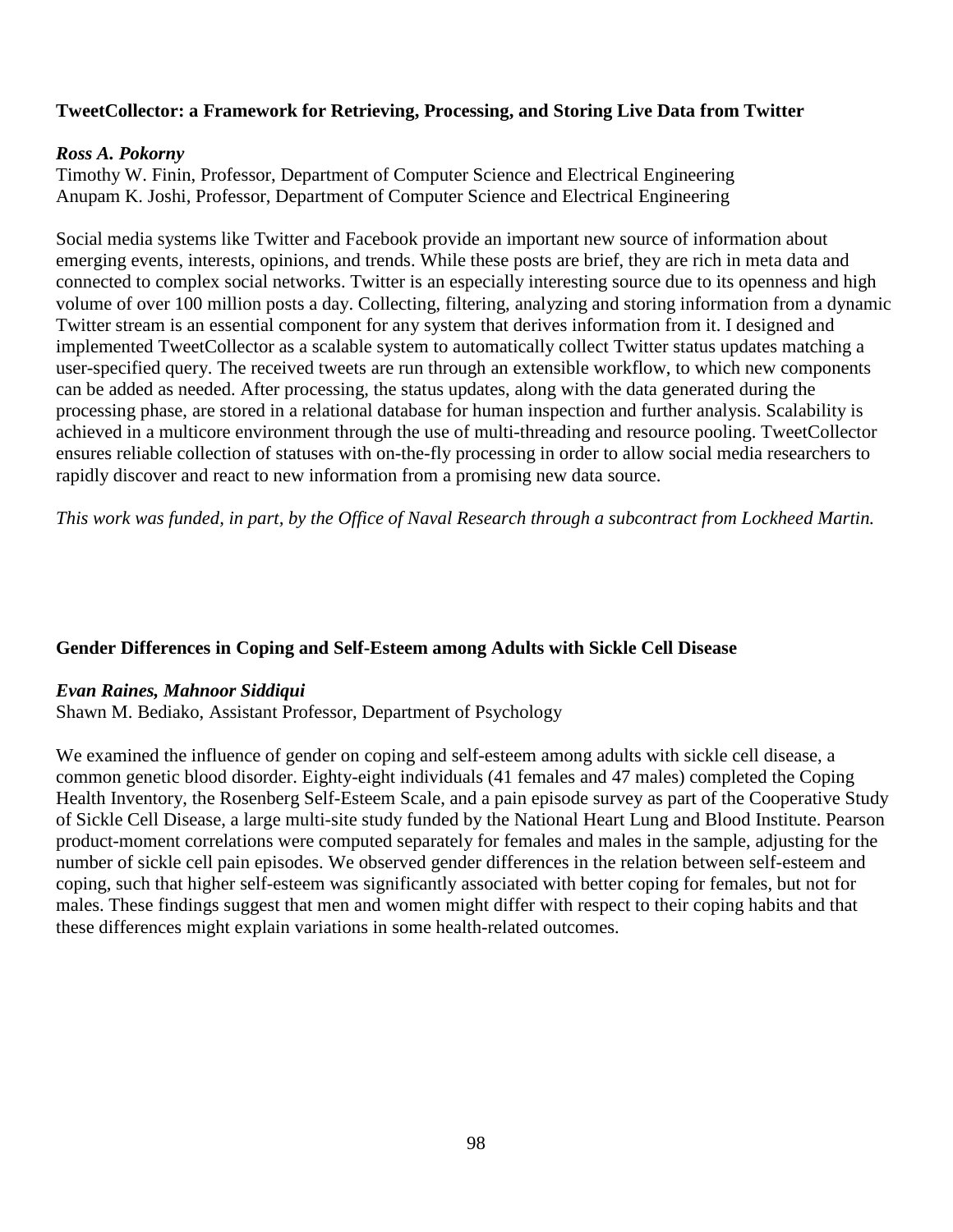# **The Effectiveness of Estates as Legacies**

#### *Ryan A. Ramos*

W. Edward Orser, Professor Emeritus, Department of American Studies

Each year thousands of tourists in the United States visit estates that the wealthy have bequeathed to the public. This research specifically examines two residences of the Country Place Era of America's nineteenth and early twentieth centuries that have been left as institutions of education and enjoyment for the public, to determine whether their current functions properly reflect the founders' intent. The exemplars used are Pierre S. du Pont's Longwood Gardens in Pennsylvania and Henry Francis du Pont's Winterthur Museum in Delaware. A selection of official and legal documents pertaining to the estates have been analyzed to examine how the current functions of the estates are in keeping with the uses expected by the benefactors. In Longwood's case its primary function as a memorial to the horticultural vision of P.S. du Pont is investigated, while in Winterthur's case its primary function as an exhibition of seventeenth to nineteenth century Americana that H.F. du Pont envisioned is explored. These estates represent distinctive endeavors to project and sustain a private legacy in the public sphere.

# **The Expression, Purification, and Crystallization of the H-NOX Regulatory Domain of Bovine Soluble Guanylate Cyclase**

# *Leida M. Rassouli-Taylor*

Elsa D. Garcin, Assistant Professor, Department of Chemistry and Biochemistry

Soluble guanylate cyclase (sGC) is a 150 kDa heterodimeric enzyme ( $\alpha$  and  $\beta$  subunits), which converts GTP to cyclic GMP to promote vasodilation. The β subunit contains a heme nitric oxide/oxygen-binding (HNOX) regulatory domain, which selectively binds nitric oxide (NO), activating the catalytic domain. Understanding the mechanism of activation of sGC through structural studies would be a useful tool to treat cardiovascular disease. The HNOX domain of bovine sGC contains about 193 amino acids. Because the β193-sGC construct (residues 1-193) is poorly expressed in *E. coli*, site-directed mutagenesis was used to introduce stop codons at sequential positions (from 187 to 198) along the original template. Expression conditions were tested for all 11 mutants, but only the β197-, and β198-sGC proteins were expressed in a soluble form. After partial purification via ion exchange chromatography, both proteins display a UV/Vis spectrum characteristic of the NO-bound heme. NO was not added during expression or purification, suggesting that its origin is likely atmospheric. Crystals of β197-sGC grown using our Art Robbins Phoenix crystallization robot diffracted poorly at the synchrotron (7 Å), but to our knowledge, these are the first mammalian HNOX crystals. We are now working to improve the diffraction quality of our crystals.

*This research was funded in part through an American Heart Association Scientist Development Grant (EG), UMBC DRIF (EG), and a UMBC Undergraduate Research Assistantship Support grant (EG).*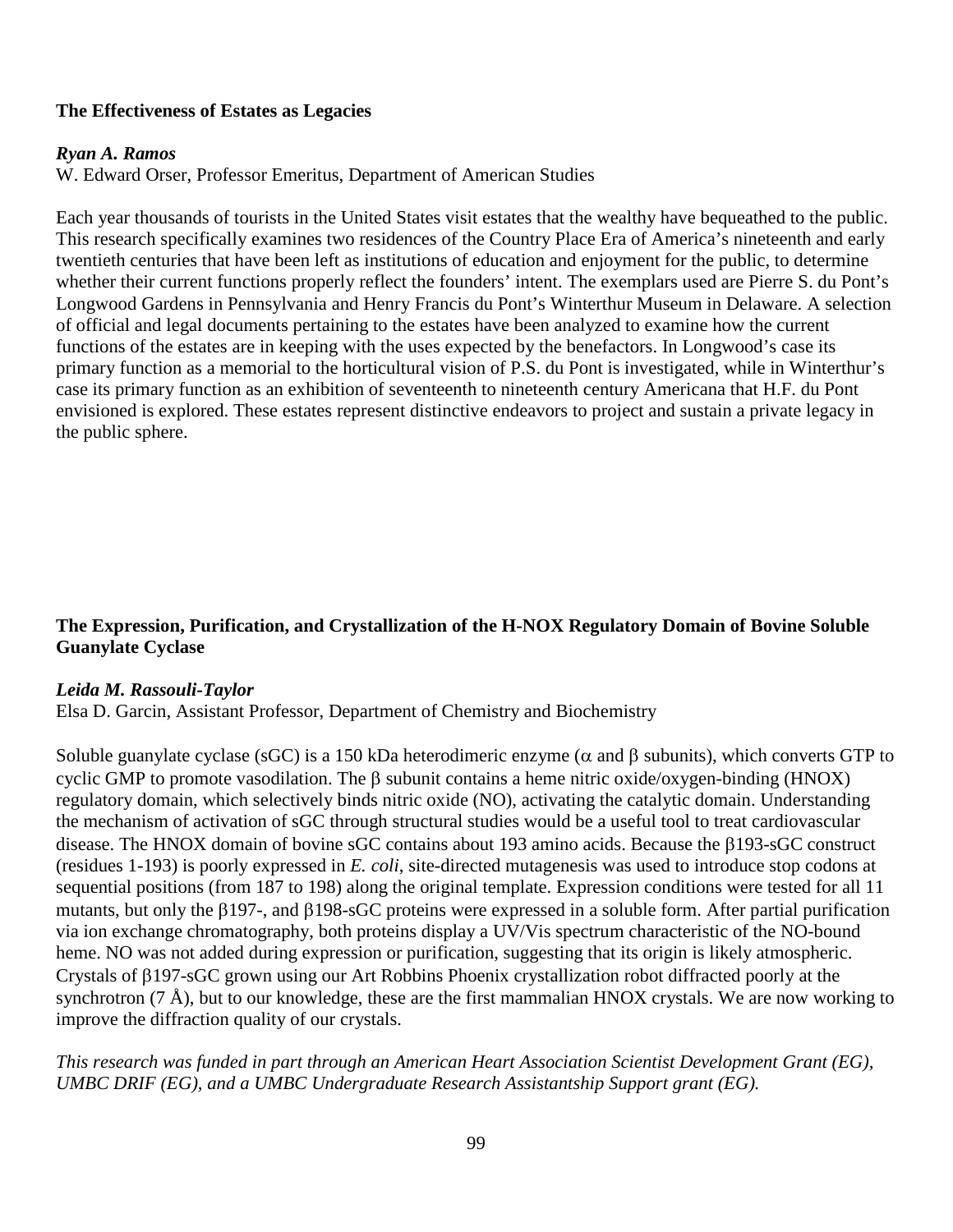### **Do Students Achieve the Mastering of a Foreign Language at a Faster Rate in a Same Sex Class?**

#### *Yira Rawlins-Prins*

Linda Oliva, Assistant Professor, Department of Education

Learning differences based on gender may play a role in student performance in learning a foreign language. This study investigated how urban high school students learned Spanish in three class formats: one class of seventeen boys, one class of seventeen girls, and a heterogeneous class of eight boys and eight girls. Student learning was assessed in the following ways: homework, surveys, projects, quizzes, and tests. Student performance data was collected for six weeks and results from each class were compared. In addition, students from each of the classes were interviewed to obtain their perspectives about their single sexed or mixed class format.

#### **Ornamentation in the Historical Context**

#### *Hannah J. Rider*

Lisa M. Cella, Assistant Professor, Department of Music

A well-informed, musical interpretation of pieces composed within the Baroque Period (1600-1750) requires knowledge of the performance practice of the time, which, unlike the standard classical training of today, involves the addition of ornaments or embellishments by the performer to the composer's work. I set out to gain the necessary knowledge and confidence to put into practice this creative, improvisatory style. In order to achieve this, I explored the literature from the time and asked for the help and advice of experts in the field. Focusing my research on the composer Telemann and his 12 Fantasias for solo flute, I also analyzed the ornamentation in recordings that other musicians have made. I am now ready to share the knowledge I have gained about the performance practice relative to the types of ornaments and the proper implementation thereof, to offer a survey, with examples, of choices other performers have made for the presentation of these pieces, and to perform my own version of one of the 12 Fantasias.

*This work was funded through an Undergraduate Research Award from the UMBC Office of Undergraduate Education.*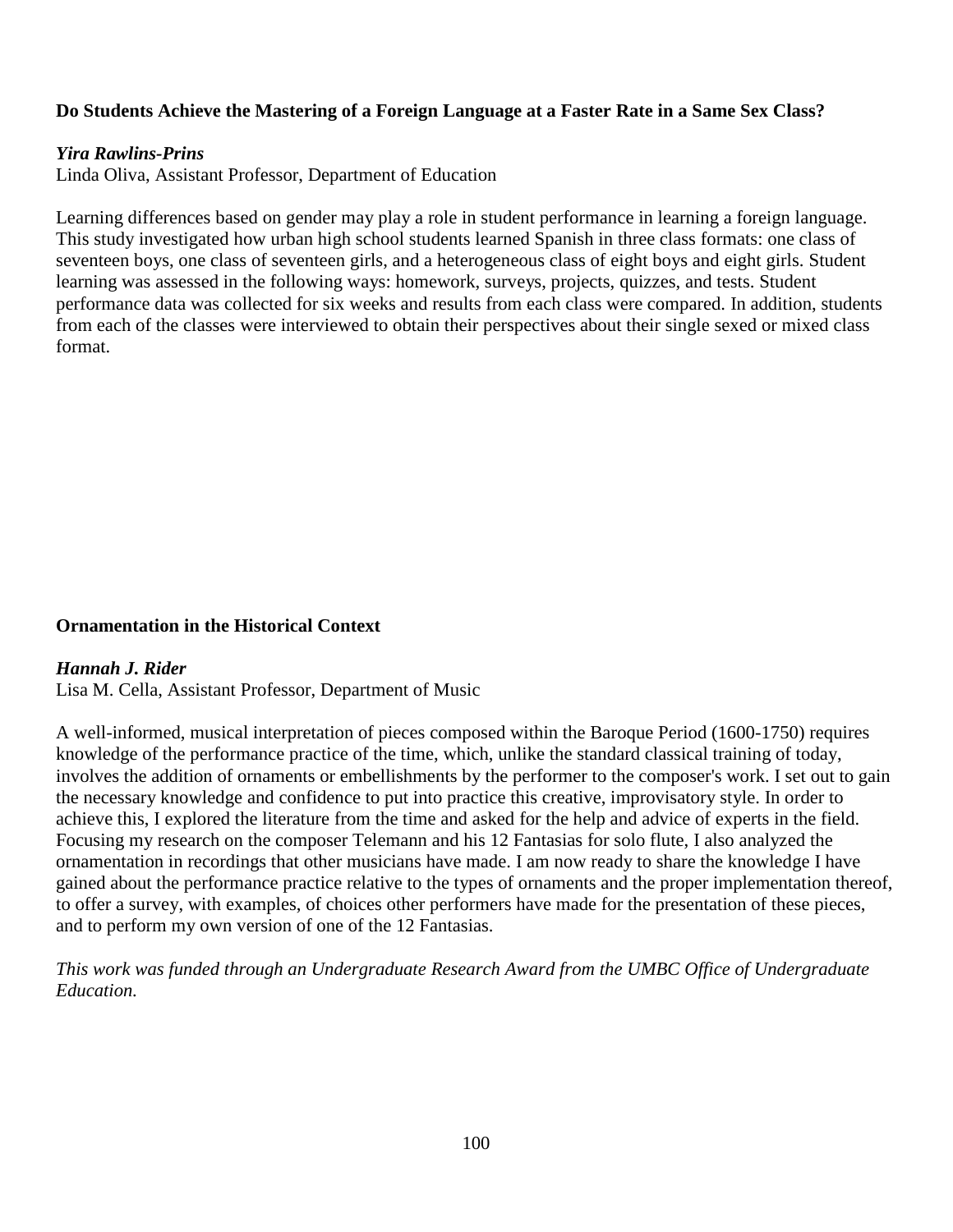# *In-Situ* **Bioremediation of Explosive Residue for Reduction of Trace Signatures**

 $\boldsymbol{K}$ aitlyn N. Sadtler, Charles Young<sup>1</sup>, Kendrick Highsmith<sup>1</sup>, Jeffrey Lin<sup>1</sup> 1 Johns Hopkins University Applied Physics Laboratory Charles C. Young, Section Supervisor, Applied Biology Section, Johns Hopkins University Applied Physics Laboratory

Background levels of explosive residues in areas of heavy warfare and/or frequent improvised explosive device (IED) attacks pose long-term health risks to civilians and hamper detection of buried explosive threats by methods detecting explosives-specific signatures. Current methods of bioremediation include collecting contaminated soils into composting windrows or treatment of soil slurries in a reactor augmented with microbial or fungal inoculants, which are limited by the need to move large amounts of soil while requiring large areas for processing. In this study we investigate approaches to stimulate natural microbial degradation of 2,4,6 trinitrotolulene, and other nitrogen containing explosives *in situ* through addition of microbial "fertilizers" with the goal of reducing trace signatures, increasing detection probability of buried explosives. These fertilizers are carbon and phosphate sources designed to support growth of microbes specifically capable of using explosive compounds as nitrogen sources. We have demonstrated that TNT-degrading microbes are common to uncontaminated soils, by isolating microbes from all sites analyzed to date. We have also developed/identified analytical methods for assessing TNT degradation. Future efforts focus on biochemical and genetic characterization of isolates, and application of analytical techniques to identify carbon and phosphate combinations that generate the highest level of degradation by indigenous microbes.

*This research was funded by a grant from the Department of Homeland Security and through the National Security and Technology Department Applied Biology and Nuclear Sciences Group at Johns Hopkins University Applied Physics Laboratory.*

# **Annotation of Highly Up-/Down-regulated** *Aedes aegypti* **Genes and Investigation of their Anti-Dengue Activity**

# *Christelle K. Samen, Shuzhen Sim, George Dimopoulos*

George Dimopoulos, Associate Professor, W. Harry Feinstone Department of Molecular Microbiology and Immunology, Johns Hopkins Bloomberg School of Public Health

As many as 100 million cases of dengue infection occur annually. The continued challenges in vaccine development and mosquito eradication efforts show an urgent need to find new methods of control. The RNA virus is transmitted between human hosts by mosquitoes, primarily *Aedes aegypti*, as a bloodmeal is taken. Many *Aedes aegypti* genes that code for proteins of unknown function are currently not annotated. In this work, we used BLAST to search for homologues in other organisms of the most highly up-/down- regulated genes from several *Aedes aegypti* microarrays comparing gene expression in various mosquito body compartments. This annotation will aid in achieving the following aims: first, to learn which genes are specifically expressed in each compartment, and which genes are ubiquitously expressed throughout the mosquito; and second, to assess the effect of dengue virus (DENV) infection on gene expression. Our preliminary results show that many of these unannotated genes do not seem to be transcriptionally regulated during DENV infection, but these findings do not rule out their importance. Further analysis and a better understanding of genetic function could lead to the identification of novel strategies of dengue control.

*This work was funded, in part, by NIH/NIGMS MARC U\*STAR T34 08663 National Research Service Award to UMBC.*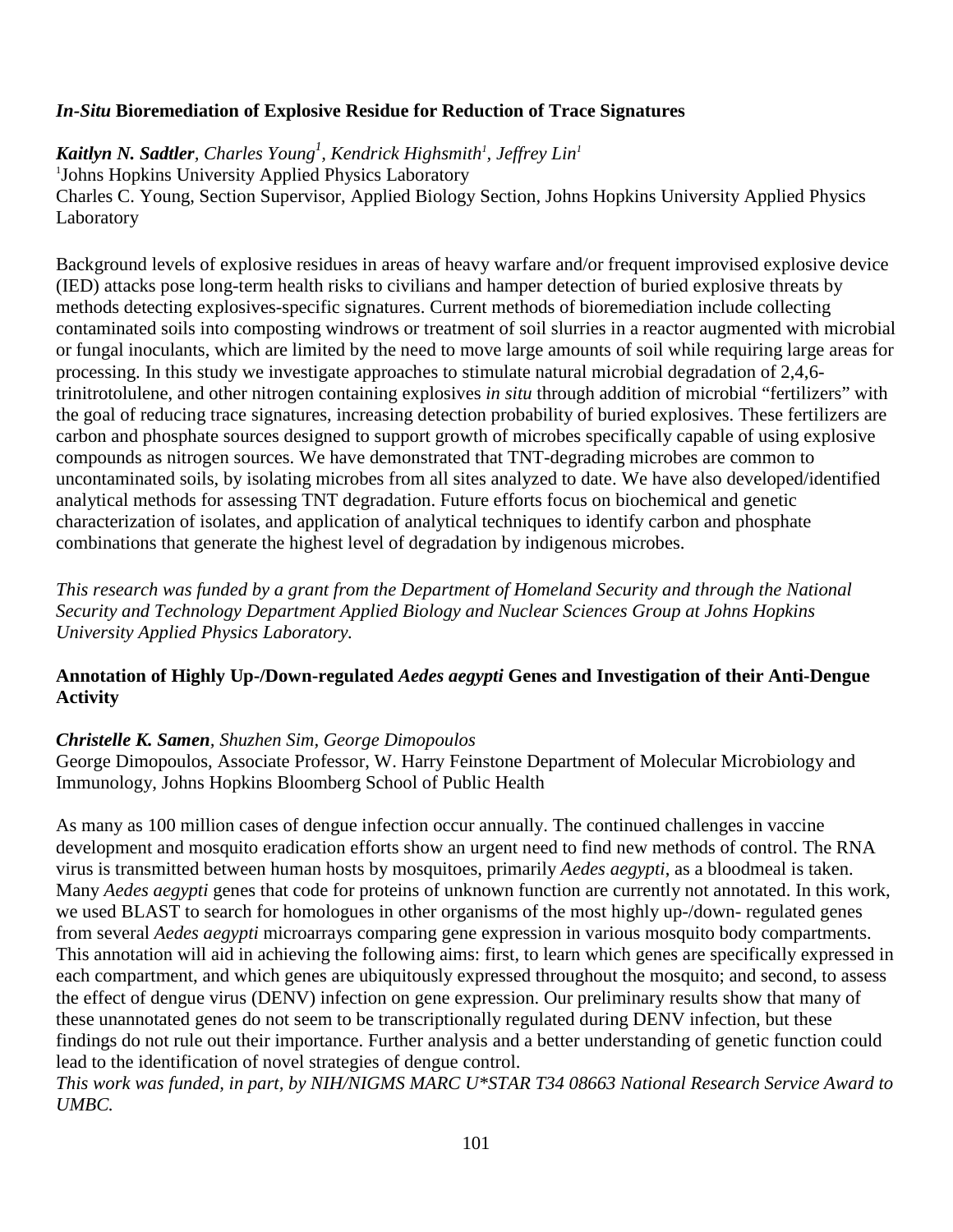### **Intuitive Fluorescent Biosensor for Millimolar Glucose**

### *Sadella C. Santos, Leah Tolosa, KarunaSri Mupparapu , Govind Rao*

Leah Tolosa, Associate Research Professor, Center for Advanced Sensor Technology, Department of Chemical and Biochemical Engineering

The purpose of this research is to create a more intuitive glucose biosensor. Sensors previously developed at CAST are structured by placing the fluorescent dye on the opposite side of the binding site. These sensors detect concentration levels in micromolar levels or lower, and show that an increase in glucose concentration corresponds to a decrease in fluorescence signal. These readings are not ideal because most clinically relevant concentrations are in the millimolar levels, the relationship between increased concentration and decreased signal is not intuitive, and the decrease in signal can be confused with various systematic errors. Research was done by changing the placement of the fluorescent dye so that it is situated next to the binding site by using the E149C GBP mutant and labeling this site with the dye IANBD. In addition, Ala-213 was replaced with Arginine to create the E149C/A213R GBP mutant. Based on previous research, the change in binding site and placement of dye is predicted to show an increase in fluorescence signal with an increase in glucose, and the detection of concentrations in the micromolar level. This research can be used to develop a noninvasive and cost efficient sensor for monitoring glucose levels in diabetics.

*This work was funded in part by the US ARMY, W81XWH-04-1-0781 and by the National Institutes of Health, DK062990 and DK072465.*

# **Is America Really Singing? A Review of (Supposedly) Common Song Repertoire**

#### *Joey B. Schenning, Jr.*

Linda Oliva, Assistant Professor, Department of Education

This study examined the relationship between the National Association for Music Education (MENC) *Get America Singing … Again!* campaign and Anne Arundel County's elementary music curriculum. In 1995, MENC released a list incorporating 43 songs that "establish a common song repertoire that 'Americans, of all ages, know and can sing.'" This study investigated differences between the *GAS* common song repertoire, the county curriculum, and the songs my students were actually familiar with. I provided a form to my third, fourth, and fifth graders at a local elementary school where they could mark (based on sound clips) whether or not they were familiar with a song. Students were asked to fill in the title if they knew it. Additionally, I polled current music teachers from other regions to compare any songs from this list that may have been missing, perhaps for regional reasons. Afterward, I supplemented the students with the songs they were not familiar with, ensuring they receive a well-rounded and multicultural musical experience.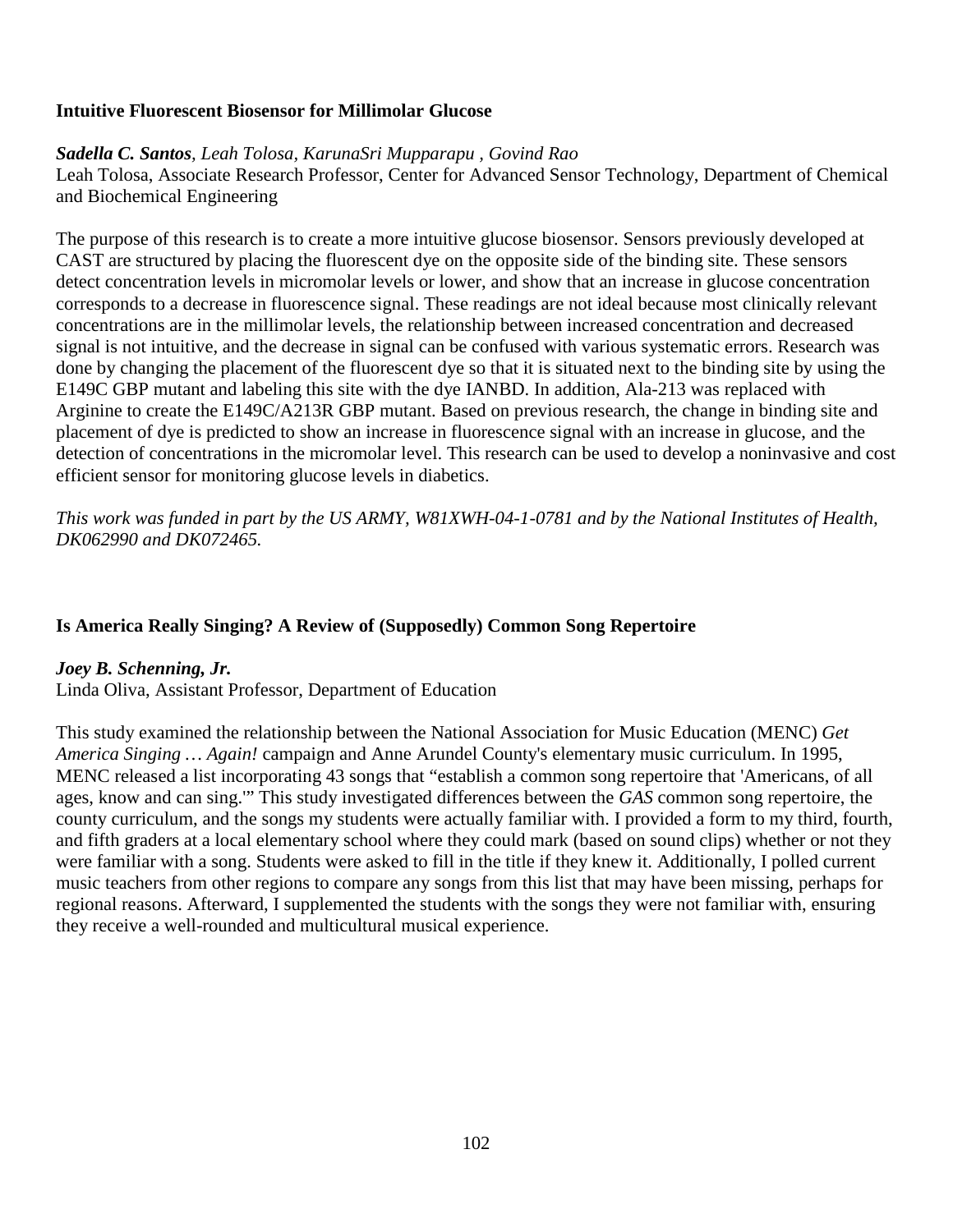# **Using Musical Instruments to Support Student Learning**

### *Alexander R. J. Scott*

Linda Oliva, Assistant Professor, Department of Education

Educational research shows that overall, subject matter retention rates between primary grades, especially in cultural-arts subjects, are very low. While classroom teachers try their best to use educationally sound methods in order to foster a greater subject matter retention, students seem more likely to forget content knowledge in areas that "just don't matter" as much as the heavily emphasized tested subjects. This study explored the effect that incorporating musical instruments in the general music classroom had on students' learning of important music concepts, such as the make-up of a pentatonic scale. I devised a set of lessons that introduced the students to the glockenspiel and the correct way to play it. This unit included lessons which focused on the pentatonic scale and its construction. By the end of the unit, about 90 percent of the students were able to correctly identify that the pentatonic scale was made distinctive from other scales because of its usage of the interval of a skip. In classes that the students did not use the glockenspiel to learn the pentatonic scale, the retention rate was much lower.

# **The Socialization Goals and Parenting Behaviors of Korean Immigrant Mothers and their Children's Outcomes**

#### *Annah Seo*

Charissa S. L. Cheah, Associate Professor, Department of Psychology

Culture influences many aspects of parenting, including parents' expectations of their child and which behaviors parents use to achieve their goals. In the case of Korean immigrants in the U.S., mothers incorporate Western parenting practices as well as more traditional Korean child-rearing practices. In our previous research, Korean American mothers' socialization goals predicted their children's conduct, peer relationship problems, and prosocial behaviors. However, the mechanisms through which parenting goals are related to child outcomes remains unaddressed by the limited literature on Korean-American parents and children. Moreover, no studies have conducted actual observations of Korean immigrant mothers' behaviors. This project examined the associations between seventy Korean immigrant mothers' (1) socialization goals and observed parenting behaviors and (2) observed parenting behaviors and their children's social, emotional, and behavioral outcomes. Korean immigrant mothers' behaviors with their three-to-six-year-old children were observed during a free-play session (warmth, control, sensitivity, positive and negative affect, and Korean-specific parenting behaviors). These findings will contribute to our understanding of intracultural variations, the belief-behavior relations, and methodology (parental report versus observations) in the study of parenting and family functioning. These findings will also provide needed information on factors that predict effective parenting and the healthy behavioral adaptation of Korean immigrant young children.

*This work was funded through an Undergraduate Research Award from the UMBC Office of Undergraduate Education.*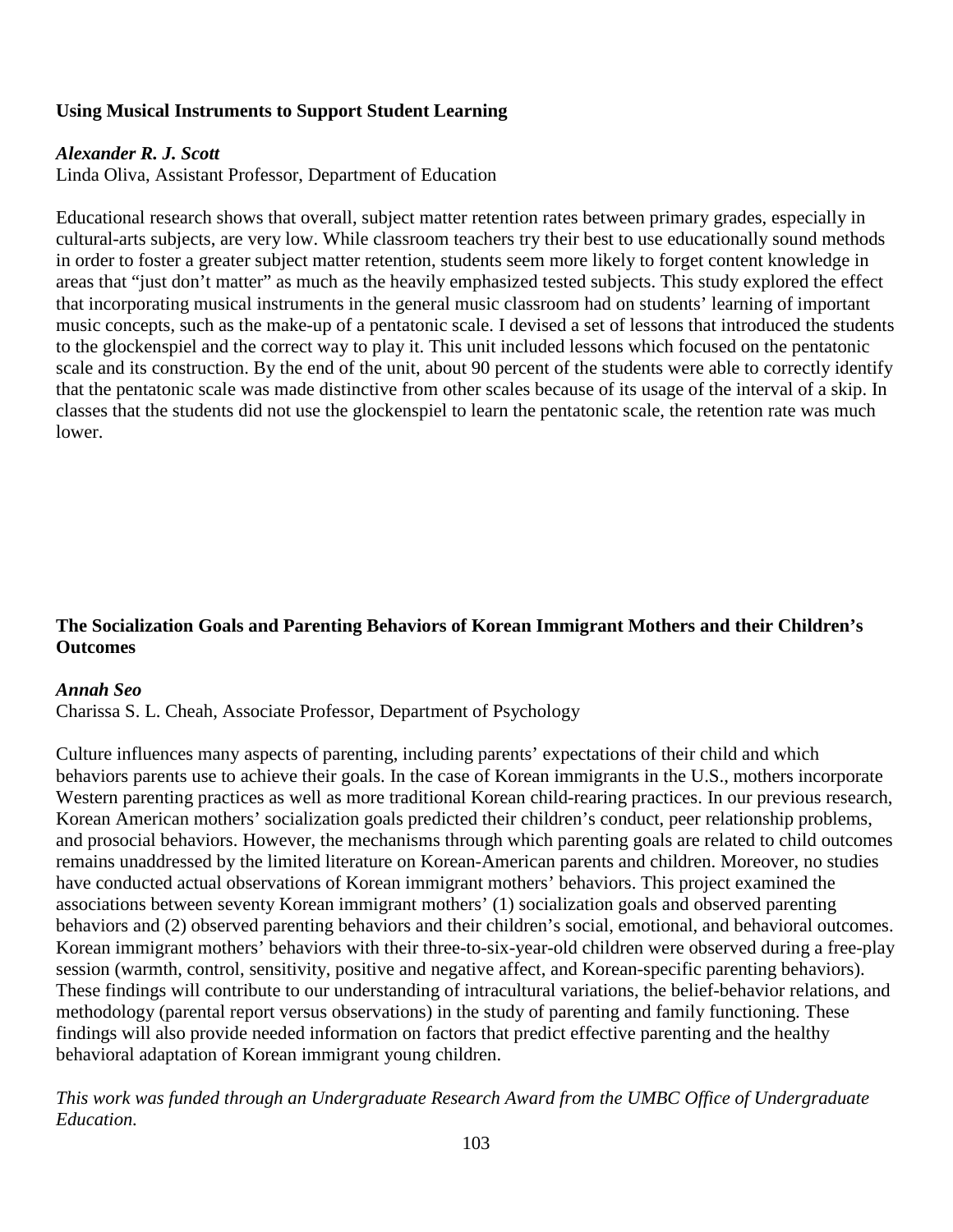### **Plantation Management in Post-Reconstruction South Carolina: White House Plantation and the Aimars**

#### **Sarah Elise Sexton**

Anne Sarah Rubin, Associate Professor, Department of History

Plantations in the South during and after Reconstruction suffered financially for a variety of reasons, including inability to adapt to Emancipation, inability to secure credit, low land values and lack of crop diversity. What then would cause two successful apothecaries to buy a plantation in 1871, when many plantations were struggling? In 1871 two brothers, Charles Pons and George Washington Aimar, who co-owned a successful apothecary in Charleston, South Carolina, bought White House Plantation on Toogoodoo Creak, thirty miles from Charleston. Hired managers sent regular updates to the brothers about the Plantation's doings, from 1871 until it was sold in 1898. These letters are a valuable source of information on post-Reconstruction Plantation management but must be contextualized. This work seeks to understand White House Plantation through these letters and in the context of the times, place, and lives of the brothers, as well as to understand their motivation for owning a plantation. In addition to the letters, other primary sources include the Plantation's ledger, legal papers, and personal documents belonging to the brothers. Many of these items, including the letters, are in the collections of the South Carolina Historical Society, others are in private collections of family members.

*This work was funded through an Undergraduate Research Award from the UMBC Office of Undergraduate Education.*

### **B7H1 Expression in Lung Cancer: A Potential Therapeutic Biomarker**

#### *Reema Sharma, Carolyn Rosinsky1*

1 Department of Oncology, Johns Hopkins Medical Institute Christian Meyer, Instructor Medical Oncology, Department of Oncology, Johns Hopkins Hospital Jonathan Powell, Associate Professor, Department of Oncology, Johns Hopkins Hospital

The immune system has the ability to recognize and destroy tumors. Therefore, tumors have developed ways to evade the immune system. In the body, tumors protect themselves by inhibiting immune function by inducing T-cell tolerance via expression of coinhibitory ligands. PD1 receptor engagement on the surface of T-cells by one of its ligands, B7H1, inhibits their function and is useful for the prevention of autoimmune diseases. In tumors, however, PD1 engagement by B7H1-expressing tumors has been shown to create tumor-specific T-cell tolerance. In this study, we hypothesize that one medium by which lung cancer cells evade immune detection is by expressing B7H1. To test this hypothesis, we stained human lung cancer cells with B7H1 antibody and evaluated expression by Fluorescence Activated Cell Sorter (FACS) and immunohistochemistry (IHC). We found that the cancer cells which expressed high levels of B7H1 by FACS were also showing positive signs of staining through IHC and therefore, FACS staining correlated with IHC. Our findings suggest that it is feasible to determine B7H1 expression of biopsy samples from patients using IHC. We propose that biopsy samples from patients with high levels of B7H1 might indicate that they are good candidates for successful anti-PD-1 immunotherapy.

*This research was funded by National Health Institute (NIH), grant RO1CA114227.*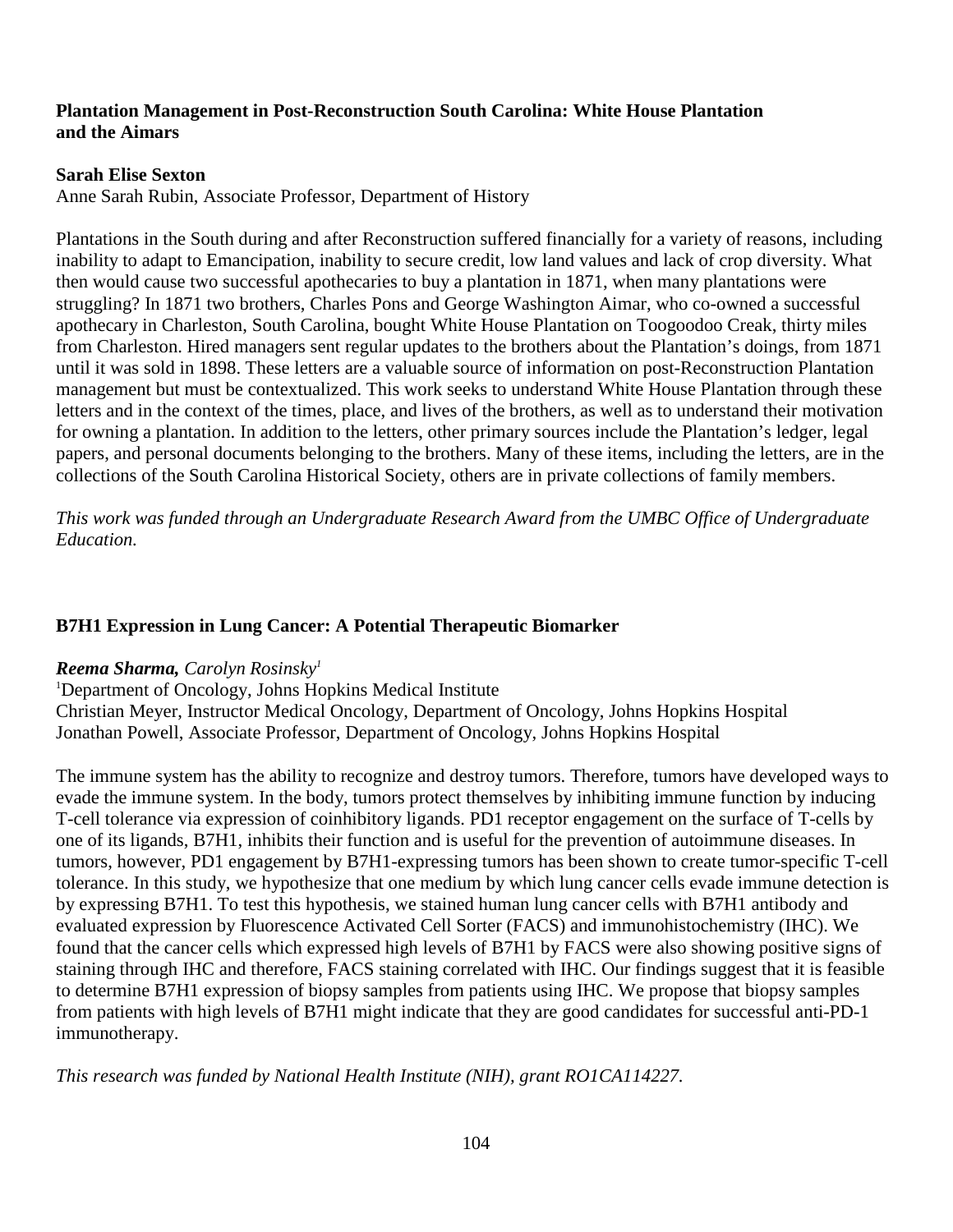### **Toward Tactile Authentication for Blind Users**

#### *Shiva Sharma*

Ravi Kuber, Assistant Professor, Department of Information Systems

An authentication mechanism has been adapted to enable individuals who are blind to access electronic data using their sense of touch. To enter the system, users must identify a set of pre-selected pin-based stimuli from a wider range presented via a tactile mouse. Findings from an empirical study conducted as part of the research, reveal that 16 participants were able to authenticate access to the system over the course of a one month period, with low levels of error. The approach was found to offer benefits over conventional authentication mechanisms. The tactile authentication system offers an inclusive experience enabling access to users regardless of level of sight. As information is presented underneath the user's fingertips, 'tactile passwords' are shielded from the view of observers. As the sense of touch is personal to each user, tactile stimuli are difficult to describe in concrete terms, and cannot easily be written down or disclosed to others, thereby enhancing security from third-party attacks.

*This work was funded through an Undergraduate Research Award from the UMBC Office of Undergraduate Education.*

#### **The Politics of the Criminal Justice System: An Anthropological Perspective**

#### *Tomiko Shine*

Sarah E. Chard, Assistant Professor, Department of Sociology and Anthropology

This ethnographic study examined the effects of imprisonment on the lives and families of three African-American men, aged over 50, who were imprisoned for over fifteen years in the 1960s to1980s. The incarceration rate in the United States has risen dramatically over the past thirty years and African-Americans are disproportionately represented within prison populations. Although thirteen percent of the overall population is African American, 40 percent of the prison population is African-American. Critics of the criminal justice system note that this high incarceration rate produces numerous challenges for African-American families and communities. Using open-ended interviews with participants and participationobservation of community events on community re-entry processes, I explored the men's perceptions of the cultural and social effects of their incarceration. The men described both their historical experience and the ways in which their previous incarceration has continued to shape their lives in the present. Taking this approach identified a broader social-political context of incarceration, narrating not an African American story, but in fact an extension of the American story.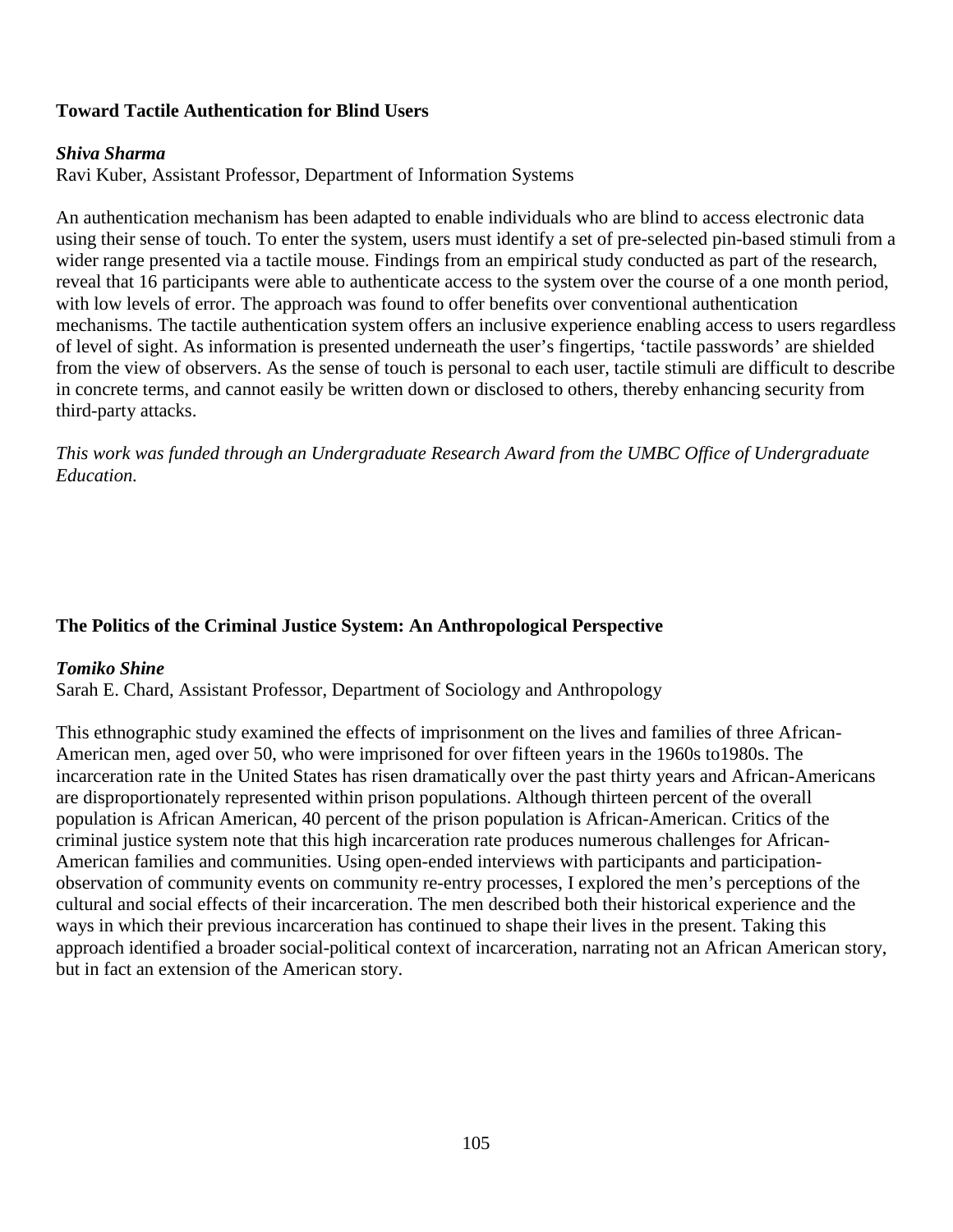#### **Increasing Depth of Homework Assignments: Integration of Writing in Chemistry**

#### *Jonathan J. Shumway*

Linda M. Oliva, Assistant Professor, Department of Education

It is important for educators in science, technology, engineering, and math classes to design meaningful and effective homework assignments that will increase their students' critical thinking skills and academic performance. Homework assignments can be structured to support active processing of important concepts reviewed in class. This study examined the effects of homework that was writing intensive in a local high school chemistry class. There were four groups of students that were under study. Two groups were labeled, "problem intensive," and the other two groups were labeled, "writing intensive." The problem intensive groups were assigned traditional chemistry problems to solve for homework. The writing intensive groups were asked to explain their homework answers and methodology in a systematic fashion and to elaborate on their thoughts and problem solving method each step of the way. Furthermore, the students in the writing intensive group were asked to write a double journal entry every night by writing their thoughts and notes in their own words and synthesizing and reinforcing the knowledge learned in class. Data from student performance, critical thinking, and their perspectives of each condition were compared.

#### **Hippocampal Activity in the Neonatal Ventral Hippocampal Lesion Model of Schizophrenia**

#### *<i>Igor Shusterman, Patricio O'Donnell<sup>1,2</sup>*

<sup>1</sup>Department of Anatomy and Neurobiology, University of Maryland, Baltimore 2 Department of Psychiatry, University of Maryland, Baltimore Patricio O'Donnell, Professor, Department of Anatomy and Neurobiology and Psychiatry, University of Maryland, Baltimore

Schizophrenia is a debilitating disorder affecting approximately one percent of the US population. The disease is characterized by symptom clusters including hallucinations and delusions, social withdrawal and anhedonia, and cognitive dysfunction. Previous research has shown disrupted morphology and function of the hippocampus, a brain region implicated in long-term memory and consolidation of multiple cortical inputs, in human schizophrenic patients. Multiple theories have proposed altered interneuron function and GABAergic signaling, suggesting cortical disinhibition. Interference with hippocampal maturation has been shown to cause deficits in inhibition through disrupted modulation of interneurons in prefrontal cortex by dopamine. A neonatal ventral hippocampal lesion model mimics symptoms and pathologies of the disease that emerge in late adolescence, similar to the disease. While abnormalities in cortex exist in this model, little is known about the electrophysiology of the remainder of the hippocampus. In this series of experiments, juxtacellular recordings are used to record basal firing and field potentials in the hippocampus in anesthetized rats. Furthermore, electrodes are implanted in the hippocampus to measure activity in the behaving animal. This work will determine whether the disinhibited state observed in prefrontal cortex in this animal model can be extended to other cortical regions and in the hippocampus.

*This work was funded by NIH MH57683, NIH/HIGMS MARC U\*STAR T34 08663 National Research Service Award to UMBC, and the HHMI Undergraduate Scholars Program at UMBC.*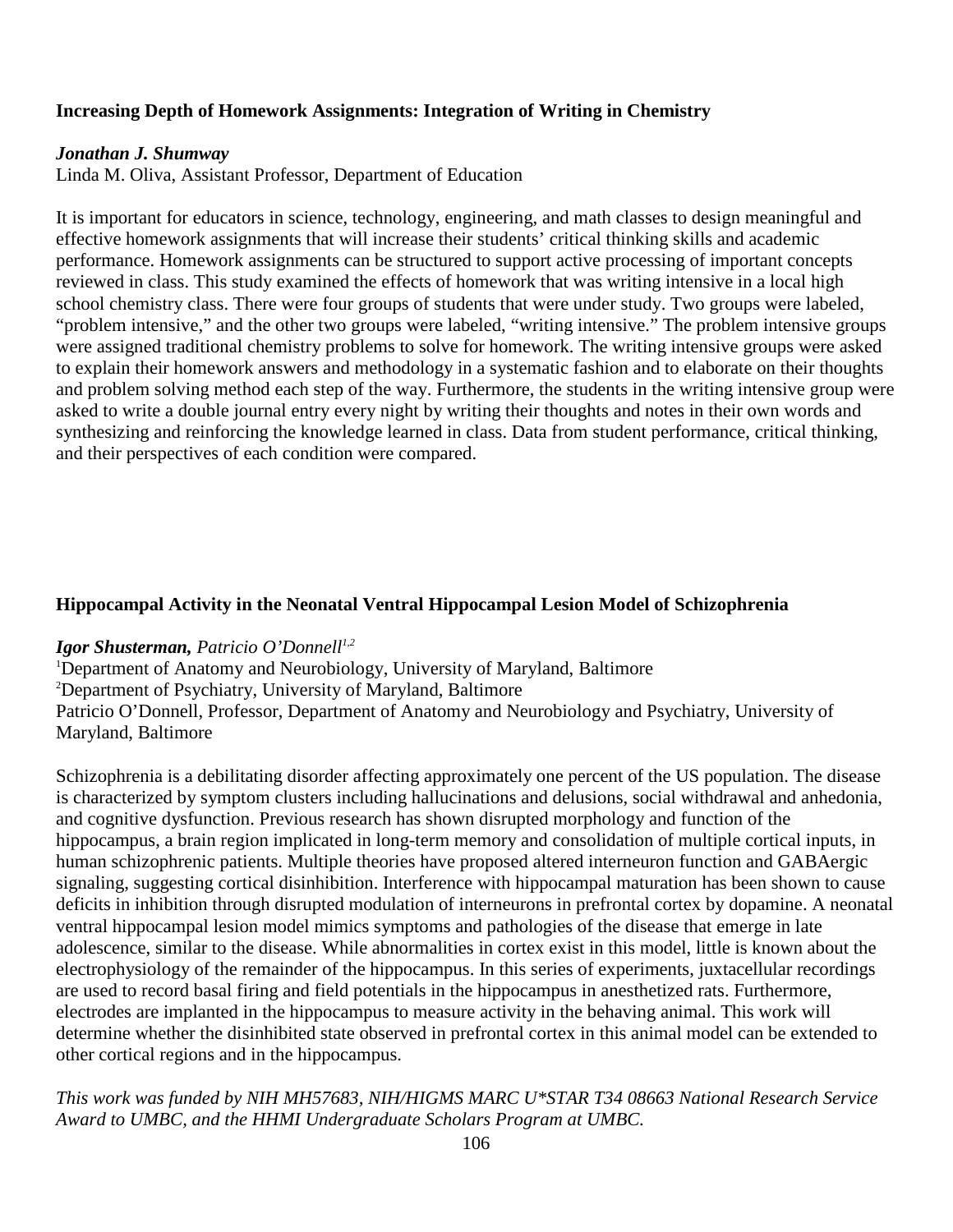#### **Patient Identification and Diagnosis Using Fourier Analysis and Beam Forming of Multi-electrode Brain Wave Signals**

### *David Shyu*

Fow-Sen Choa, Professor, Department of Computer Science and Electrical Engineering Elliot Hong, Associate Professor, Department of Psychiatry, University of Maryland

Electroencephalography (EEG) measurement can record electrical activity produced by the neurons firing in the brain. The double-click-auditory-response of EEG signals was used to identify schizophrenic patients. In a normal brain, the gating effect (suppression of responses from repeated signals) is typically seen when the same stimulus is heard more than once. However, it is not a perfectly reliable method since occasionally the patientgroup response also shows significant suppression. By comparing Fourier spectra of the first and second auditory EEG responses, our initial data have shown that the Fourier spectra of normal people brain waves overlap well even though their pulse energies are different. However, Fourier spectra of patients' first and second EEG responses are quite different. A MATLAB program is developed to evaluate the score of brain wave response by calculating the cross-correlation function of these Fourier spectra. Initial results show successful differentiation of scores among control and patient groups. More data is currently being analyzed to verify the effectiveness of the method. Furthermore, most seizures are usually caused by abnormal electrical discharges in the brain. To locate the problem area we also implemented beam-forming code to combine with multi-electrode signals and achieve position locating of specific brain signals.

*This work was funded through an Undergraduate Research Award from the UMBC Office of Undergraduate Education.*

# **Writers and Artists Together: Design Students Interpret the Words of** *Bartleby 2011*

### *Kayla Smith, Lisa Nicholson*

Sally Shivnan, Senior Lecturer, Director of Writing and Rhetoric, Department of English Guenet Abraham, Associate Professor, Department of Visual Arts

This exhibit showcases the collaboration of UMBC's student poets, fiction writers, and essayists with its most talented graphic design students, by displaying the design students' visual interpretations of the written works in the 2011 issue of *Bartleby*, UMBC's creative arts journal. Each design student has produced an image for a single poem, story, or essay, incorporating some or all of the text into the image. To ensure that each image is the artist's own unique and independent interpretation, design students produced their work without the consultation of the authors. Authors were only permitted to see the visual interpretation of their work after it had been completed. The text of each written work appears beneath the poster-size image. This project celebrates the release of *Bartleby* 2011 and the work of its staff—an interdisciplinary effort involving students from across many majors, who bring together writing and art from students across the university community. At the exhibition, *Bartleby*'s editors will be on hand to talk about their work producing the new issue.

*This work was funded, in part, by the UMBC Office of Undergraduate Education and the Student Government Association.*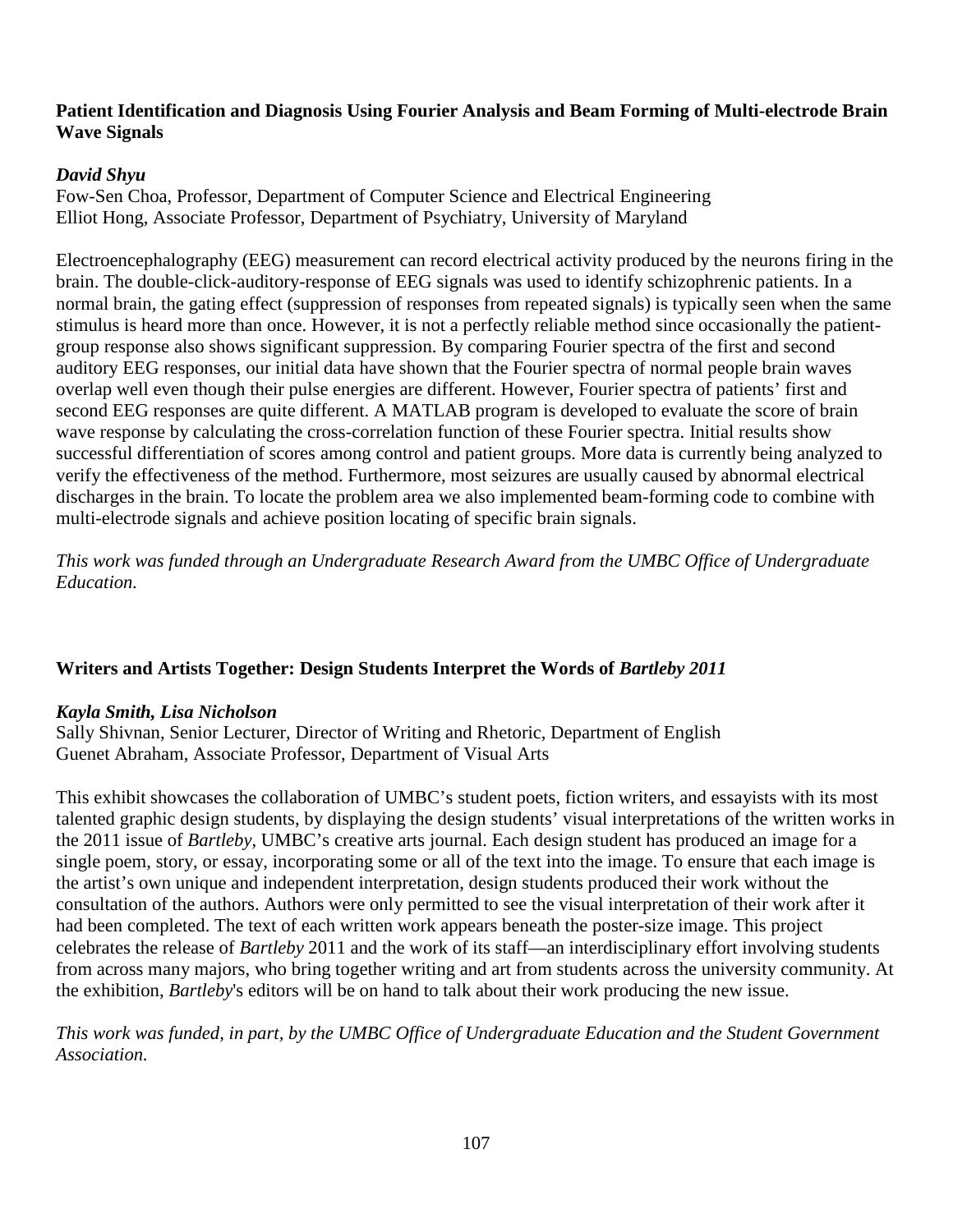## **Limiting the Distractions of Cell-Phone Use in the Classroom**

#### *Christian F. Solliday*

Linda Oliva, Assistant Professor, Department of Education

Despite the fact that there is a school-wide policy against having cell phones in the school building, students' use of cell phones during instruction is pervasive. Students' cell phone use was distracting them from their work and included sending and receiving text messages, sending and receiving emails, talking, listening to music, and surfing the Internet. This study investigated the effect of positive behavioral interventions on student cell-phone use in two high school social studies classes. Students were rewarded for keeping their cell phones out of sight at all times during class. Students who did use their phones caused the entire class to be excluded from the reward of receiving candy. The successful completion of eight consecutive weeks would result in a pizza party for the class. After four weeks without success students were then given rewards on an individual basis every five days, since most violations were continually commited by the same students. Eight students (four who received rewards and four who did not) were interviewed to explore the reasoning behind the use of cell phones and the effect of various reinforcements.

### **Hiccupping: Who Does it and When?**

*Skylar M. Spangler, James Koehler, Marcello Cabrera, Jessica Nave-Blodgett, Schnaude Dorizan, Iman Kennedy*

Robert R. Provine, Professor, Department of Psychology

Hiccups have been a mystery since antiquity, but more effort has been made to stop than understand them. Hiccups are performed by all members of our species, but their function is unknown. Attempts to explain hiccups typically consider them as vestiges of an act useful in our evolutionary past, or before birth. Hiccups, or hiccup-like behaviors, are performed by many vertebrates, and hiccups are one of the most common behaviors before birth. Intractable hiccups are also a common consequence of thoracic surgery in older, mostly male, patients. Although hiccupping involves many interesting evolutionary, developmental, and medical issues, we focused on concrete facts about hiccups, not speculations about their function, history, or physiology. Our task was to describe the frequency of hiccupping from birth to old age, seeking possible age- and sex-related trends. We dealt with the infrequent and unpredictable occurrence of hiccupping by having males and females of varying ages describe the time since their most recent bout of hiccups then analyzing the frequencies. Age and sex differences suggest underlying maturational and hormonal processes that influence hiccupping. This study is the first detailed description of hiccupping during postnatal life and defines the motor act that subsequent neurobehavioral analyses must explain.

*This work was funded, in part, by NIH/NIGMS MARC U\*STAR T34 08663 National Research Service Award to UMBC.*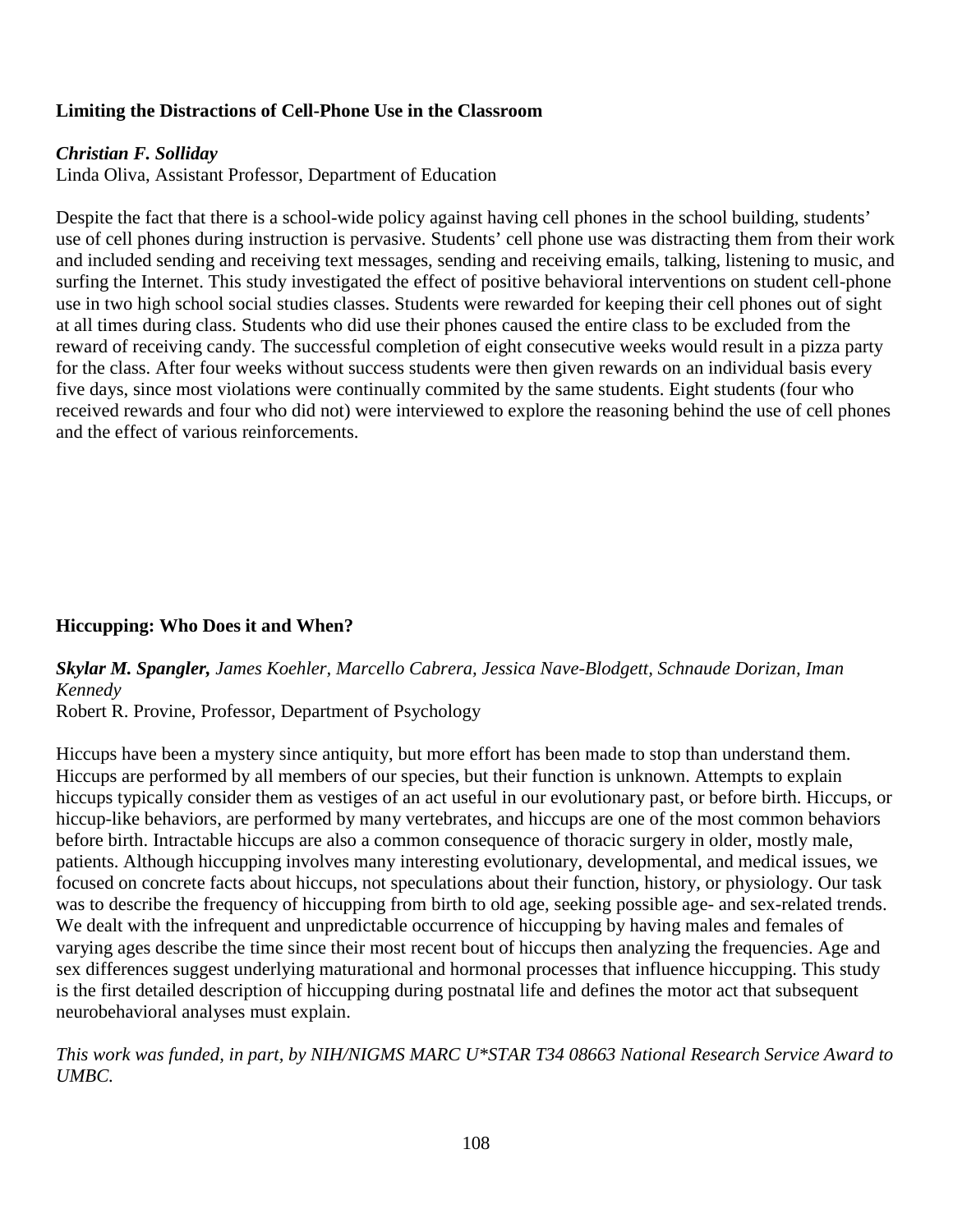### **Retinal Expression and Pressure-sensitive Modulation of CCR5, CCR3 and CCR1 in Glaucoma**

### *Monét M. Stanford, Nicholas Ward, Heather Cathcart*

Rebecca Sappington, Assistant Professor, Vanderbilt University School of Medicine

Glaucoma is characterized by loss of retinal ganglion cells (RGCs), whose axons form the optic nerve, and is often accompanied by elevated intraocular pressure (IOP). RGC sensitivity to IOP involves signals from astrocytes and microglia. We sought to identify cell types that could respond to CCL5 in the retina by determining the expression patterns of three chemokine receptors known to bind CCL5, which are CCR1, CCR3, and CCR5. Cell-type-specific expression was assessed by triple label fluorescent immunohistochemistry, where labeling for CCR1, CCR3 and CCR5 was compared to that of cell type specific markers in C57. We compared CCR3 and CCR5 localization with CCL5 localization in DBA/2 mice, as a function of age and IOP. In normal C57 retina, CCR1 was not present, but CCR3 and CCR5 localized to RGCs and astrocytes. Interestingly, CCR3 labeling was greater in astrocytes, while CCR5 labeling was greater in RGCs. In the DBA/2 mouse, comparison of CCL5 labeling with that of CCR3 and CCR5 indicated close proximity of CCL5. In RGCs, CCL5 was expressed along with both CCR3 and CCR5. These data suggest that CCL5 signaling is altered in the DBA/2 mouse model and that both astrocytes and RGCs are viable targets of this signaling. Furthermore, the expression of CCL5 and its receptors by RGCs, suggests a possible autocrine function.

*This work was supported in part by a training grant (T32-EYO7135, P30-EY008126) which provides funds for research in eye and vision science. The Vanderbilt Vision Research Center provides a focus of activity and interaction that facilitates collaborations among investigators. This work was also supported by a Career Development Award from Research to Prevent Blindness, Inc.*

### **NMR Analysis of the Conserved Bulge in the Core Encapsidation Signal of Type-C Gammaretroviruses**

*Patrice S. Starck, Trevor Mathias, Sabrina Ngo, Yasuyuki Miyazaki, Michael F. Summers* Michael F. Summers, Professor, Department of Chemistry and Biochemistry and Investigator, Howard Hughes Medical Institute

All known Type-C gammaretroviruses have two stemloops (SL-C and SL-D) harboring a GACG tetraloop and a uni-stemloop bulge in the 5′-untranslated region. SL-C is of particular interest because it is know to promote dimerization, which is necessary for genome packaging. The consistency with which the bulge occurs implicates its structural importance. The Moloney Murine Leukemia Virus (MMLV) and the Mouse Endogenous Virus (MEV) have different bulges on SL-C: a GGAA bulge, and GUA bulge respectively. Interestingly, the Gibbon Ape Leukemia Virus (GALV) does not have a significant bulge on SL-C. Instead, it has a GUA bulge on the 5' side of SL-D. Previous nuclear magnetic resonance (NMR) analysis revealed that the second and third bases (G339 and A340) of the Moloney Murine Leukemia Virus's bulge form a syn conformation. NMR analysis in this project also suggests a syn conformation for the bulges of GALV and MEV, which has a significant effect on structure, as well as the multiple conformations of the stemloops. Understanding more about these structural motifs may give insight into the function of these bulges.

*This work was funded, in part, by NIH/NIGMS MARC U\*STAR T43 08663 National Research Service Award to UMBC and the Howard Hughes Medical Institute through the Precollege and Undergraduate Science Education Program.*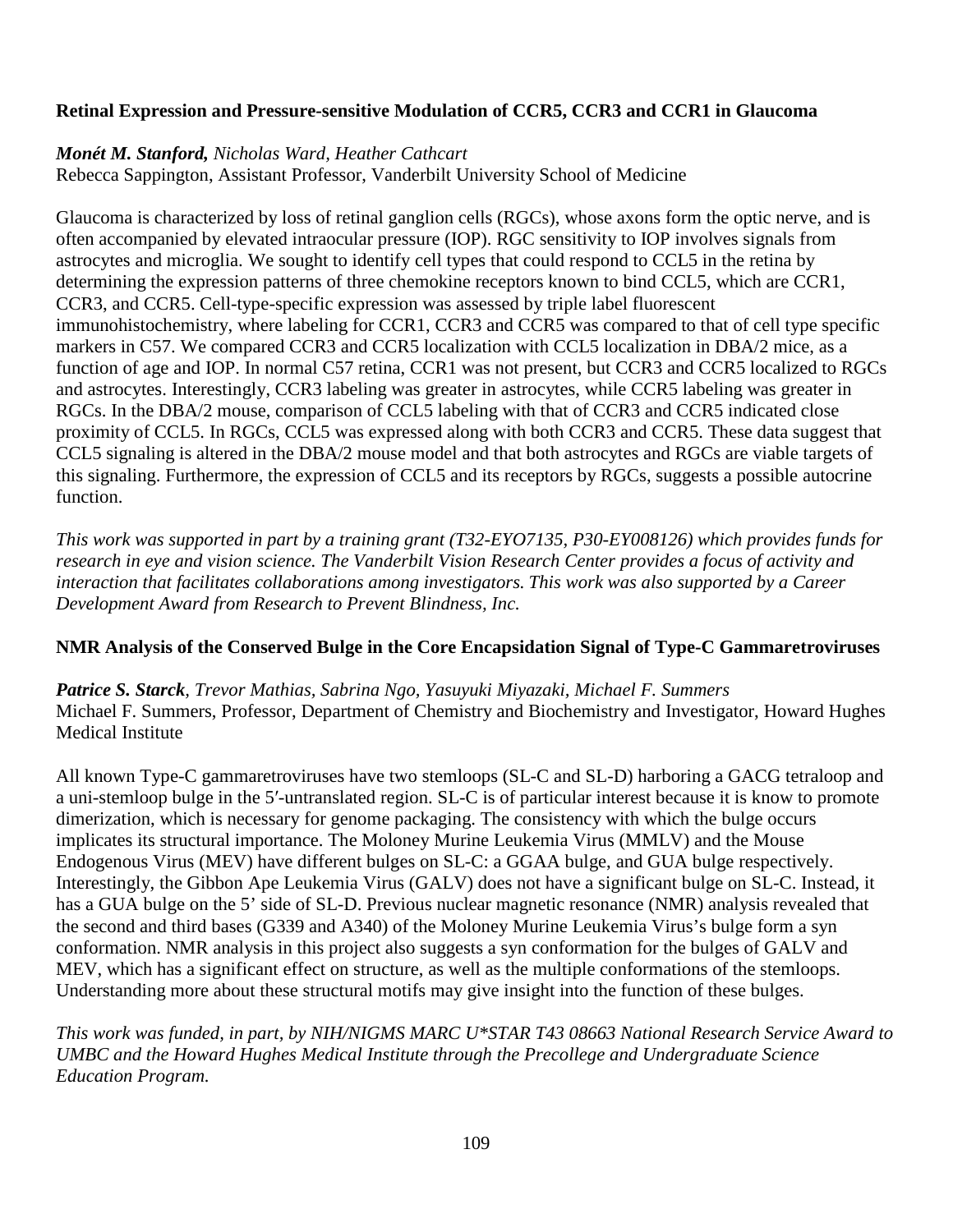#### **Human Capital Explanation of the Gender Wage Gap, 1875-1950**

#### *Marie Steele*

William Lord, Professor, Department of Economics

The gender wage gap, 1- $\lambda$ , has varied over time. I reviewed the literature on how  $\lambda$  changes and developed a novel model incorporating important determinants of λ, which have not been looked at all together before. I examined whether the change in  $\lambda$  can be explained by skill (i.e., human capital) differences and also considered discrimination. The equations below specify human capital by gender in terms of physical strength (important in the nineteenth century), formal schooling, and job experience.

 $h_{ft} = [h_{0ft} + \hat{h}] * E_{ft}$  $h_{mt} = [h_{0mt} + \hat{h}] * E_{mt}$ <br>  $\hat{h}_{(t+1)} = v * x_t^{\theta_1} * s_t^{\theta_2} * h_t^{\theta_3}$ 

Here  $h_{ft}$  and  $h_{mt}$  are the human capital of females and males respectively at time t;  $h_{0ft}$  and  $h_{0mt}$  are the human capital from 'birth' (such as physical strength);  $\hat{h}_{(t+1)}$  is the human capital acquired through schooling; while the  $E_{ft}$  and  $E_{mt}$  capture increases in human capital from on-the-job experience. The  $\hat{h}_{(t+1)}$  term increases with the goods, *x*, and student time inputs, *s*; the  $\theta_i$ s reflect the productivity of those inputs in producing  $\hat{h}_{(t+1)}$ .  $λ$  is then determined by the ratio  $h_{ft}/h_{mt}$ . I found the data necessary to test this model of  $λ$  over the period 1875-1950. The model calibration accords well with the actual path of  $\lambda$ .

#### **The Cool Kids Call Them C-Notes: The Effectiveness of Cornell Notes in a Social Studies Class**

#### *Hope Stone*

Linda Oliva, Assistant Professor, Department of Education

The Advancement via Individual Determination (AVID) program incorporates Cornell Notes in which the students are asked to form questions, summarize, and reflect on the material given. Students are given a number of skills and tasks that must be completed for the average student to be successful in upper level classes. Study skills and note taking are absolutely crucial when these students enter higher institutions, but are they set for success with the practice of Cornell Notes? This study examined the effect of using Cornell Notes on student performance in a Social Studies Course. A survey was conducted to gather student perspectives about the use of Cornell Notes. Student performance data in classes that used Cornell Notes and classes that did not were compared.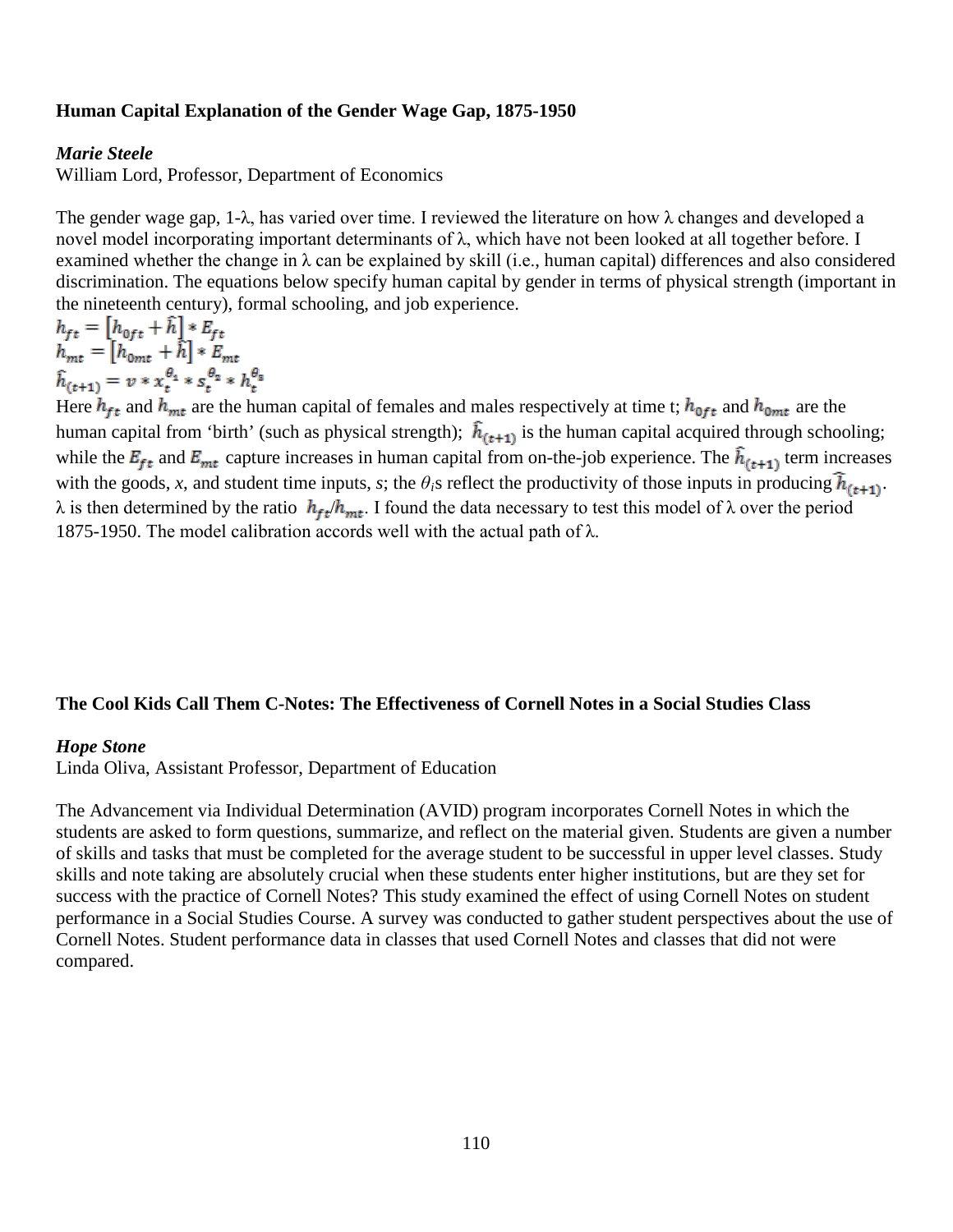#### **Building a Mathematical Model to Understand the Molecular Interpretations of Spatial Gradients of Biological Activators**

## *David P. Stonko, Xuan Ge*

Bradford E. Peercy, Assistant Professor, Department of Mathematics and Statistics Michelle Starz-Gaiano, Assistant Professor, Department of Biological Sciences

Small alterations in biochemical signaling can be transformed into major differences in cellular decisions. Our interdisciplinary project revolved around the conserved Signal Transduction and Activator of Transcription (STAT) signaling pathway and the regulation of cell decisions. The STAT pathway is essential in stem cells, immune function, and some cancer progression. We took advantage of a simple system in Drosophila ovaries to identify the mechanism that determines STAT activation and results in the transition of stationary cells to migratory ones. STAT activation is initiated by diffusible molecules radiating from a localized source, generating graded activation in neighboring cells. Cells closest to the source robustly activate downstream signaling, and become mobile cells; distant cells downregulate signaling and are stationary. A heuristic model of the molecular interactions can capture how graded signal is converted to activation of motile cells. We analyzed this model to determine the critical parameters and determined its underlying mathematical structure and relationship to the biology. We began to construct a biophysical model to inform new testable hypotheses. We will continue to polish this biophysical model and conduct genetic and cell biological experiments to understand how epithelial cells can convert analog information into the binary activation of a molecular pathway.

*This work was funded by a grant from the National Science Foundation for the UBM Undergraduates in Biological and Mathematical Sciences program.* 

### **Effectiveness of Spin-on-Glass Films on Reducing Dielectric Breakdown in Poled Polymer Devices**

### *David A. Sweigart*

L. Michael Hayden, Professor, Department of Physics

We investigated the effect of Spin-on-Glass (SOG) layers as charge barriers which help to prevent dielectric breakdown in sandwiches of electro-optic (EO) polymers during high-field electric poling. Thin film samples of EO polymers were prepared consisting of mixtures of guest chromophores embedded within a polymer host. Application of an electric field, at a temperature above the polymer's glass transition temperature, results in a partial alignment of the guest chromophores. Higher poling fields give rise to better chromophore order which is directly related to the macroscopic optical nonlinearity. The poling efficiency is severely limited by the onset of dielectric breakdown. The poling field where breakdown occurred could be increased by insulating the polymer film with sub-micron thick SOG barrier layers, leading to enhanced poling field strengths and larger EO coefficients. These results show that our poling technique using SOG layers may be a promising method to create improved EO polymer devices for a broad range of applications including EO modulators and THz emitters and sensors.

*This work was funded, in part, by a grant from the National Science Foundation No. DMR 0120967 and through the Undergraduate Research Assistantship Support program from the UMBC Office of the Vice President for Research.*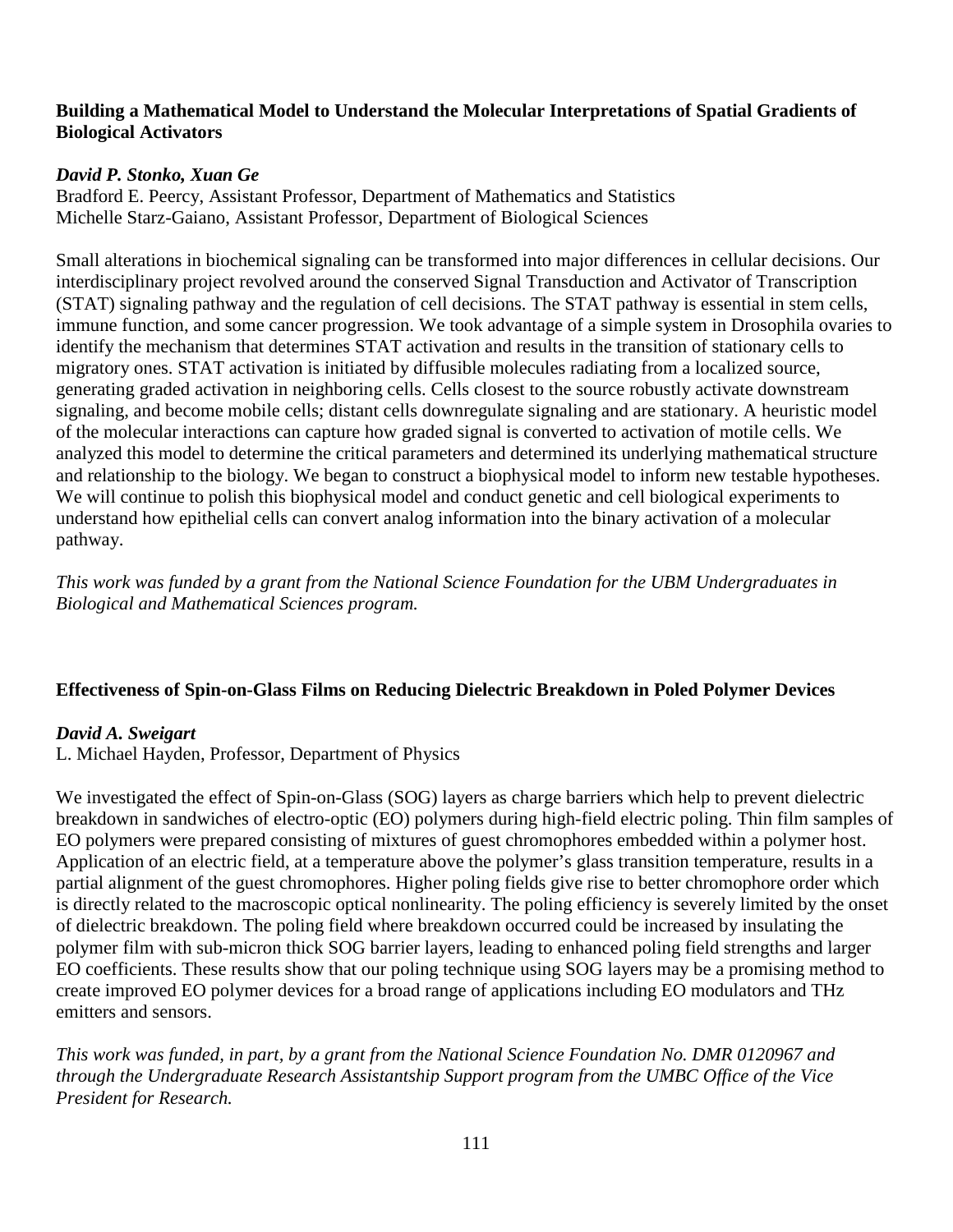#### **Sinless**

#### **Diego Tapia**

Frederic Worden, Associate Professor, Department of Visual Arts

Many films today focus solely on entertaining audiences and are reluctant to take on difficult or controversial subjects. My short film, *Sinless*, takes another approach. It is the story of an adult man who gets sexual satisfaction from molesting young children. The film attempts to work in a short-form fictional format to convey both the tragic consequences of child abuse for the young children involved and the conflicted feelings and motivations driving the adult abuser. The film does not offer a happy ending or other Hollywood-style explanations for the fact of child abuse, which is a pervasive and often hidden facet of contemporary society. The film was shot on location using a Canon T2i DSLR camera and a H4n Zoom recorder for capturing sound. It was edited using Final Cut Pro 7 editing software. *Sinless* investigates a very delicate subject that many prefer to not include in their movie-going experiences. I believe, however, that a film like *Sinless* can be both rewarding for audiences to view and can also raise important issues in our society that need more public awareness.

## **Characteristics of Kynurenine Pathway Metabolites and Enzymes in Human Blood Cells**

### *Margarita A. Tararina, Ana Pocivavsek, Robert Schwarcz*

Ana Pocivavsek, Postdoctoral Fellow, Maryland Psychiatric Research Center, Department of Psychiatry, University of Maryland School of Medicine

Robert Schwarcz, Professor, Maryland Psychiatric Research Center, Department of Psychiatry, University of Maryland School of Medicine

Studies in human tissues and body fluids, as well as animal models, implicate the pathophysiology of several immune and central nervous system diseases, including schizophrenia and Huntington's disease, in the impaired function of the kynurenine pathway (KP) of tryptophan degradation. However, only sporadic attempts have been made to examine peripheral KP metabolism in easily-accessible blood cells in humans and to use these measures as indicators of abnormal KP function in the brain. The present study was designed to develop new methodology to investigate the activity of several KP enzymes in peripheral blood mononuclear cells (PBMCs) obtained from healthy volunteers  $(N = 4)$ . Blood was drawn by venipuncture, transferred into histopaque tubes, and immediately centrifuged (1000 x g, 10 min). The buffy coat was removed, washed with saline, and recentrifuged to obtain the PBMC pellets, which were used to identify and characterize kynurenine 3 monooxygenase, kynureninase, and 3-hydroxyanthranilic acid dioxygenase activities. Many properties of these enzymes in PBMCs proved to be very similar to the brain. Thus, analysis of the KP pathway in PBMCs may provide a convenient means to monitor KP metabolism in the brain, allowing the study of this pathway under both physiological and pathological conditions.

*This research was funded by NIH/NINDS Grant # RO1NS057715 to Robert Schwarcz.*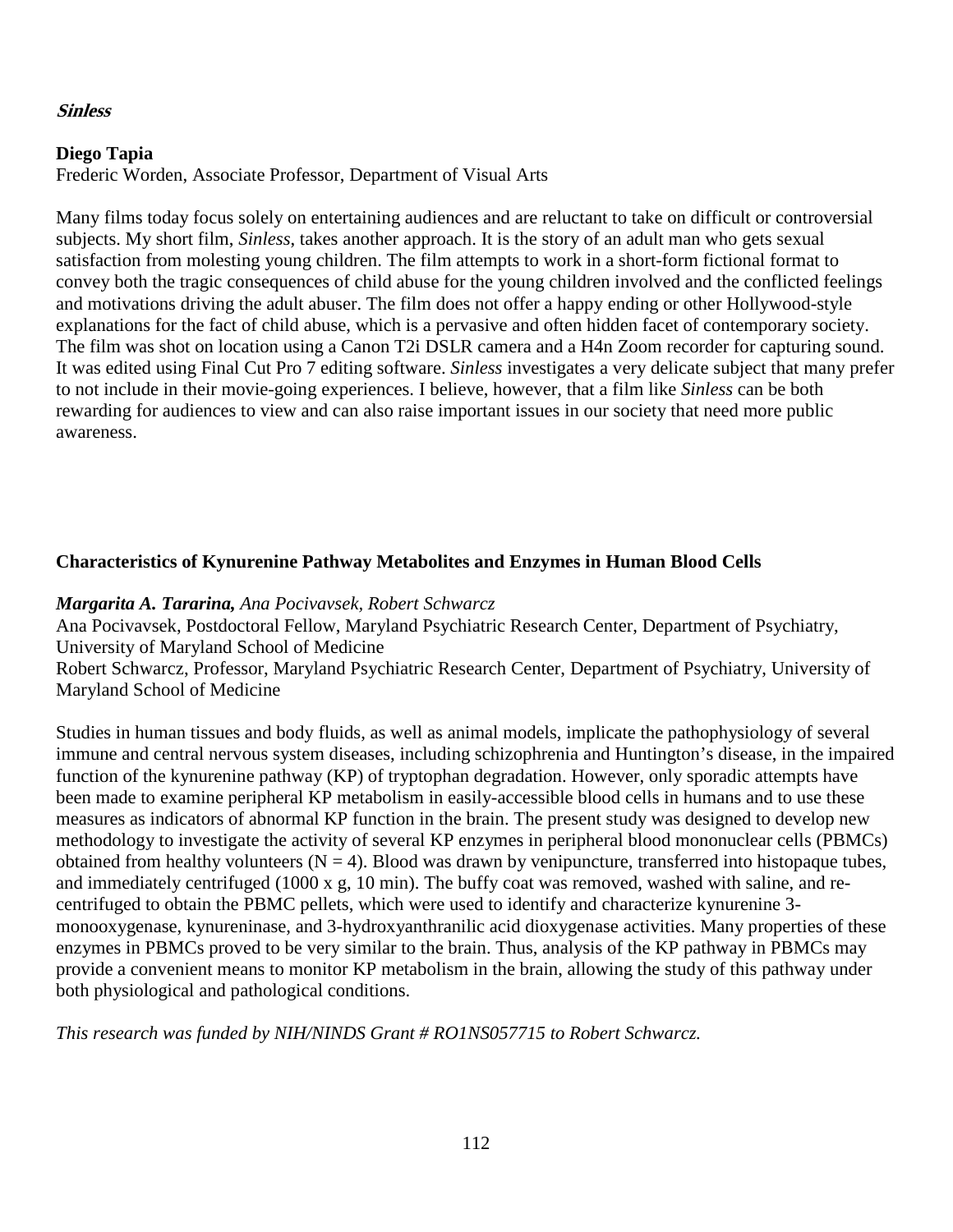### **Worthwhile or Wasteful? An Evaluation of Techniques for Measuring the Impact of Business Subsidies**

### *Andrea P. Thomson*

Roy T. Meyers, Professor, Department of Political Science

This research investigates (1) Maryland, Pennsylvania, and Virginia's methods of gathering information about the performance of their economic development programs and (2) the use of this information in policy formation and decision making. Most states employ an assortment of development programs to grow local economies. These incentives include business tax preferences, grants and loans. Unfortunately, actual incentive impacts are elusive, hindering state agencies' ability to distinguish between worthwhile and wasteful business subsidies. The product of this research is a set of practical recommendations aimed at addressing this information shortfall while guiding states in the formulation of more effective economic policies. The information in this presentation was gathered though interviews and a review of primary and secondary sources.

*This work was funded in part by an Undergraduate Research Award from the UMBC Office of Undergraduate Education.* 

### **Investigation of Poly(N-Isopropylmethacrylamide) Hydrogels**

#### *Robby L. Tietz, Steven Manning*

Lisa Kelly, Associate Professor, Department of Chemistry and Biochemistry

The development of molecular thermometers is important in applications such as microfluidics, thermal therapy, and smart packaging where traditional temperature measurement is impractical or impossible. Hydrogels possess the unique physical properties of being stimuli-responsive to numerous environmental variables including temperature and pH. Poly(N-Isopropylmethacrylamide) (PNIPMAm) nanogels have been synthesized via free radical polymerization yielding cross-linked spheres having uniform diameters of 155±1nm. UV-Vis spectroscopy and dynamic light scattering (DLS) have been used to establish a lower critical solution temperature (LCST) near 44°C, at which point the PNIPMAm hydrogels undergo a fully reversible coil to globule transition. DLS was used to determine that the PNIPMAm hydrogels collapse to 84±1nm upon heating through the LCST, and the transition was reversible upon cooling. Size control has been examined and has proven to be possible based upon surfactant concentration used during the polymerization. PNIPMAm is an excellent candidate for future research as a temperature specific molecular thermometer based upon its remarkable physical properties.

*This research was supported, in part, by Rohm and Haas.*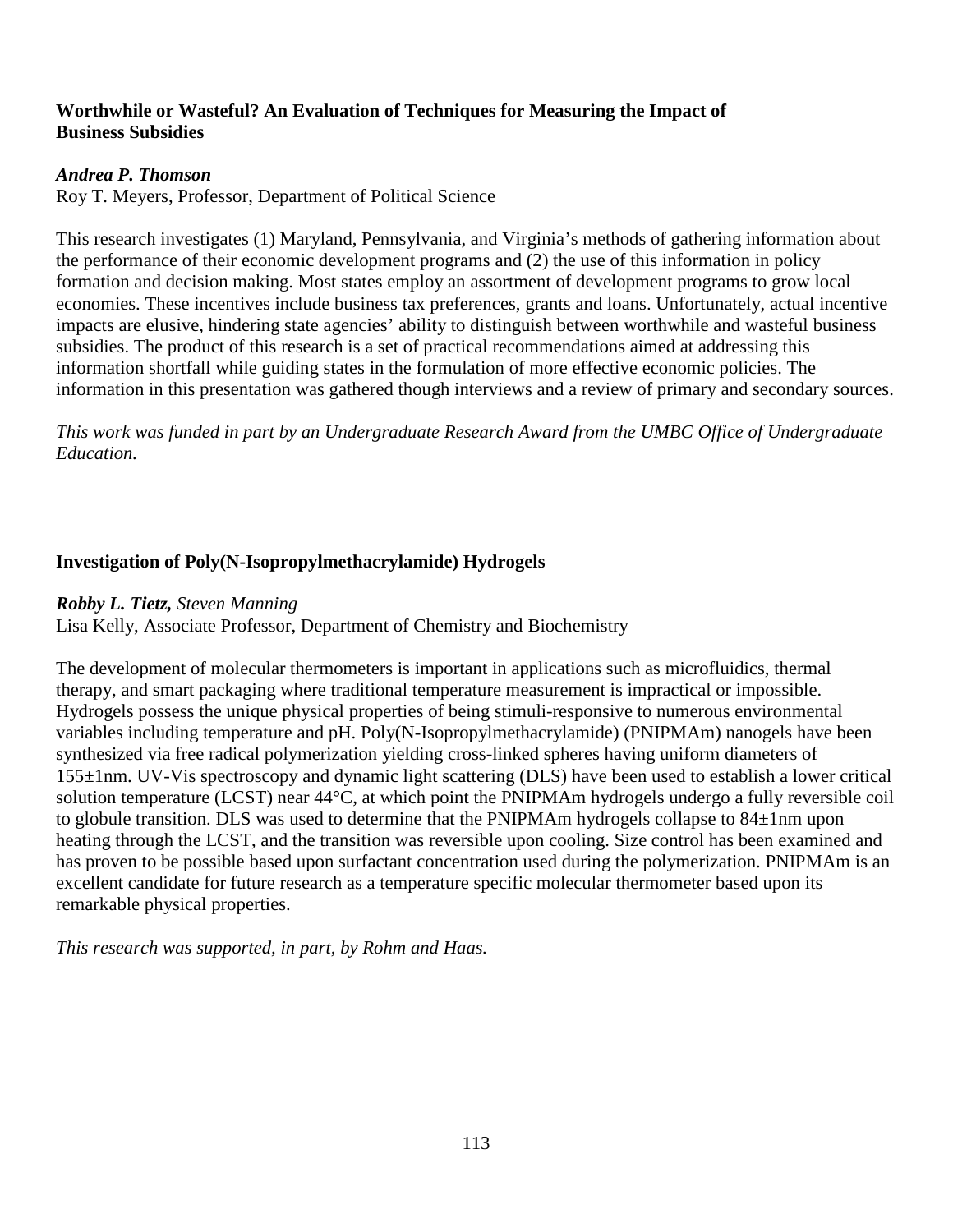### **Opto-Mechanical System Design and Development**

#### **Hamilton K. Townsend**

J. Vanderlei Martins, Associate Professor, Department of Physics Anne Marie Spence, Assistant Professor, Department of Mechanical Engineering

The ability to measure and identify anthropogenic aerosols that characterize the formation and maturation of a cloud's microphysics is limited by the frequency and ability to amass data using conventional methods. The established methods used to elucidate the development and behaviors of clouds, such as radar and *in situ* aircraft observations, are inherently flawed in their ability to provide the accuracy and a continuous state of readiness essential to observe a continuous and changing climate. In light of the void for an adequate and cost-effective means to observe cloud formations, new methods of observation are being developed. The Cloud-CubeSat is currently being designed as a low-cost Pico-satellite to provide the remote sensing capabilities necessary in order to obtain an accurate understanding of cloud microphysics and thermodynamic properties. In the Laboratory of Aerosols, Clouds, and Optics (LACO) at UMBC we are currently working with an optical engineer to develop an opto-mechanical system able to encompass one thermal infrared camera, two short-wave infrared detectors, and a visual camera. In conjunction with this effort, we are performing software analysis to determine the stability of the proposed optical system with respect to static and dynamic loading.

*This work was funded through a NASA Goddard Educational IRAD grant and other internal resources for FY 2010.*

### **Investigating the Technique and Legacy of José Limón**

### *Franki Trout*

Douglas Hamby, Associate Professor, Department of Dance

The dance piece I developed, titled "Aftermath," explores the effects of the recent Haitian earthquake. It uses the principles of Limón technique to realize my own artistic vision. José Limón was a leading founder of American modern dance, and a major influence in the dance world during his lifetime. My research involved learning his specific technique from the dancers in the José Limón Dance Company, who maintain his legacy by continuing to perform his choreography and teach his technique to the next generation of dancers. The Limón technique principles of fall and recovery, breath, suspension and musicality are useful in preparing the dancer to perform any type of movement. My work explores the chaos, devastation, and loss of the Haitian earthquake that occurred in 2010. The Limón style lends itself to the content and focus of the piece which deals greatly with the human condition and emotional experiences. "Aftermath" demonstrates that the blending of dance ideas and practices from past artists is valuable to a dance world that is constantly changing and evolving.

*This work was funded through an Undergraduate Research Award from the UMBC Office of Undergraduate Education.*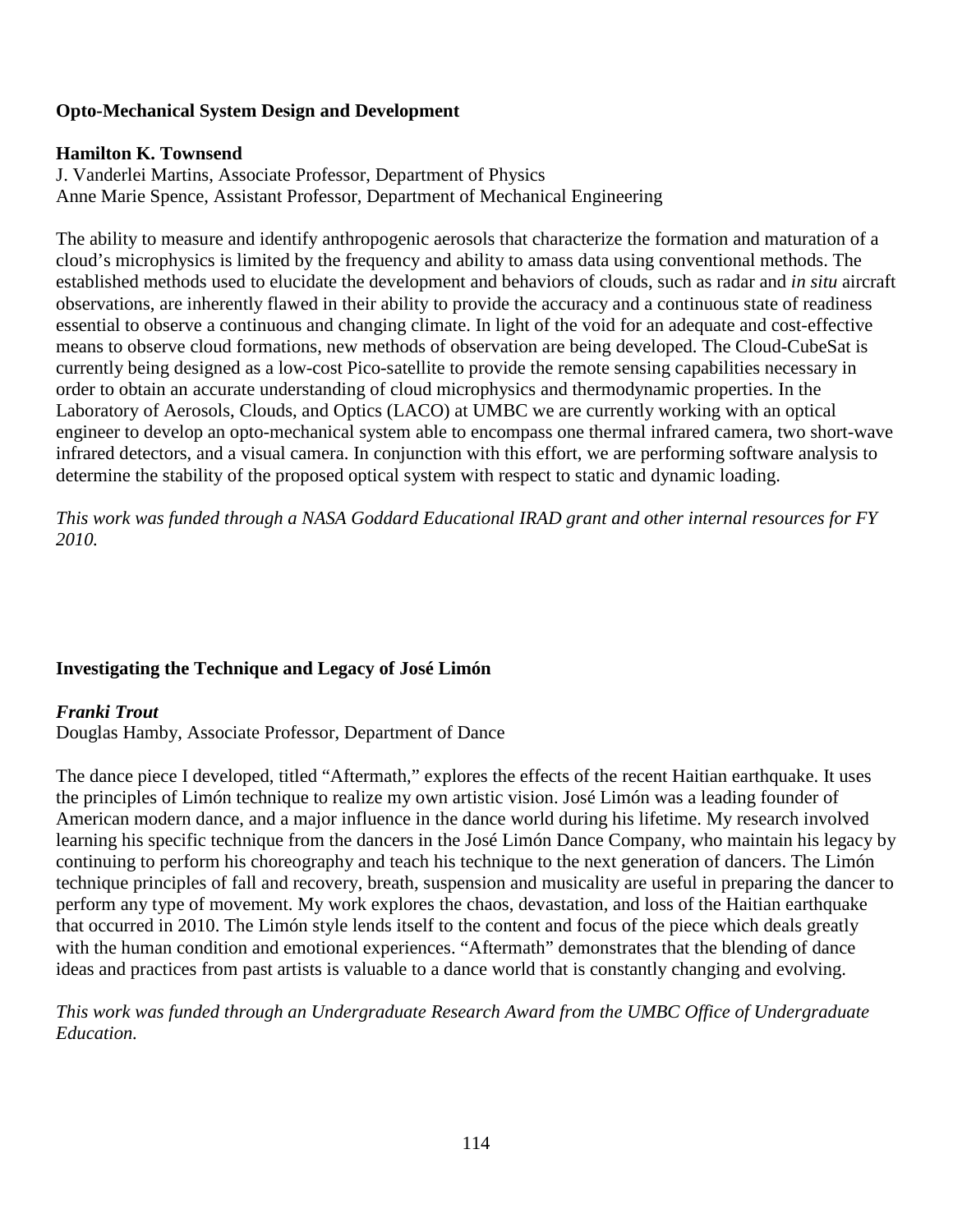### **Understanding the Interaction between Melanopsin and Arrestin Using FRET**

#### *Devyani T. Ujla, Evan Cameron*

Phyllis Robinson, Professor, Department of Biological Sciences

A small subset of retinal ganglion cells known as the ipRGCs regulate non-visual processes including pupillary light reflex, circadian rhythmicity, and sleep. These processes are mediated by the photopigment, melanopsin, expressed in the ipRGCs. Upon illumination, melanopsin initiates a signaling transduction cascade within the cell. This signaling causes a depolarization resulting in action potentials that carry light information to higher order processing centers in the brain. Like most G-protein coupled receptors (GPCRs), melanopsin signaling is attenuated by GPCR kinase phosphorylation. This phosphorylation is a cue for arrestin binding which terminates the signal. However, it is unknown if arrestin deactivates melanopsin. In mammals, three types of arrestins are expressed: visual arrestin, βarrestin 1 and βarrestin 2. Studies have shown that βarrestin 1 and 2 are co-expressed with melanopsin, while visual arrestin localizes exclusively in the rods and cones. Therefore, we hypothesize that melanopsin is deactivated by either βarrestin 1 and/or 2. Using Forester Resonance Energy Transfer (FRET) we will determine the degree with which melanopsin and arrestin interact. To date, we have successfully constructed melanopsin–eCFP, βarrestin 1–eYFP, and βarrestin 2–eYFP expression vectors. Also, we have expressed these constructs in HEK-293 cells and verified their expression and localization using confocal microscopy.

*This work was funded, in part, by NIH/NIGMS MARC U\*STAR T34 08663 National Research Service Award to UMBC.*

### **Innovations in Computer Game Development**

*UMBC Game Developers Club: Jonathan Moriarty, Joseph Breeden, Fernando Lynch, Gini Bailey, Ben Webber, Lauren Sparks, Kenneth Miner, Nathaniel Lam, Alex Dixon, Alex Grube, Gal Afik, Ryan Griffen, Kewn Marhey, Mark Jarzynski, Richard Lee, Eve Addison, Zoe Kilbourne, Kevin Somers, Cory Mewborn, David Kim, Colin taylor, Grg Aring, Nicolas McAvoy, Jonathan Hicks, Daniel Weber, Patrick Ly, Carrington Dennis, Josh Poole, AugustoBlomer, Katharine Jay*  Neal McDonald, Assistant Professor, Department of Visual Arts

Every year the UMBC Game Developers Club works as a group to explore the field of game development in new ways. The GDC focuses on making fun games with innovative concepts and creative mechanics. This year our club will present four projects, in both 2D and 3D environments. Light is a 2D platformer focused on the concept of bending light to solve puzzles. City of Gears (COG) is a steam-punk tactics rpg infused with classic Multi User Dungeon (MUD) elements. Titan is a 3D physics-based shooter aiming to make use of gravity mechanics in new and interesting ways. Slug 3D is a frantic platformer experience leaving the player vulnerable but giving them options when moving around in the world.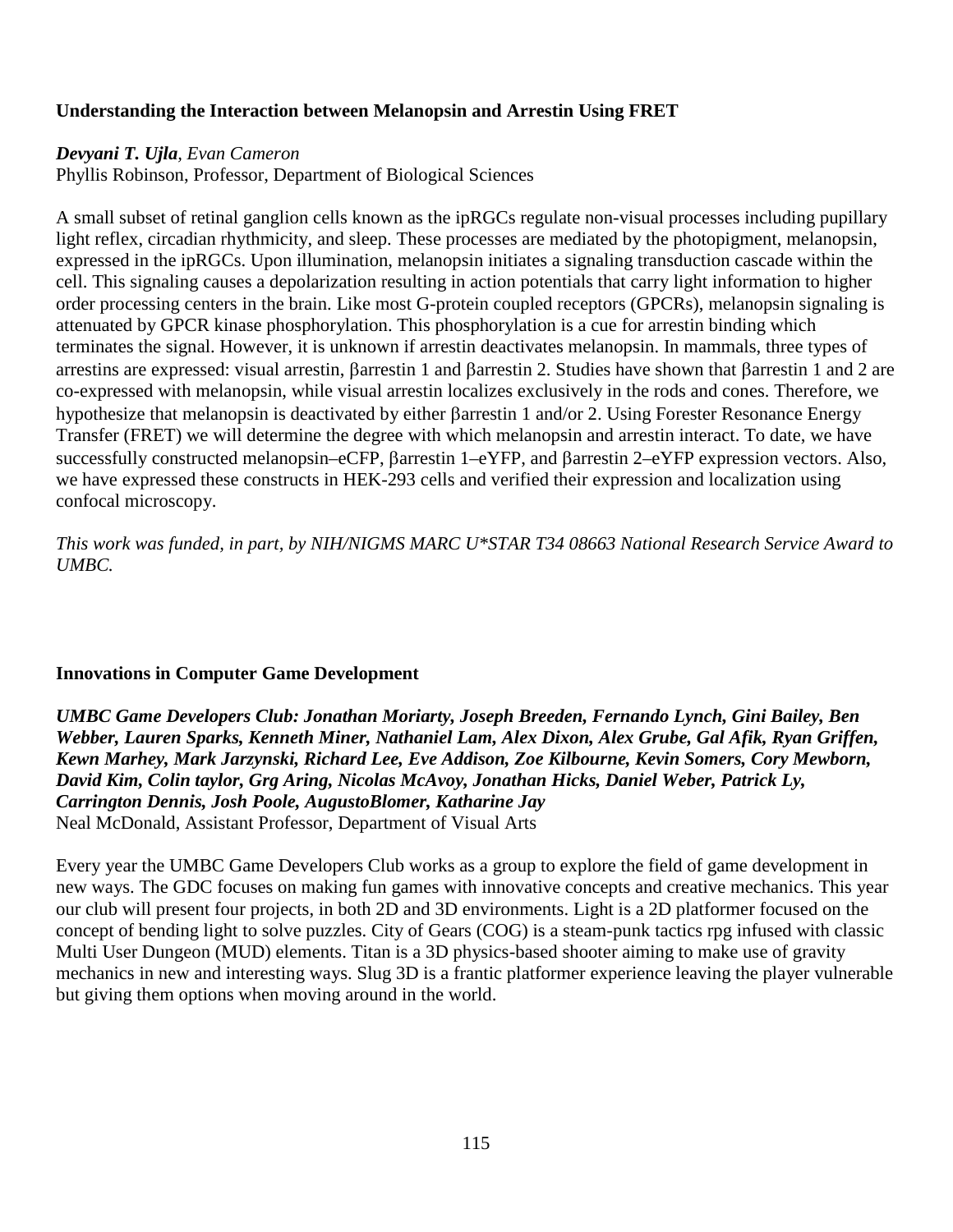### **Nigeria's Resource Curse: Conflict in the Niger Delta**

#### *Amond U. Uwadineke*

Carolyn Forestiere, Associate Professor, Department of Political Science

The goal of this research was to gain a better understanding how the presence of oil in the Niger Delta has influenced conflict within this important region in Nigeria, and how this natural resource has hindered the development of the political institutions of the Nigerian State. Three important themes were addressed in this research: 1) the "resource curse" in Nigeria, 2) ethnic identity in the Niger Delta, and 3) the different types of conflicts found within the Niger Delta. The Niger Delta region produces enormous oil wealth for the Nigerian state, but there is a paradox in which the people of the Niger Delta have not benefited from the vast oil wealth. After many years of neglect, many of the ethnic groups that inhabit this region have been making their voices heard with both peaceful protest, and armed resistance in support of their demand for a greater share of Nigeria's oil revenue. The research questions were answered using data from local reports by non-governmental institutions, parastatals, multinational companies, and books on the Niger Delta. Finally, the importance of this research is that it sheds light on a struggle within a country that is the fifth largest source of imported oil for the United States.

*This work was funded through an Undergraduate Research Award from the UMBC Office of Undergraduate Education.*

### **Determining Student Engagement through Various Warm-Up Activities**

#### *Ashish M. Vadalia*

Linda Oliva, Assistant Professor, Department of Education

Most research that has been done on the relationship between student engagement and content comprehension shows that there is a need for teachers to actively engage students from the onset of class; however, the best method to accomplish this task is not clearly stated. This study investigated how students responded to three different types of warm-up activities: recall activities, preview activities, and off-unit content-related activities. Both objective and subjective forms of assessment were conducted through three standard and honors high school chemistry classes. The objective assessment consisted of student grades on warm-up drills, while the subjective assessment was conducted through post examination surveys. The analysis of the data shows that students found the off-unit activities most enjoyable; however the recall activities were the ones that showed the fastest transition to full-class engagement.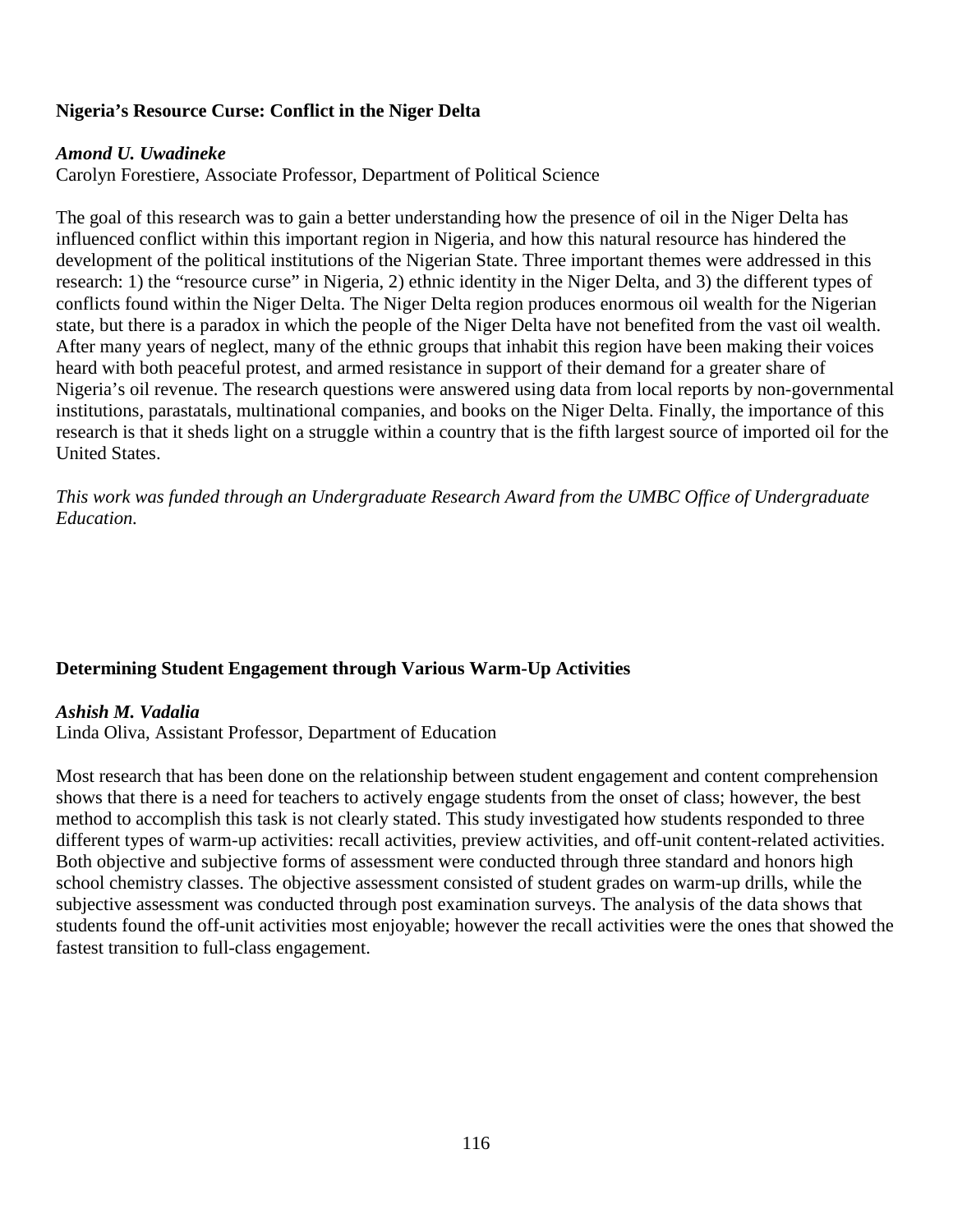### **Body Mechanics: Applying Suzuki, Viewpoints and Delsarte System of Expression to Stage Performance**

### *Shaun Vain*

Alan Kreizenbeck, Associate Professor, Department of Theatre

Every individual possesses a refined vocabulary for expression. As we dance, play basketball and stand on a subway train, we are transmitting and receiving countless signals relaying information about ourselves, other individuals and the space which surrounds us. We all possess the ability to decipher body language, a skill we use in our daily activities. I have devoted much of my research to testing and understanding this language, through observing daily habits of myself and other individuals and by applying body language in a laboratory. This skill must be refined for the successful performer. Suzuki training works with the ability to manipulate the body's center. Viewpoints polishes one's ability to control and maintain space and time. Delsarte System of expression is a unique formulaic method of introducing body mechanics, gestures and physical chemistry. Performers instructed with these methods have the ability to collaborate, bringing essential elements of their own imagination and dynamics of the given space to life. The goal of understanding body mechanics and expression is to be able consciously relate to another individual. This work is being applied to workshops for the UMBC community and will culminate in a performance for URCAD.

*This work was funded through an Undergraduate Research Award from the UMBC Office of Undergraduate Education.*

# *Life of an Assassin*

### *Daniel Vakharia*

Frederic Worden, Associate Professor, Department of Visual Arts

With the recent emergence of digital single-lens reflex (DSLR) cameras in the film industry, it has become much easier to produce high quality videos that rival the film medium. My video *Life of an Assassin* is a short video that illustrates the DSLR camera's ability to generate the "film look." In the making of this video, I took advantage of the camera's 1080p high-definition resolution and interchangeable lenses to create a highresolution picture with a shallow depth of field. In addition, I employed the technique of double-system sound recording to make up for the camera's weak internal microphone. The use of DSLR cameras, such as the one I used for my film, is gaining in popularity with professional filmmakers. In my film, I deal with the narrative challenge of working in an established genre and finding a fresh approach that leads to truly surprise ending. I had to think of visual ways to set up the surprise and had to pace it in a certain way to deliver the surprise at the end in the most effective manner possible. I also experimented with the hybrid mixture of comedy and suspense in a short narrative. The screening of *Life of an Assassin* will demonstrate the results of this revolutionary new method of filmmaking and will highlight the rapid technological developments that characterize contemporary filmmaking.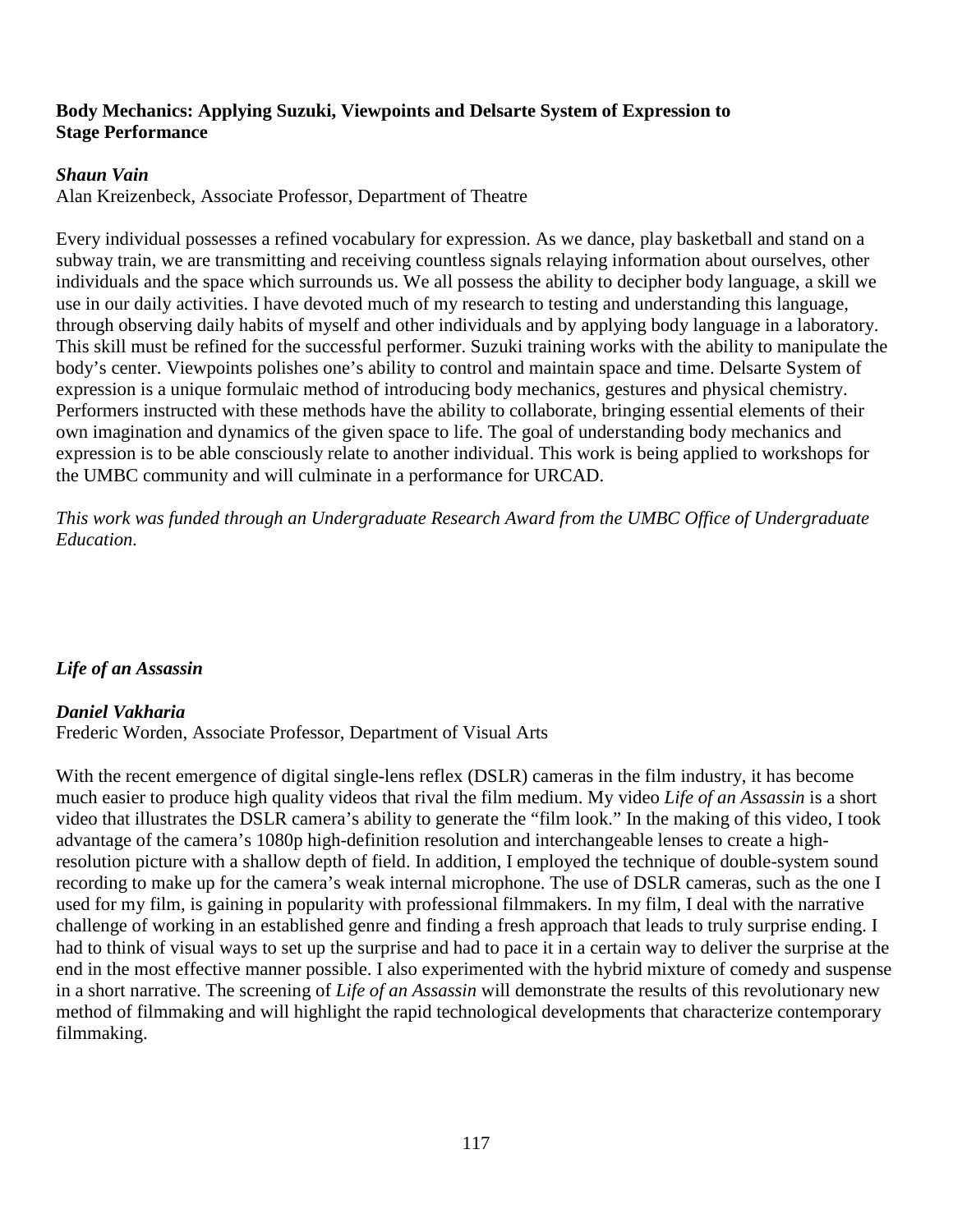# **Detection of Attaching/Effacing** *E. coli* **in Human Tissue**

#### *Claudia P. Valenzuela*

Michael S. Donnenberg, Professor, Department of Medicine University of Maryland Baltimore, Division of Infectious Diseases

Enteropathogenic *Escherichia coli* (EPEC) use a type III secretion system to attach to host cells and efface microvilli (A/E). Preliminary data suggest a correlation between colorectal cancer and A/E *E. coli* (AEEC) colonization. In this work, bacteria recovered from colon tissue were examined to validate and further define the association between AEEC and colorectal cancer. A multiplex PCR (MPCR) that distinguished among typical EPEC, atypical EPEC, and enterohemorrhagic *E. coli* (EHEC) based on the presence of genes was optimized. No AEEC were detected from colectomy samples taken from patients who had received antibiotic treatment prior to surgery. Biopsy samples taken during colonoscopy from normal colonic tissue yielded five colonies positive for genes found in AEEC, from two patients. Further examination of these bacteria will be performed to characterize the samples as EHEC or atypical EPEC. Hence, preliminary results suggest that antibiotic pretreatment of patients may alter the microbial population prior to our examination; evaluation of this possibility through resistance screening of recovered bacteria is underway. To test the hypothesis that the incidence of AEEC colonization is higher in tumor samples than normal tissue additional assay optimization and increased sample numbers will be required.

*This investigation was sponsored by NIH/NIGMS ARC U\*STAR T34 08663 National Research Service Award to UMBC.*

### **Effects of Environment Dimensionality on Sensory Neurons Process Outgrowth and β1-Integrin Cytoskeleton Signaling**

#### *Shelby L. Vargo***,** *Andreia Ribeiro*

Jennie B. Leach, Clare Boothe Luce Assistant Professor, Department of Chemical and Biochemical Engineering

The purpose of this study was to demonstrate that environment dimensionality (i.e., 2D culture substrates vs 3D "tissue-like" scaffolds) alters neuronal behavior by modulating neuronal signaling. For this study we cultured mouse sensory neurons on 2D and within 3D collagen substrates, stained the neurons using immunohistochemistry and then used confocal microscopy and image analysis to analyse location and expression levels of key signaling molecules regulating neuronal differentiation. We examined and quantified neuronal features and expression levels of β1-integrin, focal adhesion kinase (FAK) and FAK phosphorylation. We observed that 3D environments impose changes in matrix-ligand organization and alter neuronal behavior by modulating β1-integrin cytoskeleton signaling. Neurons sense the dimensionality of their environment and in 3D signaling molecules are usually more diffused throughout the neuron in response to the cell adhesion to a surrounding matrix. Furthermore, FAK phosphorylation is altered at tyrosine 397 which was demonstrated by the underexpression of this molecule in 3D. Ultimately, 3D-cultured neurons adapt a morphology that better mimics neurons *in vivo* than those cultured in 2D environments. Our work challenges the use of traditional 2D culture for understanding the *in vivo* structure of neurons and the mechanisms involved in neuronal behavior in 3D microenvironments.

*This work was funded, in part, by NIH-NINDS R01NS065205 (JBL), the Henry-Luce Foundation (JBL), Wyeth Fellowship at UMBC (AR) and Undergraduate Research Award (URA) at UMBC (SLV).*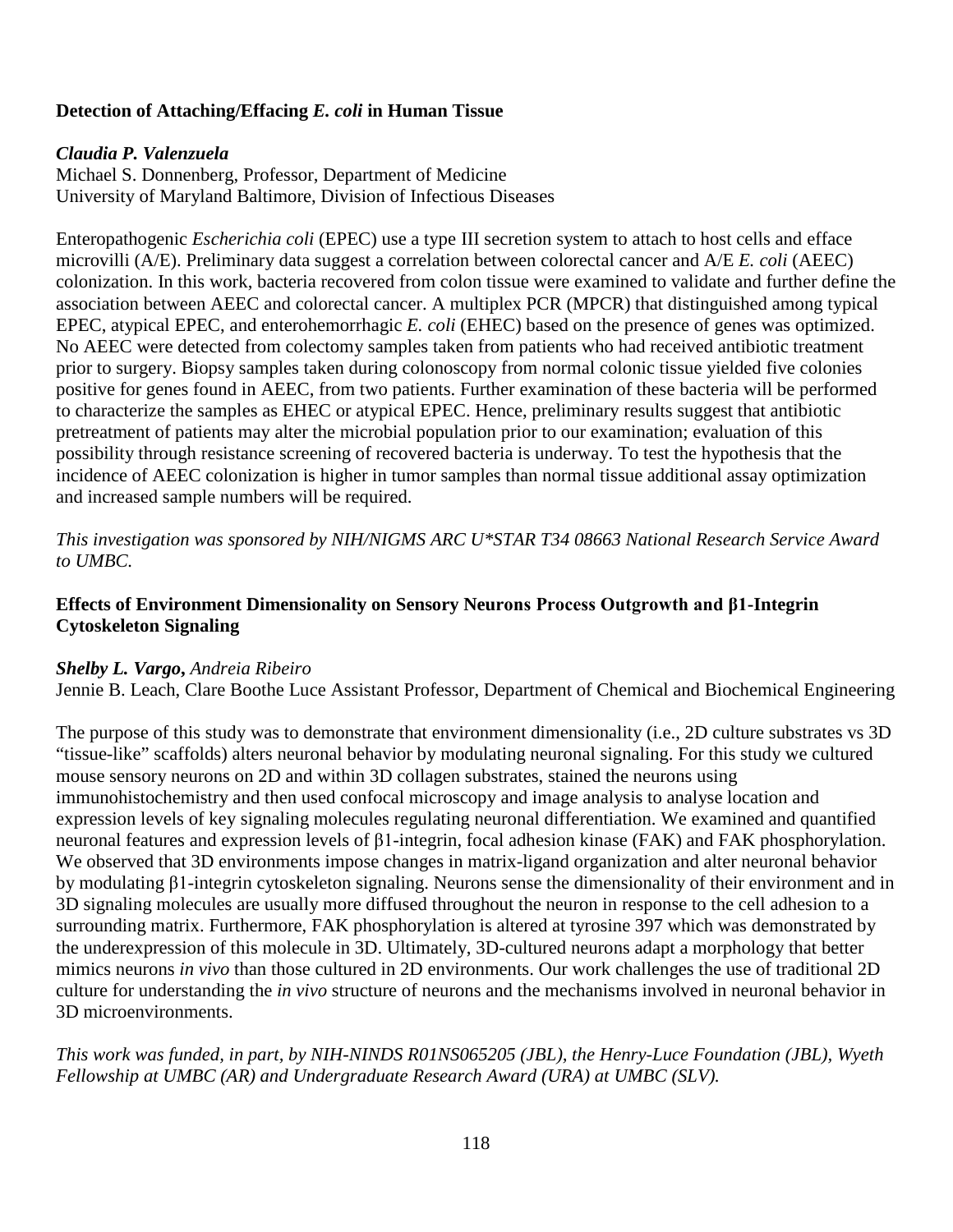### **Analysis of Oxygen Levels within** *S. aureus* **Biofilms using Fluorescent Microparticles**

#### *Melissa Velasquez*, *Miguel A. Acosta, Mutsa Kambarami*

Julia M. Ross, Professor and Chair, Department of Chemical and Biochemical Engineering Jennie B. Leach, Assistant Professor, Department of Chemical and Biochemical Engineering

*Staphylococcus aureus* is a gram-positive pathogen known to cause nosocomial infections by attaching itself onto surfaces and aggregating in hydrated polymeric matrices known as biofilms. Since *S. aureus* biofilms have become increasingly resistant to antimicrobial agents, understanding these bacterial communities is necessary in order to devise new strategies to control such bacterial infections. Studies have shown that carbon and oxygen concentrations affect the process of biofilm removal. Moreover, oxygen concentration has been demonstrated to play a key role in biofilm formation and propagation. However, the specific bacterial response to oxygen gradients within the biofilms is not fully understood, mainly due to the lack of adequate tools to measure or map these gradients. Our objective is to evaluate non-cytotoxic fluorescent microparticles as a versatile oxygensensing technology to study the oxygen levels within *S. aureus* biofilms. The luminescent microparticles were synthesized using the Stöber synthesis, which yields monodispersed silica particles. The microparticles were calibrated using an adapted version of the conventional Stern-Volmer model. Additionally, *S. aureus* biofilms were grown on collagen type I gels containing the microparticles for eight hours. Preliminary imaging results show fluorescence as a function of position in the biofilm. This technique will allow us to spatially assess oxygen levels in the 3D structure.

*This work was funded, in part, by NIH/NIGMS MARC U\*STAR T34 08663 National Research Service Award to UMBC.*

#### **Life on "Mars": Diversity of Endolithic Microorganisms in a Terrestrial Martian Analog**

### *Donna Viola***,** *Ian George, Stephen Freeland1*

<sup>1</sup>Institute for Astronomy, University of Hawaii at Manoa Ian M. George, Associate Professor, Department of Physics Stephen Freeland, Institute for Astronomy, University of Hawaii at Manoa

Though the surface of Mars is currently hostile to life as we know it, past conditions were more conducive to the development of life – and it is thought that organisms may have evolved on Mars early in its history. As the planet cooled and lost much of its atmosphere, life may have retreated to habitats within the subsurface and inside of rocks. The study of terrestrial analogs of Mars gives unique insight into the possibilities for life in extreme environments. This research focuses on the area surrounding the Mars Desert Research Station (MDRS), a Mars analog in southeastern Utah. Rock samples containing endolithic organisms were collected from seven sample sites within a five kilometer radius of MDRS. DNA was extracted from each sample, and the 16S rRNA genes were amplified and analyzed using denaturing gradient gel electrophoresis (DGGE) to determine the species distribution. This distribution was then correlated to the spatial location and rock types of each sample and compared to the Martian environment in order to determine potential habitats where similar organisms may have been able to exist.

*This research was funded, in part, by the Maryland Space Grant Consortium.*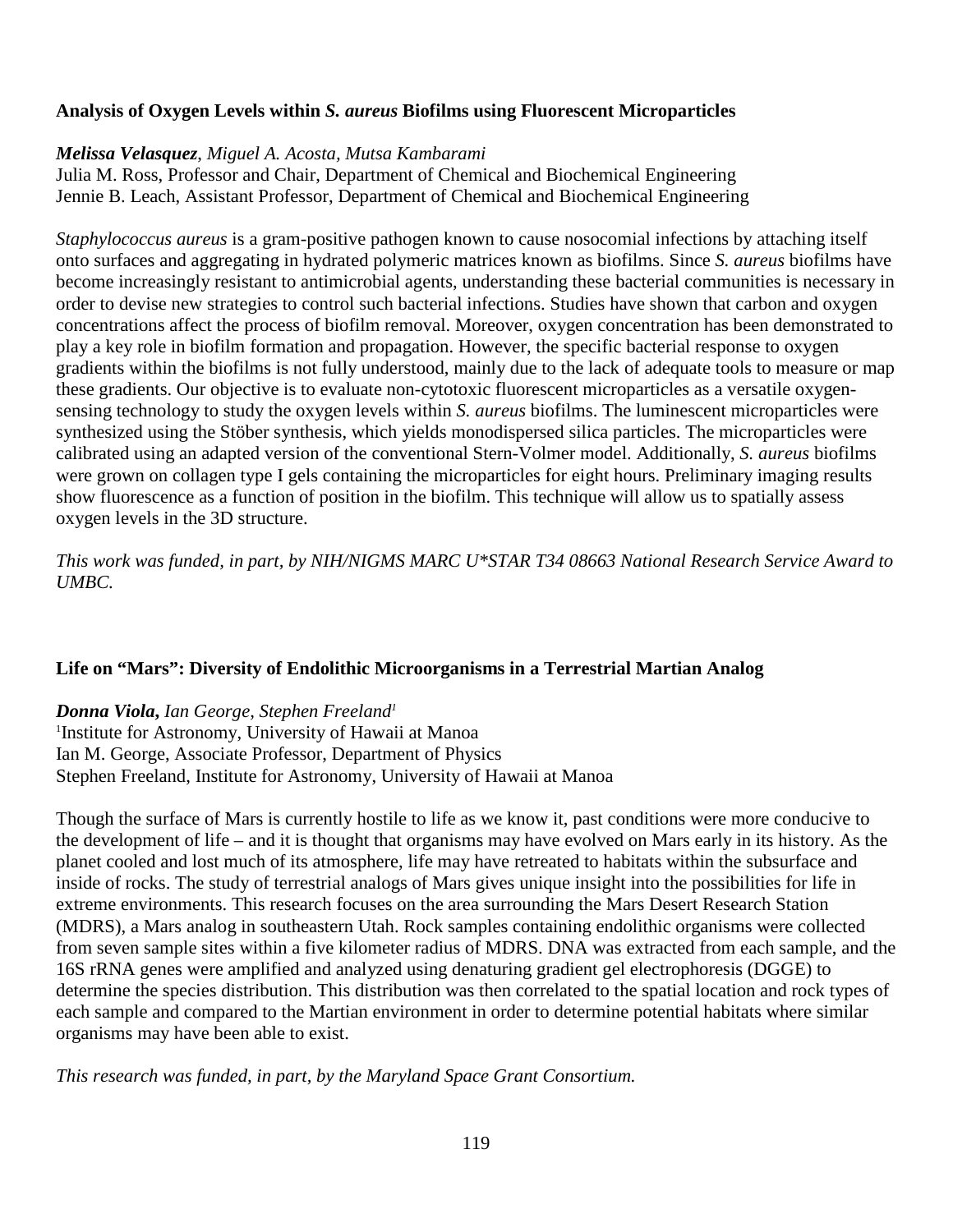### **Crotamine, the Protein from the Venom of the South American Rattlesnake, and its Binding to DNA**

# *Maria D. Vitery, Richard Karpel*

Richard Karpel, Professor, Department of Chemistry

Crotamine is a protein from the venom of the South American rattlesnake (*Crotalus durissus terrificus*). This 42-residue polypeptide is a nucleic acid binding protein that is capable of penetrating cells and targeting chromosomes. It has the ability to carry plasmid DNA into cells that are actively proliferating. Cell penetration is believed to follow interaction of crotamine with cell surface heparan sulfate proteoglycans. This quality makes crotamine a potential candidate for drug transport. The goal in the lab is to quantify salt dependence, binding site size and affinities of crotamine for DNA. Our experiments focus on studying the binding of crotamine to single- and double-stranded DNA over different ionic conditions. In these experiments, the fluorimeter is used to determine light scattering, which is a measure of particle size. In parallel, we perform experiments that include the usage of a DNA-intercalating dye, ethidium bromide. Ethidium bromide intercalates within DNA and absorbs light at 600nm, and becomes fluorescent when bound to DNA. In these experiments, the interruption of DNA and ethidium bromide fluorescence by crotamine and its reversal by heparin is being quantified.

*This work was funded, in part, by the UMBC Designated Research Initiative Fund (DRIF).*

## **Developing a System to Regulate Gene Expression in the Mouse Prostate**

### *Aminah Wali, Varsha Rao, Charles Bieberich*

Charles Bieberich, Professor, Department of Biological Sciences

The prostate gland is prone to the development of several diseases. One such disease is prostate cancer, which kills 30,000 men in the United States each year. In around 85 percent of prostate cancer cases, levels of the NKX3.1 homeodomain protein are reduced. We hypothesize that restoring *NKX3.1* expression in prostate cancer patients will reduce cancer progression. To study the effect of regulated *NKX3.1* expression in the prostate, we propose to use the Reverse Tetracycline Transactivator (rtTA) system in transgenic mice. The rtTA hybrid protein binds to the Tet-operator (TetO) in the presence of tetracycline, or doxycycline, resulting in transcription of genes controlled by TetO. To drive the prostate-specific expression of rtTA and therefore the mouse *Nkx3.1* gene, we have employed the *Hoxb13* promoter, which demonstrates prostate- and colon-specific expression. Using the recombineering technique, we have generated a bacterial artificial chromosome (BAC) containing both *Hoxb13*-driven rtTA and the *TetO-Nkx3.1* responder. The completed construct will be introduced into mice, and administration of doxycycline to double transgenic mice will induce *Nkx3.1* expression in the prostate. This system will be used to evaluate the effects of restoring *Nkx3.1* expression at various stages of prostate cancer progression.

*This work was funded, in part, by NIH/NIGMS MARC U\*STAR T34 08663 National Research Service Award to UMBC.*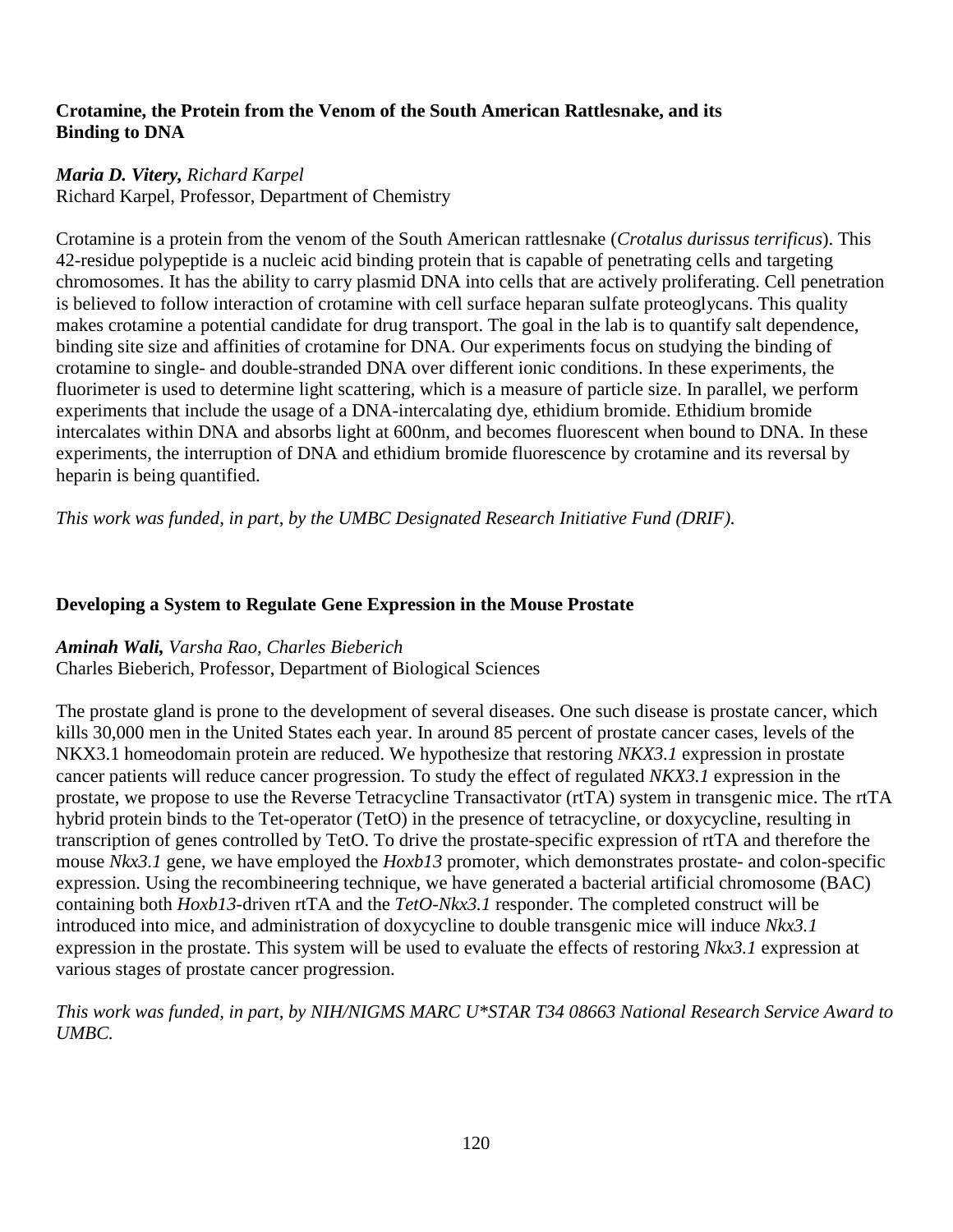### **A Mouse Model for Inducible Inflammation in the Prostate**

#### *Rebecca E. Walter*

Charles Bieberich, Professor, Department of Biological Sciences

The extent of morbidity associated with benign prostatic disease is staggering. Half of men in their fifties display benign prostatic hyperplasia (BPH) symptoms, and prostatitis accounts for over two million office visits annually. Clinical symptoms of BPH and prostatitis have been linked to histopathological inflammation, but no causal relationship has been identified. It has been shown that epithelial cells can exhibit epigenetic changes in response to inflammation, raising the possibility that these changes may underlie clinical symptoms. The goal of this research is to develop an inducible model of prostate inflammation to test the hypothesis that epithelial epigenetic changes occur in response to inflammatory events. Using the Tet-On system, the *IL-1* coding region was inserted downstream of the Tet operator to create a new transgene that will be inserted into mouse embryos. The Tet-O/IL-1 strain will be crossed with mice expressing the *rtTA* gene driven by a prostate-specific promoter. In double transgenic offspring, exposure to tetracycline will induce IL-1 expression and prostate inflammation. By monitoring epigenetic changes occurring in response to inflammation, we hope to understand the relationship between these epigenetic events and symptoms associated with prostatitis and BPH.

*This work was funded in part by grant P20DK09692-02 from the National Institute of Diabetes, Digestive, and Kidney Diseases of the National Institute of Health.*

### **Mesenchymal Stem Cells Provide Protection of Cardiac Ventricular Myocytes by Paracrine Mechanism**

*Robert D. Wardlow II, Shirley Gaa<sup>l</sup>, Dushon Riley<sup>2</sup>, W. Jonathan Lederer<sup>2</sup>, Terry B. Rogers<sup>1</sup>.* <sup>1</sup>Department of Biochemistry and Molecular Biology, University of Maryland School of Medicine <sup>2</sup>Center for Bioengineering and Medical Technology, University of Maryland School of Medicine Terry B. Rogers, Professor, Department of Biochemistry and Molecular Biology

Although human mesenchymal stem cells (hMSCs) are being used clinically to treat heart disease, their mechanism of cardiac repair is uncertain. This study explores the notion that hMSCs provide benefit to cardiac myocytes themselves. Cultured neonatal mouse cardiac myocytes (nMCM) were treated with bacterial endotoxin, LPS, and the proinflammatory cytokine, IL-1β to induce cardiac stress. In fluo-3 loaded nMCMs chaotic intracellular  $Ca^{2+}$  signaling was seen following treatments with these agents. Normal  $Ca^{2+}$  signaling was preserved when hMSCs were cocultured in transwell dishes for 24 hours, illuminating a paracrine mechanism in this protective effect. In addition, a three-hour treatment of stressed nMCMs with conditioned hMSC media reversed the damage evoked by 24-hour treatments with either LPS or IL-1β. Neutralizing antibody experiments were performed to identify potential mediators of this stress pathway. These studies reveal that IL-18, and not TNF-α, is a mediator of dysfunction caused by LPS and IL-1β. We conclude that hMSCs are able to protect and repair MCMs via a soluble factor that acts by reprogramming of a cardiac signaling cascade involving IL-18. Future studies will identify these soluble factors that underlie this protective mechanism. These new data provide a better understanding of the therapeutic benefits of hMSCs in diseased heart.

*This research was supported, in part, by a grant to UMBC from the Howard Hughes Medical Institute through the Precollege and Undergraduate Science Education Program and by NIH/NIGMS MARC U\*STAR T34 08663 National Research Service Award to UMBC. It was also supported by a grant from the Maryland Stem Cell Research Fund.*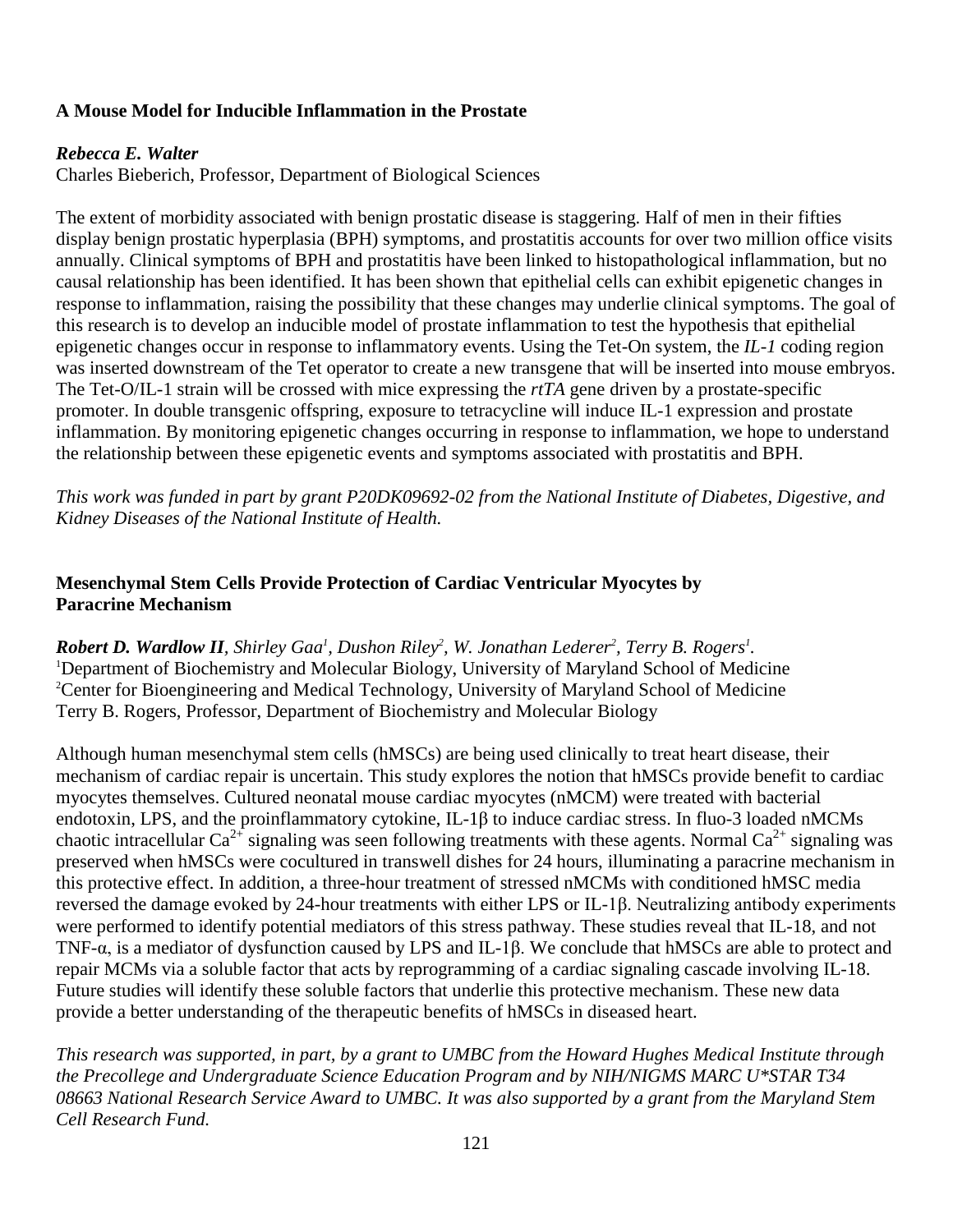## **The Past That is Always Present: The Role of Memoir in Identity**

#### *Salma M. Warshanna*

Robin Farabaugh, Senior Lecturer, Department of English

Memoir writing is the gold rush of the twenty-first century. While memoir is certainly a mode of selfexpression, it is largely crafted for the reader's understanding. My analytical essay focuses on how the combination of the first-person perspective and a rich description of memories allows memoir to connect to a reader's sense of self in ways that no other genre can. A quiet dialogue occurs, where the reader is invited to live moments of another life and, more importantly, understand how the past is always present in identity. My research includes an annotated bibliography of a handful of memoirs. For the creative component of the project, I traveled to Egypt, where my parents grew up and the majority of my relatives still reside. Based on my experiences, I wrote a series of creative nonfiction essays that explore my parents' emigration from Egypt, my relationship with each of them, and how being raised between two cultures has shaped my identity. My semester abroad in the United Kingdom played a crucial role in how I understand my parents and their immigrant experiences, and those explorations are woven into the overarching story of identity.

*This work was funded through an Undergraduate Research Award from the UMBC Office of Undergraduate Education.*

### **Historic Preservation: Developing Sense of Place on the University of Maryland, Baltimore County Campus**

### *Joseph A. Wesolowski*

Denise Meringolo, Assistant Professor, Department of History Preminda Jacob, Associate Professor, Department of Visual Arts Carrie Sauter, Academic Advisor, Department of Interdisciplinary Studies

This exhibit, *For the Old/Towards the New: Shaping the UMBC Campus*, presents a collection of photographs depicting particular architectural and natural landscapes within the University of Maryland, Baltimore County (UMBC) campus. Some of these places still remain, while others have long disappeared. The photographs, old and new, were collected from various sources, including some that I shot myself. Summaries of the historic significance of each photograph provide an explanatory context that is designed to take the viewer chronologically through places that were lost and the constructions that replaced them, and thereby to reveal UMBC's ever-changing "sense of place." The study of preservation and "place" at UMBC requires an interdisciplinary approach, combining theories and methods from visual arts, philosophy, history, and economics. The preservation of landscapes, leading to the establishment of "sense of place," is necessary in the vitalization of the UMBC campus. Only by recognizing the design theory and public history of the grounds can social engagement come about leading to debate and civil discussion on the future preservation and development of UMBC in terms of aesthetics, sustainability, and economics.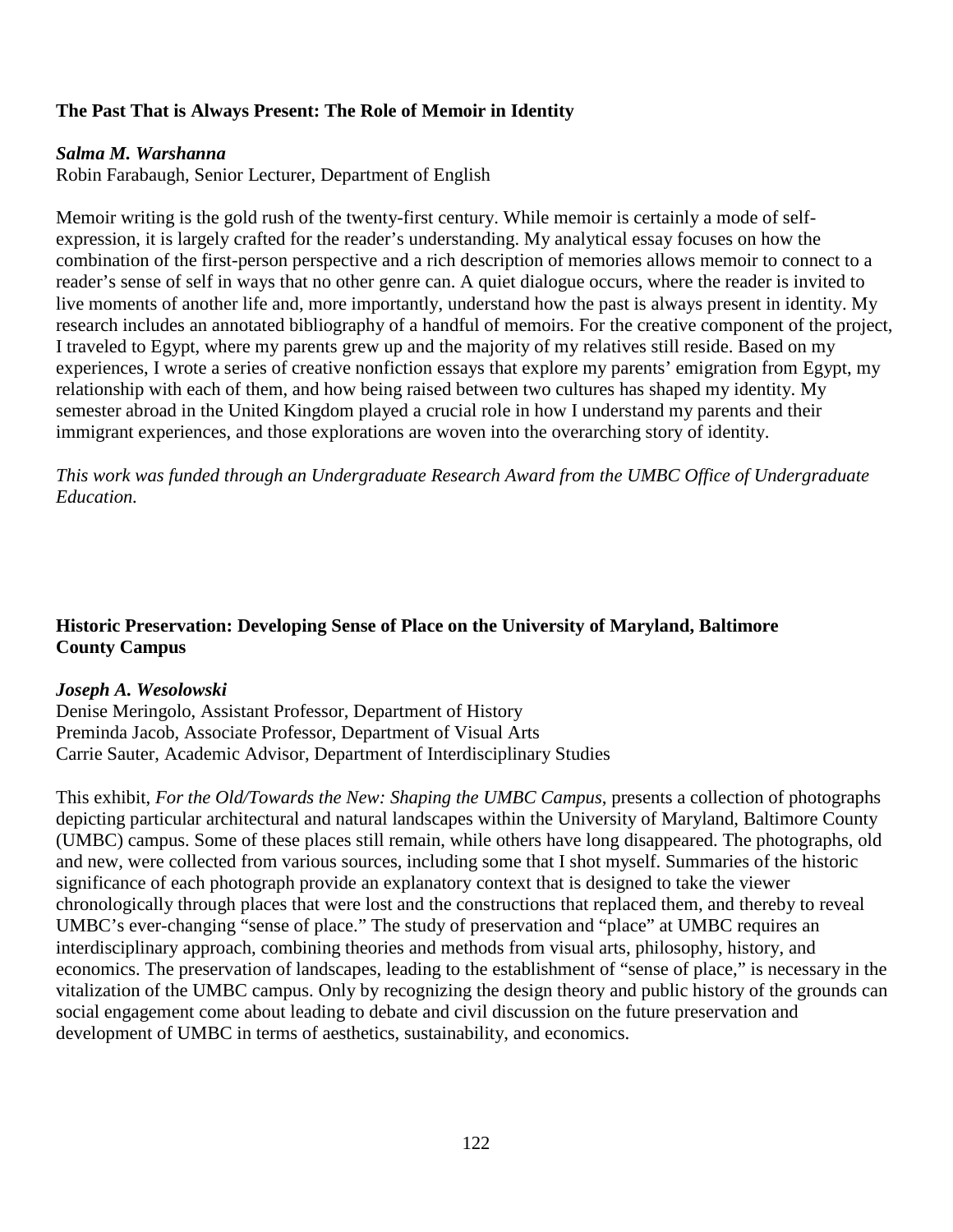### **The Role of Human Endogenous Retroviruses (HERVS) in the Pathogenesis of Acute Onset Schizophrenia**

## *Melanie G. Wiley*

Erik P. Lillehoj, Associate Professor, Department of Pediatrics, University of Maryland School of Medicine

Schizophrenia is a severe brain disorder that disturbs a person's reality, falling within the top ten of debilitating diseases and affecting one percent of the world population. We theorize that endogenous retroviruses are involved in the pathogenesis of schizophrenia. Previous studies indicate environmental factors like birth seasonality and urbanization contribute to schizophrenia. Based on this we propose that an infection could activate endogenous retroviruses that cause the symptoms during adolescence. We hypothesize that activation of proviral DNA during acute phase schizophrenia leads to an antibody response by the patient that can be detected with exogenous retroviruses. To test this hypothesis, serum of schizophrenic patients and match controls were used. Retroviruses underwent protein purification and were analyzed with Western blotting. Patient samples were tested against the retroviral proteins from each retrovirus using ELISA. The results demonstrated that 1) antibodies against unfractionated proteins were present in a greater percentage of schizophrenic patients than controls and 2) purified retroviral envelope gp70 was a better target antigen for identifying than other unfractionated protein fractions. In conclusion, this study supports the theory that retroviruses may contribute to the etiology of some cases of schizophrenia.

*This work was funded, in part, by NIH/NIGMS MARC U\*STAR T34 08663 National Research Service Award to UMBC, a grant to UMBC from the Howard Hughes Medical Institute through the Precollege and Undergraduate Science Education Program, and the Stanley Medical Research Institute (grant 07R-1665).*

### **A Digital Skeleton Key to Art: Symbolism of Light and Dark in European Oil Painting from 1500-1900**

# *John J. Winder*

Preminda Jacob, Associate Professor, Department of Visual Arts

Painters of the High Renaissance through Romanticism (1500-1900) used chiaroscuro (contrast of light and dark) as a stylistic and compositional tool to impart symbolic meaning to their work. To aid the study of chiaroscuro, I have devised and codified an algorithm that heightens and abstracts the varying values of light and dark in a digital copy of a painting, permitting a visual analysis that is both qualitative and quantitative. The purpose of such an analysis is to uncover facets of a painting, primarily regarding composition and content, so as to illuminate an artist's intentions and demonstrate the uses of chiaroscuro. This project has followed a dual track where, on one hand, I had to research the evolution of chiaroscuro to provide historical context, and on the other, I developed a computer program that allows art historian and layman alike to inspect paintings. As an example of how to use the program, I investigated a "vignette," an inquiry into paintings with a common theme. Example vignettes would include: How do Christian artists portray light around the dead Christ? Do artists convey the sublime in dark or light landscapes? What we think to be the case might or might not be.

*This work was funded through an Undergraduate Research Award from the UMBC Office of Undergraduate Education.*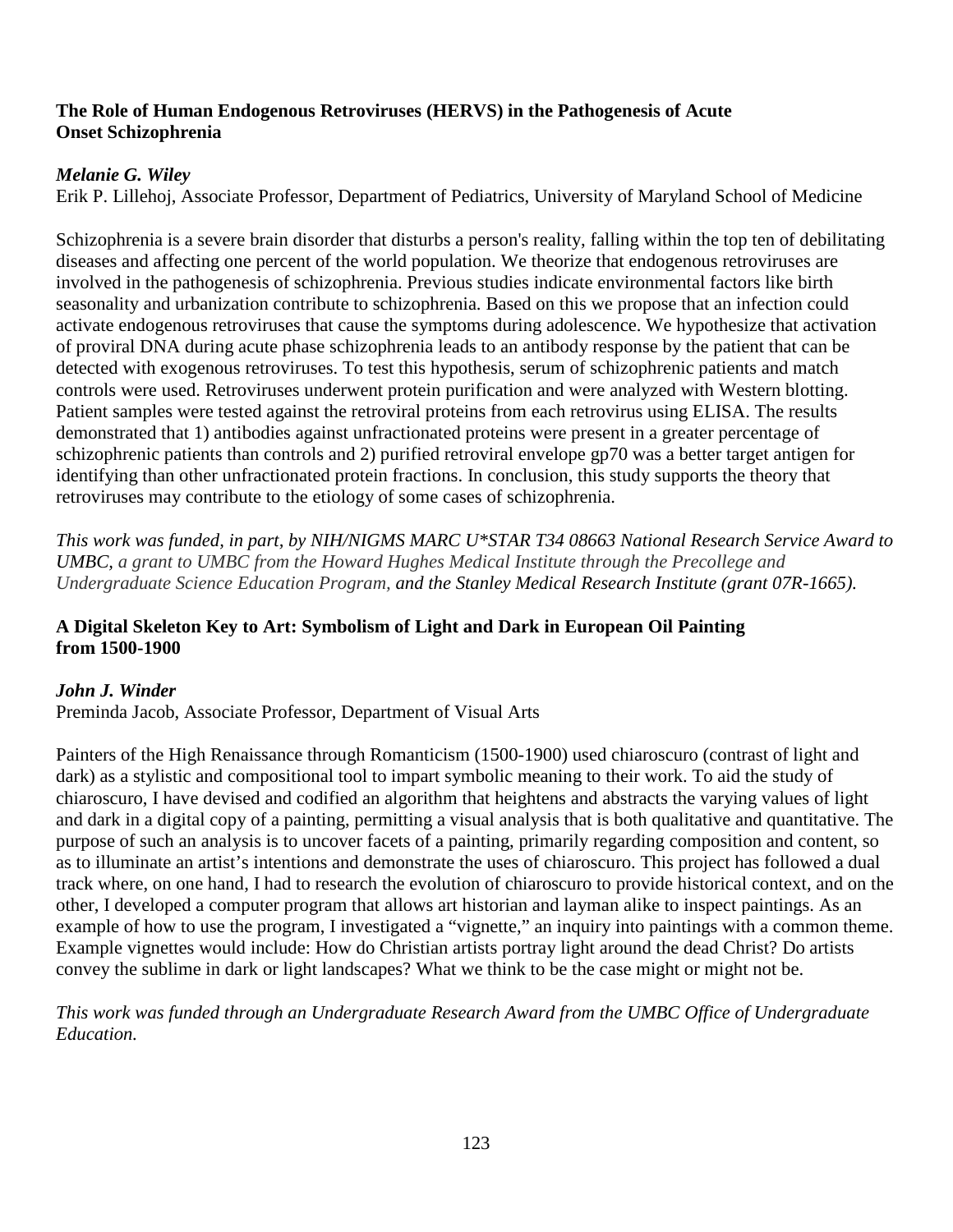### **Optimization of Metal Film on Nanostructure SERS Substrate**

#### *Julia J. Wittkamper, Charles Klutse*

Brian Cullum, Associate Professor, Department of Chemistry

Surface Enhanced Raman Scattering (SERS) is a highly sensitive Raman optimization method which has potential applications in national security, disease diagnosis and prevention, and environmental science. SERS measurements provide spectra with narrow bandwidth and vibrational fingerprints, allowing for determination of both the identity and quantity of analytes from ultra-trace level to single molecules. To develop highly SERSactive and reproducible substrates for intracellular analysis, our lab is investigating the substrate fabrication protocol that produces the optimal SERS effect with a well characterized molecule, mercaptobenzoic acid, and applying the protocol to characterize various biomolecules. To do this, a solution of silica spheres was dropcoated onto glass slides to achieve the appropriate surface roughness. Silver was evaporated onto the spheres at various thicknesses to achieve SERS activity. UV-visible reflectance measurements were then conducted to ensure that the wavelength of the surface plasmon absorption was within the range of the SERS excitation. Using mercaptobenzoic acid of  $1x10^{-5}$  M concentration, SERS enhancement factors as much as  $10^6$ , relative to spontaneous Raman, were achieved using the optimized substrates. The optimal silver thickness for SERS enhancement was 160 nm. Future work includes using gold substrates to analyze biomolecules including elastin, collagen, hemoglobin, and albumin bovine serum.

*This work has been funded through an Undergraduate Research Assistantship Support from the UMBC Office of Undergraduate Education.*

## **The Costly Tradeoff between Immune Response and Enhanced Lifespan in**  *Drosophila melanogaster*

### *Isleen M. Wride, Pooja S. Patil, Mary Rhee*

Jeff Leips, Associate Professor, Department of Biology

Many studies on a wide range of taxa have found that the ability of individuals to fight infection declines with age. There are also studies suggesting that immunity and life span are linked genetically. To understand and test the genetic basis for the relationship between these traits we used the fruit fly, *Drosophila melanogaster*, as a model system. Based on life history theory and results from a previous study we hypothesized a trade-off between life span and the age-specific ability to clear an artificial infection. To test this hypothesis we compared the age-specific clearance ability of individuals from two genetically distinct populations, one population that had been artificially selected for longer life span and another was not selected and served as a control population. We found that flies from the control population had better clearance ability than flies from the longlived population, thus confirming a trade-off between these two traits. Experiments are planned to identify the genetic differences between these

populations to identify the genes underlying this trade off. Given the evolutionarily conservation genes regulating innate immunity among organisms, our results have broad implications for understanding the evolution of aging and immunity in other organisms, including humans.

*This work funded in part by NSF Division of Environmental Biology 0848869.*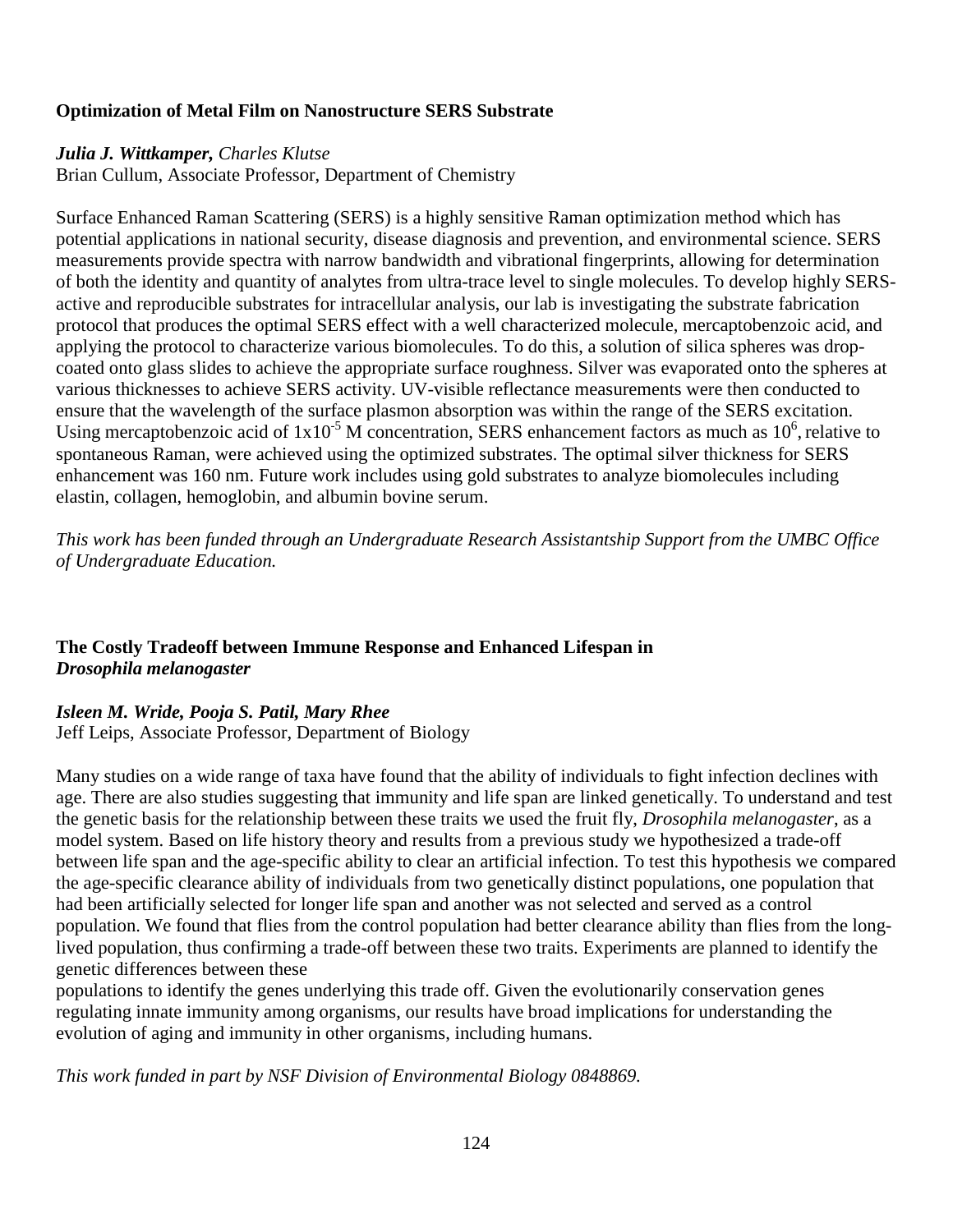### **The Effect of Transgenic Manipulation of the BK Channel (***Kcnma1***) on Circadian Rhythmicity in Mice**

## *Breanne N. Wright, Andrea Meredith1*

<sup>1</sup>Department of Physiology, University of Maryland School of Medicine Andrea L. Meredith, Assistant Professor, Department of Physiology

BK  $Ca^{2+}$  and voltage-activated K<sup>+</sup> channels expressed in the suprachiasmatic nucleus (SCN), the brain's master clock, regulate circadian rhythmicity. Loss of the BK channel gene (*Kcnma1-/-* , BK KO) disrupts the expression of circadian time, mediated by the daily patterning of action potentials in the SCN. To further understand how the BK channel controls circadian behavioral activity, we analyzed the effect of a transgene containing a gainof-function point mutation in the voltage-sensor of the channel (*Per1:R207Q*). We hypothesized that alteration of the BK current in the SCN by expression of one or two copies (1C, 2C) of *Per1:R207Q* on a wild-type background or one copy of *Per1:R207Q* with one deleted endogenous copy of *Kcnma1* (1C; BK het) would disrupt circadian wheel-running behavior. In contrast, 1C, 2C, and 1C; BK het mice had relatively normal circadian rhythms. However, compared to WT, adding one copy of *Per1:R207Q* altered the robustness of the circadian rhythm and caused a longer active interval. The disruption of distinct circadian parameters by expression of *Per1:R207Q* suggests that BK channels are important for generating normal circadian rhythmicity. Understanding the neural encoding of circadian rhythms may impact the treatment of sleep and other disorders of circadian rhythmicity.

*This work was funded, in part, by NIH/NIGMS MARC U\*STAR T34 08663 NRS award to UMBC, an American Physiological Society summer research fellowship to (B.N.W.) and grants from the NSF(IOS-0956237) and NHLBI (R01HL102758) to A.L.M.*

# **Increasing** *Aspergillus nidulans* **Chronological Lifespan via Induced Autophagy**

### *Jojo J. Yeboa, Bill J. Moss, Mark R. Marten*

Mark R. Marten, Professor, Department of Chemical and Biochemical Engineering Bill J. Moss, Department of Chemical and Biochemical Engineering

Filamentous fungi represent an extremely important class of organisms. As human and plant pathogens, they are responsible for excessive morbidity and mortality as well as billions of dollars in crop losses annually. In contrast, fungi have a tremendous beneficial impact and are used for the annual production of billions of dollars of pharmaceuticals and foodstuffs. Recently, augmentation of autophagy (a cellular recycling mechanism) has been implicated in extending the chronological life span (CLS) of several organisms. This phenomenon is yet unstudied in filamentous fungi. Therefore, we determined if induction of autophagy through rapamycin exposure increased CLS of *A. nidulans*. To accomplish this, we utilized the metabolically sensitive XTT tetrazolium salt to colormetrically monitor the overall metabolic activity of rapamycin treated cells. We hypothesized that cells with augmented autophagy will remain metabolically active longer than the controls when they are both deprived of a carbon nutrient source. Preliminary results suggested that wild type *A*. *nidulans* exposed to rapamycin have an increased CLS compared to controls without rapamycin. The next step in this project is to test an autophagy null mutant *(Δatg13)*, in order to determine the dependence of CLS changes on a functioning autophagy pathway.

*This work was funded in part by an Undergraduate Research Award from the UMBC Office of Undergraduate Education, the NIH/HIGMS MARC U\*STAR T34 08663 National Research Service Award to UMBC, and the NSF BES-0519080 grant.*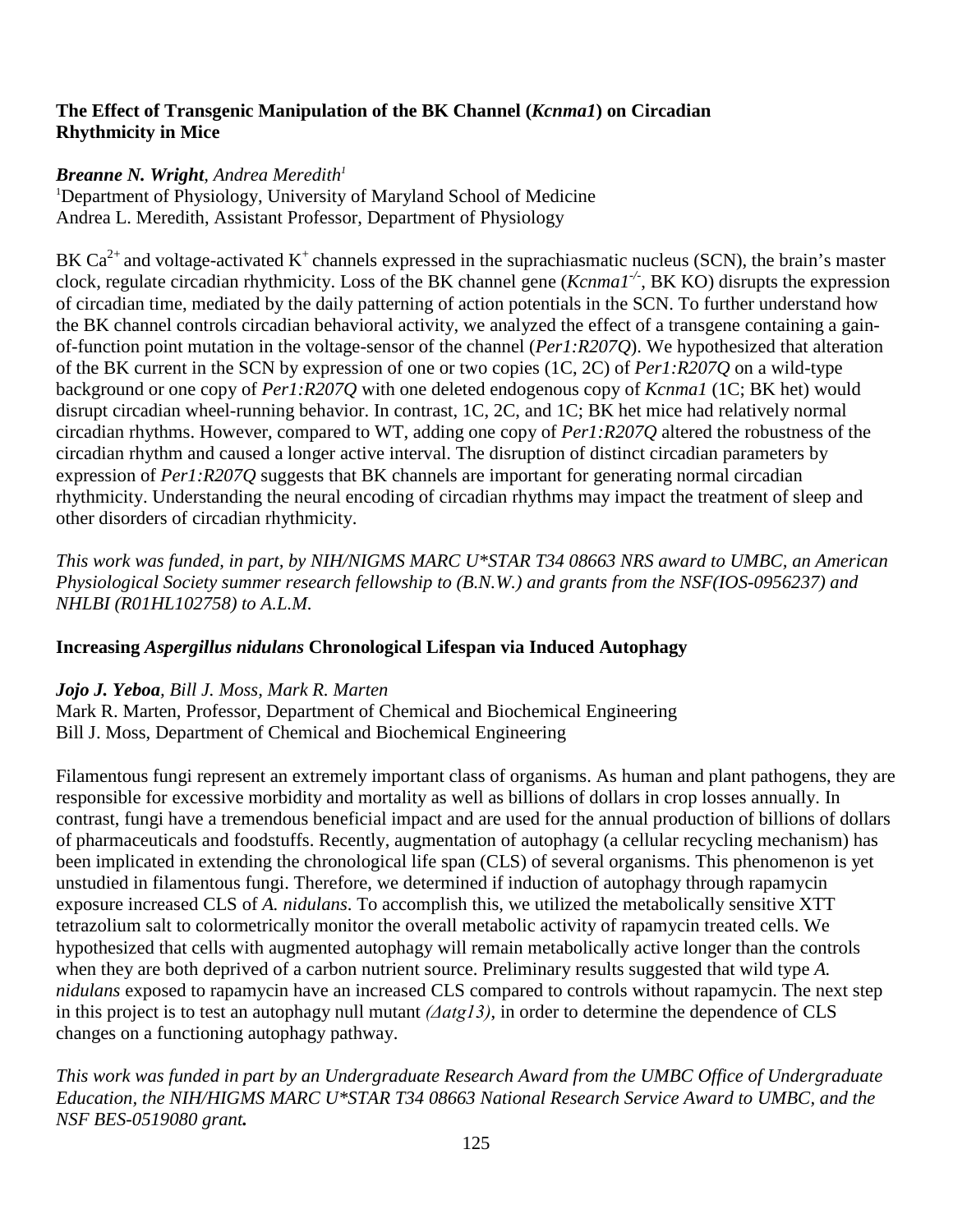### **Cross-Talk Detection in Surface-Enhanced Raman Scattering Nano-imaging probes**

#### *Kojo Yeboa***,** *John Kiser*

Brian M. Cullum, Associate Professor, Department of Chemistry

Surface Enhanced Raman Scattering (SERS) is a technique used for chemical detection, based on the vibrational modes of an analyte of interest. Combined with a substrate fabricated on the tapered tips of fiber bundles, it is possible to perform high resolution chemical imaging. To create SERS probes for high resolution imaging of biochemical species, fiber bundles consisting of 30000, four-micron light-transmitting elements are tapered, chemically etched and coated with a SERS active metal. The resulting probes are SERS active and have ~100 nm elements on the tapered tip, which dictates the resolution of the imaging system. Because the cladding on the tapered probe tip is so thin, it is critical to determine the amount of cross-talk taking place between elements. Any cross-talk would represent a decrease in the resolution of the technique. To evaluate this cross-talk, fluorescence analyses were performed in individual fiber elements. Florescent beads of 50 nm were chemically bound in individual wells and illuminated with the appropriate excitation wavelength light. The resulting fluorescence intensity in the center well compared to the surrounding wells was then used to quantify the amount of cross-talk. Results from these studies demonstrate that there is less than 10 percent cross-talk occurring between elements.

*This work was funded, in part, by NIH/NIGMS MARC U\*STAR T34 08663 National Research Service Award to UMBC.*

### **The Functional Analyses of a Mutated Tentacle within the L4 Protein**

#### *Brandon F. Young*

Janice Zengel, Senior Research Scientist, Department of Biological Sciences

The 50S subunit of bacterial ribosomes, which conducts peptide bond formation at its peptidyl transferase center, contains an exit tunnel which nascent proteins must traverse to reach the cytoplasm to become functional proteins. The tentacle of the L4 ribosomal protein contributes to the structure of this exit tunnel. It has been shown that mutations within the tentacle of *Escherichia coli* L4 cause detrimental effects to the 50S subunit. In this research project, bioinformatic analyses were used to delineate the L4 tentacle in the following three microorganisms whose L4 proteins are orthologous to *E. coli* L4: *Haemophilus influenzae*, *Bacillus subtilis*, and *Vibrio cholerae.* This analysis resulted in identification of amino acid differences in organisms that are genetically similar to *E. coli*. Polymerase chain reactions (PCR) and site-directed mutagenesis have been used to introduce changes into the *E. coli* L4 protein. Then the function of ribosomes carrying this mutated L4 protein will be analyzed. Most of these mutations are expected to show little or no detrimental effects on ribosome assembly or function. However, mutations causing harmful effects will shed light on the role of specific amino acids in the L4 tentacle.

*This research was supported in part by a grant to UMBC from the Howard Hughes Medical Institute through the Precollege and Undergraduate Science Education Program. Also it was supported by the National Science Foundation Grant MCB 0920578.*